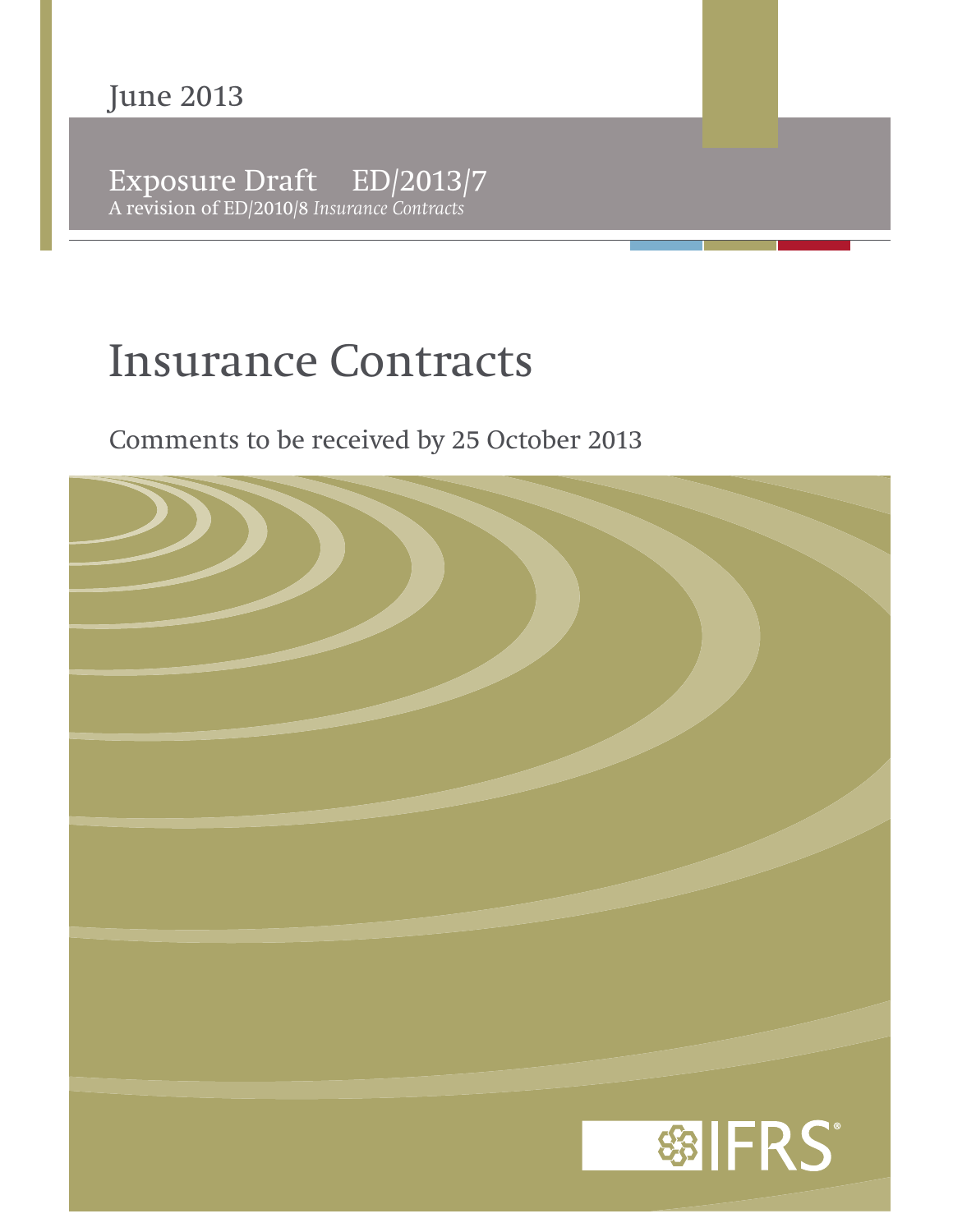# **Insurance Contracts**

Comments to be received by 25 October 2013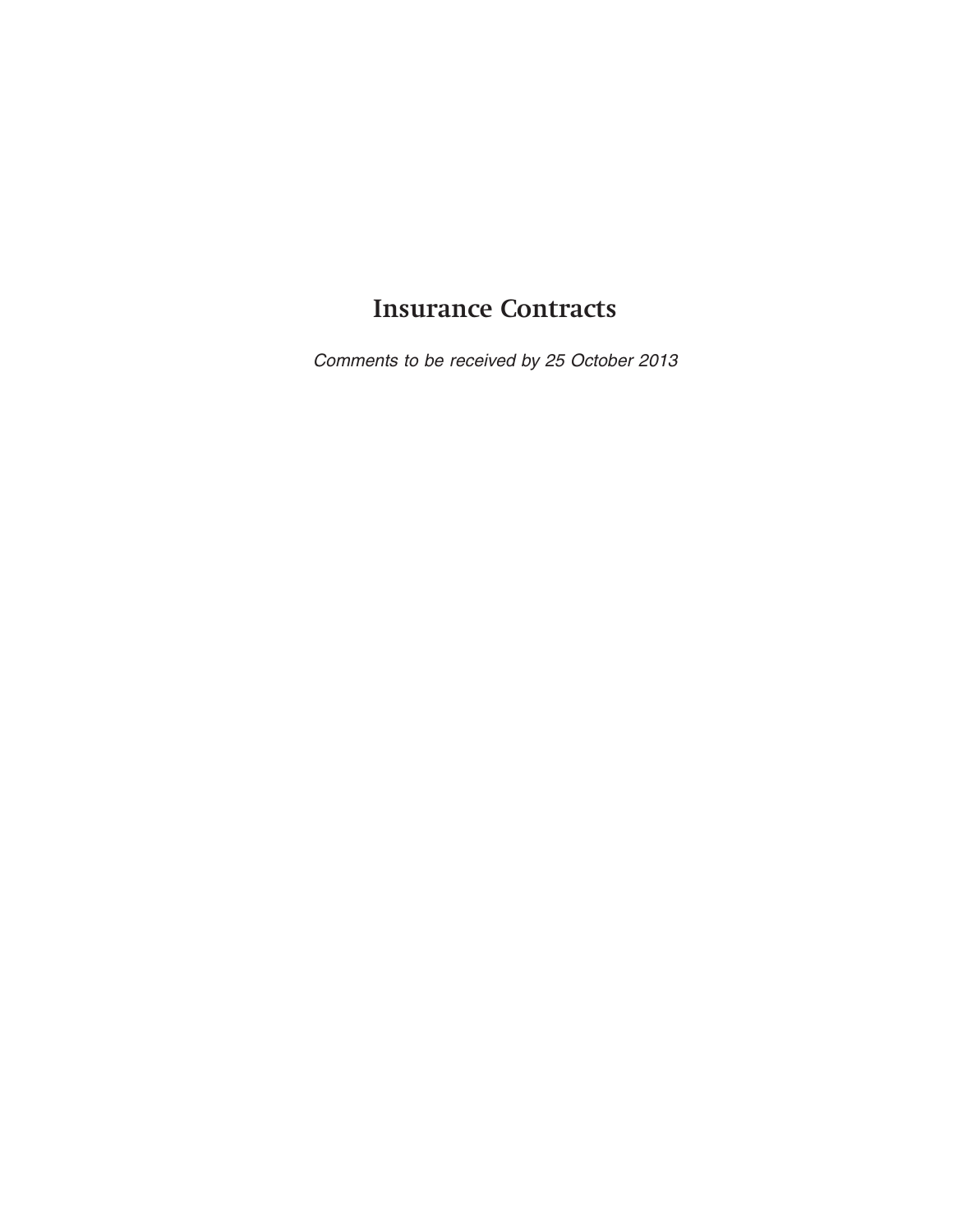Exposure Draft ED/2013/7 *Insurance Contracts* is published by the International Accounting Standards Board (IASB) for comment only. The proposals may be modified in the light of the comments received before being issued in final form. Comments need to be received by **25 October 2013** and should be submitted in writing to the address below or electronically via our website www.ifrs.org using the 'Comment on a proposal' page.

All responses will be put on the public record and posted on our website unless the respondent requests confidentiality. Requests for confidentiality will not normally be granted unless supported by good reason, such as commercial confidence.

**Disclaimer:** the IASB, the IFRS Foundation, the authors and the publishers do not accept responsibility for any loss caused by acting or refraining from acting in reliance on the material in this publication, whether such loss is caused by negligence or otherwise.

International Financial Reporting Standards (including International Accounting Standards and SIC and IFRIC Interpretations), Exposure Drafts and other IASB and/or IFRS Foundation publications are copyright of the IFRS Foundation.

#### **Copyright © 2013 IFRS Foundation®**

ISBN for this part: 978-1-907877-96-4; ISBN for set of three parts: 978-1-907877-95-7

**All rights reserved.** Copies of the Exposure Draft may only be made for the purpose of preparing comments to be submitted to the IASB provided that such copies are for personal or intra-organisational use only and are not sold or disseminated and each copy acknowledges the IFRS Foundation's copyright and sets out the IASB's address in full.

Except as permitted above no part of this publication may be translated, reprinted, reproduced or used in any form either in whole or in part or by any electronic, mechanical or other means, now known or hereafter invented, including photocopying and recording, or in any information storage and retrieval system, without prior permission in writing from the IFRS Foundation.

The approved text of International Financial Reporting Standards and other IASB publications is that published by the IASB in the English language. Copies may be obtained from the IFRS Foundation. Please address publications and copyright matters to:

IFRS Foundation Publications Department 30 Cannon Street, London EC4M 6XH, United Kingdom Tel: +44 (0)20 7332 2730 Fax: +44 (0)20 7332 2749 Email: publications@ifrs.org Web: www.ifrs.org



The IFRS Foundation logo/the IASB logo/'Hexagon Device', 'IFRS Foundation', 'eIFRS', 'IASB', 'IFRS for SMEs', 'IAS', 'IASs', 'IFRIC', 'IFRS', 'IFRSs', 'SIC', 'International Accounting Standards' and 'International Financial Reporting Standards' are Trade Marks of the IFRS Foundation.

The IFRS Foundation is a not-for-profit corporation under the General Corporation Law of the State of Delaware, USA and operates in England and Wales as an overseas company (Company number: FC023235) with its principal office as above.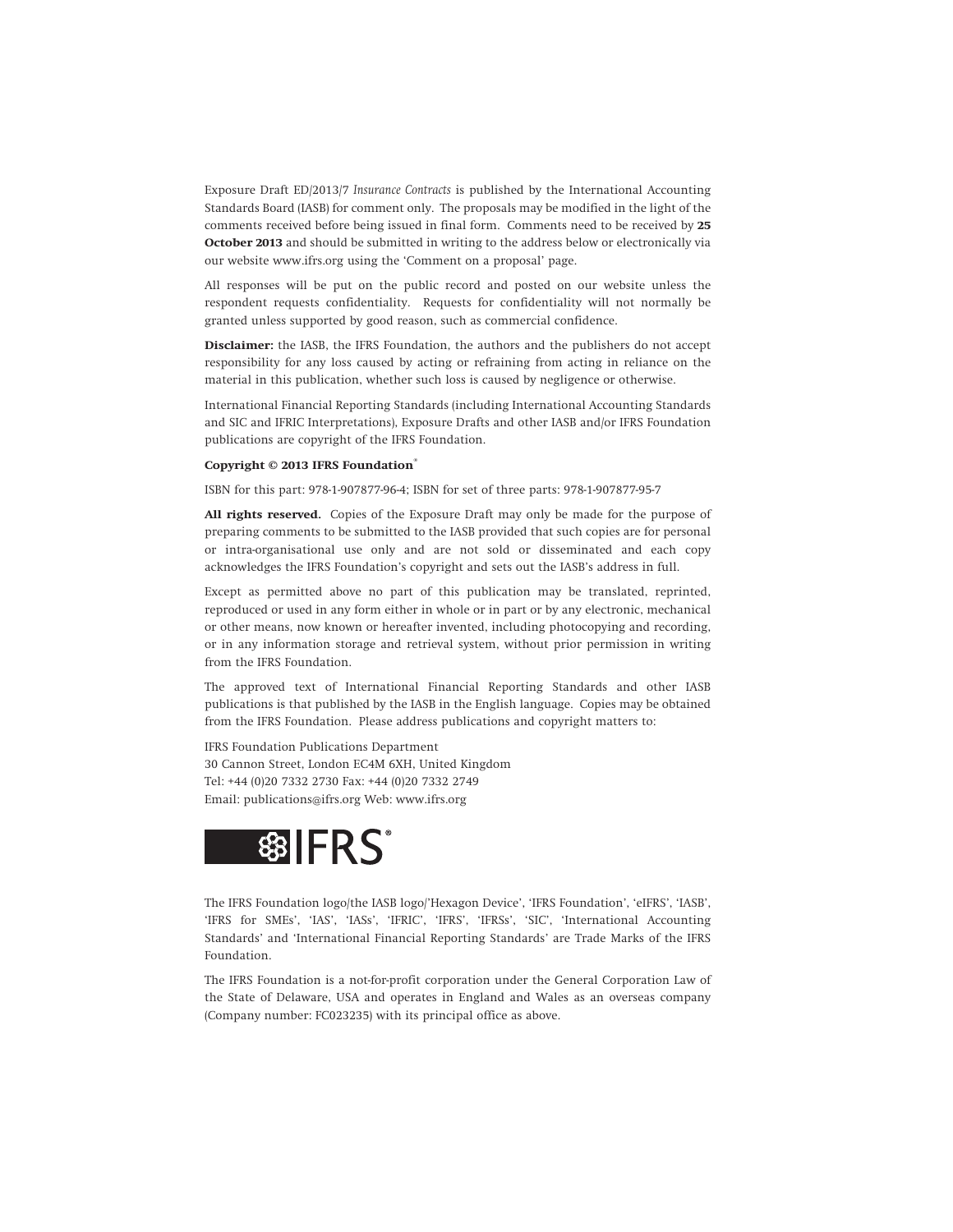# **CONTENTS**

**INTRODUCTION**

from paragraph

# **INVITATION TO COMMENT [DRAFT] INTERNATIONAL FINANCIAL REPORTING**

**STANDARD X INSURANCE CONTRACTS**

| <b>OBJECTIVE</b>                                                                                                                                         | 1                          |
|----------------------------------------------------------------------------------------------------------------------------------------------------------|----------------------------|
| Meeting the objective                                                                                                                                    | $\overline{2}$             |
| <b>SCOPE</b>                                                                                                                                             | 3                          |
| <b>Combination of insurance contracts</b>                                                                                                                | 8                          |
| Separating components from an insurance contract                                                                                                         | 9                          |
| <b>RECOGNITION</b>                                                                                                                                       | 12                         |
| <b>MEASUREMENT</b>                                                                                                                                       | 17                         |
| Measurement on initial recognition of an insurance contract<br>Future cash flows<br>Time value of money<br>Risk adjustment<br>Contractual service margin | 18<br>22<br>25<br>27<br>28 |
| <b>Subsequent measurement</b>                                                                                                                            | 29                         |
| Contracts that require the entity to hold underlying items and specify a link<br>to returns on those underlying items                                    | 33                         |
| Simplified approach for measuring the liability for the remaining coverage                                                                               | 35                         |
| Reinsurance contracts held                                                                                                                               | 41                         |
| Portfolio transfers and business combinations                                                                                                            | 43                         |
| Investment contracts with a discretionary participation feature                                                                                          | 47                         |
| <b>MODIFICATION AND DERECOGNITION OF AN INSURANCE CONTRACT</b>                                                                                           | 49                         |
| Modification of an insurance contract                                                                                                                    | 49                         |
| Derecognition of an insurance contract                                                                                                                   | 50                         |
| Gains and losses on modification or derecognition                                                                                                        | 52                         |
| <b>PRESENTATION</b>                                                                                                                                      | 54                         |
| <b>Statement of financial position</b>                                                                                                                   | 54                         |
| Statement of profit or loss and other comprehensive income                                                                                               | 56                         |
| <b>DISCLOSURE</b>                                                                                                                                        | 69                         |
| <b>Explanation of recognised amounts</b>                                                                                                                 | 73                         |
| Significant judgements in applying the [draft] Standard                                                                                                  | 83                         |
| Nature and extent of risks that arise from insurance contracts                                                                                           | 86                         |
| <b>APPENDICES</b>                                                                                                                                        |                            |
| A Defined terms                                                                                                                                          |                            |

**B Application guidance**

**C Effective date and transition**

3 **B IFRS Foundation**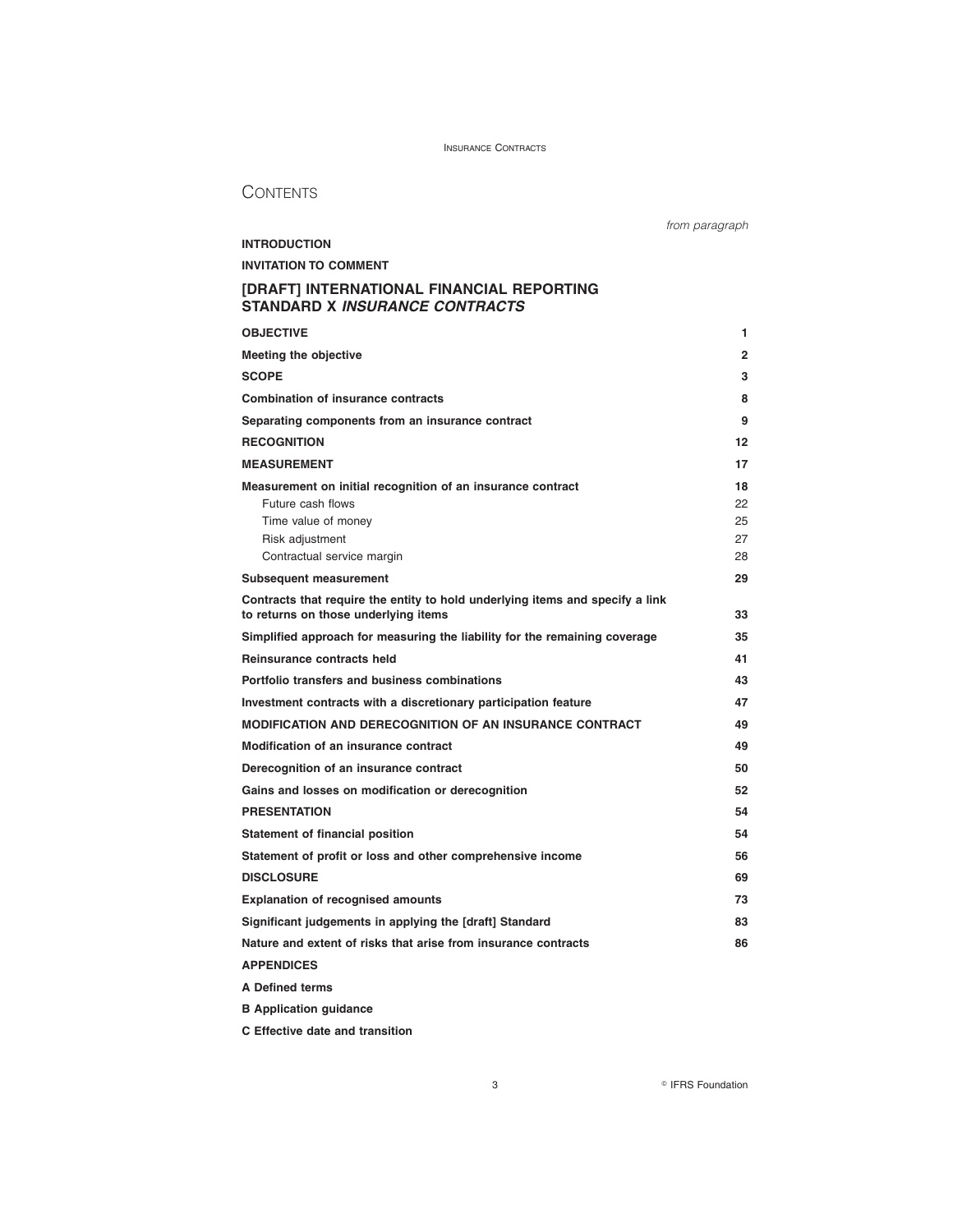**D Consequential amendments to other Standards E Table of concordance APPROVAL BY THE BOARD OF INSURANCE CONTRACTS BASIS FOR CONCLUSIONS (see separate booklet) ILLUSTRATIVE EXAMPLES (see separate booklet)**

 $\degree$  IFRS Foundation  $4$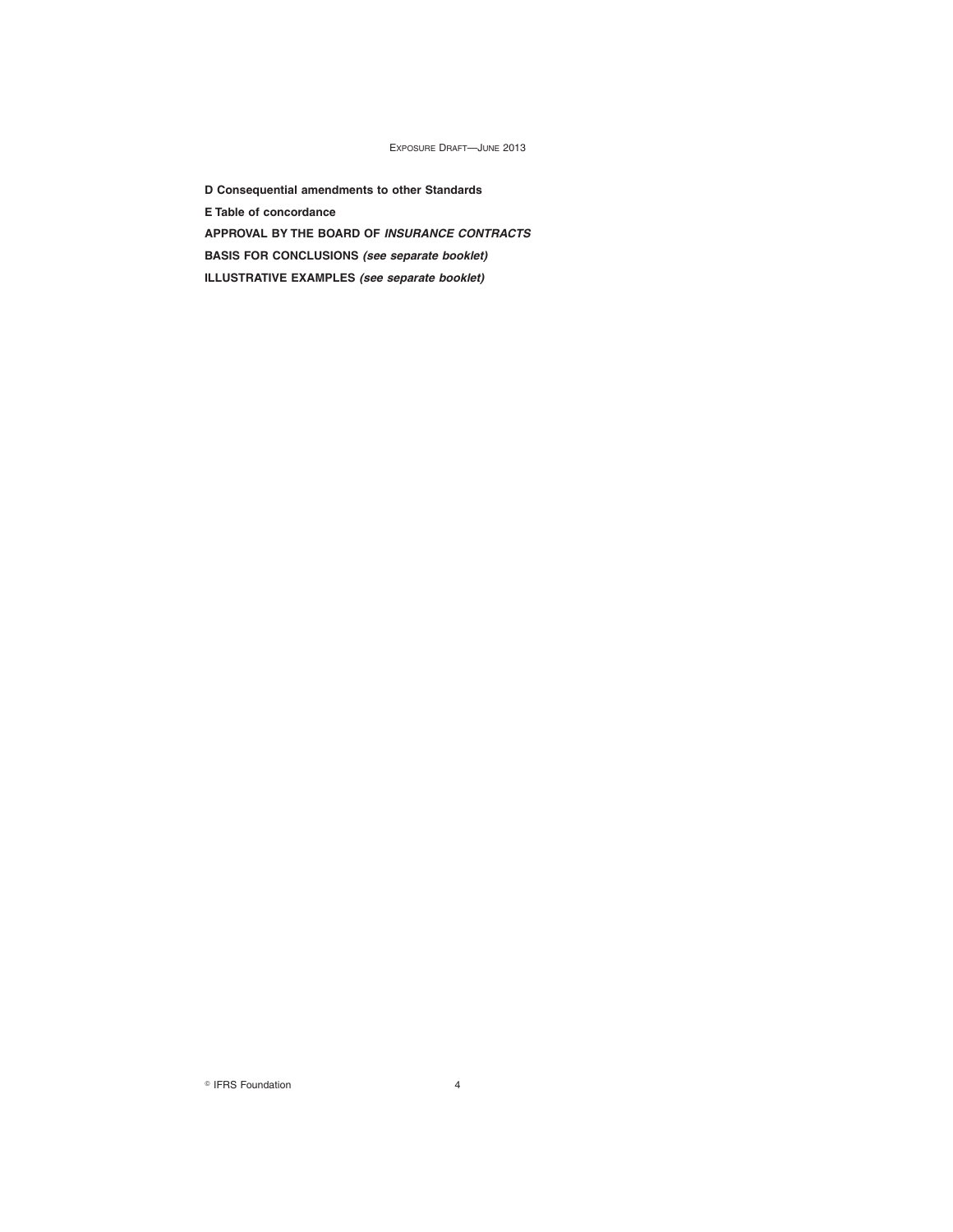# **Introduction**

#### **Why is the IASB publishing this Exposure Draft?**

This Exposure Draft has been developed to improve the transparency of the effects of insurance contracts on an entity's financial position and financial performance and to reduce diversity in the accounting for insurance contracts. The proposals in this Exposure Draft would supersede IFRS 4 *Insurance Contracts*.

At present, IFRS has no comprehensive Standard that deals with the accounting for insurance contracts. IFRS 4, published in 2004, is an interim Standard that permits a wide range of practices and includes a 'temporary exemption', which explicitly states that an entity does not need to ensure that its accounting policies are relevant to the economic decision-making needs of users of financial statements, or that those accounting policies are reliable. This means that companies account for insurance contracts using different accounting models that evolved in each jurisdiction according to the products and regulations prevalent in that jurisdiction. As a result, there are substantial differences in the accounting policies used by different companies to account for insurance contracts. Accordingly, the IASB is committed to issuing a Standard on insurance contracts expeditiously, and expects to finalise a Standard for insurance contracts after reviewing the responses to this Exposure Draft.

# **Proposals in this Exposure Draft**

The Exposure Draft proposes that an entity should measure insurance contracts using a current value approach that incorporates all of the available information in a way that is consistent with observable market information. Many of the proposed requirements in this Exposure Draft are similar to those previously set out in:

- (a) the Discussion Paper *Preliminary Views on Insurance Contracts*, published in May 2007, which explained the IASB's initial views on insurance contracts; and
- (b) the Exposure Draft *Insurance Contracts* (the '2010 Exposure Draft'), published in July 2010, which developed those initial views into a draft Standard.

This Exposure Draft reflects the IASB's view that insurance contracts blend financial elements with service elements in various proportions, depending on the type of contract. It proposes that an entity should measure an insurance contract in a way that portrays a current assessment of the combined package of cash inflows and cash outflows generated by those elements, assuming that the entity expects to fulfil the liability by paying benefits and claims to policyholders as they become due. That measurement has two components:

- (a) a measurement of the amount, timing and uncertainty of the future cash flows that the entity expects the contract to generate as it fulfils the contract; and
- (b) a contractual service margin (known in the IASB's previous proposal as the 'residual margin') that represents a current estimate of the profitability that the entity expects the contract to generate over the coverage period.

The feedback received on the IASB's earlier documents confirmed that there was widespread acceptance that the proposed approach to measuring insurance contracts would provide financial information that is relevant to users of the financial statements of entities that issue insurance contracts, and would faithfully represent the financial position and performance of such entities. The feedback also identified areas that needed greater clarity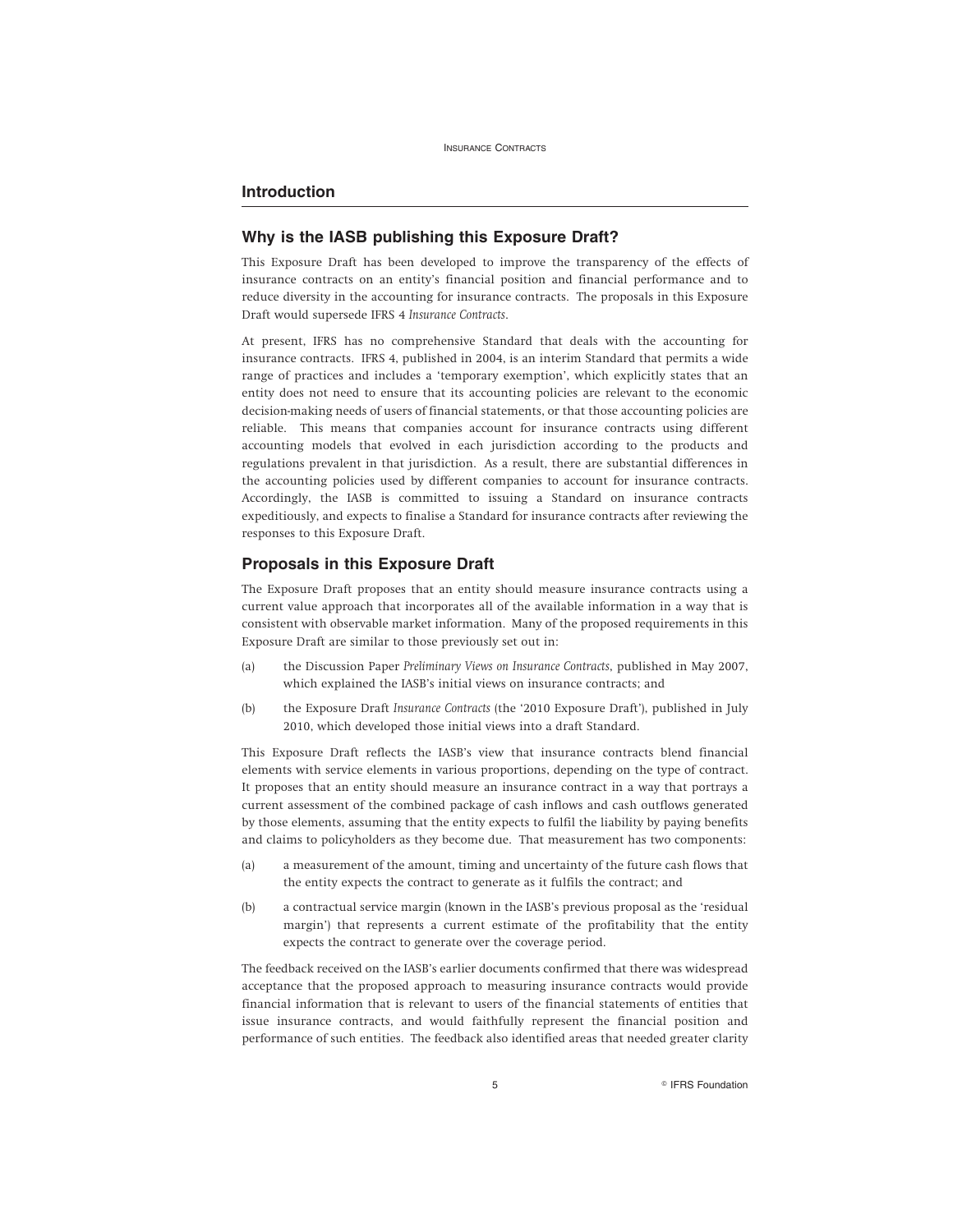or simplification. In response to that feedback, the IASB has revised various aspects of its proposals on the accounting for insurance contracts to:

- (a) refine the approach to measurement; in particular, to propose that:
	- (i) an entity would adjust the contractual service margin for changes in the estimate of the present value of future cash flows that relate to future coverage and other future services; and
	- (ii) an entity should apply a specified measurement and presentation exception when a contract requires the entity to hold underlying items and specifies a link to returns on those underlying items.
- (b) develop the approach to presentation, to propose that an entity should:
	- (i) present revenue and expenses in profit or loss for all insurance contracts; and
	- (ii) present interest expense to reflect the time value of money using an approach that is similar to that applied to financial instruments measured at amortised cost.
- (c) amend the approach to transition to propose that an entity should apply the [draft] Standard retrospectively if practicable and with a modified retrospective approach otherwise.

Appendix E shows how the contents of the 2010 Exposure Draft and this Exposure Draft correspond. Appendix C to the Basis for Conclusions summarises the revisions made to the 2010 Exposure Draft.

# **Who would the proposals affect?**

The proposed requirements would affect any entity that issues insurance contracts, not only entities that are regulated as insurance entities.

# **When would the proposals be effective?**

The IASB proposes that the [draft] Standard would be effective approximately three years after it publishes the final Standard. The IASB will set the effective date in the light of the feedback received on this Exposure Draft.

# **Invitation to comment**

#### **Questions for respondents**

The IASB invites comments on the questions set out in the following paragraphs. Comments are most helpful if they:

- (a) respond to the questions as stated;
- (b) indicate the specific paragraph or paragraphs to which the comments relate;
- (c) contain a clear rationale; and
- (d) describe any alternatives that the IASB should consider, if applicable.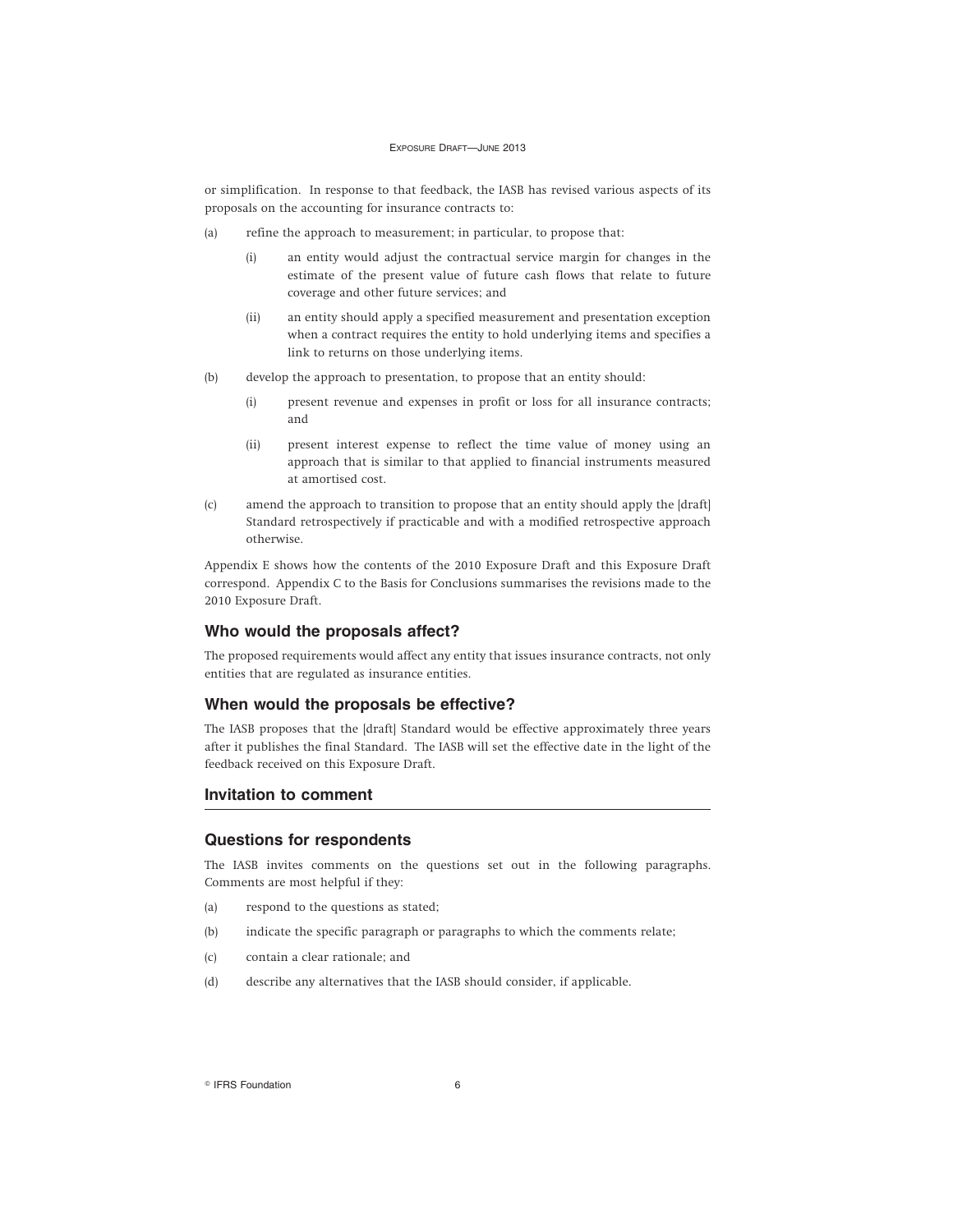Comments are requested from both those who agree with the proposed requirements and those who do not. Those who disagree with a proposal are asked to describe their suggested alternative(s), supported by specific reasoning. Respondents need not comment on all of the questions.

The IASB has provided a complete draft of the proposed Standard on insurance contracts to enable respondents to consider the new proposals in context. However, the IASB is seeking input only on the significant changes it has made in response to the feedback it received on its proposals in the 2010 Exposure Draft. It does not intend to revisit issues that it has previously rejected or to reconsider consequences that it has previously considered. The IASB is interested in receiving input on how it has balanced costs and benefits when developing those proposed changes. Furthermore, the IASB welcomes views on whether the proposals are drafted clearly and whether they reflect the decisions made by the IASB.

The IASB will consider all comments received in writing by **25 October 2013**. When considering the comments, the IASB will base its conclusions on the merits of the arguments rather than on the number of comments it receives.

# **Adjusting the contractual service margin (paragraphs 30–31, B68, BC26–BC41 and IE9–IE11)**

Paragraphs 30–31 propose that the contractual service margin should be adjusted for differences between the current and previous estimates of the present value of future cash flows that relate to future coverage and other future services, provided that the contractual service margin would not be negative. That proposal revises the IASB's conclusion in the 2010 Exposure Draft, which stated that all changes in the estimate of the present value of future cash flows should be recognised immediately in profit or loss.

#### **Question 1—Adjusting the contractual service margin**

Do you agree that financial statements would provide relevant information that faithfully represents the entity's financial position and performance if differences between the current and previous estimates of the present value of future cash flows if:

- (a) differences between the current and previous estimates of the present value of future cash flows related to future coverage and other future services are added to, or deducted from, the contractual service margin, subject to the condition that the contractual service margin should not be negative; and
- (b) differences between the current and previous estimates of the present value of future cash flows that do not relate to future coverage and other future services are recognised immediately in profit or loss?

Why or why not? If not, what would you recommend and why?

# **Contracts that require the entity to hold underlying items and specify a link to returns on those underlying items (paragraphs 33–34, 66, B83–B87, BC42–BC71 and IE23–IE25)**

Paragraphs 33–34 and 66 propose a measurement and presentation exception that would apply when the contract requires the entity to hold underlying items and the contract specifies a link between the payments to the policyholder and the returns on those underlying items.

7 **Contract Contract Contract Contract Contract Contract Contract Contract Contract Contract Contract Contract Contract Contract Contract Contract Contract Contract Contract Contract Contract Contract Contract Contract Con**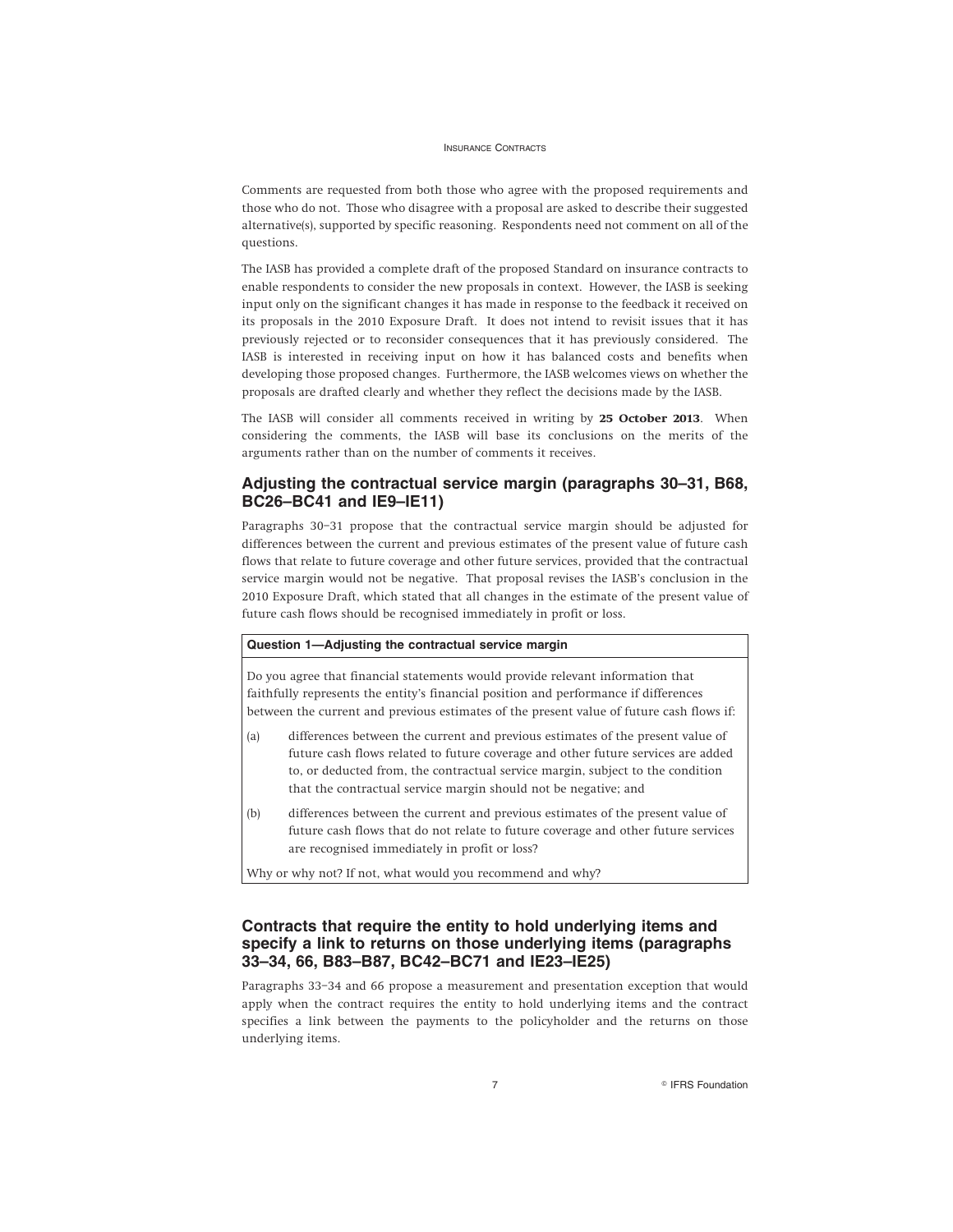The 2010 Exposure Draft did not propose different accounting for such cash flows.

# **Question 2—Contracts that require the entity to hold underlying items and specify a link to returns on those underlying items**

If a contract requires an entity to hold underlying items and specifies a link between the payments to the policyholder and the returns on those underlying items, do you agree that financial statements would provide relevant information that faithfully represents the entity's financial position and performance if the entity:

- (a) measures the fulfilment cash flows that are expected to vary directly with returns on underlying items by reference to the carrying amount of the underlying items?
- (b) measures the fulfilment cash flows that are not expected to vary directly with returns on underlying items, for example, fixed payments specified by the contract, options embedded in the insurance contract that are not separated and guarantees of minimum payments that are embedded in the contract and that are not separated, in accordance with the other requirements of the [draft] Standard (ie using the expected value of the full range of possible outcomes to measure insurance contracts and taking into account risk and the time value of money)?
- (c) recognises changes in the fulfilment cash flows as follows:
	- (i) changes in the fulfilment cash flows that are expected to vary directly with returns on the underlying items would be recognised in profit or loss or other comprehensive income on the same basis as the recognition of changes in the value of those underlying items;
	- (ii) changes in the fulfilment cash flows that are expected to vary indirectly with the returns on the underlying items would be recognised in profit or loss; and
	- (iii) changes in the fulfilment cash flows that are not expected to vary with the returns on the underlying items, including those that are expected to vary with other factors (for example, with mortality rates) and those that are fixed (for example, fixed death benefits), would be recognised in profit or loss and in other comprehensive income in accordance with the general requirements of the [draft] Standard?

Why or why not? If not, what would you recommend and why?

# **Presentation of insurance contract revenue and expenses (paragraphs 56–59, B88–B91, BC73–BC116 and IE12–IE18)**

Paragraphs BC73–BC76 describe the IASB's view that any gross measures of performance presented in profit or loss should be consistent with commonly understood measurements of revenue and expense. Accordingly, paragraphs 56–59 propose that an entity shall present insurance contract revenue that depicts the transfer of promised services arising from the insurance contract in an amount that reflects the consideration to which the entity expects to be entitled in exchange for those services. Similarly, paragraph 58 proposes that an entity should exclude from insurance contract revenue and incurred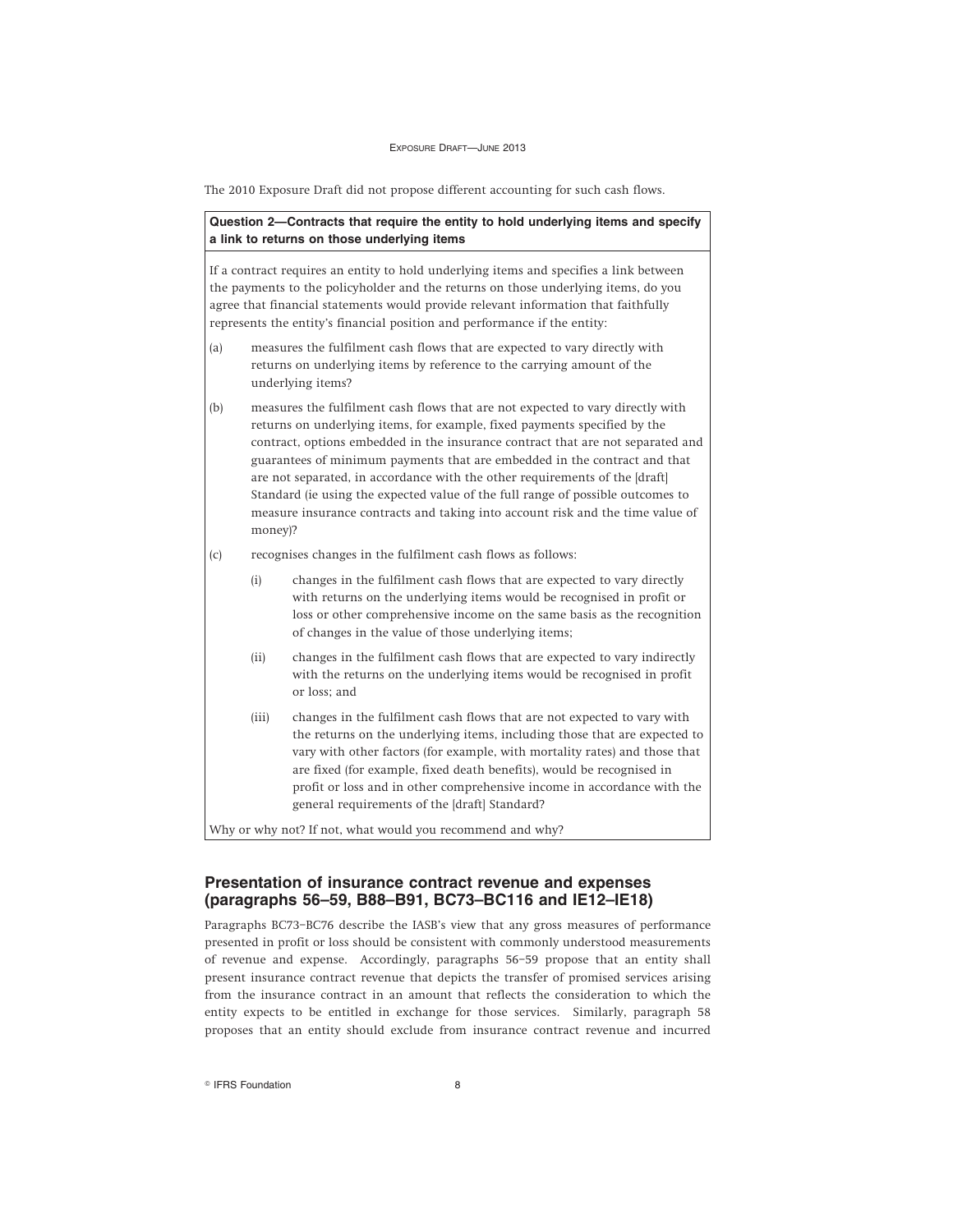claims presented in the statement of profit or loss and other comprehensive income any investment components, defined as amounts that an insurance contract requires the entity to repay to a policyholder even if an insured event does not occur.

This proposal revises the proposal in the 2010 Exposure Draft that entities would use a summarised-margin presentation, unless the entity was required to apply the premium-allocation approach. The summarised-margin approach proposed in the 2010 Exposure Draft would have presented, in profit or loss, information about changes in the components that make up the insurance contract liability. In effect, the summarised-margin approach would have treated all premiums as deposits and all claims and benefit payments as returns of deposits, by not presenting revenue and expenses in profit or loss.

#### **Question 3—Presentation of insurance contract revenue and expenses**

Do you agree that financial statements would provide relevant information that faithfully represents the entity's financial performance if, for all insurance contracts, an entity presents, in profit or loss, insurance contract revenue and expenses, rather than information about the changes in the components of the insurance contracts?

Why or why not? If not, what would you recommend and why?

# **Interest expense in profit or loss (paragraphs 60–68 and BC117–BC159)**

Paragraphs 60, 64 and 66 propose that an entity should recognise:

- (a) in profit or loss interest expense determined on an amortised cost basis; and
- (b) in other comprehensive income the difference between the carrying amount of the insurance contract measured using the discount rates that were used to determine that interest expense, and the carrying amount of the insurance contract measured using the current discount rates.

These proposals are intended to segregate the effects of the underwriting performance from the effects of the changes in the discount rates that unwind over time.

These proposals revise the conclusion in the 2010 Exposure Draft that the effects of changes in discount rates should always be presented in profit or loss.

9 **PERS Foundation**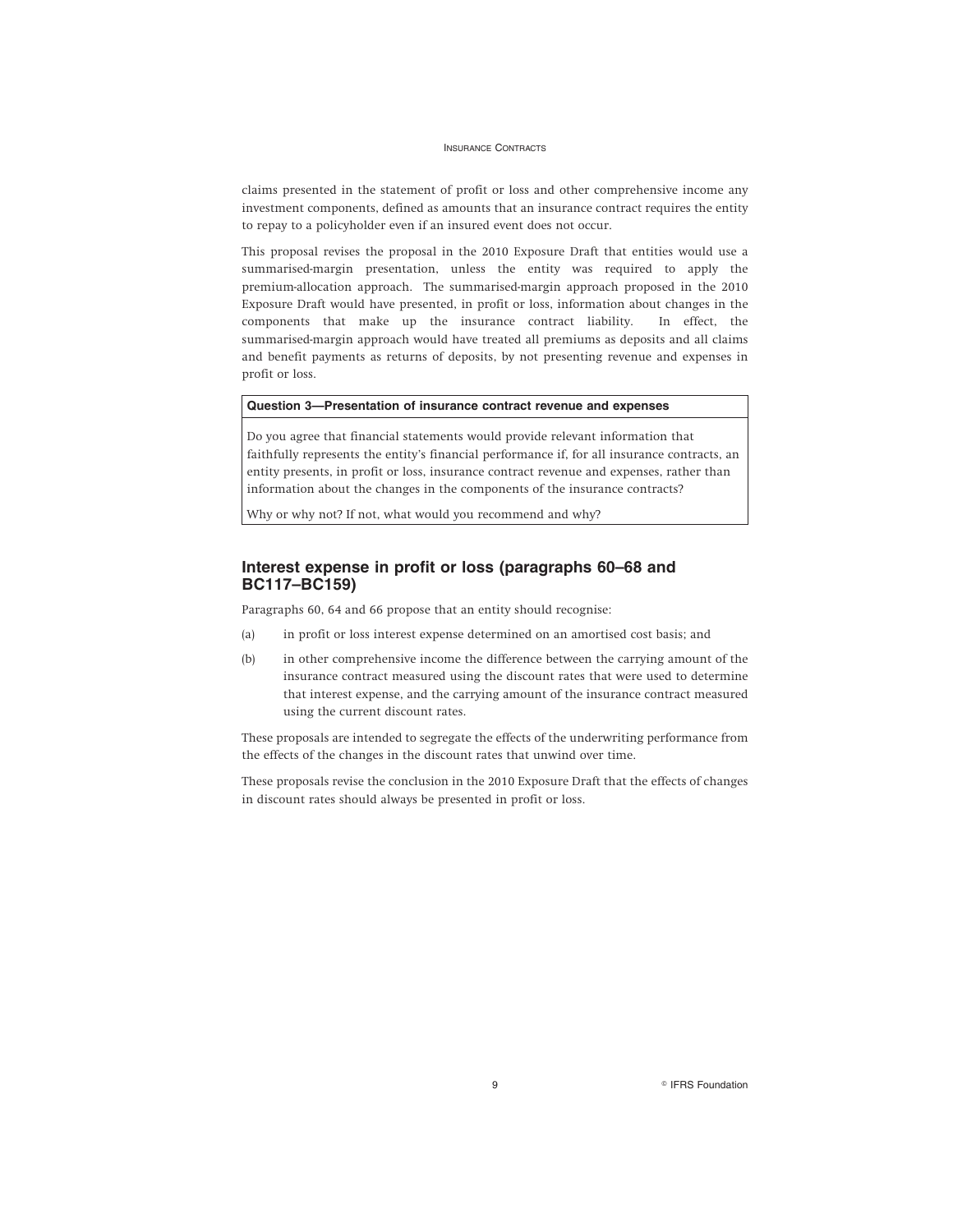### **Question 4—Interest expense in profit or loss**

Do you agree that financial statements would provide relevant information that faithfully represents the entity's financial performance if an entity is required to segregate the effects of the underwriting performance from the effects of the changes in the discount rates by:

- (a) recognising, in profit or loss, the interest expense determined using the discount rates that applied at the date that the contract was initially recognised. For cash flows that are expected to vary directly with returns on underlying items, the entity shall update those discount rates when the entity expects any changes in those returns to affect the amount of those cash flows; and
- (b) recognising, in other comprehensive income, the difference between:
	- (i) the carrying amount of the insurance contract measured using the discount rates that applied at the reporting date; and
	- (ii) the carrying amount of the insurance contract measured using the discount rates that applied at the date that the contract was initially recognised. For cash flows that are expected to vary directly with returns on underlying items, the entity shall update those discount rates when the entity expects any changes in those returns to affect the amount of those cash flows?

Why or why not? If not, what would you recommend and why?

# **Effective date and transition (paragraphs C1–C13, BC160–BC191 and IE26–IE29)**

Paragraphs C1–C13 propose that an entity should apply the [draft] Standard retrospectively in accordance with IAS 8 *Accounting Policies, Changes in Accounting Estimates and Errors* when it is practicable. When it would not be practicable, paragraphs C5–C6 propose a modified retrospective application, which simplifies the transition requirements while maximising the use of objective information. These proposals revise those in the 2010 Exposure Draft, which proposed that the entity should recognise no contractual service margin for contracts in force at the beginning of the earliest period presented. These proposals increase the comparability of contracts in existence at the date of transition with those that are written after the date of transition. However, estimates of the contractual service margin may not be verifiable.

# **Question 5—Effective date and transition**

Do you agree that the proposed approach to transition appropriately balances comparability with verifiability?

Why or why not? If not, what do you suggest and why?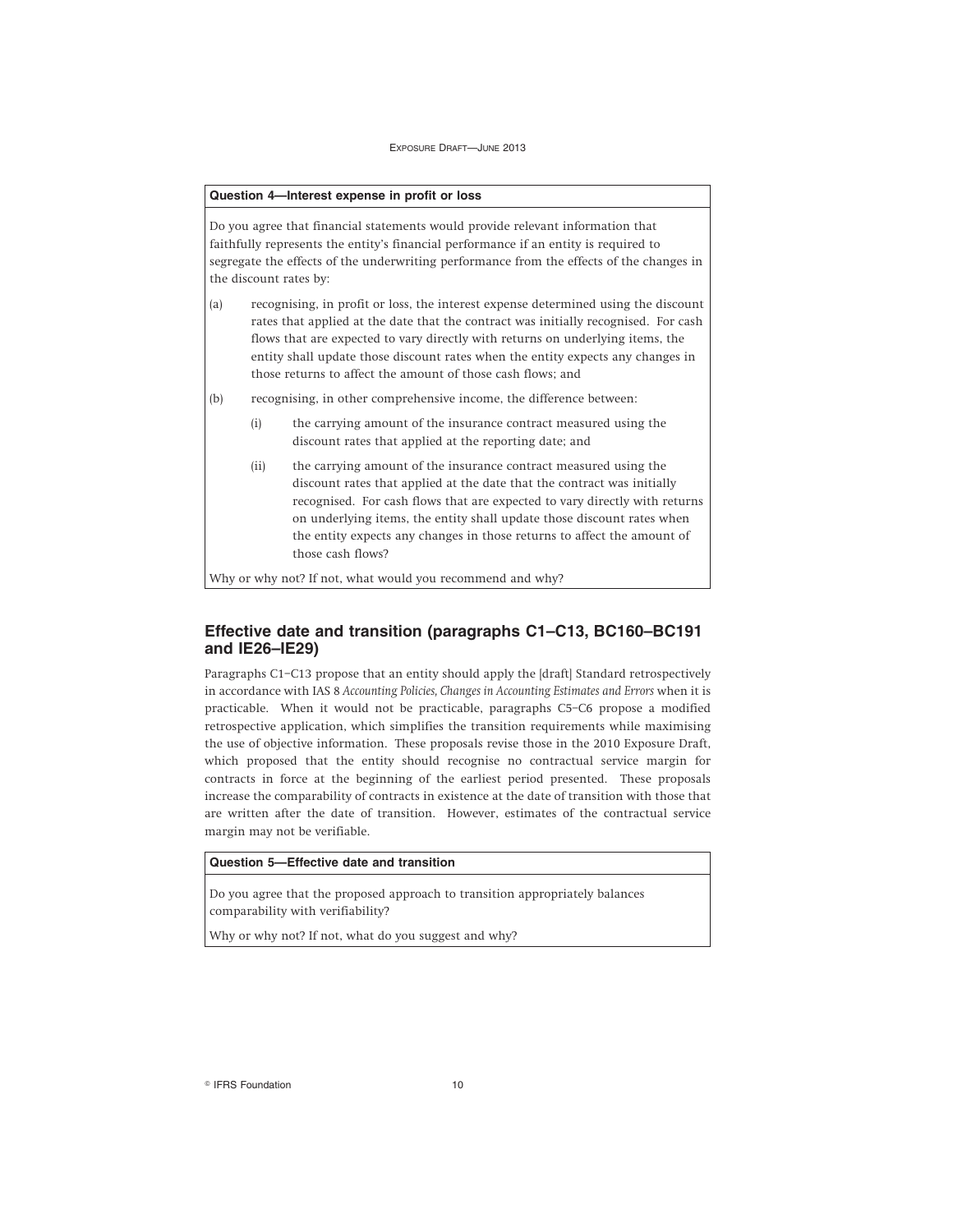# **The likely effects of a Standard for insurance contracts**

The proposals in this Exposure Draft result from the IASB's consideration of the comments received on its 2010 Exposure Draft. In the IASB's view, the revised proposals would result in a more faithful representation and more relevant and timely information about insurance contracts in the financial statements of entities that issue insurance contracts compared to the proposals in the 2010 Exposure Draft and with IFRS 4. In developing these proposals, the IASB has sought to balance those benefits with the costs of greater operational complexity for preparers, and any increased costs for users of financial statements in understanding the more complex information produced.

Those costs arise both on initial application and on an ongoing basis, and are described in the following sections of the Basis for Conclusions:

- (a) adjusting the contractual service margin (see paragraph BC35);
- (b) contracts that require the entity to hold underlying items and specify a link to returns on those underlying items (see paragraphs BC56–BC62);
- (c) presentation of insurance contract revenue and expenses (see paragraphs BC99–BC100);
- (d) interest expense in profit or loss (see paragraphs BC127–BC132);
- (e) effective date and transition (see paragraphs BC164–BC173); and
- (f) the likely effects of a Standard for insurance contracts (see Appendix B: Effect Analysis).

The IASB is particularly interested in receiving feedback on how its response to the comments on the 2010 Exposure Draft balance the costs of applying these proposals with the benefits of the resulting information provided.

#### **Question 6—The likely effects of a Standard for insurance contracts**

Considering the proposed Standard as a whole, do you think that the costs of complying with the proposed requirements are justified by the benefits that the information will provide? How are those costs and benefits affected by the proposals in Questions 1–5? How do the costs and benefits compare with any alternative approach that you propose and with the proposals in the 2010 Exposure Draft?

Please describe the likely effect of the proposed Standard as a whole on:

- (a) the transparency in the financial statements of the effects of insurance contracts and the comparability between financial statements of different entities that issue insurance contracts; and
- (b) the compliance costs for preparers and the costs for users of financial statements to understand the information produced, both on initial application and on an ongoing basis.

# **Clarity of drafting**

The IASB welcomes views on whether the proposals are drafted clearly and whether they reflect the decisions made by the IASB. If a proposed requirement is not clear, the IASB invites suggestions on how to clarify the drafting of the proposed requirement.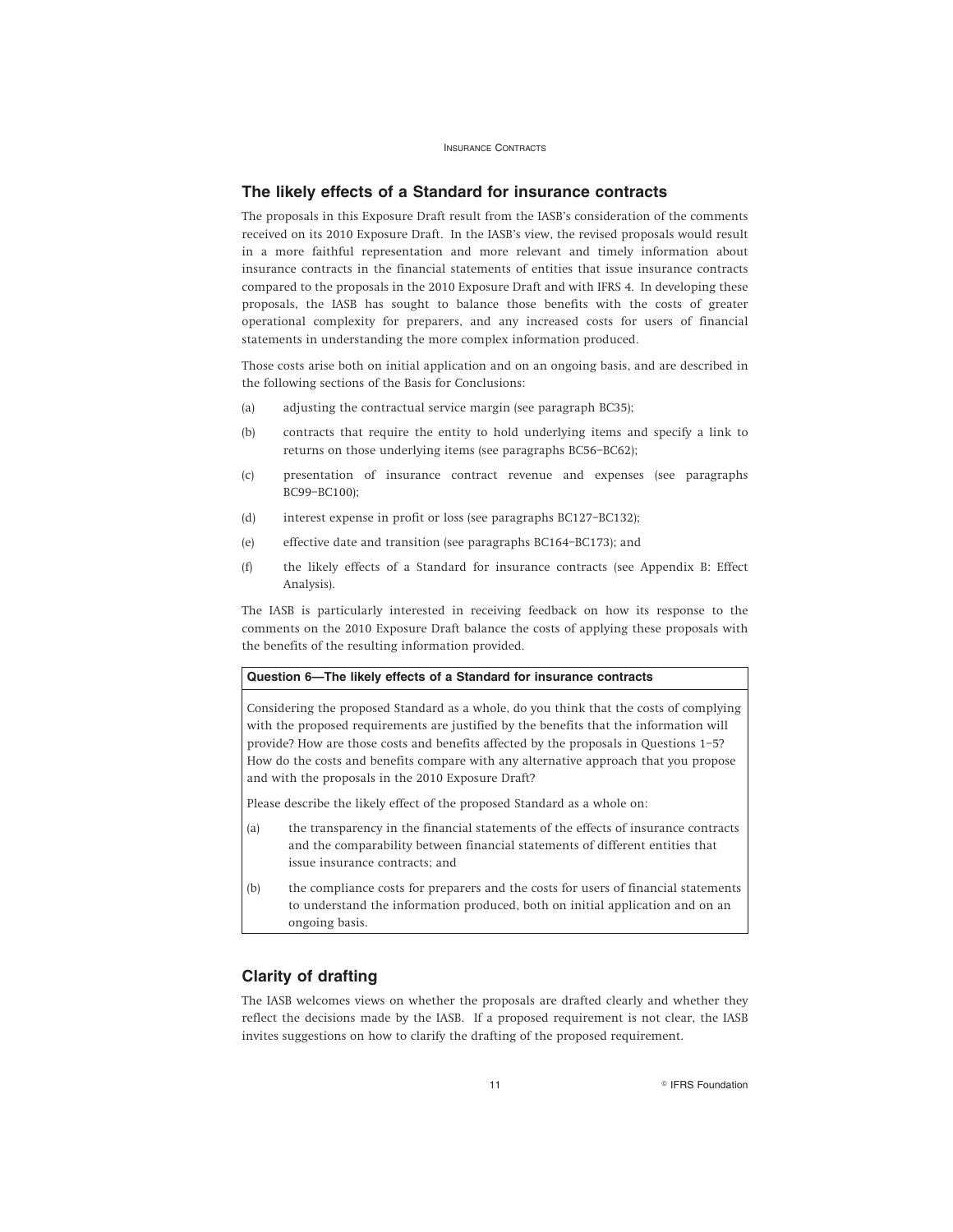# **Question 7—Clarity of drafting**

Do you agree that the proposals are drafted clearly and reflect the decisions made by the IASB?

If not, please describe any proposal that is not clear. How would you clarify it?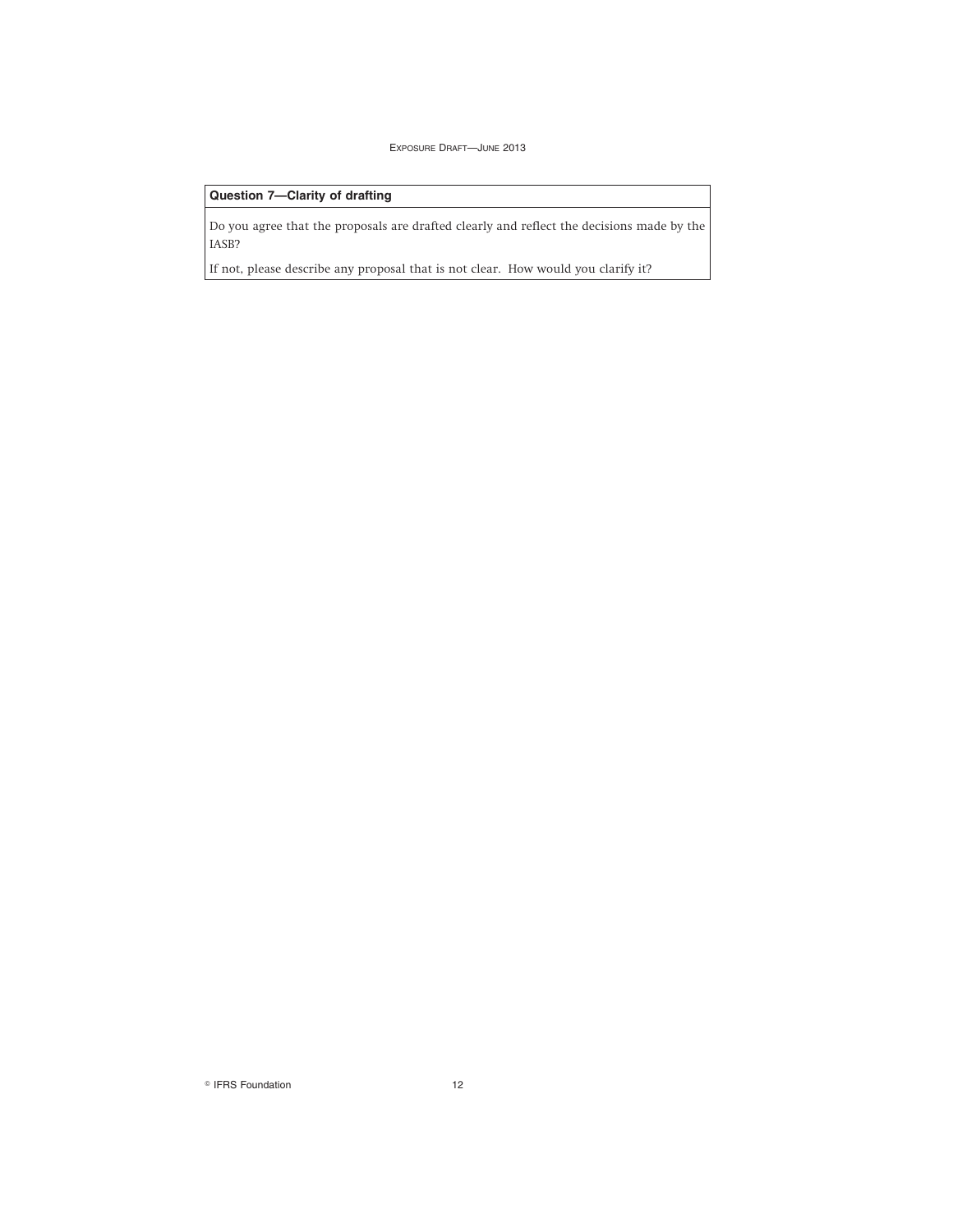# **[Draft] International Financial Reporting Standard X Insurance Contracts**

# **Objective**

1 This [draft] Standard establishes the principles that an entity should apply to report useful information to users of its financial statements about the nature, amount, timing and uncertainty of cash flows from *insurance contracts*.

# **Meeting the objective**

- 2 To meet the objective in paragraph 1, this [draft] Standard requires an entity:
	- (a) to measure an insurance contract it issues using a current value approach that incorporates all of the available information in a way that is consistent with observable market information; and
	- (b) to present insurance contract revenue to depict the transfer of promised services arising from an insurance contract in an amount that reflects the consideration to which the entity expects to be entitled in exchange for those services, and to present expenses as the entity incurs them.

# **Scope**

3 An entity shall apply this [draft] Standard to:

- (a) an insurance contract, including a *reinsurance contract*, that it issues;
- (b) a reinsurance contract that it holds; and
- (c) an *investment contract with a discretionary participation feature* that it issues, provided that the entity also issues insurance contracts.
- 4 All references in this [draft] Standard to insurance contracts also apply to:
	- (a) a reinsurance contract held, except as described in paragraphs 41–42; and
	- (b) an investment contract with a discretionary participation feature, except as described in paragraphs 47–48.
- 5 Appendix A defines an insurance contract and Appendix B provides guidance on the definition of an insurance contract (see paragraphs B2–B30).
- 6 This [draft] Standard does not address other aspects of accounting by entities that issue insurance contracts, such as accounting for their financial assets and financial liabilities, other than the transition requirements related to the redesignation of financial assets as set out in paragraphs C11–C12.
- 7 An entity shall not apply this [draft] Standard to:

13 **R IFRS Foundation**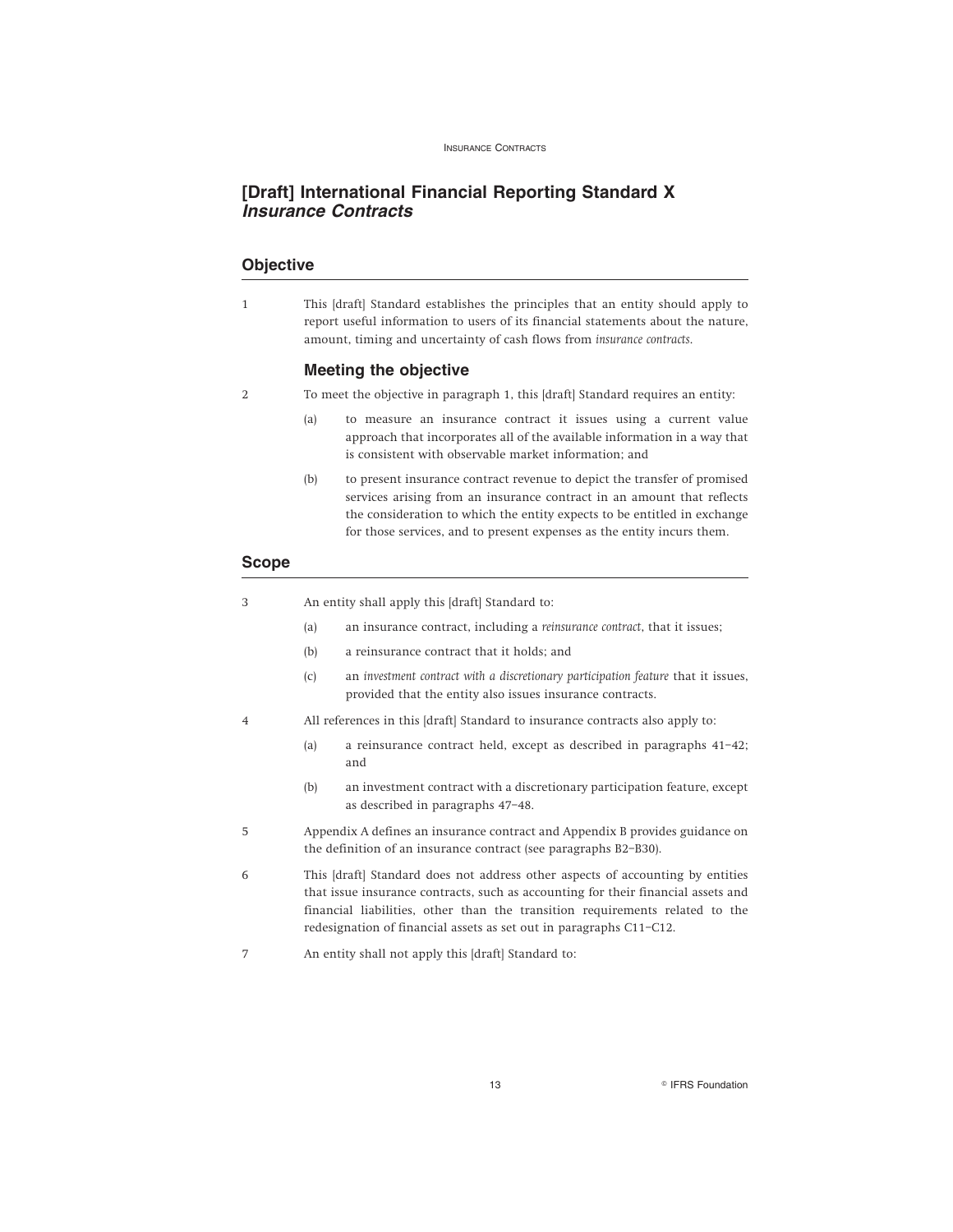- (a) product warranties that are issued by a manufacturer, dealer or retailer (see [draft] IFRS X *Revenue from Contracts with Customers* and IAS 37 *Provisions, Contingent Liabilities and Contingent Assets*).<sup>1</sup>
- (b) employers' assets and liabilities that arise from employee benefit plans (see IAS 19 *Employee Benefits* and IFRS 2 *Share-based Payment*) and retirement benefit obligations that are reported by defined benefit retirement plans (see IAS 26 *Accounting and Reporting by Retirement Benefit Plans*).
- (c) contractual rights or contractual obligations that are contingent on the future use of, or the right to use, a non-financial item (for example, some licence fees, royalties, contingent lease payments and similar items; see IAS 17 *Leases*, [draft] IFRS X *Revenue from Contracts with Customers* and IAS 38 *Intangible Assets*).
- (d) residual value guarantees that are provided by a manufacturer, dealer or retailer, and a lessee's residual value guarantee that is embedded in a finance lease (see IAS 17 and [draft] IFRS X *Revenue from Contracts with Customers*).
- (e) fixed-fee service contracts that have, as their primary purpose, the provision of services and that meet all of the following conditions:
	- (i) the entity does not reflect an assessment of the risk that is associated with an individual customer in setting the price of the contract with that customer;
	- (ii) the contract compensates customers by providing a service, rather than by making cash payments; and
	- (iii) the *insurance risk* that is transferred by the contract arises primarily from the customer's use of services.

An entity shall apply [draft] IFRS X *Revenue from Contracts with Customers* to such contracts.

- (f) financial guarantee contracts, unless the issuer has previously asserted explicitly that it regards such contracts as insurance contracts and has used accounting that is applicable to insurance contracts, in which case the issuer may elect to apply either IAS 32 *Financial Instruments: Presentation*, IFRS 7 *Financial Instruments: Disclosures* and IFRS 9 *Financial Instruments* or this [draft] Standard to such financial guarantee contracts. The issuer may make that election on a contract-by-contract basis, but the election for each contract is irrevocable.
- (g) contingent consideration that is payable or receivable in a business combination (see IFRS 3 *Business Combinations*).
- (h) insurance contracts in which the entity is the *policyholder* unless those contracts are reinsurance contracts (see paragraph 3(b)).

<sup>1</sup> The proposals arising from the IASB's 2011 Exposure Draft *Revenue from Contracts with Customers* would replace IAS 18 *Revenue*. [Draft] IFRS X *Revenue from Contracts with Customers* is expected to be finalised in 2013. The IASB plans to update the requirements in the proposals to be consistent with [draft] IFRS X Revenue from Contracts with Customers when it finalises this [draft] Standard, where applicable.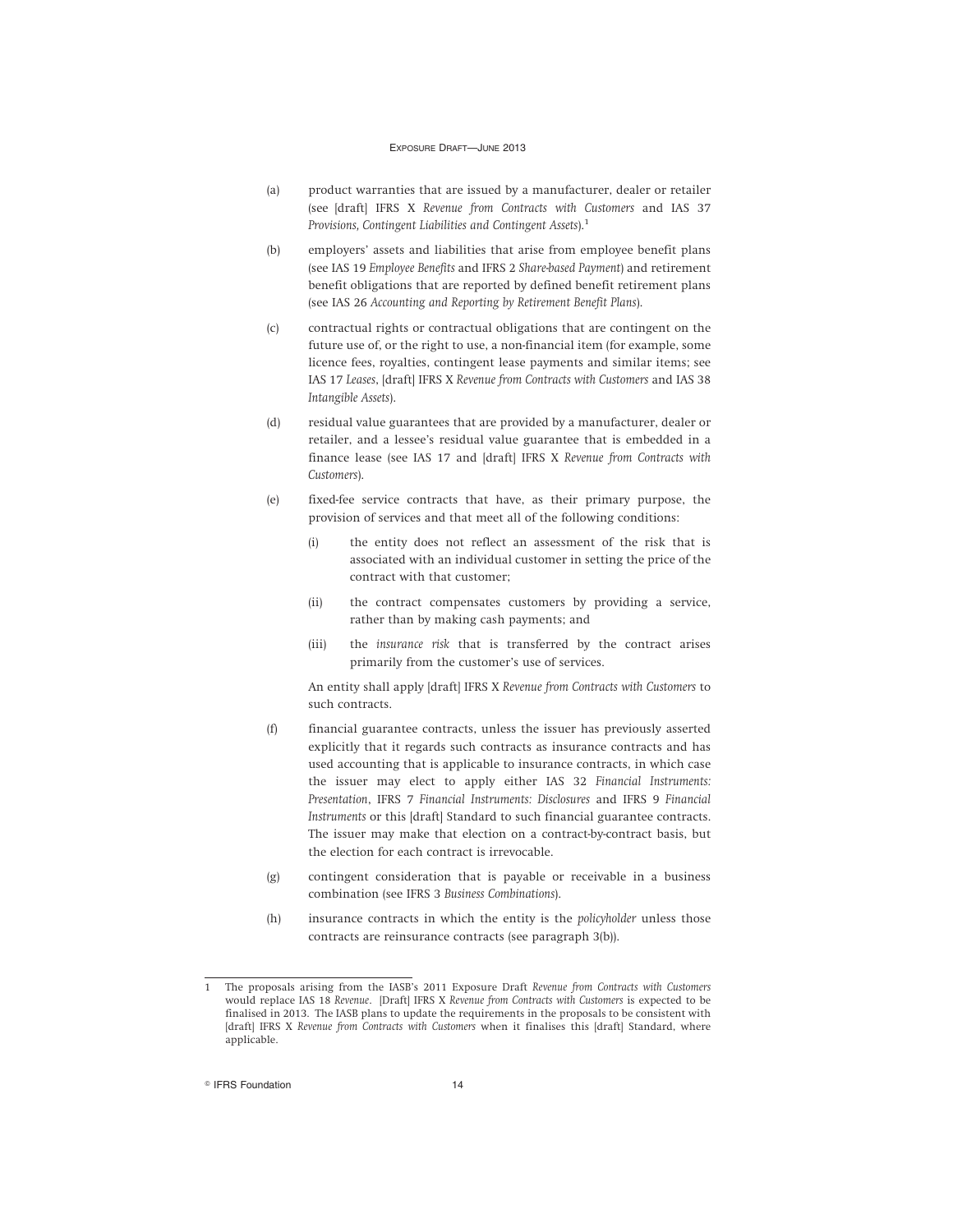# **Combination of insurance contracts**

- 8 An entity shall combine two or more insurance contracts that are entered into at or near the same time with the same policyholder (or related policyholders) and shall account for those contracts as a single insurance contract if one or more of the following criteria is met:
	- (a) the insurance contracts are negotiated as a package with a single commercial objective;
	- (b) the amount of consideration to be paid for one insurance contract depends on the consideration or performance of the other insurance contract(s); or
	- (c) the coverage provided by the insurance contracts to the policyholder relates to the same insurance risk.

# **Separating components from an insurance contract (paragraphs B31–B35)**

9 An insurance contract may contain one or more components that would be within the scope of another Standard if they were separate contracts. For example, an insurance contract may include an *investment component* or a service component (or both). Such a contract may be partially within the scope of this [draft] Standard and partially within the scope of other Standards. An entity shall apply paragraphs 10–11 to identify and account for the components of the contract.

### 10 An entity shall:

- (a) separate an embedded derivative from the host contract and account for the embedded derivative in accordance with IFRS 9 if, and only if, it meets both of the following criteria:
	- (i) the economic characteristics and risks of the embedded derivative are not closely related to the economic characteristics and risks of the host contract (see paragraphs B4.3.5 and B4.3.8 of IFRS 9); and
	- (ii) a separate financial instrument with the same terms as the embedded derivative would meet the definition of a derivative and would be within the scope of IFRS 9 (for example, the derivative itself is not an insurance contract).

The entity shall measure the embedded derivative as if it had issued it as a stand-alone financial instrument that is initially measured in accordance with IFRS 9 and attribute any remaining cash flows to the other components of the insurance contract.

(b) separate an investment component from the host insurance contract and account for it in accordance with IFRS 9 if that investment component is distinct (see paragraphs B31–B32). The entity shall measure a distinct investment component as if it had issued it as a stand-alone financial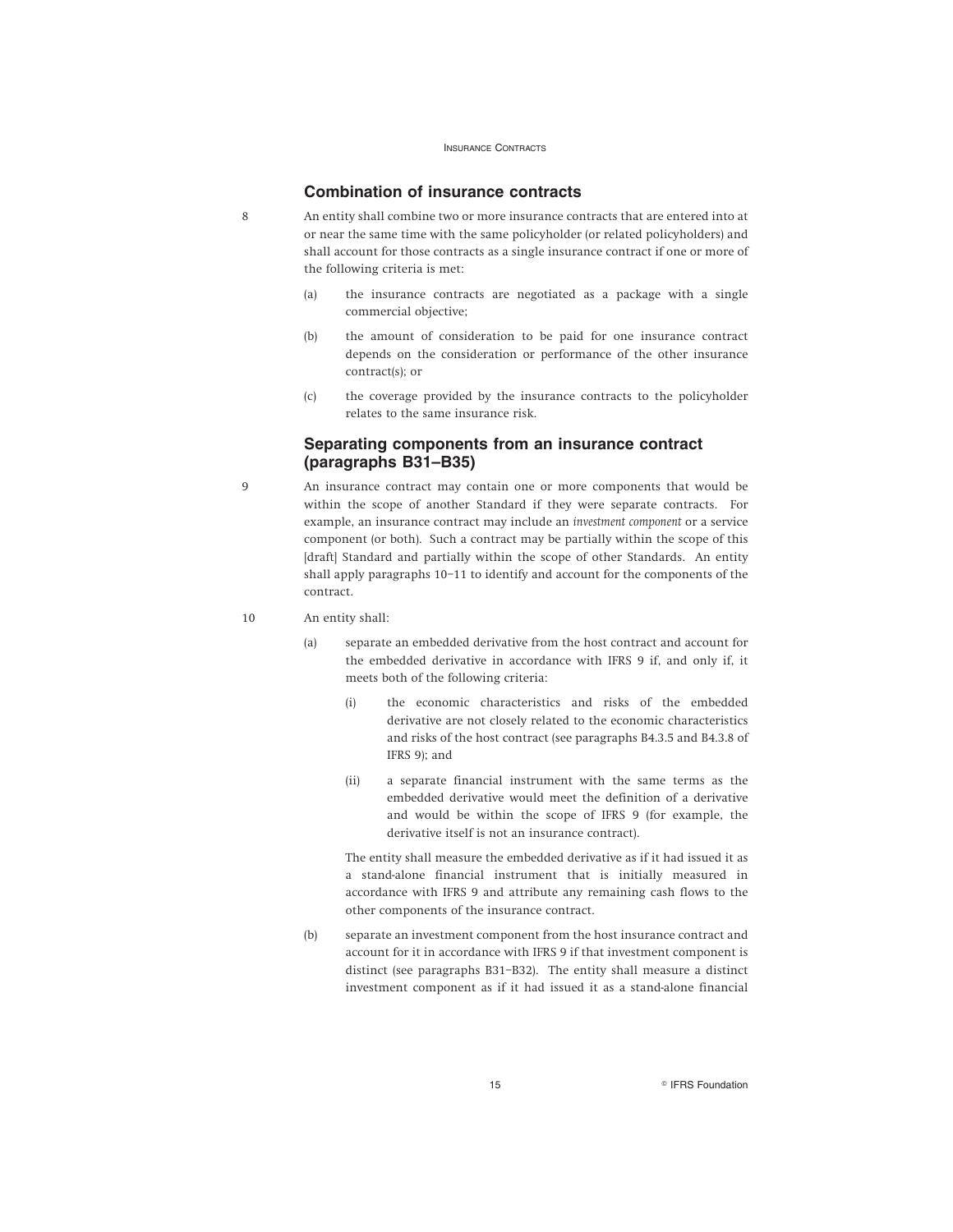instrument that is initially measured in accordance with IFRS 9 and attribute any remaining cash flows to the other components of the insurance contract.

- (c) separate from the host insurance contract a performance obligation (as defined in [draft] IFRS X *Revenue from Contracts with Customers*) to provide goods or services (see paragraphs B33–B35). The entity shall account for a distinct performance obligation to provide goods or services in accordance with paragraph 11 and other applicable Standards if that performance obligation to provide goods and services is distinct.
- (d) apply this [draft] Standard to the remaining components of an insurance contract. Throughout this [draft] Standard, the components of an insurance contract that remain after separating the components within the scope of other Standards in accordance with (a)–(c) are deemed to be an insurance contract.
- 11 After applying paragraph 10 to separate any cash flows related to embedded derivatives and distinct investment components, an entity shall, on initial recognition:
	- (a) attribute the remaining cash inflows between the insurance component and any distinct performance obligations to provide goods or services in accordance with [draft] IFRS X *Revenue from Contracts with Customers*; and
	- (b) attribute the remaining cash outflows between the insurance component and any distinct performance obligations to provide goods or services in a way that attributes:
		- (i) cash outflows that relate directly to each component to that component; and
		- (ii) any remaining cash outflows on a rational and consistent basis, reflecting the costs that the entity would expect to incur if it had issued that component as a separate contract.

# **Recognition**

- **12 An entity shall recognise an insurance contract that it issues from the earliest of the following:**
	- **(a) the beginning of the** *coverage period***;**
	- **(b) the date on which the first payment from the policyholder becomes due; and**
	- **(c) if applicable, the date on which the** *portfolio of insurance contracts* **to which the contract will belong is onerous.**
- **13 An entity shall recognise any** *pre-coverage cash flows* **as they occur as part of the portfolio that will contain the contract to which they relate.**
- 14 If there is no contractual due date, the first payment from the policyholder is deemed to be due when it is received.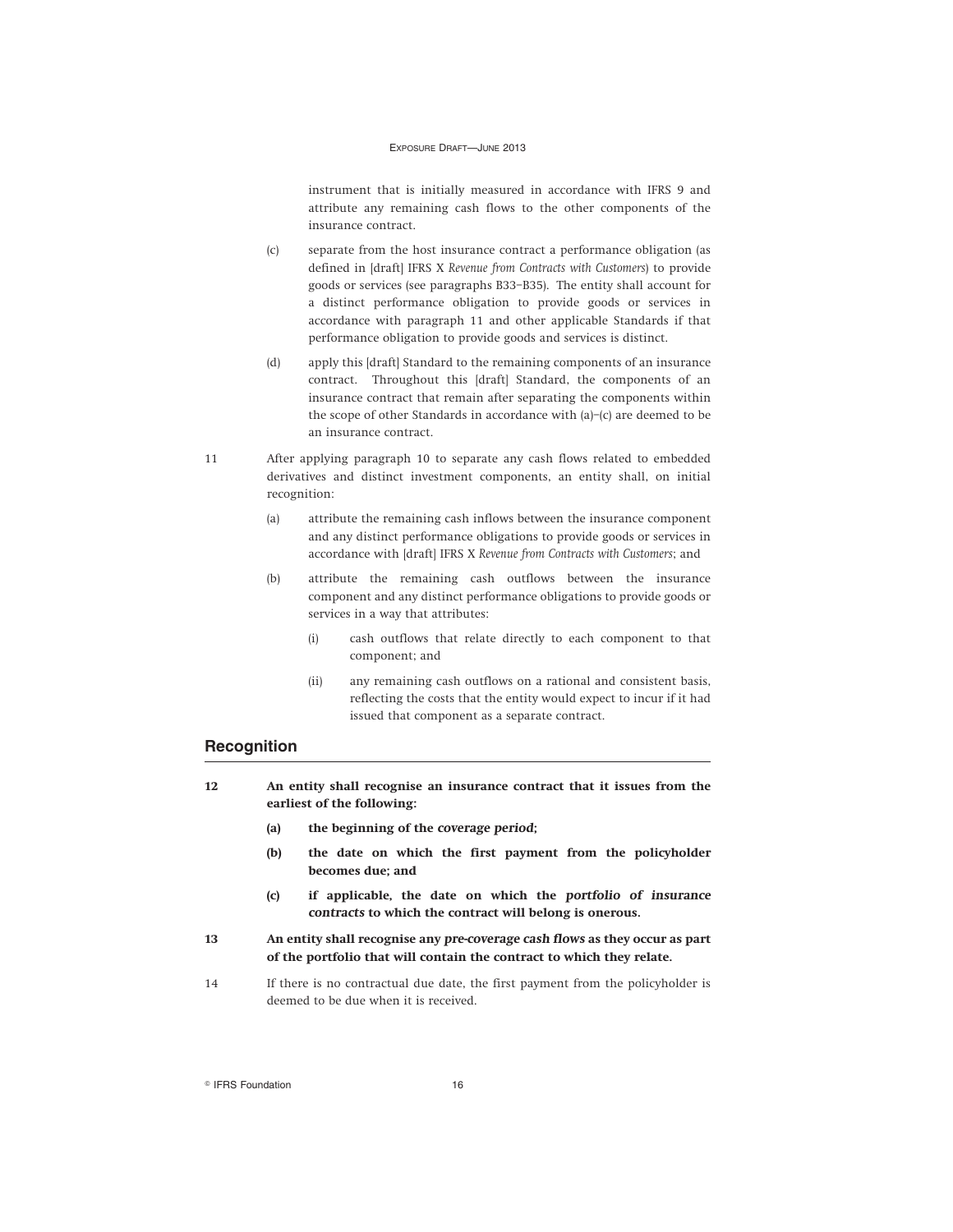- 15 An entity needs to assess whether a contract is onerous when facts and circumstances indicate that the portfolio of contracts that will contain the contract is onerous. A portfolio of insurance contracts is onerous if, after the entity is bound by the terms of the contract, the sum of the *fulfilment cash flows* and any pre-coverage cash flows is greater than zero. Any excess of this sum over zero shall be recognised in profit or loss as an expense.
- 16 An entity shall not recognise as a liability or as an asset any amounts relating to expected premiums that are outside the boundary of the contract (see paragraphs 22(e) and B67). Such amounts relate to future insurance contracts.

# **Measurement (paragraphs B36–B87)**

- 17 An entity shall apply paragraphs 18–32 to all contracts within the scope of the [draft] Standard with the following exceptions:
	- (a) for insurance contracts in which the contract requires the entity to hold underlying items and specifies a link between the payments to the policyholder and the returns on those underlying items (see paragraph 33), an entity shall apply paragraph 34 to modify the measurement of the fulfilment cash flows required by paragraphs 18–32.
	- (b) for insurance contracts meeting the eligibility criteria in paragraph 35, an entity may simplify the measurement of the *liability for the remaining coverage* using the premium-allocation approach in paragraphs 38–40.
	- (c) for reinsurance contracts held, the entity shall apply paragraphs 18–32 in accordance with paragraphs 41–42.
	- (d) for insurance contracts acquired in a portfolio transfer or a business combination, an entity shall apply paragraphs 18–32 in accordance with paragraphs 43–46.
	- (e) for investment contracts with a discretionary participation feature, an entity shall apply paragraphs 18–32 in accordance with paragraphs 47–48.

# **Measurement on initial recognition of an insurance contract (paragraphs B36–B67 and B69–B82)**

- **18 An entity shall measure an insurance contract initially at the sum of:**
	- **(a) the amount of the fulfilment cash flows, measured in accordance with paragraphs 19–27, B36–B67 and B69–B82; plus**
	- **(b) any** *contractual service margin***, measured in accordance with paragraph 28.**
- 19 The resulting measurement can be regarded as comprising two elements:
	- (a) a liability for the remaining coverage, which measures the entity's obligation to provide coverage to the policyholder during the remaining coverage period; and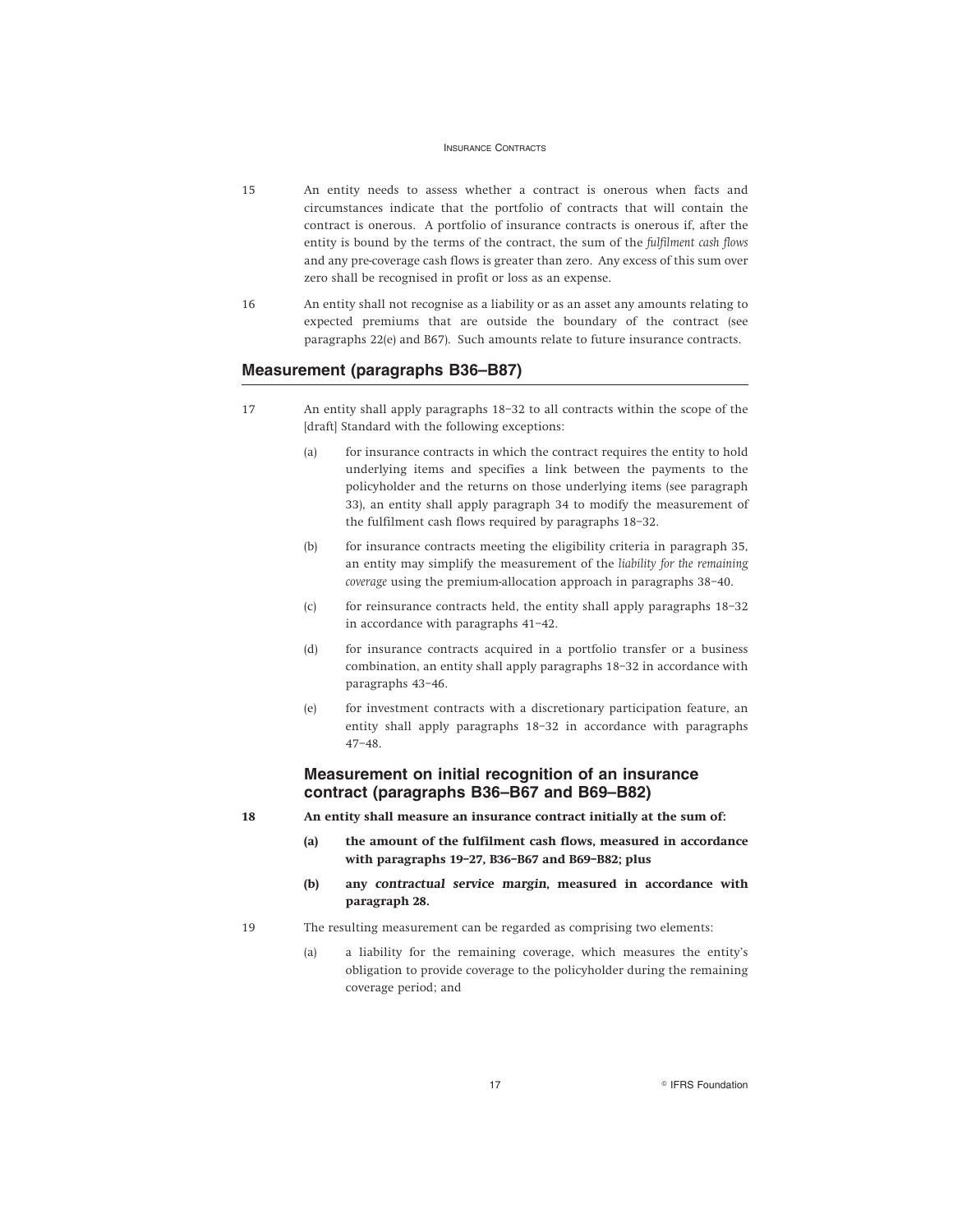- (b) a *liability for incurred claims*, which measures the entity's obligation to investigate and pay claims for insured events that have already occurred, including incurred claims for events that have occurred but for which claims have not been reported.
- 20 When applying IAS 21 *The Effects of Changes in Foreign Exchange Rates* to an insurance contract that results in cash flows in a foreign currency, an entity shall treat the contract, including the contractual service margin, as a monetary item.
- 21 The fulfilment cash flows shall not reflect the non-performance risk of the entity that issues the insurance contract (non-performance risk is defined in IFRS 13 *Fair Value Measurement*).

#### **Future cash flows (paragraphs B39–B67)**

- **22 The estimates of cash flows used to determine the fulfilment cash flows shall include all cash inflows and cash outflows that relate directly to the fulfilment of the portfolio of contracts. Those estimates shall:**
	- **(a) be explicit (ie the entity shall estimate those cash flows separately from the estimates of discount rates that adjust those future cash flows for the time value of money and the** *risk adjustment* **that adjusts those future cash flows for the effects of uncertainty about the amount and timing of those cash flows);**
	- **(b) reflect the perspective of the entity, provided that the estimates of any relevant market variables do not contradict the observable market prices for those variables (see paragraphs B43–B53);**
	- **(c) incorporate, in an unbiased way, all of the available information about the amount, timing and uncertainty of all of the cash inflows and cash outflows that are expected to arise as the entity fulfils the insurance contracts in the portfolio (see paragraph B54);**
	- **(d) be current (ie the estimates shall reflect all of the available information at the measurement date) (see paragraphs B55–B61); and**
	- **(e) include the cash flows within the boundary of each contract in the portfolio (see paragraphs 23–24 and B62–B67).**
- 23 Cash flows are within the boundary of an insurance contract when the entity can compel the policyholder to pay the premiums or has a substantive obligation to provide the policyholder with coverage or other services. A substantive obligation to provide coverage or other services ends when:
	- (a) the entity has the right or the practical ability to reassess the risks of the particular policyholder and, as a result, can set a price or level of benefits that fully reflects those risks; or
	- (b) both of the following criteria are satisfied: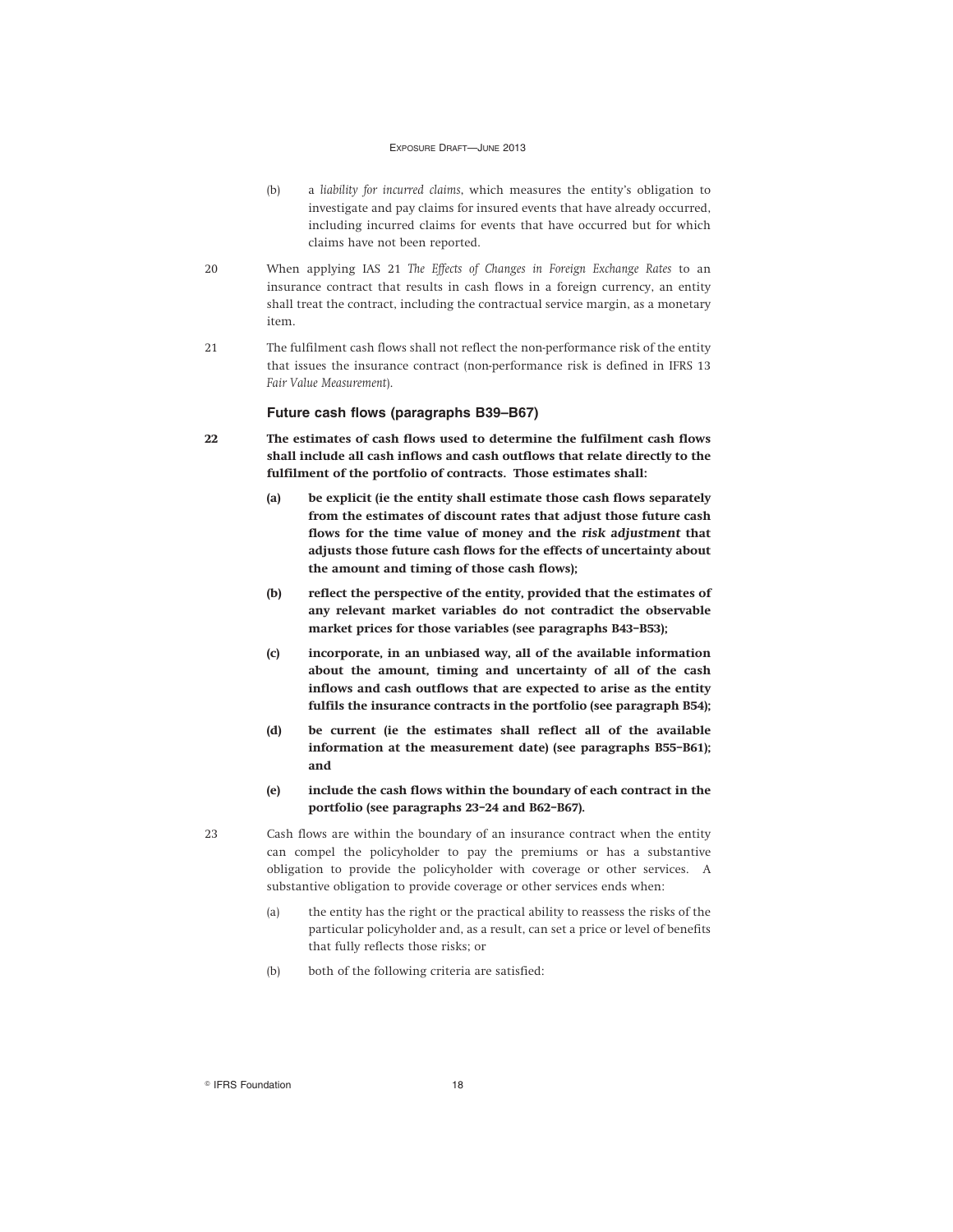- (i) the entity has the right or the practical ability to reassess the risk of the portfolio of insurance contracts that contains the contract and, as a result, can set a price or level of benefits that fully reflects the risk of that portfolio; and
- (ii) the pricing of the premiums for coverage up to the date when the risks are reassessed does not take into account the risks that relate to future periods.
- 24 An entity shall determine the boundary of an insurance contract by considering all of the substantive rights that are held by the policyholder, whether they arise from a contract, law or regulation. However, an entity shall ignore restrictions that have no commercial substance (ie no discernible effect on the economics of the contract).

# **Time value of money (paragraphs B69–B75)**

- **25 An entity shall determine the fulfilment cash flows by adjusting the estimates of future cash flows for the time value of money, using discount rates that reflect the characteristics of those cash flows. Such rates shall:**
	- **(a) be consistent with observable current market prices for instruments with cash flows whose characteristics are consistent with those of the insurance contract, in terms of, for example, timing, currency and liquidity; and**
	- **(b) exclude the effect of any factors that influence the observable market prices but that are not relevant to the cash flows of the insurance contract.**
- 26 Estimates of discount rates shall be consistent with other estimates used to measure the insurance contract to avoid double counting or omissions, for example:
	- (a) to the extent that the amount, timing or uncertainty of the cash flows that arise from an insurance contract depends wholly or partly on the returns on underlying items, the characteristics of the liability reflect that dependence. The discount rate used to measure those cash flows shall therefore reflect the extent of that dependence.
	- (b) nominal cash flows (ie those that include the effect of inflation) shall be discounted at rates that include the effect of inflation.
	- (c) real cash flows (ie those that exclude the effect of inflation) shall be discounted at rates that exclude the effect of inflation.

#### **Risk adjustment (paragraphs B76–B82)**

**27 When determining the fulfilment cash flows, an entity shall apply a risk adjustment to the expected present value of cash flows used.**

# **Contractual service margin**

**28 Unless the portfolio of insurance contracts that includes the contract is onerous at initial recognition, an entity shall measure the contractual**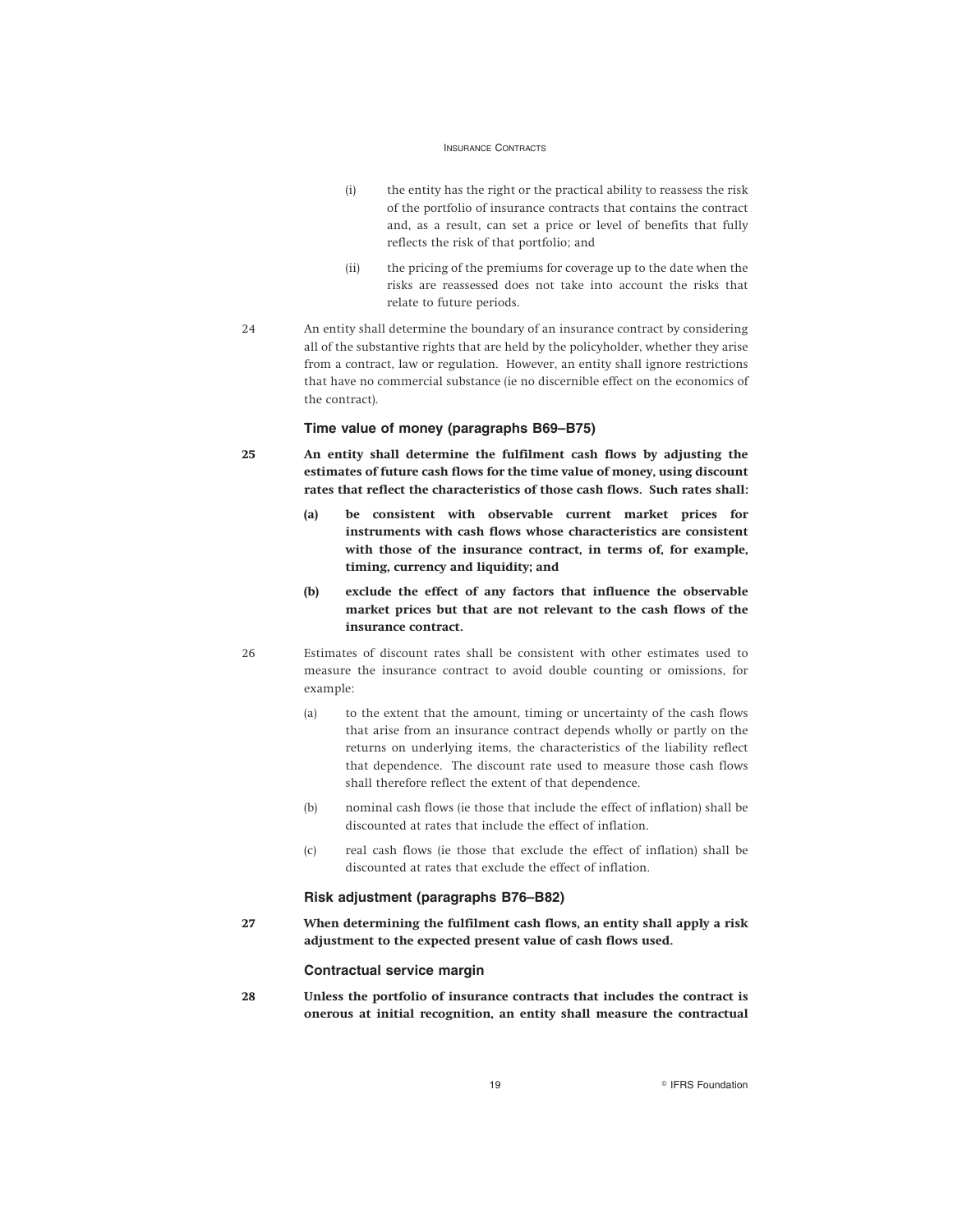**service margin recognised at initial recognition in accordance with paragraph 18(b) at an amount that is equal and opposite to the sum of:**

- **(a) the amount of the fulfilment cash flows for the insurance contract at initial recognition; and**
- **(b) any pre-coverage cash flows.**

#### **Subsequent measurement**

- **29 Unless paragraphs 35–40 apply, the carrying amount of an insurance contract at the end of each reporting period shall be the sum of:**
	- **(a) the fulfilment cash flows at that date, measured in accordance with paragraphs 19–27, B36–B67 and B69–B82; and**
	- **(b) the remaining amount of the contractual service margin at that date.**
- 30 The remaining amount of the contractual service margin at the end of the reporting period is the carrying amount at the start of the reporting period:
	- (a) plus the interest accreted on the carrying amount of the contractual service margin during the reporting period to reflect the time value of money (the interest accreted is calculated using the discount rates specified in paragraph 25 that applied when the contract was initially recognised);
	- (b) minus the amount recognised in accordance with paragraph 32 for services that were provided in the period;
	- (c) plus a favourable difference between the current and previous estimates of the present value of future cash flows, if those future cash flows relate to future coverage and other future services (see paragraph B68);
	- (d) minus an unfavourable change in the future cash flows:
		- (i) if the change arises from a difference between the current and previous estimate of the present value of future cash flows that relate to future coverage and other future services; and
		- (ii) to the extent that the contractual service margin is sufficient to absorb an unfavourable change. The contractual service margin shall not be negative.
- 31 An entity shall recognise in profit or loss any changes in the future cash flows that, in accordance with paragraph 30, do not adjust the contractual service margin (see paragraph B68).
- 32 An entity shall recognise the remaining contractual service margin in profit or loss over the coverage period in the systematic way that best reflects the remaining transfer of services that are provided under the contract.

# **Contracts that require the entity to hold underlying items and specify a link to returns on those underlying items (paragraphs B83–B87)**

33 An entity shall apply paragraph 34 if the contract: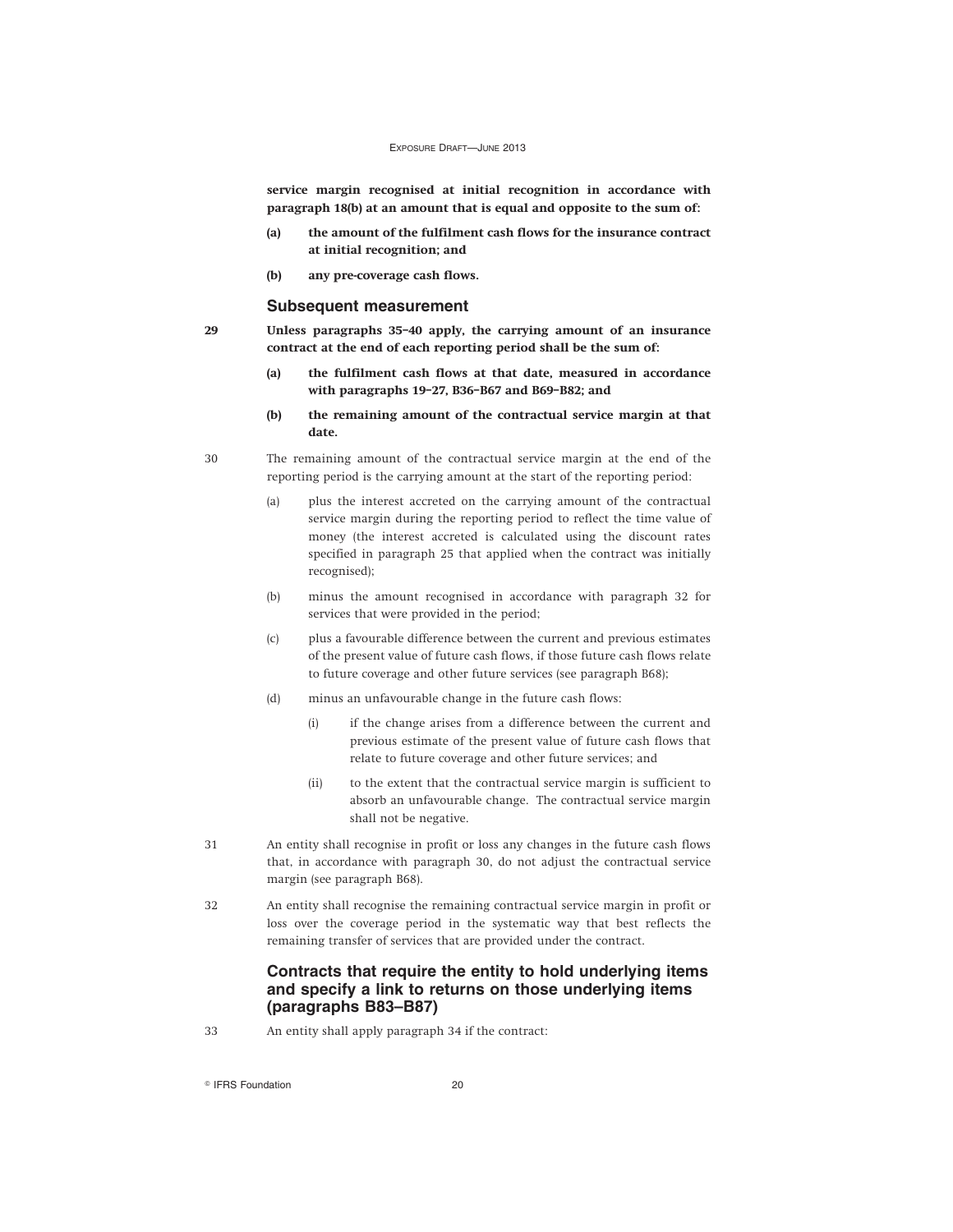- (a) requires the entity to hold underlying items such as specified assets and liabilities, an underlying pool of insurance contracts, or if the underlying item specified in the contract is the assets and liabilities of the entity as a whole; and
- (b) specifies a link between the payments to the policyholder and the returns on those underlying items.

The entity shall determine whether the contract specifies a link to returns on underlying items by considering all of the substantive terms of the contract, whether they arise from a contract, the law or regulation.

- 34 When paragraph 33 applies, the entity shall, at initial recognition and subsequently:
	- (a) measure the fulfilment cash flows that are expected to vary directly with returns on underlying items by reference to the carrying amount of the underlying items (meaning that paragraphs 18–27 do not apply); and
	- (b) measure the fulfilment cash flows that are not expected to vary directly with returns on underlying items in accordance with paragraphs 18–27. Such cash flows include fixed payments specified by the contract, options embedded in the insurance contract that are not separated and guarantees of minimum payments that are embedded in the contract and that are not separated in accordance with paragraph 10.

# **Simplified approach for measuring the liability for the remaining coverage**

- 35 An entity may simplify the measurement of the liability for the remaining coverage using the premium-allocation approach set out in paragraphs 38–40 if:
	- (a) doing so would produce a measurement that is a reasonable approximation to those that would be produced when applying the requirements in paragraphs 18–32; or
	- (b) the coverage period of the insurance contract at initial recognition (including coverage arising from all premiums within the contract boundary determined in accordance with paragraphs 23–24) is one year or less.
- 36 When an entity simplifies the measurement of the liability for the remaining coverage in accordance with paragraphs 38–40, it shall recognise an onerous contract liability if, at initial recognition or subsequently, facts and circumstances indicate that the portfolio of insurance contracts containing the contract is onerous.
- 37 The application of the premium-allocation approach in paragraphs 38–40 cannot produce a reasonable approximation to the measurements that result from the requirements in paragraphs 18–32 if, at contract inception, the entity expects significant variability, during the period before a claim is incurred, in the fulfilment cash flows that are required to fulfil the contract. Variability in the fulfilment cash flows increases:

21 **Constanting Construction Constanting Construction Construction**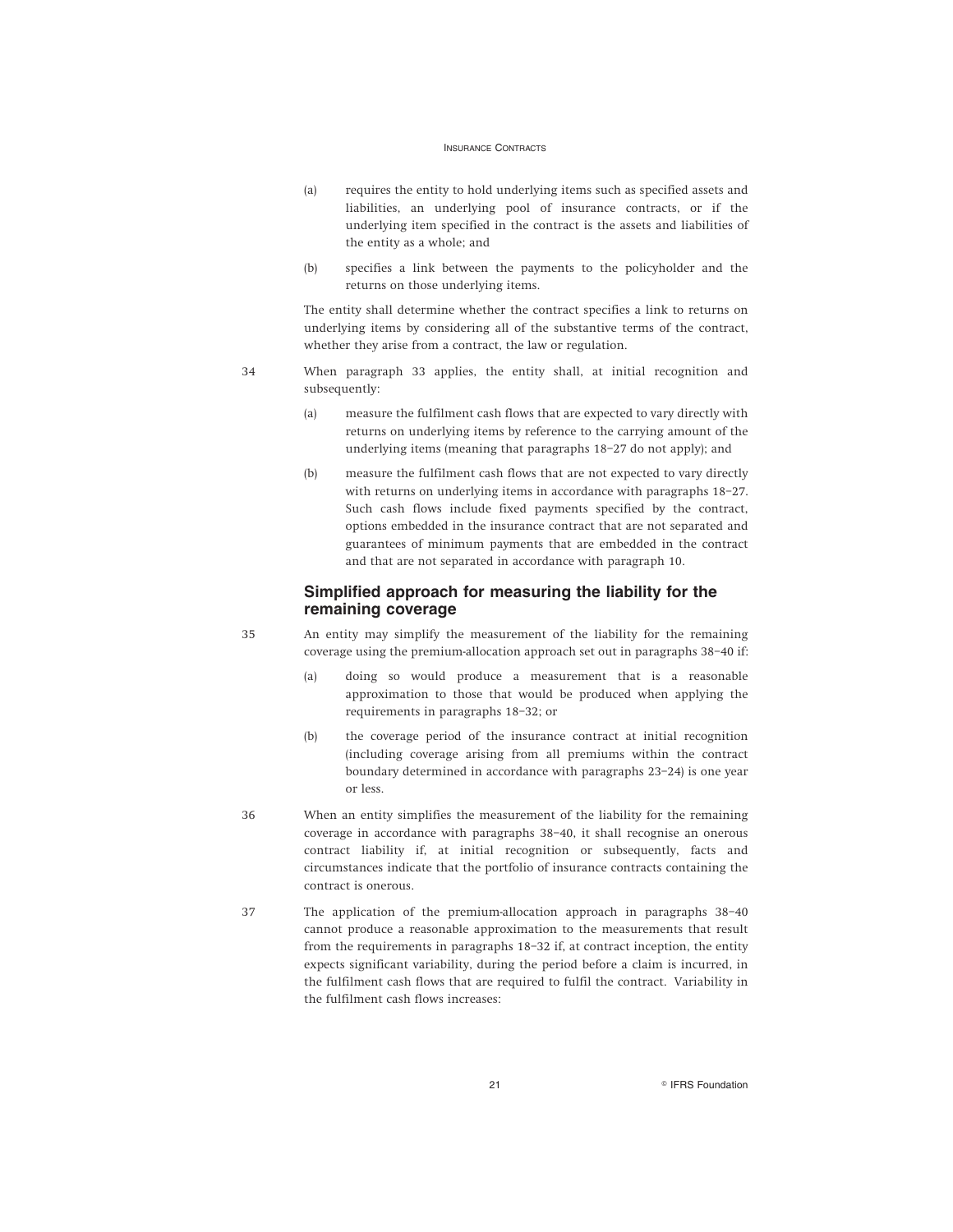- (a) with the extent of future cash flows relating to any options or other derivatives embedded in the contract that remain after separating any embedded derivatives in accordance with paragraph 10(a); or
- (b) with the length of the coverage period of the contract.
- 38 If either of the criteria in paragraph 35 is satisfied, an entity may measure the liability for the remaining coverage as follows:
	- (a) at initial recognition, the carrying amount of the liability for the remaining coverage is:
		- (i) the premium, if any, received at initial recognition;
		- (ii) less any payments that relate to *acquisition costs*, unless paragraph 39(a) applies;
		- (iii) plus (or minus) any pre-coverage cash flows;
		- (iv) plus any onerous contract liability recognised in accordance with paragraph 36 and measured in accordance with paragraph 39(c).
	- (b) at the end of each subsequent reporting period, the carrying amount of the liability for the remaining coverage is the previous carrying amount:
		- (i) plus the premiums received in the period;
		- (ii) minus the amount recognised as insurance contract revenue for coverage that was provided in that period (see paragraph B91);
		- (iii) plus any onerous contract liability recognised in the period in accordance with paragraph 36 and measured in accordance with paragraph 39(c);
		- (iv) plus (or minus) the effect of any changes in estimates that relate to any onerous contract liability recognised in previous periods, measured in accordance with paragraph 39(c);
		- (v) plus any adjustment to reflect the time value of money in accordance with paragraph 40.
- 39 When an entity simplifies the measurement of the liability for the remaining coverage using the approach set out in paragraph 38, it:
	- (a) may elect to recognise the directly attributable acquisition costs as an expense when it incurs those costs, provided that the coverage period at initial recognition is one year or less.
	- (b) shall measure the liability for incurred claims for those contracts at the fulfilment cash flows relating to incurred claims, in accordance with paragraphs 19–27, B36–B67 and B69–B82. However, the entity need not adjust future cash flows for the time value of money if those cash flows are expected to be paid or received in one year or less.
	- (c) shall measure any onerous contract liability that is recognised in accordance with paragraph 36 as the difference between the carrying amount of the liability for the remaining coverage and the fulfilment cash flows. However, if, in accordance with (b), the entity does not adjust future cash flows relating to the liability for incurred claims to reflect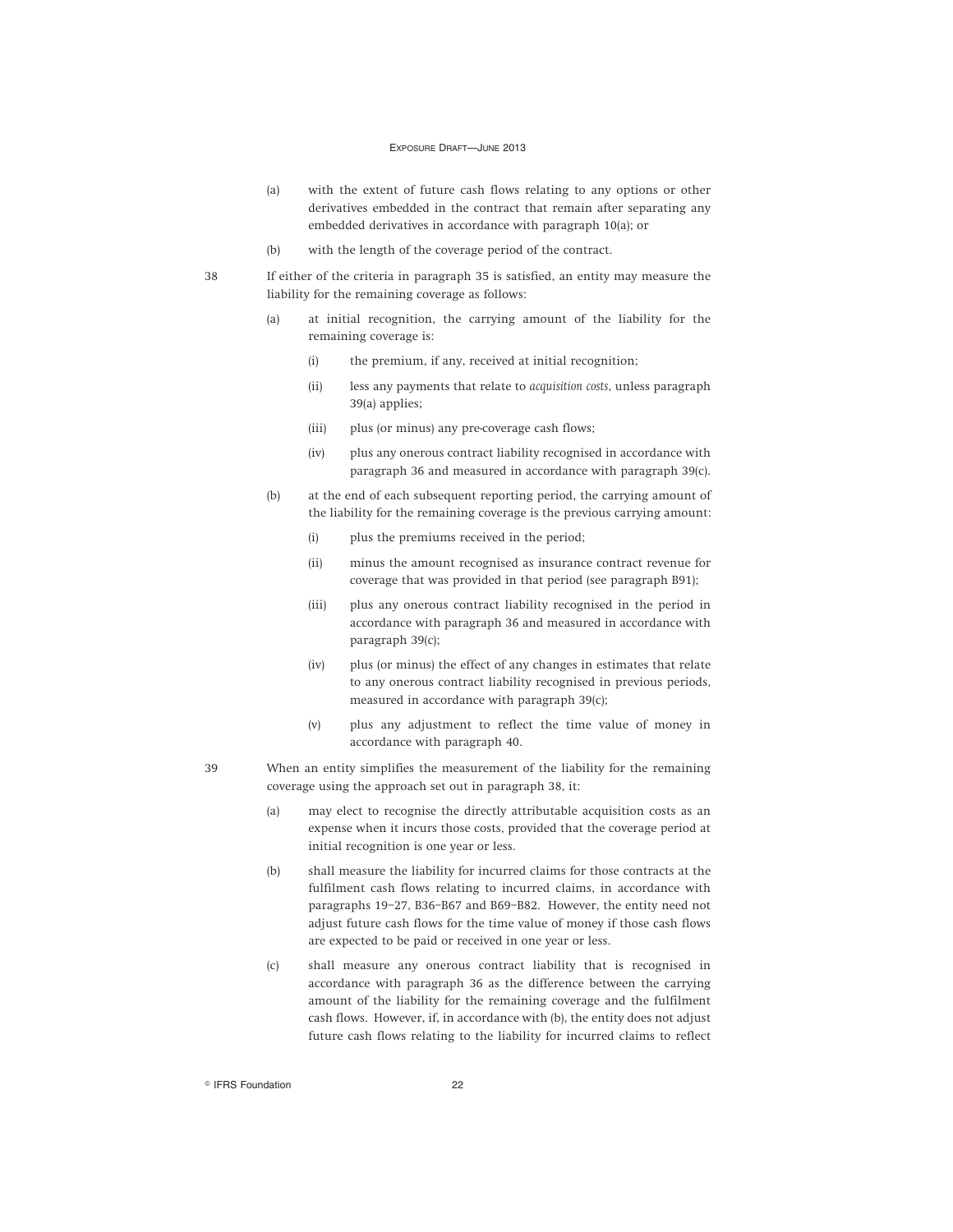the time value of money, it shall measure any onerous contract liability without adjusting those future cash flows to reflect the time value of money.

40 If a contract has a financing component that is significant to the contract an entity shall adjust the liability for the remaining coverage to reflect the time value of money using the discount rates specified in paragraph 25, as determined at initial recognition. However, the entity need not adjust the liability for the remaining coverage to reflect the time value of money if the entity expects, at contract inception, that the time between the entity providing each part of the coverage and the due date for the premium that relates to that part of the coverage is one year or less.

#### **Reinsurance contracts held**

- 41 An entity that holds a reinsurance contract pays a premium and receives reimbursement if it pays valid claims arising from underlying contracts, instead of receiving premiums and paying valid claims to the policyholder. Consequently, some of the requirements in this [draft] Standard are modified to reflect that fact, as follows:
	- (a) the recognition requirements of paragraph 12 are modified so that an entity shall recognise a reinsurance contract held:
		- (i) from the beginning of the coverage period of the reinsurance contract, if the reinsurance contract provides coverage for the aggregate losses of a portfolio of underlying contracts; and
		- (ii) when the underlying contracts are recognised, in all other cases.
	- (b) in applying the measurement requirements of paragraphs 19–27 to estimate the fulfilment cash flows for a reinsurance contract held, the entity shall use assumptions that are consistent with those that are used to measure the corresponding part of the fulfilment cash flows for the underlying insurance contract(s). In addition, the entity shall, on an expected present value basis:
		- (i) treat cash flows, including ceding commissions, that are contingent on the occurrence of claims of the underlying contracts as part of the claims that are expected to be reimbursed under the reinsurance contract;
		- (ii) treat ceding commissions that it expects to receive that are not contingent on the occurrence of claims of the underlying contracts as a reduction of the premiums to be paid to the reinsurer;
		- (iii) apply the requirements of paragraph 21 so that the fulfilment cash flows reflect the risk of non-performance by the issuer of the reinsurance contract, including the effects of collateral and losses from disputes; and
		- (iv) determine the risk adjustment required by paragraph 27 so that it represents the risk being transferred by the holder of the reinsurance contract.

23 **Participal Executive State of PERS Foundation**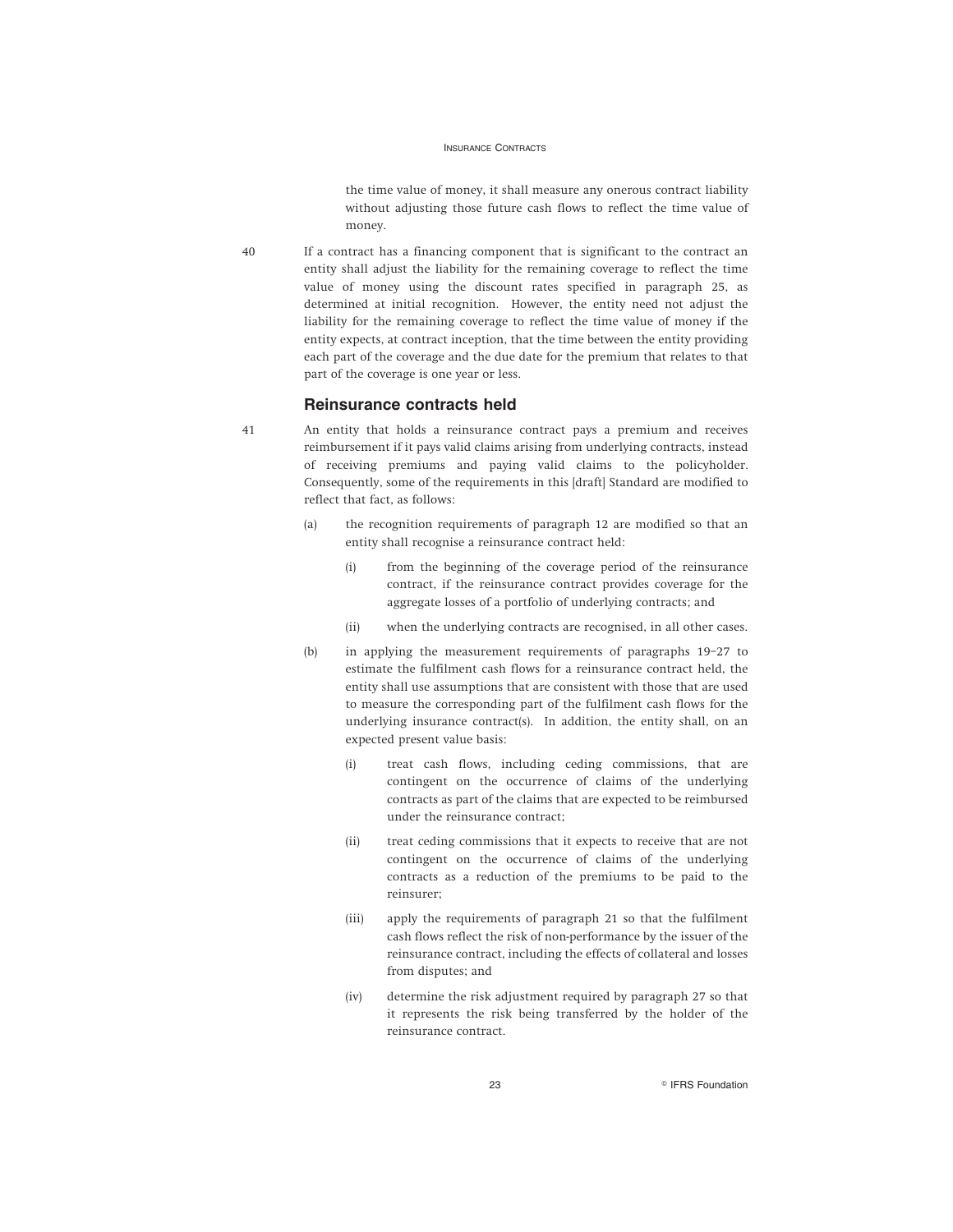- (c) the requirements of paragraph 28 that relate to determining the contractual service margin on initial recognition are modified so that, at initial recognition:
	- (i) the entity shall recognise any net cost or net gain on purchasing the reinsurance contract as a contractual service margin measured at an amount that is equal to the sum of the amount of the fulfilment cash flows and pre-coverage cash flows for the reinsurance contracts; unless
	- (ii) the net cost of purchasing reinsurance coverage relates to events that occurred before the purchase of the reinsurance contract, in which case the entity shall recognise such a cost immediately in profit or loss as an expense.
- (d) the requirements of paragraphs 30–31 that relate to the subsequent measurement of the contractual service margin are modified so that the entity shall measure the remaining amount of the contractual service margin at the end of the reporting period at the carrying amount that was determined at the start of the reporting period:
	- (i) plus the interest accreted on the carrying amount of the contractual service margin to reflect the time value of money (the interest accreted is calculated using the discount rates specified in paragraph 25 that applied when the contract was initially recognised);
	- (ii) minus the amount recognised relating to services that were received in the period; and
	- (iii) plus (or minus) a favourable (or unfavourable) change in the future cash flows if that change arises from a difference between the current and previous estimates of the future cash flows that relate to future coverage and other future services. Changes in the expected present value of cash flows that result from changes in the expected credit losses of the reinsurer do not relate to future coverage or other future services and shall be recognised immediately in profit or loss.
- 42 Other requirements of this [draft] Standard apply to a reinsurance contract held. For example:
	- (a) an asset that arises under a reinsurance contract may be regarded as comprising both the expected value of the recovery that relates to the remaining risk coverage and the expected value of the recovery that relates to incurred claims. An entity may simplify the measurement of the expected value of the recovery that relates to the remaining coverage using the approach set out in paragraphs 38–40 if:
		- (i) doing so would produce measurements that are a reasonable approximation to those that would be produced by applying the requirements in paragraph 41; or
		- (ii) the coverage period of the reinsurance contract is one year or less.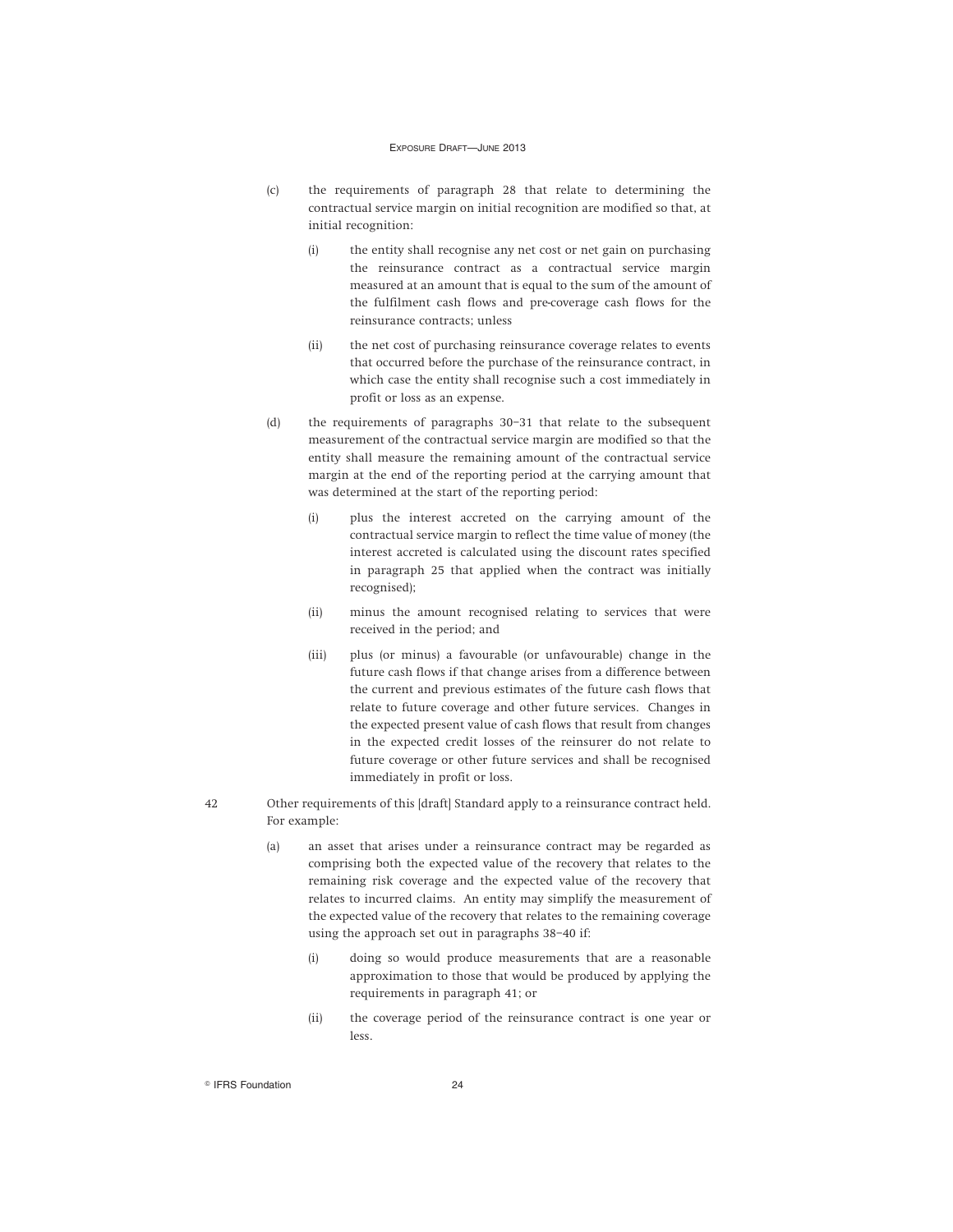(b) disclosure requirements apply to reinsurance contracts.

# **Portfolio transfers and business combinations**

- 43 The date of the portfolio transfer or business combination is deemed to be the date of recognition for insurance contracts and reinsurance contracts that are acquired in a portfolio transfer or a business combination.
- 44 The entity shall treat the consideration received or paid for a contract acquired in a portfolio transfer or business combination as a pre-coverage cash flow. The consideration received or paid for the contract excludes the consideration received or paid for any other assets and liabilities that were acquired in the same transaction. In a business combination, the consideration received or paid is the fair value of the contract at that date. That fair value reflects the portion of the total consideration for the business combination relating to the liability assumed.
- 45 The initial measurement of contracts acquired in a business combination shall be used when determining any goodwill or gain from a bargain purchase in accordance with IFRS 3.
- 46 Other requirements of this [draft] Standard apply to an insurance contract issued, or a reinsurance contract held, that is acquired in a portfolio transfer or a business combination.

# **Investment contracts with a discretionary participation feature**

- 47 An investment contract with a discretionary participation feature does not transfer significant insurance risk and therefore does not specify a coverage period. Consequently, some of the requirements in this [draft] Standard are modified to explain how the coverage period should be interpreted, as follows:
	- (a) the beginning of the coverage period (see paragraph 12) is modified to be the time when the entity becomes party to the contract. Thus, an entity shall recognise an investment contract with a discretionary participation feature when it first has a contractual obligation to deliver cash at a present or future date.
	- (b) the determination of the contract boundary (see paragraph 23) is modified so that cash flows are within the boundary of the contract when the entity has a substantive obligation to deliver cash at a present or future date. This ends when the entity has the right or practical ability to set a price that fully reflects the benefits provided.
	- (c) the coverage period (see paragraph 32) is modified to be the period over which the entity is required to provide asset management or other services under the contract. The entity shall recognise the contractual service margin over the life of the contract in the systematic way that best reflects the transfer of asset management services under the contract.

25 **Participal Executive State of PERS Foundation**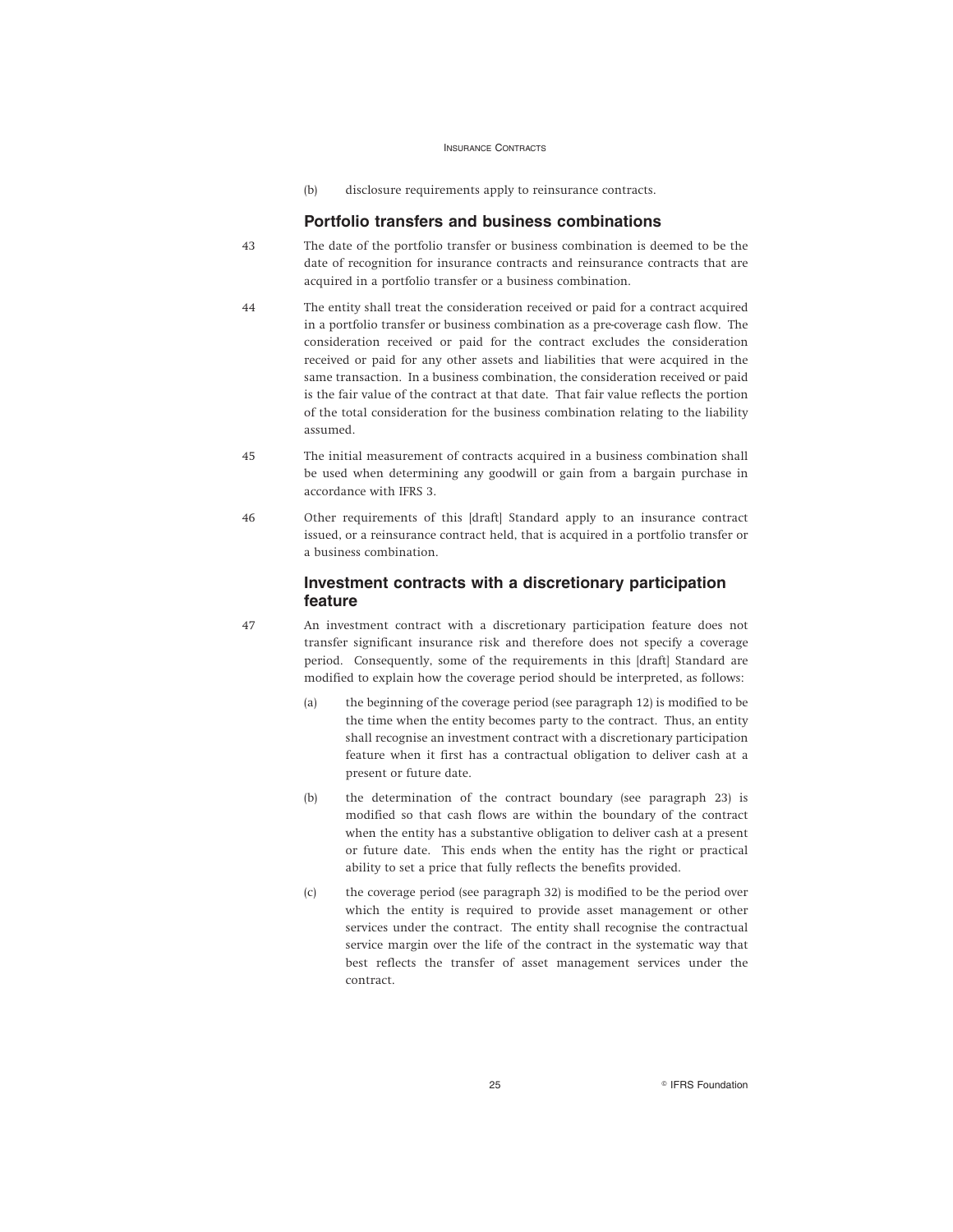48 Other requirements of this [draft] Standard apply to investment contracts with a discretionary participation feature, even though those contracts do not transfer significant insurance risk.

# **Modification and derecognition of an insurance contract**

# **Modification of an insurance contract**

- 49 A contract modification occurs when the parties to the contract agree on a change to the terms of a contract. An entity shall:
	- (a) derecognise the original insurance contract and recognise the modified contract as a new contract in accordance with this or other applicable Standards if any of the following conditions are satisfied:
		- (i) the modified contract would have been excluded from the scope of this [draft] Standard in accordance with paragraphs 3–7 if it had been written at contract inception with the modified terms;
		- (ii) the entity applied the premium-allocation approach in paragraphs 38–40 to the original contract, but the modified contract no longer meets the eligibility criteria for that approach in paragraph 35 or paragraph 42(a); or
		- (iii) the modified contract would have been included in a different portfolio from the one in which it was included at initial recognition if it had been written at contract inception with the modified terms.

The consideration for the new contract is deemed to be the premium that the entity would have charged the policyholder if it had entered into a contract with equivalent terms at the date of the contract modification.

- (b) account for modifications that do not meet the conditions in (a) as follows:
	- (i) recognise an obligation to provide additional benefits that result from the contract modifications as a new contract—the entity shall determine the contractual service margin for the new contract by reference to the additional premium that was charged for the modification;
	- (ii) account for a reduction in benefits that results from the contract modifications by derecognising in accordance with paragraph 50 the part of the contract that is related to the reduction of benefits; and
	- (iii) apply paragraphs 30–31 to changes in cash flows that are not accompanied by a change in the level of benefits as changes in estimates of fulfilment cash flows.

# **Derecognition of an insurance contract**

**50 Unless paragraph 49(a) applies, an entity shall derecognise an insurance contract (or part of it) from its statement of financial position when, and**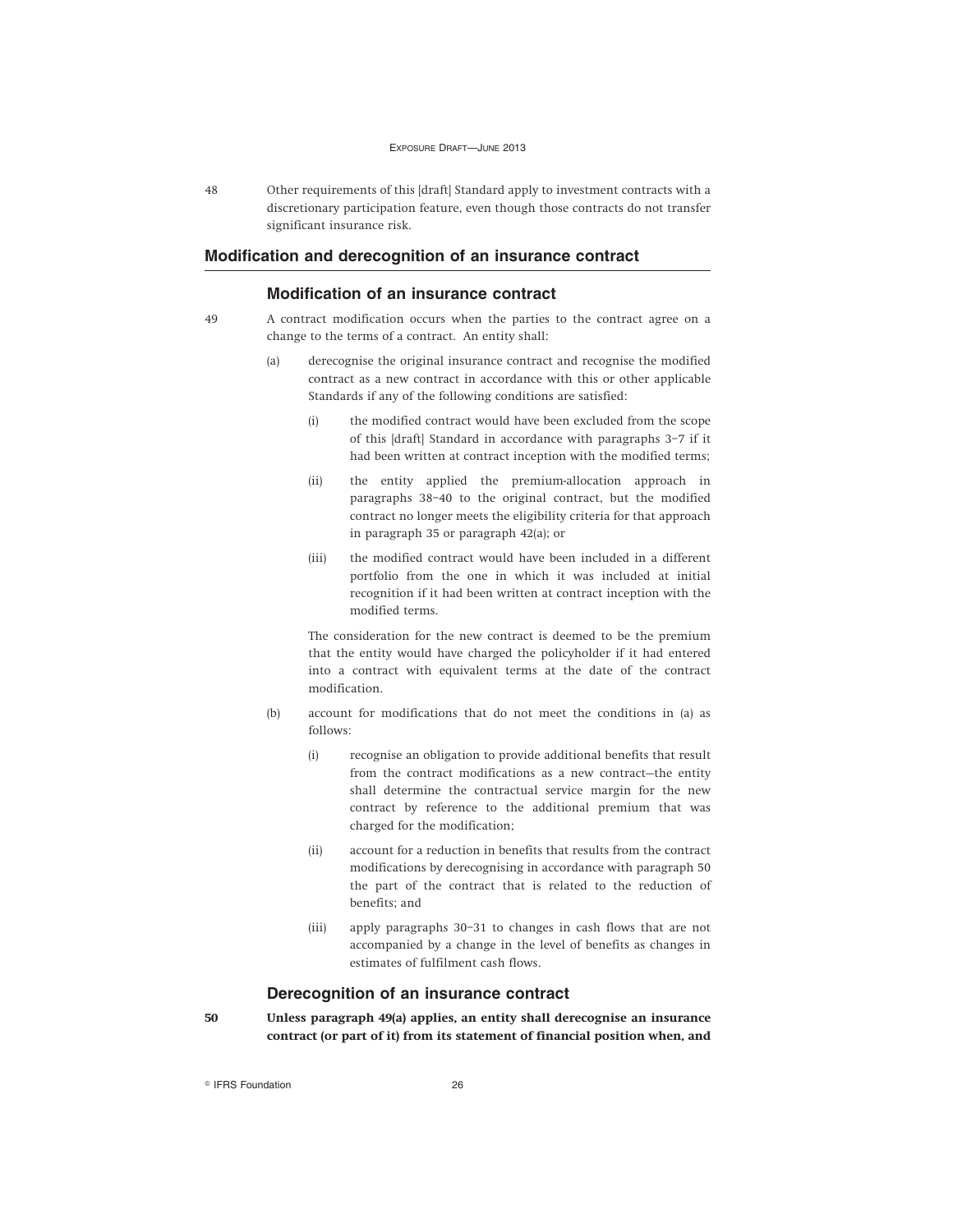**only when, it is extinguished (ie when the obligation specified in the insurance contract is discharged, cancelled or expires). At that point, the entity is no longer at risk and is therefore no longer required to transfer any economic resources to satisfy the insurance contract.**

51 When an entity buys reinsurance, it shall derecognise the underlying insurance contract(s) if, and only if, the underlying insurance contract(s) are extinguished.

# **Gains and losses on modification or derecognition**

- 52 When an issuer or holder of a reinsurance contract applies paragraph 49, any gains or losses that arise on modification are recognised as an adjustment to the cash outflows arising from the contract.
- 53 When an entity derecognises an insurance contract and recognises a new contract in accordance with paragraph 49(a), or derecognises a portion in accordance with paragraph 49(b)(ii), the entity recognises a gain or loss in profit or loss, as applicable, measured as the difference between:
	- (a) the deemed consideration for the modified contract determined in accordance with paragraph 49(a); and
	- (b) the carrying amount of the derecognised contract.

# **Presentation (paragraphs B88–B91)**

# **Statement of financial position**

- **54 An entity shall present separately in the statement of financial position:**
	- **(a) the carrying amount of portfolios of insurance contracts that are in an asset position; and**
	- **(b) the carrying amount of portfolios of insurance contracts that are in a liability position.**
- **55 An entity shall present separately in the statement of financial position:**
	- **(a) the carrying amount of portfolios of reinsurance contracts held that are in an asset position; and**
	- **(b) the carrying amount of portfolios of reinsurance contracts held that are in a liability position.**

# **Statement of profit or loss and other comprehensive income**

#### **Revenue and expenses**

**56 An entity shall present revenue relating to the insurance contracts it issues in the statement of profit or loss and other comprehensive income. Insurance contract revenue shall depict the transfer of promised services arising from the insurance contract in an amount that reflects the consideration to which the entity expects to be entitled in exchange for those services. Paragraphs B88–B91 specify how an entity measures insurance contract revenue.**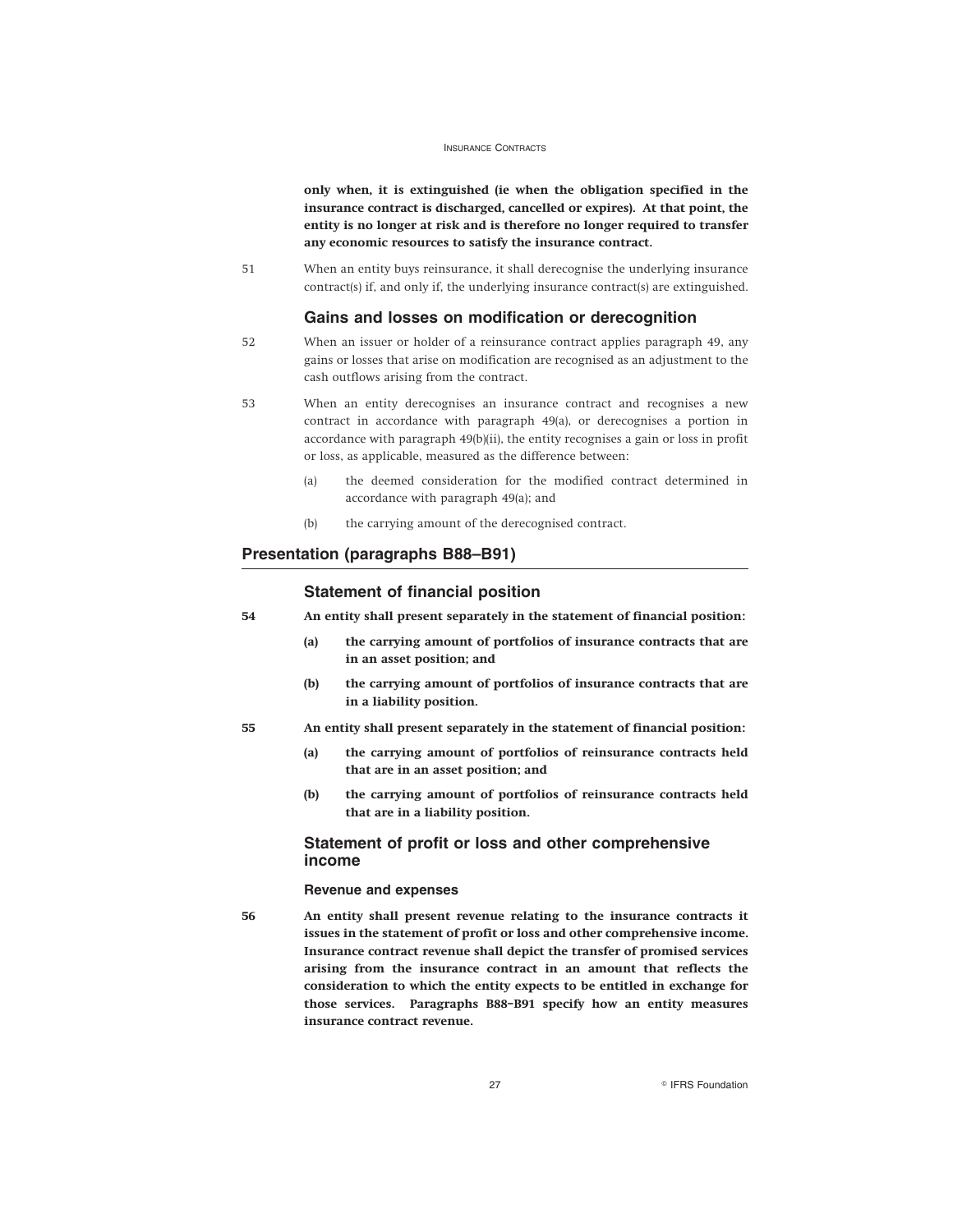- **57 An entity shall present incurred claims and other expenses relating to an insurance contract it issues in the statement of profit or loss and other comprehensive income.**
- **58 Insurance contract revenue and incurred claims presented in the statement of profit or loss and other comprehensive income shall exclude any investment components that, in accordance with paragraph 10(b), have not been separated.**
- 59 An entity shall present the expense of purchasing reinsurance contracts held, excluding any investment components, in profit or loss as the entity receives reinsurance coverage and other services over the coverage period.

#### **Profit or loss and other comprehensive income**

- **60 An entity shall recognise in profit or loss:**
	- **(a) losses, if any, at initial recognition of insurance contracts (see paragraph 15).**
	- **(b) changes in the risk adjustment (see paragraph 27).**
	- **(c) the change in the contractual service margin that reflects the transfer of services in the period (see paragraph 32).**
	- **(d) changes in estimates of future cash flows that do not adjust the contractual service margin (see paragraphs 30–31 and B68).**
	- **(e) differences between actual cash flows that occurred during the period and previous estimates of those cash flows (experience adjustments) (see paragraphs 30–31 and B68).**
	- **(f) any changes in the carrying amount of onerous contracts recognised in accordance with paragraph 36.**
	- **(g) any effect of changes in the credit standing of the issuer of reinsurance contracts held (see paragraph 41(b)(iii)).**
	- **(h) unless paragraph 66 applies, interest expense on insurance contract liabilities determined using the discount rates specified in paragraph 25 that applied at the date that the contract was initially recognised. For cash flows that are expected to vary directly with returns on underlying items, the entity shall update those discount rates when it expects any changes in those returns to affect the amount of those cash flows.**
	- **(i) any gains or losses other than those recognised in other comprehensive income in accordance with paragraph 64.**
- 61 For contracts that were acquired in a business combination or a portfolio transfer, the discount rates at initial recognition that are used to measure the interest expense recognised in profit or loss are the discount rates that applied at the acquisition date.
- 62 For reinsurance contracts held, interest income is recognised as described in paragraph 60(h). That interest income is determined using the discount rates that applied when the contract was initially recognised. The entity shall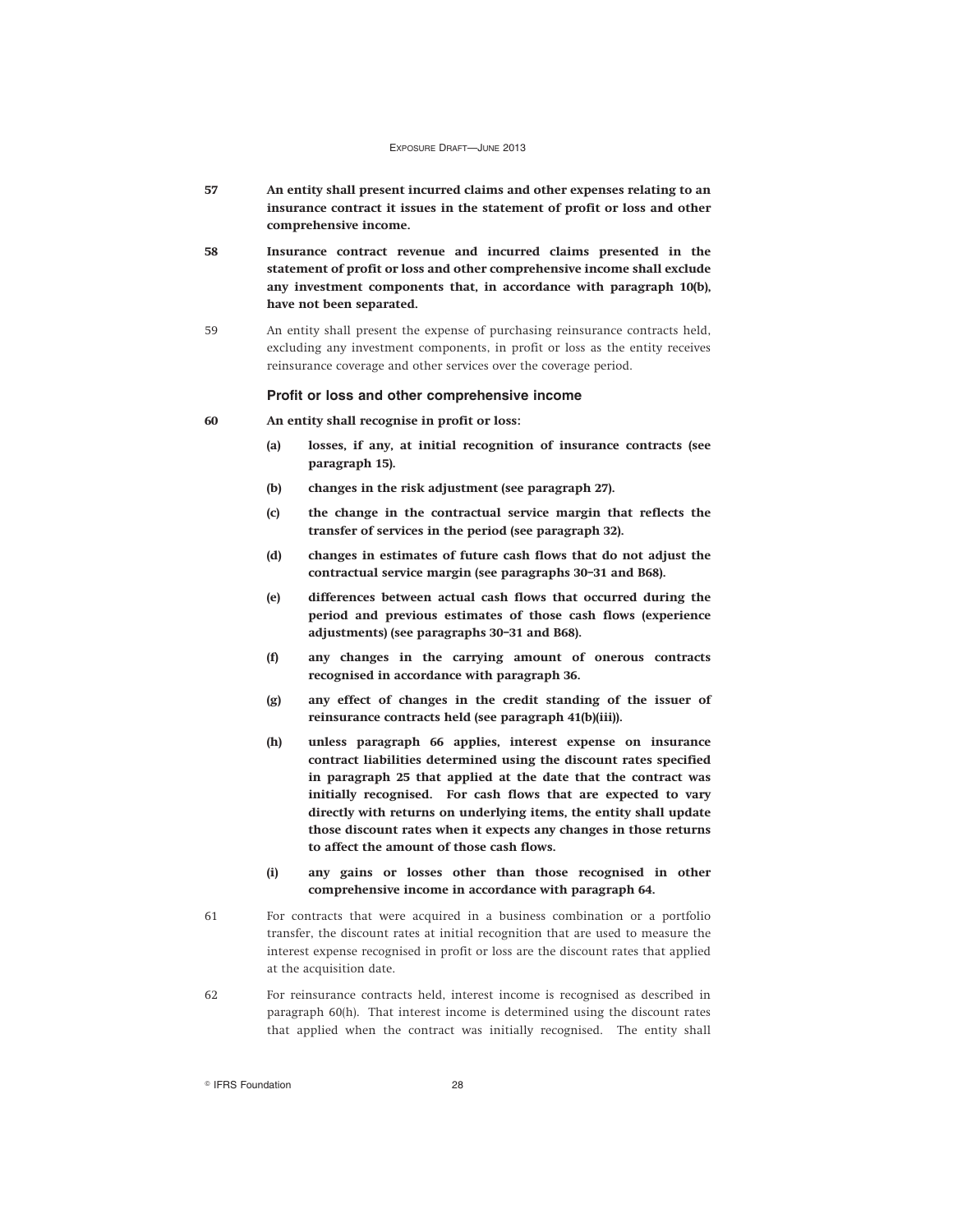recognise in other comprehensive income the difference between the carrying amount of the reinsurance contract measured using the interest rates specified in paragraph 25, as determined at the reporting date, and the carrying amount of the reinsurance contract measured using the discount rate specified in paragraph 60(h).

- **63 An entity shall not offset income or expense from reinsurance contracts against the expense or income from insurance contracts.**
- **64 Unless paragraph 66 applies, an entity shall recognise and present in other comprehensive income the difference between:**
	- **(a) the carrying amount of the insurance contract measured using the discount rates specified in paragraph 25 that applied at the reporting date; and**
	- **(b) the carrying amount of the insurance contract measured using the discount rates specified in paragraph 60(h).**
- **65 When an entity derecognises insurance contracts, it shall reclassify to profit or loss as a reclassification adjustment (see IAS 1** *Presentation of Financial Statements***) any remaining amounts that relate to those contracts that were previously recognised in other comprehensive income in accordance with paragraph 64.**
- **66 If an entity applies paragraphs 33–34 because the insurance contract requires the entity to hold underlying items and specifies a link to returns on those underlying items, an entity shall recognise:**
	- **(a) changes in the fulfilment cash flows that result from applying paragraphs 33–34 in profit or loss or other comprehensive income on the same basis as the recognition of changes in the value of the underlying items;**
	- **(b) changes in the fulfilment cash flows that are expected to vary indirectly with those returns on underlying items in profit or loss; and**
	- **(c) changes in the fulfilment cash flows that are not expected to vary with those returns on underlying items, including those that are expected to vary with other factors (for example, with mortality rates) and those that are fixed (for example, fixed death benefits), in profit or loss and in other comprehensive income in accordance with paragraphs 60–65.**
- **67 An entity shall not offset income or expense from the underlying items against expense or income from the insurance contract.**
- 68 Paragraph 20 requires an entity to treat an insurance contract as a monetary item under IAS 21 for the purpose of recognising foreign exchange gains and losses. Accordingly, an entity recognises exchange differences on changes in the insurance contract in profit or loss, unless they relate to changes in the insurance contract that are recognised in other comprehensive income in accordance with paragraph 64, in which case they shall be recognised in other comprehensive income.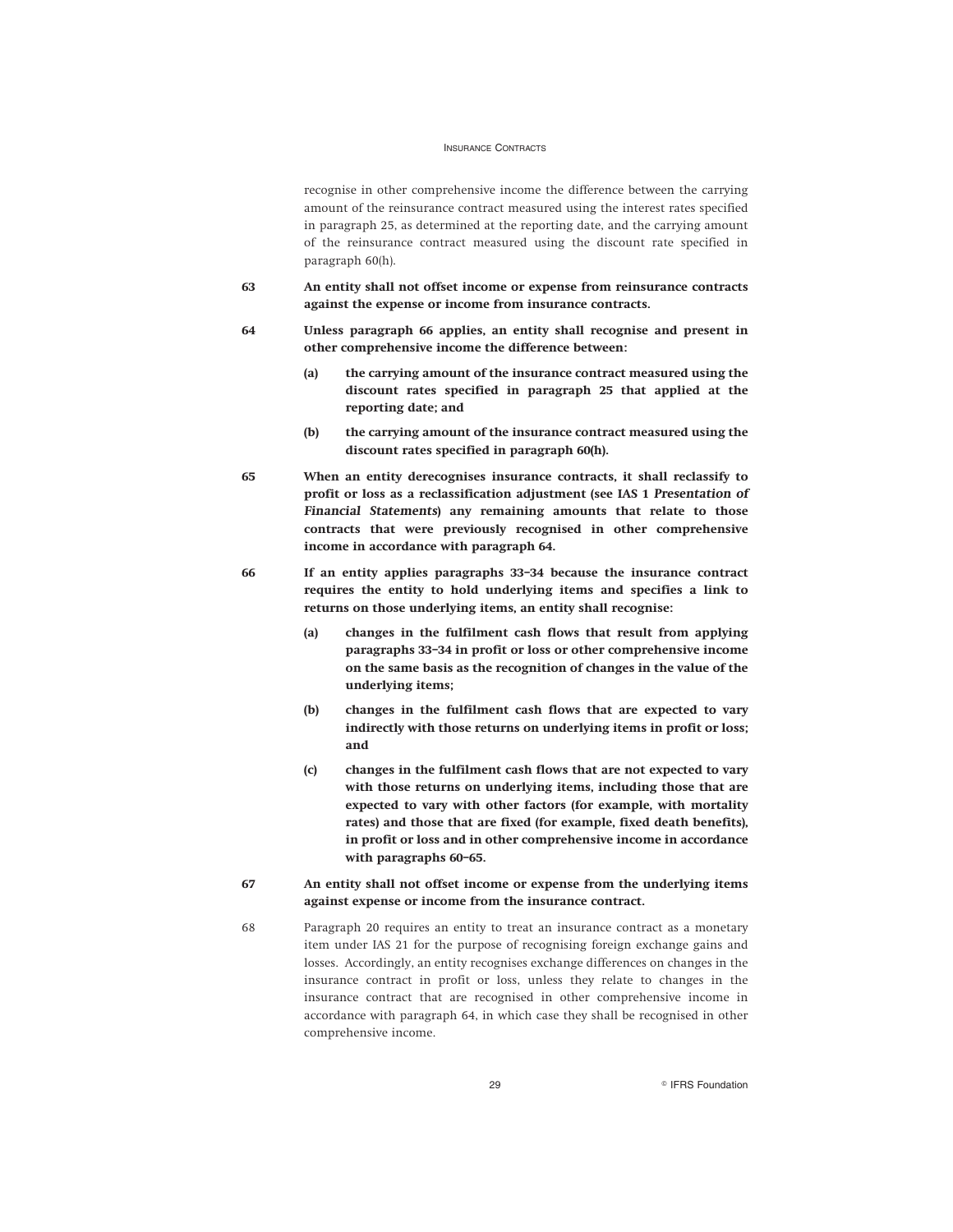# **Disclosure**

- **69 The objective of the disclosure requirements is to enable users of financial statements to understand the nature, amount, timing and uncertainty of future cash flows that arise from contracts within the scope of this [draft] Standard. To achieve that objective, an entity shall disclose qualitative and quantitative information about:**
	- **(a) the amounts recognised in its financial statements that arise from insurance contracts (see paragraphs 73–82);**
	- **(b) the significant judgements, and changes in those judgements, made when applying the [draft] Standard (see paragraphs 83–85); and**
	- **(c) the nature and extent of the risks that arise from contracts within the scope of this [draft] Standard (see paragraphs 86–95).**
- 70 If any of the disclosures set out in paragraphs 73–95 are not considered relevant in meeting the requirements in paragraph 69, they may be omitted from the financial statements. If the disclosures provided in accordance with paragraphs 73–95 are insufficient to meet the requirements in paragraph 69, an entity shall disclose additional information that is necessary to meet those requirements.
- 71 An entity shall consider the level of detail necessary to satisfy the disclosure objective and how much emphasis to place on each of the various requirements. The entity shall aggregate or disaggregate information so that useful information is not obscured by either the inclusion of a large amount of insignificant detail or by the aggregation of items that have different characteristics.
- 72 Examples of disaggregation bases that might be appropriate are:
	- (a) type of contract (for example, major product lines);
	- (b) geographical area (for example, country or region); or
	- (c) reportable segment, as defined in IFRS 8 *Operating Segments*.

# **Explanation of recognised amounts**

- 73 An entity shall provide sufficient information to permit a reconciliation of the amounts disclosed to the line items that are presented in the statements of profit or loss and other comprehensive income and of financial position. To comply with this requirement, an entity shall disclose, in tabular format, the reconciliations required by paragraphs 74–76, separately for insurance contracts and reinsurance contracts.
- 74 An entity shall disclose reconciliations that show how the carrying amounts of insurance contracts that are in a liability position and insurance contracts that are in an asset position are affected by cash flows and income and expenses recognised in profit or loss and other comprehensive income. Those reconciliations shall separately reconcile from the opening to the closing balances of: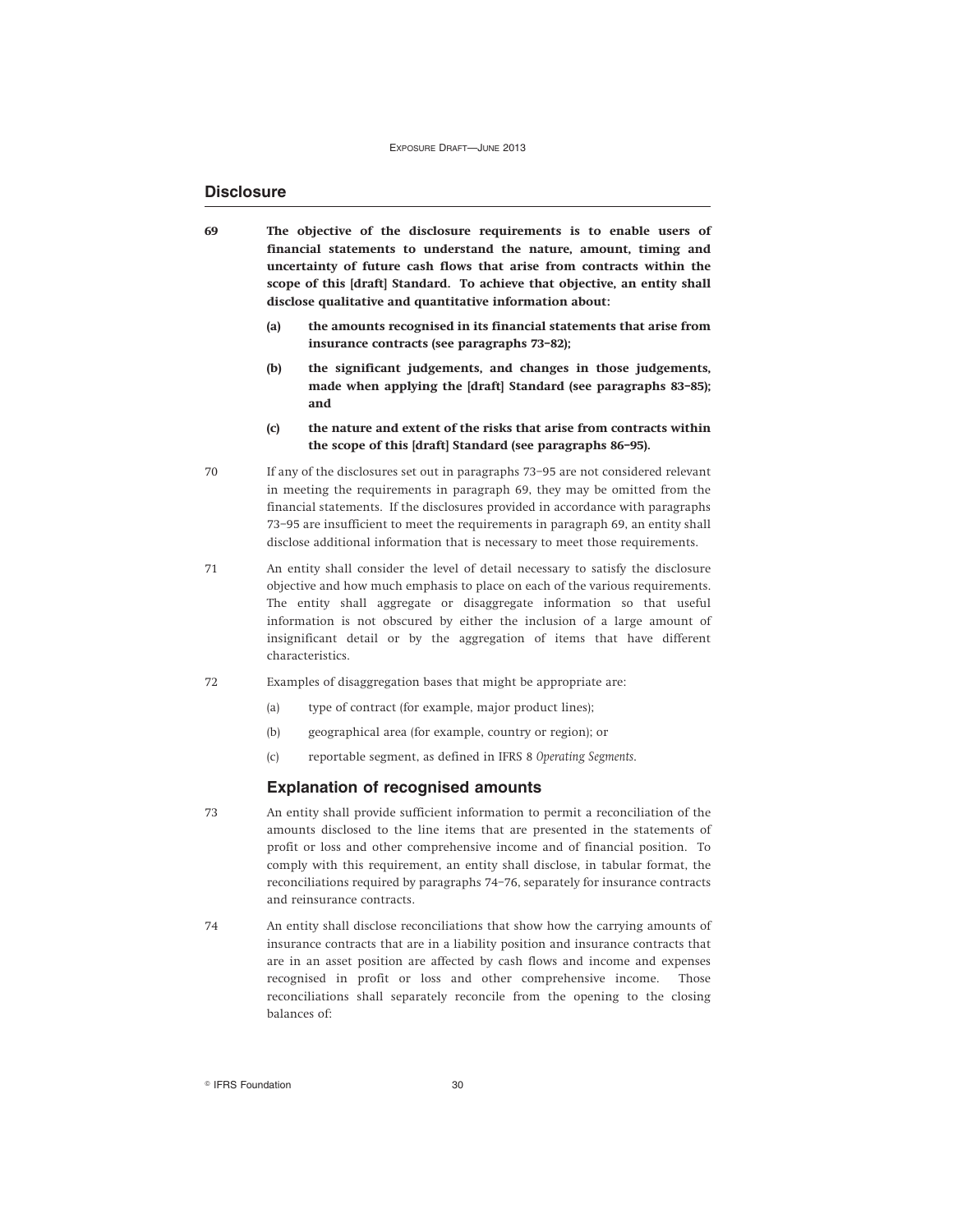- (a) liabilities for the remaining coverage, excluding any amounts included in (b);
- (b) liabilities for the remaining coverage that are attributable to amounts immediately recognised in profit or loss; and
- (c) liabilities for any incurred claims.
- 75 An entity shall disclose reconciliations that show how the aggregate carrying amounts of reinsurance contracts held in an asset position and reinsurance contracts held in a liability position are affected by cash flows and income and expense presented in profit or loss. Those reconciliations shall separately reconcile from the opening to the closing balances of:
	- (a) the expected value of the recovery that relates to the remaining coverage, excluding the amounts included in (b);
	- (b) the expected value of the recovery that relates to the remaining coverage that is attributable to changes in estimates that are immediately recognised in profit or loss; and
	- (c) the expected value of the recovery that relates to any incurred claims that arise from the underlying insurance contract.
- 76 Subject to paragraph 77, an entity shall disclose a reconciliation that separately reconciles the opening and closing balances of:
	- (a) the expected present value of the future cash flows;
	- (b) the risk adjustment; and
	- (c) the contractual service margin.
- 77 An entity need not provide the reconciliation in paragraph 76 to the extent that the entity:
	- (a) applies the measurement exception in paragraphs 33–34 for contracts that require the entity to hold underlying items and specify a link to returns on those underlying items; or
	- (b) simplifies the measurement of insurance contracts or reinsurance contracts in accordance with paragraphs 38–40 or 42(a).
- 78 For each reconciliation required by paragraphs 74–76, an entity shall separately identify each of the following, if applicable:
	- (a) premiums received for insurance contracts issued (or paid for reinsurance contracts held);
	- (b) claims paid for insurance contracts issued (or recovered under reinsurance contracts held);
	- (c) each of the amounts recognised in profit or loss in accordance with paragraph 60, if applicable;
	- (d) gains and losses that arose on modification or derecognition of an insurance contract (see paragraphs 52–53);

31 **CONTRES** Foundation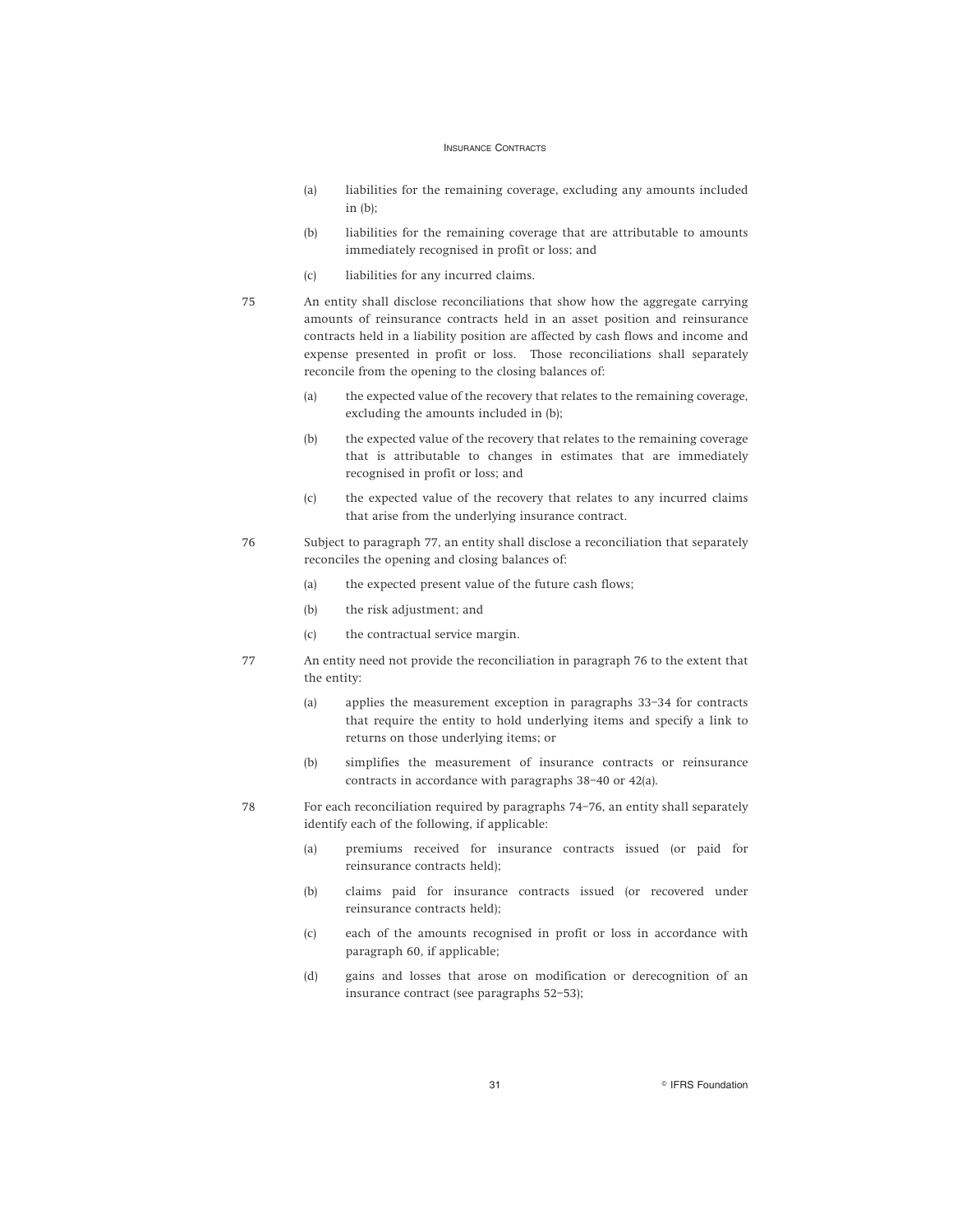- (e) amounts that relate to contracts acquired from, or transferred to, other entities in portfolio transfers or business combinations (see paragraphs 44–45); and
- (f) any additional line items that may be needed to understand the change in the contract assets and the contract liabilities.
- 79 An entity shall disclose a reconciliation from the premiums received in the period to the insurance contract revenue recognised in the period.
- 80 If an entity applies the requirements of paragraphs 33–34 and 66 to insurance contracts that require the entity to hold underlying items and specify a link to returns on those underlying items:
	- (a) the entity shall disclose the amounts in the financial statements that arise from the cash flows to which the entity has applied paragraphs 33–34 and 66; and
	- (b) if the entity discloses the fair value of underlying items that are measured on a basis other than fair value, it shall disclose the extent to which the difference between the fair value and the carrying amount of the underlying items would be passed on to policyholders.
- 81 For contracts to which paragraphs  $38-40$  or  $42(a)$  are not applied, the entity shall disclose:
	- (a) the following inputs that are used when determining the insurance contract revenue that is recognised in the period:
		- (i) the expected cash outflows for the period, excluding investment components;
		- (ii) the acquisition costs that are allocated to the period;
		- (iii) the change in risk adjustment in the period; and
		- (iv) the amount of the contractual service margin recognised in the period.
	- (b) the effect of the insurance contracts that are initially recognised in the period on the amounts that are recognised in the statement of financial position. That disclosure shall separately show the effect of those contracts on:
		- (i) the expected present value of future cash outflows, showing separately the amount of the acquisition costs;
		- (ii) the expected present value of future cash inflows;
		- (iii) the risk adjustment; and
		- (iv) the contractual service margin.
- 82 An entity shall disclose the interest on insurance contracts in a way that highlights the relationship between the interest on the insurance contracts and the investment return on the related assets that the entity holds.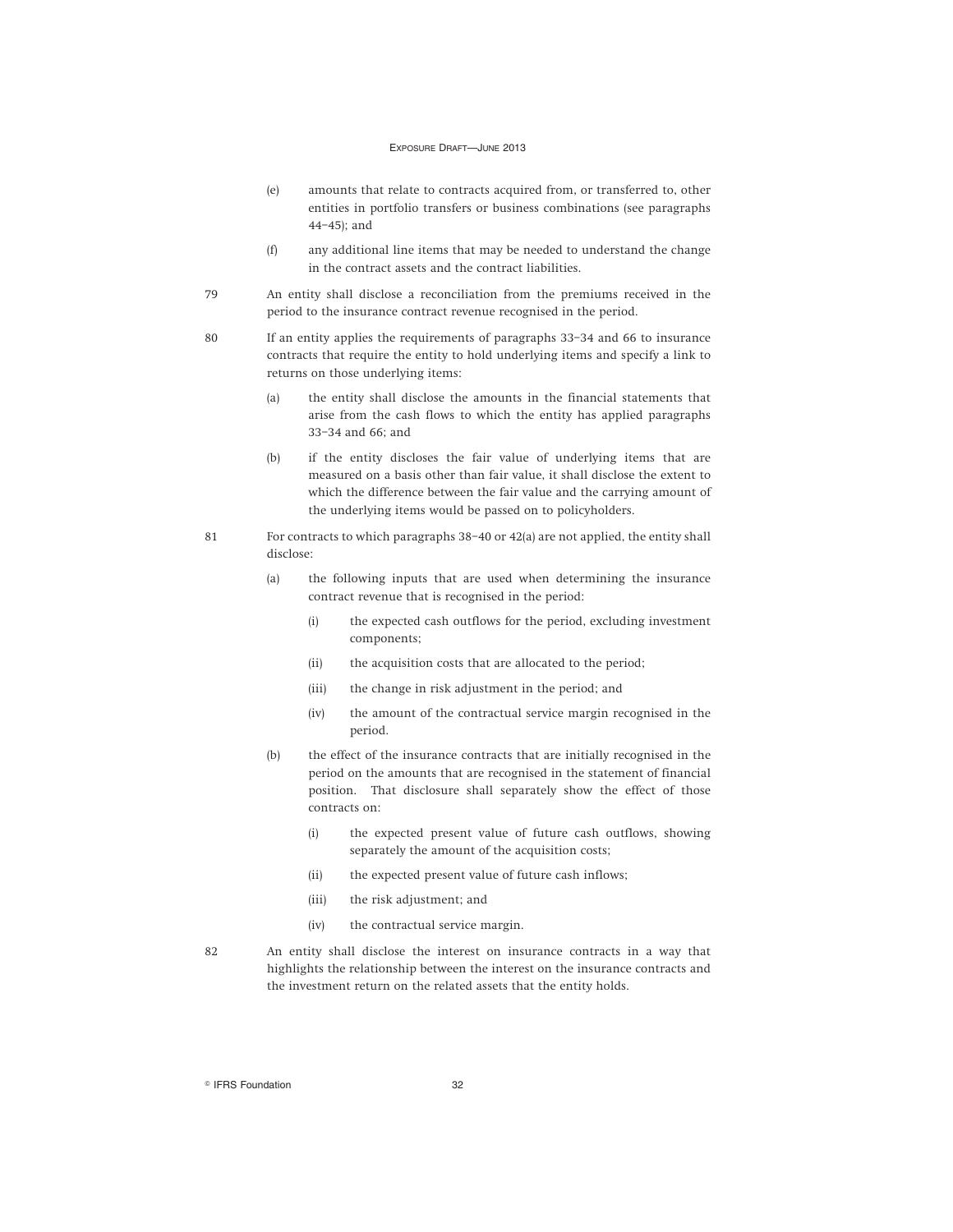# **Significant judgements in applying the [draft] Standard**

83 An entity shall disclose the judgements, and changes in those judgements, that were made in applying this [draft] Standard. At a minimum, an entity shall disclose:

- (a) the methods used to measure insurance contracts and the processes for estimating the inputs to those methods. When practicable, the entity shall also provide quantitative information about those inputs.
- (b) to the extent not covered in (a), the methods and inputs that are used to estimate:
	- (i) the risk adjustment;
	- (ii) discount rates;
	- (iii) the pattern of recognition of the contractual service margin; and
	- (iv) any investment components that are not separated in accordance with paragraph 10(b).
- (c) the effect of changes in the methods and inputs that are used to measure insurance contracts, separately showing the effect of each change that has a material effect on the financial statements, together with an explanation of the reason for each change. The entity shall identify the type of contracts affected.
- 84 If the entity uses a technique other than the confidence level technique for determining the risk adjustment, it shall disclose a translation of the result of that technique into a confidence level (for example, that the risk adjustment was estimated using technique Y and corresponds to a confidence level of Z per cent).
- 85 An entity shall disclose the yield curve (or range of yield curves) that is used to discount the cash flows that do not depend on the returns from underlying items in accordance with paragraph 25. When an entity provides disclosures in total for a grouping of portfolios, it shall provide such disclosures in the form of weighted averages or relatively narrow ranges.

# **Nature and extent of risks that arise from insurance contracts**

- 86 An entity shall disclose information about the nature and extent of risks that arise from insurance contracts to enable users of financial statements to understand the nature, amount, timing and uncertainty of future cash flows that arise from insurance contracts. Paragraphs 87–95 contain the minimum disclosures that would normally be required to comply with this requirement.
- 87 An entity shall disclose:
	- (a) the exposures to risks and how they arise;
	- (b) its objectives, policies and processes for managing risks that arise from insurance contracts and the methods that are used to manage those risks; and
	- (c) any changes in (a) or (b) from the previous period.

33 **Research Street Executive Contracts** Contracts Contracts Contracts Contracts Contracts Contracts Contracts Contracts Contracts Contracts Contracts Contracts Contracts Contracts Contracts Contracts Contracts Contracts C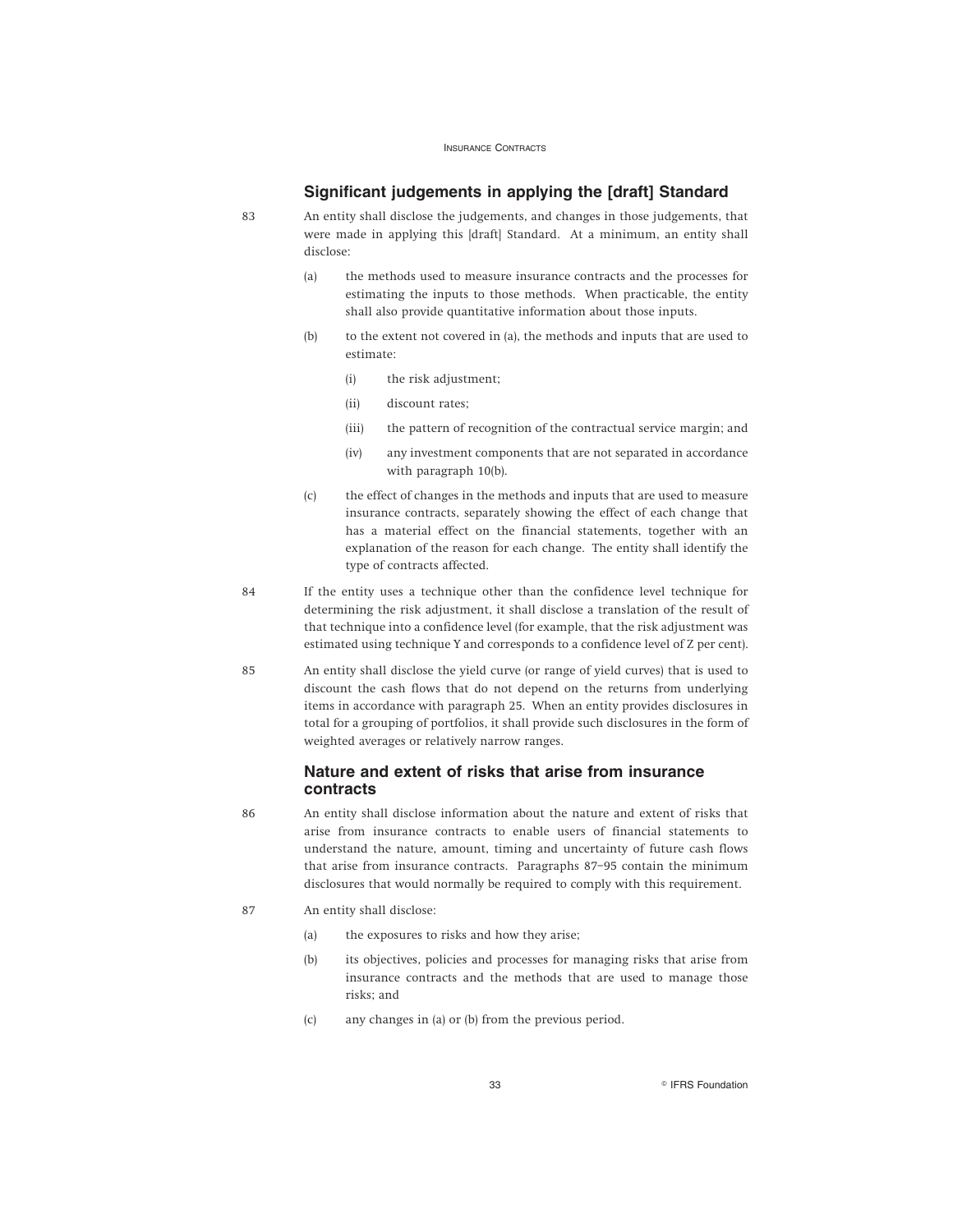- 88 An entity shall disclose information about the effect of each regulatory framework in which the entity operates; for example, minimum capital requirements or required interest rate guarantees.
- 89 An entity shall disclose information about insurance risk on a gross basis and a net basis, before and after risk mitigation (for example, by reinsurance), including information about:
	- (a) sensitivity to the insurance risk in relation to its effect on profit or loss and equity. This shall be disclosed by a sensitivity analysis that shows any material effect on profit or loss and equity that would have resulted from:
		- (i) changes in the relevant risk variable that were reasonably possible at the end of the reporting period; and
		- (ii) changes in the methods and inputs that are used in preparing the sensitivity analysis.

However, if an entity uses an alternative method to manage sensitivity to market conditions, such as embedded value analysis or value at risk analysis, it can meet this requirement by disclosing that alternative sensitivity analysis.

- (b) concentrations of insurance risk, including a description of how management determines the concentrations and a description of the shared characteristic that identifies each concentration (for example, the type of *insured event*, geographical area or currency). Concentrations of insurance risk can arise if an entity has underwritten risks that:
	- (i) are concentrated in one geographical area or one industry; or
	- (ii) are present in its investment portfolio, for example, if an entity provides product liability protection to pharmaceutical companies and also holds investments in those companies.
- 90 An entity shall disclose actual claims compared with previous estimates of the undiscounted amount of the claims (ie claims development). The disclosure about claims development shall go back to the period when the earliest material claim(s) arose for which there was uncertainty about the amount and timing of the claims payments, but need not go back more than ten years. The entity need not disclose information about the development of claims for which uncertainty about the amount and timing of the claims payments is typically resolved within one year. The entity shall reconcile the disclosure about claims development with the aggregate carrying amount of the insurance contracts in a liability position and insurance contracts in an asset position, which the entity discloses to comply with paragraph 74.
- 91 For each type of risk, other than insurance risk, that arises from insurance contracts, an entity shall disclose:
	- (a) summary quantitative information about its exposure to that risk at the end of the reporting period. This disclosure shall be based on the information that was provided internally to the key management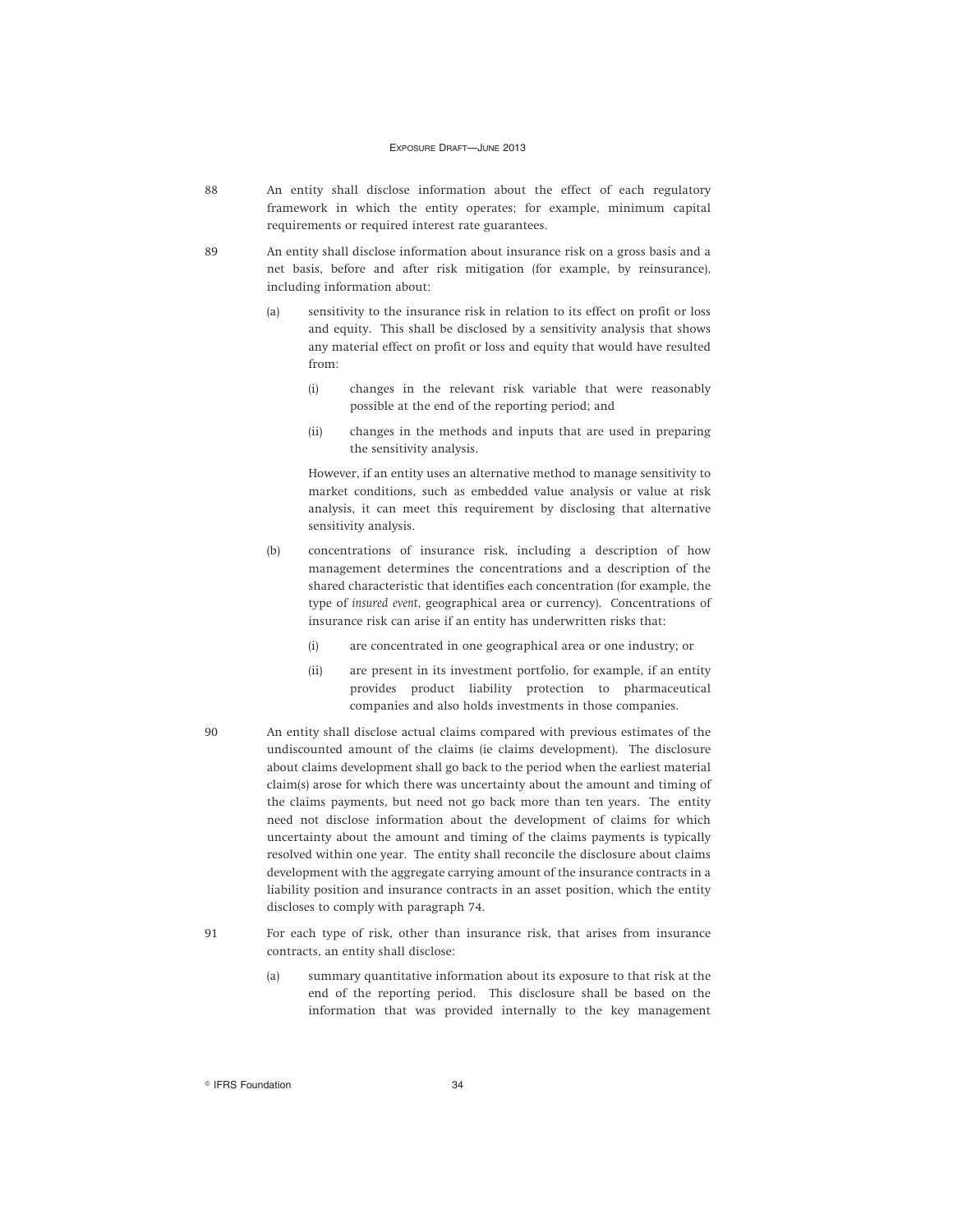personnel of the entity and shall provide information about the risk management techniques and methodologies that are applied by the entity.

- (b) concentrations of risk if not apparent from other disclosures. Such concentrations can arise, for example, from interest rate guarantees that come into effect at the same level for an entire portfolio of contracts.
- 92 For credit risk that arises from insurance contracts issued and reinsurance contracts held, an entity shall disclose:
	- (a) the amount that best represents its maximum exposure to credit risk at the end of the reporting period; and
	- (b) information about the credit quality of reinsurance contract assets.
- 93 With regard to liquidity risk, an entity shall disclose:
	- (a) a description of how it manages the liquidity risk that results from its insurance liabilities;
	- (b) the amounts that are payable on demand, in a way that highlights the relationship between such amounts and the carrying amount of the related contracts; and
	- (c) a maturity analysis that shows, at a minimum, the net cash flows that result from recognised insurance contracts for each of the first five years after the reporting date and in aggregate beyond the first five years. This may take the form of an analysis, by estimated timing, of the amounts recognised in the statement of financial position. However, an entity is not required to disclose a maturity analysis for the liability for the remaining coverage measured in accordance with paragraphs 38–40 or 42(a).
- 94 For market risk that arises from embedded derivatives that are contained in a host insurance contract and not separated in accordance with paragraph 10(a), an entity shall disclose:
	- (a) a sensitivity analysis for each type of market risk to which the entity is exposed at the end of the reporting period, showing how profit or loss, other comprehensive income and equity would have been affected by changes in the relevant risk variable that were reasonably possible at that date. If an entity uses an alternative method to manage the sensitivity to market conditions, such as an embedded value analysis, or a sensitivity analysis such as the value at risk, that reflects interdependencies between the risk variables and that can be used to manage *financial risks*, it may use that sensitivity analysis to meet this requirement.
	- (b) an explanation of the methods and the main inputs that were used in preparing the sensitivity analysis.
	- (c) changes from the previous period in the methods and inputs that were used and the reasons for such changes.

35 **B IFRS Foundation**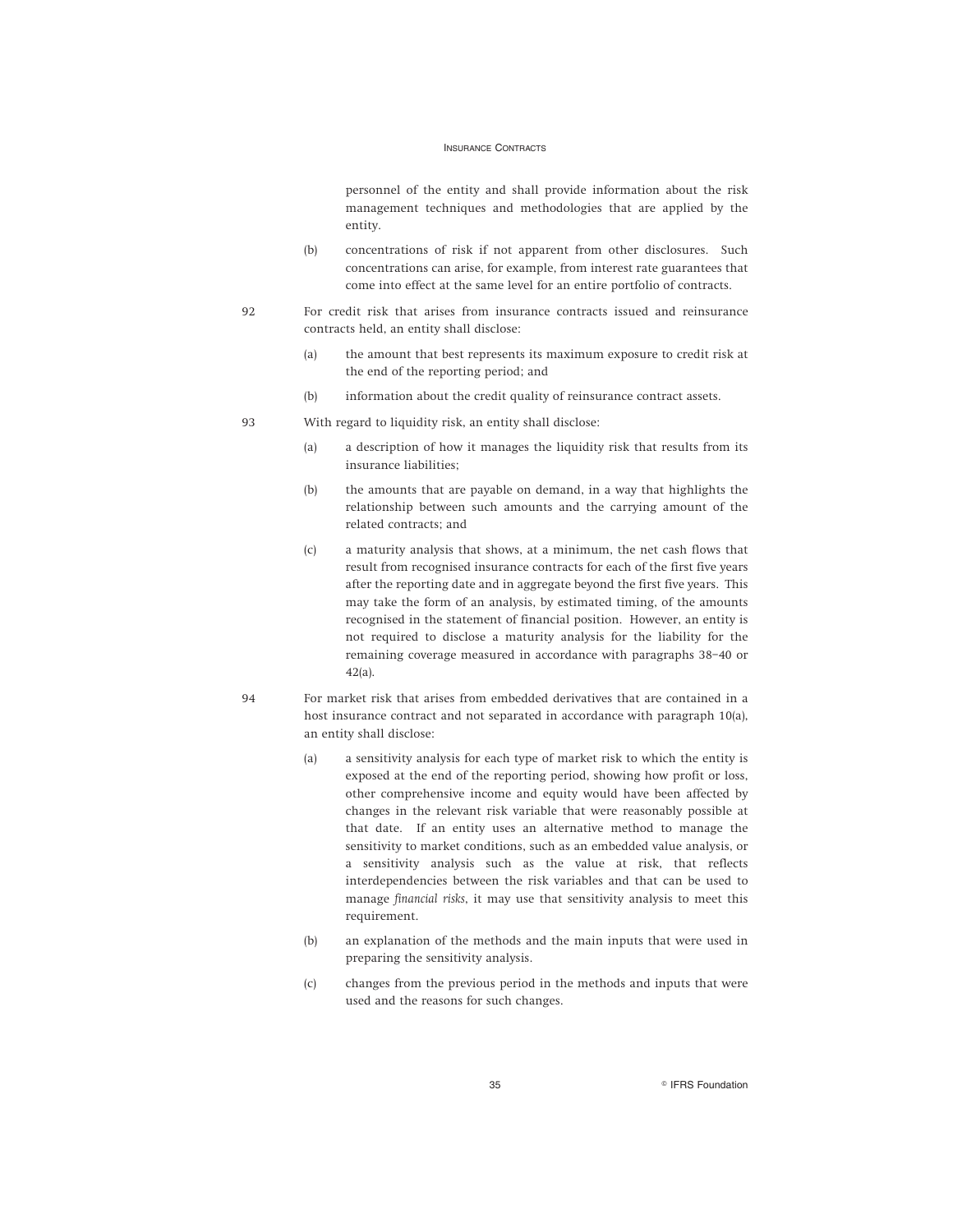95 If the quantitative information about the entity's exposure to risk at the end of the reporting period is not representative of its exposure to risk during the period, it shall disclose that fact and the reasons for those conclusions and provide further information that is representative of the exposure during the period.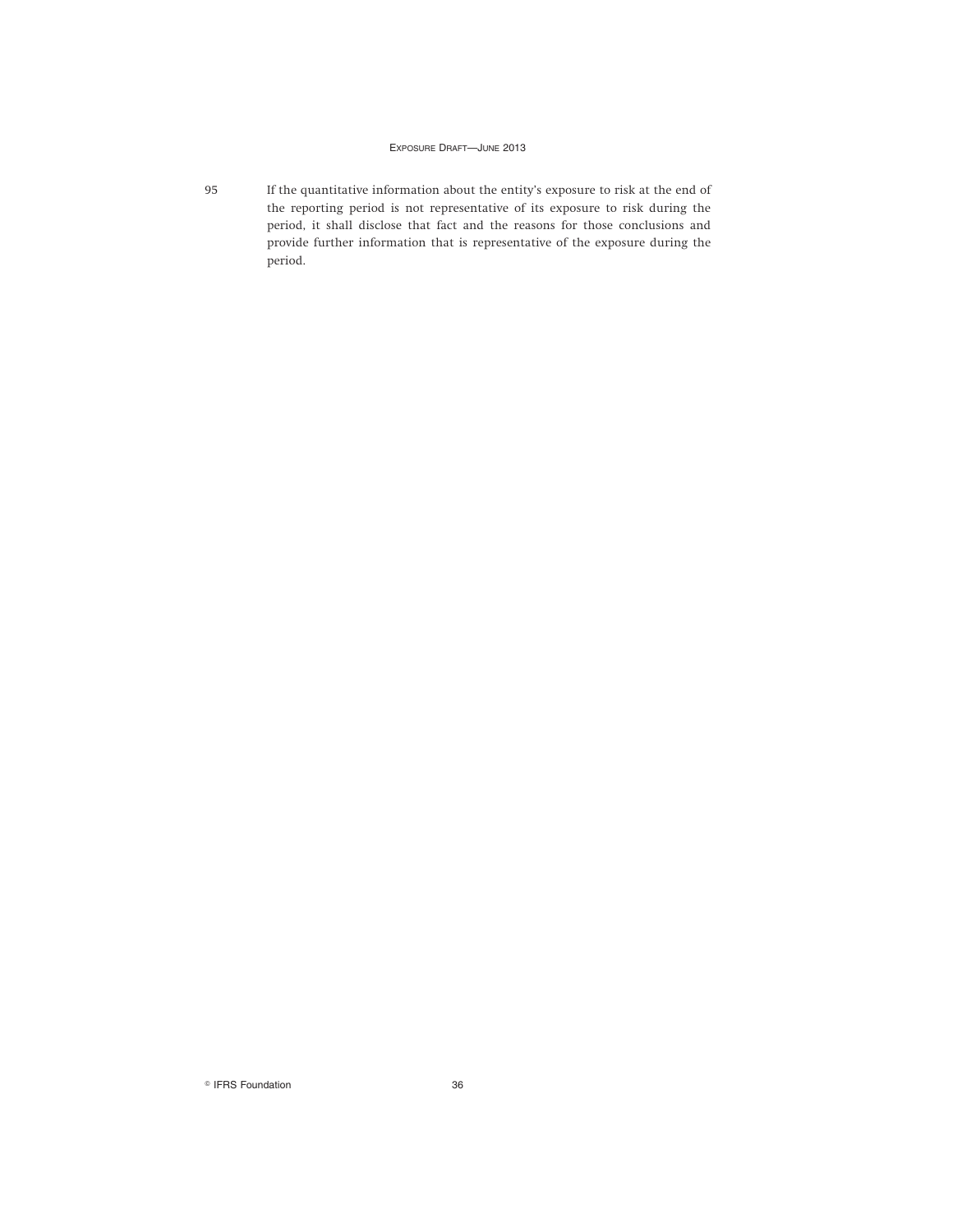# **Appendix A Defined terms**

*This appendix is an integral part of the [draft] Standard.*

| acquisition costs             | The costs of selling, underwriting and initiating an insurance<br>contract.                                                                                                                                                                                                                                                                                    |  |  |
|-------------------------------|----------------------------------------------------------------------------------------------------------------------------------------------------------------------------------------------------------------------------------------------------------------------------------------------------------------------------------------------------------------|--|--|
| contractual service<br>margin | A component of the measurement of the insurance contract<br>representing the unearned profit that the entity recognises as it<br>provides services under the <i>insurance</i> contract.                                                                                                                                                                        |  |  |
| coverage period               | The period during which the entity provides coverage for<br>insured events. That period includes the coverage that relates<br>to all premiums within the boundary of the insurance contract.                                                                                                                                                                   |  |  |
| financial risk                | The risk of a possible future change in one or more of a specified<br>interest rate, financial instrument price, commodity price,<br>foreign exchange rate, index of prices or rates, credit rating or<br>credit index or other variable, provided in the case of a<br>non-financial variable that the variable is not specific to a party<br>to the contract. |  |  |
| fulfilment cash flows         | An explicit, unbiased and probability-weighted estimate (ie<br>expected value) of the present value of the future cash outflows<br>less the present value of the future cash inflows that will arise as<br>the entity fulfils the <b>insurance contract</b> , including a <b>risk</b><br>adjustment.                                                           |  |  |
| insurance contract            | A contract under which one party (the issuer) accepts significant<br>insurance risk from another party (the policyholder) by<br>agreeing to compensate the policyholder if a specified uncertain<br>future event (the <i>insured</i> event) adversely affects the<br>policyholder.                                                                             |  |  |
| insurance risk                | Risk, other than <b>financial risk</b> , transferred from the holder of a<br>contract to the issuer.                                                                                                                                                                                                                                                           |  |  |
| insured event                 | An uncertain future event that is covered by an insurance<br>contract and that creates insurance risk.                                                                                                                                                                                                                                                         |  |  |
| investment<br>component       | The amounts that an <b>insurance contract</b> requires the entity to<br>repay to a <b>policyholder</b> even if an <i>insured</i> event does not occur.                                                                                                                                                                                                         |  |  |

37 **R IFRS Foundation**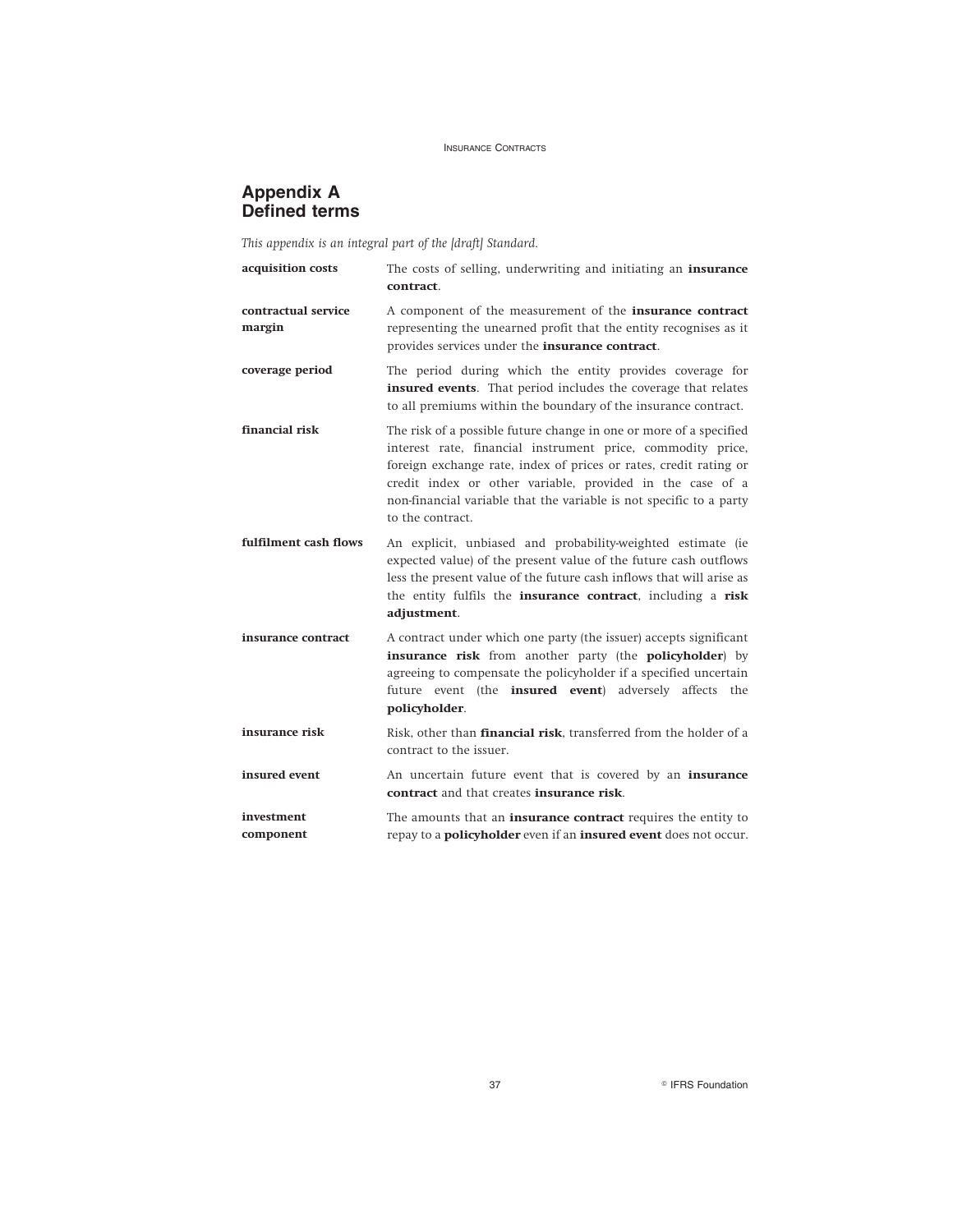| investment contract<br>with a discretionary<br>participation feature | A financial instrument that provides a particular investor with<br>the contractual right to receive, as a supplement to an amount<br>that is not subject to the discretion of the issuer, additional<br>amounts:                             |                                                                                   |                                                                                                                                                                                                              |  |
|----------------------------------------------------------------------|----------------------------------------------------------------------------------------------------------------------------------------------------------------------------------------------------------------------------------------------|-----------------------------------------------------------------------------------|--------------------------------------------------------------------------------------------------------------------------------------------------------------------------------------------------------------|--|
|                                                                      | (a)                                                                                                                                                                                                                                          | that are likely to be a significant portion of the total<br>contractual benefits: |                                                                                                                                                                                                              |  |
|                                                                      | whose amount or timing is contractually at the discretion<br>(b)<br>of the issuer; and                                                                                                                                                       |                                                                                   |                                                                                                                                                                                                              |  |
|                                                                      | (c)                                                                                                                                                                                                                                          | that are contractually based on:                                                  |                                                                                                                                                                                                              |  |
|                                                                      |                                                                                                                                                                                                                                              | (i)                                                                               | the returns from a specified pool of <b>insurance</b><br>contracts or a specified type of insurance<br>contract;                                                                                             |  |
|                                                                      |                                                                                                                                                                                                                                              | (ii)                                                                              | realised and/or unrealised investment returns on<br>a specified pool of assets held by the issuer; or                                                                                                        |  |
|                                                                      |                                                                                                                                                                                                                                              | (iii)                                                                             | the profit or loss of the entity or fund that issues<br>the contract.                                                                                                                                        |  |
| liability for incurred<br>claims                                     | The obligation that an entity has to investigate, and pay claims<br>for, <b>insured events</b> that have already occurred, including<br>incurred claims for events that have occurred but for which<br>claims have not been reported (IBNR). |                                                                                   |                                                                                                                                                                                                              |  |
| liability for the<br>remaining coverage                              | An entity's obligation to pay valid claims that arise under<br>existing insurance contracts for insured events that have not<br>yet occurred (ie the obligation that relates to the unexpired<br>portion of the <b>coverage period</b> ).    |                                                                                   |                                                                                                                                                                                                              |  |
| policyholder                                                         | A party that has a right to compensation under an <b>insurance</b><br><b>contract</b> if an <b>insured event</b> occurs.                                                                                                                     |                                                                                   |                                                                                                                                                                                                              |  |
| portfolio of insurance<br>contracts                                  | A group of <i>insurance</i> contracts that:                                                                                                                                                                                                  |                                                                                   |                                                                                                                                                                                                              |  |
|                                                                      | (a)                                                                                                                                                                                                                                          |                                                                                   | provide coverage for similar risks and that are priced<br>similarly relative to the risk taken on; and                                                                                                       |  |
|                                                                      | (b)                                                                                                                                                                                                                                          |                                                                                   | are managed together as a single pool.                                                                                                                                                                       |  |
| pre-coverage cash<br>flows                                           | Cash flows paid or received before the <b>insurance contract</b> is<br>recognised that relate directly to the acquisition or the fulfilment<br>of the <b>portfolio of insurance contracts</b> that will contain the<br>insurance contract.   |                                                                                   |                                                                                                                                                                                                              |  |
| reinsurance contract                                                 |                                                                                                                                                                                                                                              |                                                                                   | An insurance contract issued by one entity (the 'reinsurer') to<br>compensate another entity (the 'cedant') for claims arising from<br>one or more <i>insurance</i> contracts that are issued by the cedant. |  |
| risk adjustment                                                      |                                                                                                                                                                                                                                              |                                                                                   | The compensation that an entity requires for bearing the<br>uncertainty about the amount and timing of the cash flows that<br>arise as the entity fulfils the insurance contract.                            |  |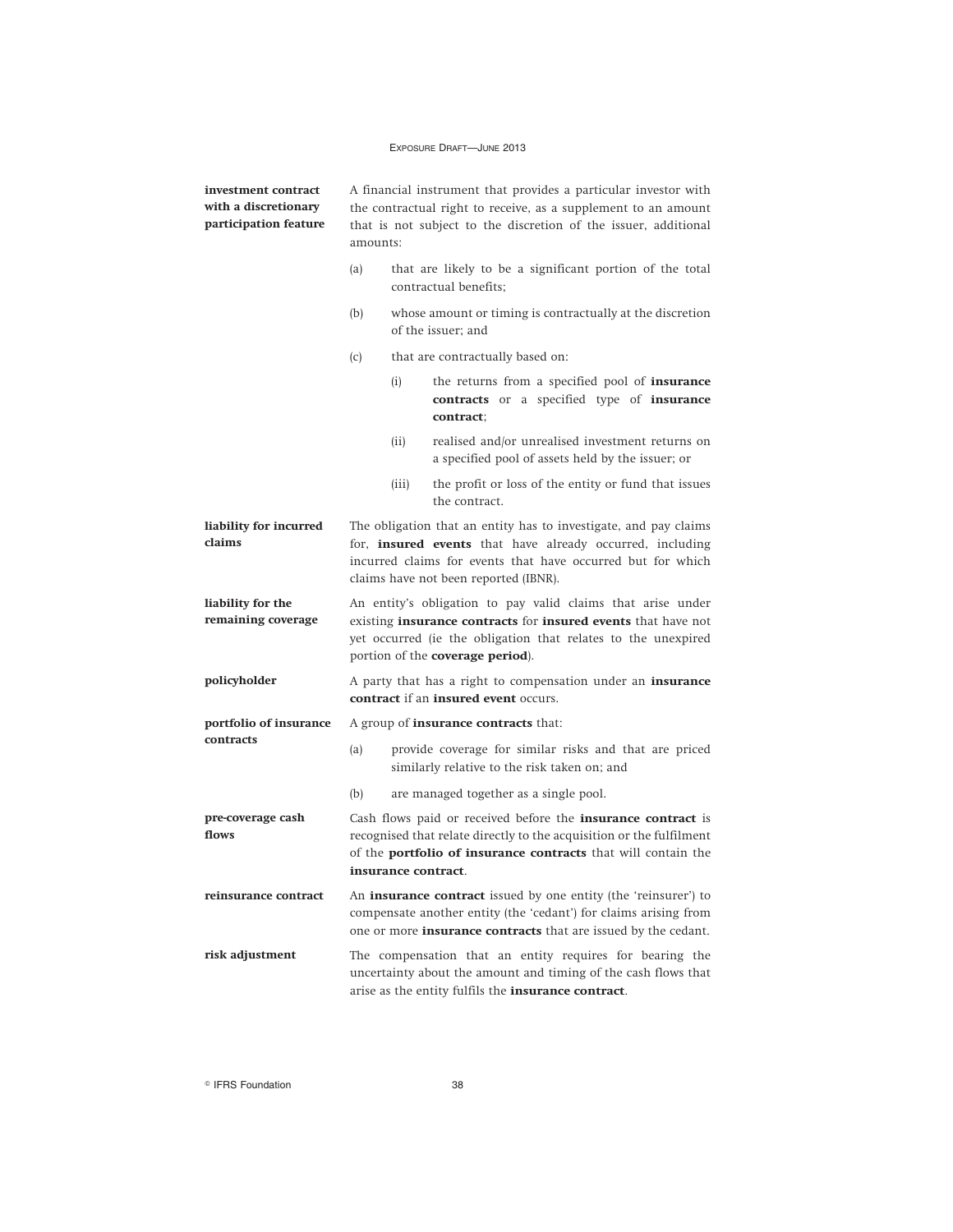# **Appendix B Application guidance**

*This appendix is an integral part of the [draft] Standard.*

- B1 This appendix provides guidance on the following issues:
	- (a) definition of an insurance contract (see paragraphs B2–B30);
	- (b) separating components from an insurance contract (see paragraphs B31–B35);
	- (c) measurement (see paragraphs B36–B82);
	- (d) contracts that require the entity to hold underlying items and specify a link to returns on those underlying items (see paragraphs B83–B87); and
	- (e) presentation of insurance contract revenue and expenses (see paragraphs B88–B91).

## **Definition of an insurance contract (Appendix A)**

- B2 This section provides guidance on the definition of an insurance contract as specified in Appendix A. It addresses the following:
	- (a) the term 'uncertain future event' (see paragraphs B3–B5);
	- (b) payments in kind (see paragraph B6);
	- (c) the distinction between insurance risk and other risks (see paragraphs B7–B16);
	- (d) significant insurance risk (see paragraphs B17–B23);
	- (e) changes in the level of insurance risk (see paragraphs B24–B25); and
	- (f) examples of insurance contracts (see paragraphs B26–B30).

## **Uncertain future event**

- B3 Uncertainty (or risk) is the essence of an insurance contract. Accordingly, at least one of the following is uncertain at the inception of an insurance contract:
	- (a) the probability of an insured event occurring;
	- (b) when the insured event will occur; or
	- (c) how much the entity will need to pay if the insured event occurs.
- B4 In some insurance contracts, the insured event is the discovery of a loss during the term of the contract, even if that loss arises from an event that occurred before the inception of the contract. In other insurance contracts, the insured event is an event that occurs during the term of the contract, even if the resulting loss is discovered after the end of the contract term.
- B5 Some insurance contracts cover events that have already occurred but whose financial effect is still uncertain. An example is an insurance contract that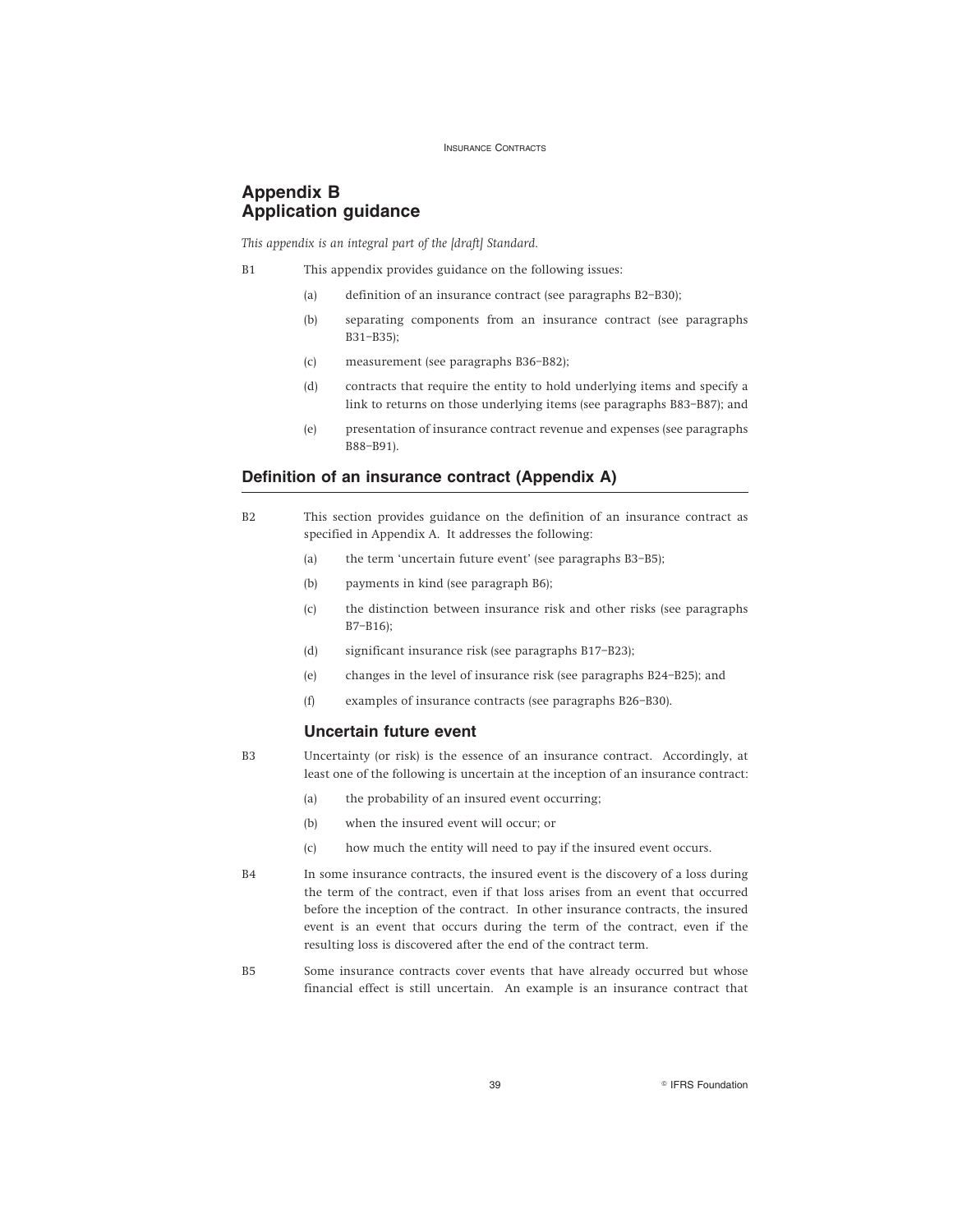provides coverage against an adverse development of an event that has already occurred. In such contracts, the insured event is the discovery of the ultimate cost of those claims.

### **Payments in kind**

B6 Some insurance contracts require or permit payments to be made in kind. In such cases, the entity provides goods or services to the policyholder to settle its obligation to compensate them for insured events. An example is when the entity replaces a stolen article instead of reimbursing the policyholder for the amount of its loss. Another example is when an entity uses its own hospitals and medical staff to provide medical services covered by the insurance contract. Such contracts are insurance contracts, even though the claims are settled in kind. Fixed-fee service contracts that meet the conditions specified in paragraph 7(e) are insurance contracts, but not within the scope of this [draft] Standard.

### **Distinction between insurance risk and other risks**

- B7 The definition of an insurance contract requires that one party must accept significant insurance risk from another party. This [draft] Standard defines insurance risk as risk, other than financial risk, that is transferred by the contract from the holder of a contract to the issuer. A contract that exposes the issuer to financial risk without significant insurance risk is not an insurance contract.
- B8 The definition of financial risk in Appendix A refers to financial and non-financial variables. Examples of non-financial variables that are not specific to a party to the contract include an index of earthquake losses in a particular region or temperatures in a particular city. Financial risk excludes risk from non-financial variables that are specific to a party to the contract, such as the occurrence or non-occurrence of a fire that damages or destroys an asset of that party. Furthermore, the risk of changes in the fair value of a non-financial asset is not a financial risk if the fair value reflects not only changes in the market prices for such assets (ie a financial variable) but also the condition of a specific non-financial asset held by a party to a contract (ie a non financial variable). For example, if a guarantee of the residual value of a specific car in which the policyholder has an insurable interest exposes the guarantor to the risk of changes in the car's physical condition, that risk is insurance risk, not financial risk.
- B9 Some contracts expose the issuer to financial risk in addition to significant insurance risk. For example, many life insurance contracts guarantee a minimum rate of return to policyholders, creating financial risk, and, at the same time, promise death benefits that may significantly exceed the policyholder's account balance, creating insurance risk in the form of mortality risk. Such contracts are insurance contracts.
- B10 Under some contracts, an insured event triggers the payment of an amount that is linked to a price index. Such contracts are insurance contracts, provided that the payment that is contingent on the insured event could be significant. For example, a life-contingent annuity that is linked to a cost-of-living index transfers insurance risk because the payment is triggered by an uncertain future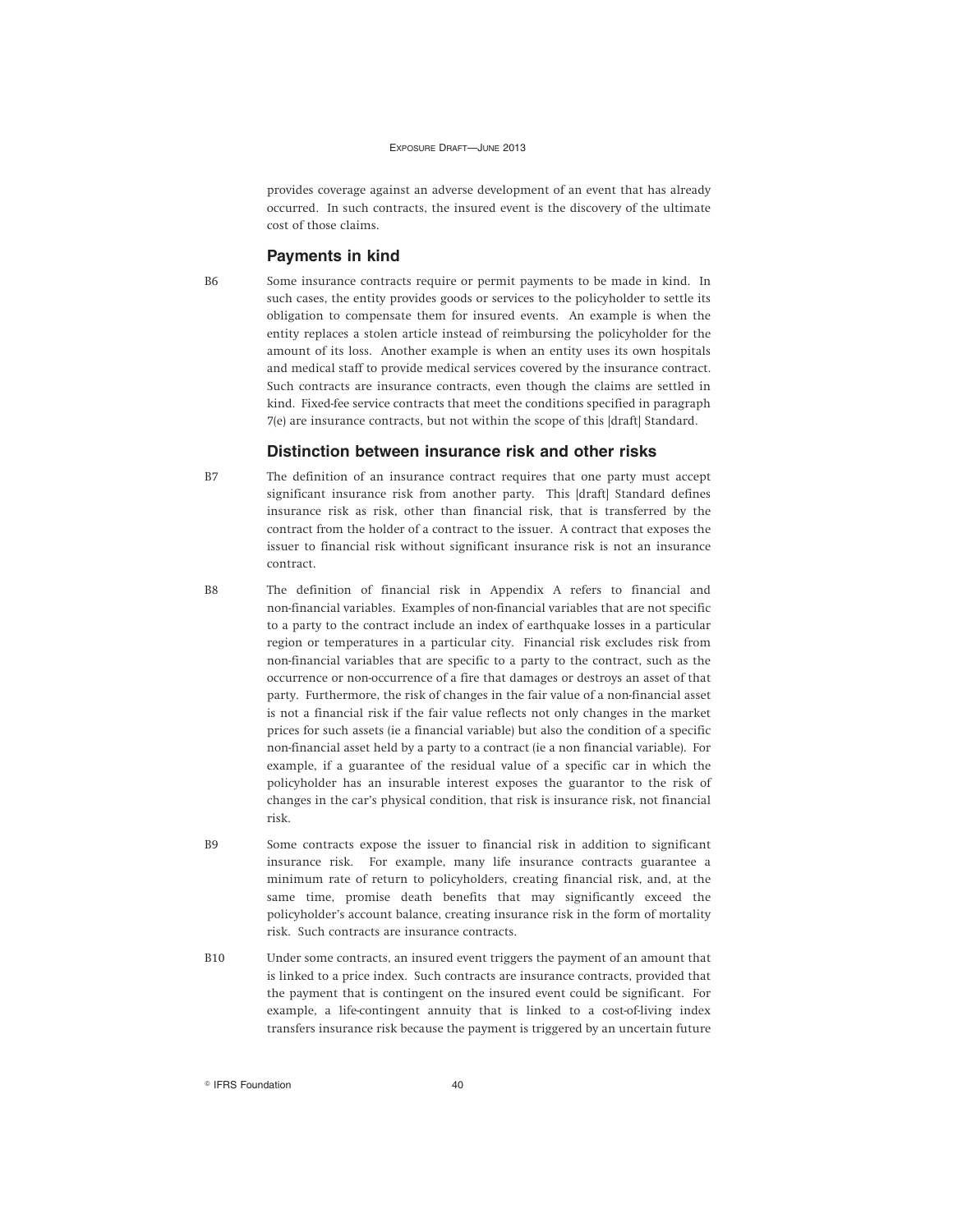event—the survival of the person who receives the annuity. The link to the price index is an embedded derivative, but it also transfers insurance risk because the number of payments to which the index applies depends on the survival of the annuitant. If the resulting transfer of insurance risk is significant, the embedded derivative meets the definition of an insurance contract, in which case it shall not be separated from the host contract (see paragraph 10(a)).

- B11 Insurance risk is the risk that the entity accepts from the policyholder. This means that the entity must accept from the policyholder a risk that the policyholder was already exposed to. Any new risk for the entity or the policyholder that is created by the contract is not insurance risk.
- B12 The definition of an insurance contract refers to an adverse effect on the policyholder. This definition does not limit the payment by the entity to an amount that is equal to the financial effect of the adverse event. For example, the definition does not exclude 'new for old' coverage that pays the policyholder an amount that permits the replacement of a used and damaged asset with a new one. Similarly, the definition does not limit the payment under a life insurance contract to the financial loss suffered by the deceased's dependants, nor does it exclude contracts that specify the payment of predetermined amounts to quantify the loss that is caused by death or an accident.
- B13 Some contracts require a payment if a specified uncertain future event occurs, but do not require an adverse effect on the policyholder as a precondition for the payment. This type of contract is not an insurance contract even if the holder uses it to mitigate an underlying risk exposure. For example, if the holder uses a derivative to hedge an underlying financial or non-financial variable that is correlated with the cash flows from an asset of the entity, the derivative is not an insurance contract because the payment is not conditional on whether the holder is adversely affected by a reduction in the cash flows from the asset. Conversely, the definition of an insurance contract refers to an uncertain future event for which an adverse effect on the policyholder is a contractual precondition for payment. That contractual precondition does not require the entity to investigate whether the event actually caused an adverse effect, but it does permit the entity to deny the payment if it is not satisfied that the event did cause an adverse effect.
- B14 Lapse or persistency risk (the risk that the policyholder will cancel the contract earlier or later than the issuer had expected when pricing the contract) is not insurance risk because the payment to the policyholder is not contingent on an uncertain future event that adversely affects the policyholder. Similarly, expense risk (ie the risk of unexpected increases in the administrative costs associated with the servicing of a contract, rather than in the costs associated with insured events) is not insurance risk because an unexpected increase in such expenses does not adversely affect the policyholder.
- B15 Consequently, a contract that exposes the entity to lapse risk, persistency risk or expense risk is not an insurance contract unless it also exposes the entity to significant insurance risk. However, if the entity mitigates that risk by using a second contract to transfer part of that non-insurance risk to another party, the second contract exposes the other party to insurance risk.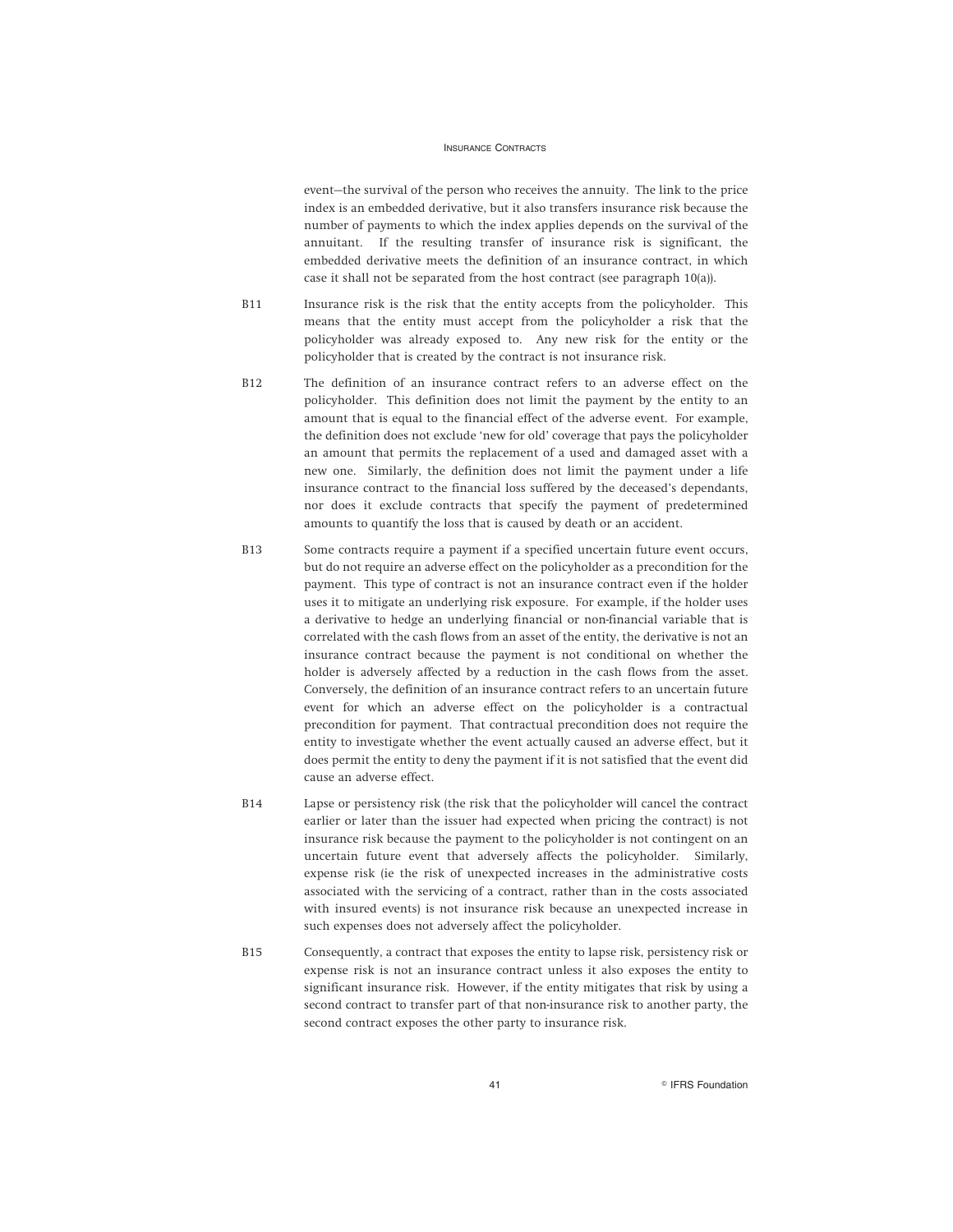B16 An entity can accept significant insurance risk from the policyholder only if the entity is separate from the policyholder. In the case of a mutual entity, the mutual entity accepts risk from each policyholder and pools that risk. Although policyholders bear that pooled risk collectively in their capacity as owners, the mutual entity is a separate entity that has accepted the risk that is the essence of the insurance contracts.

## **Significant insurance risk**

- B17 A contract is an insurance contract only if it transfers significant insurance risk. Paragraphs B7–B16 discuss insurance risk. Paragraphs B18–B23 discuss the assessment of whether insurance risk is significant.
- B18 Insurance risk is significant if, and only if, an insured event could cause the issuer to pay amounts that are significant in any single scenario, excluding scenarios that have no commercial substance (ie no discernible effect on the economics of the transaction). If an insured event could mean that additional amounts that are significant would be payable in any scenario that has commercial substance, the condition in the previous sentence can be met even if the insured event is extremely unlikely or even if the expected (ie probability-weighted) present value of the contingent cash flows is a small proportion of the expected present value of all of the remaining cash flows from the insurance contract.
- B19 In addition, a contract does not transfer insurance risk if there is no scenario that has commercial substance in which the present value of the net cash outflows that is paid by the issuer can exceed the present value of the premiums. However, if a reinsurance contract does not expose the issuer to the possibility of a significant loss, that contract is deemed to transfer significant insurance risk if it transfers to the reinsurer substantially all of the insurance risk relating to the reinsured portions of the underlying insurance contracts.
- B20 The additional amounts described in paragraph B18 are determined on a present value basis. Thus, if an insurance contract requires payment if the insured event occurs earlier and if the payment is not adjusted for the time value of money, there may be scenarios in which additional amounts are payable on a present value basis, even if the nominal value of the payment is the same. An example is whole-life insurance for a fixed amount (ie insurance that provides a fixed death benefit whenever the policyholder dies, with no expiry date for the cover). It is certain that the policyholder will die, but the date of death is uncertain. Payments may arise because an individual policyholder dies earlier than expected. Because those payments are not adjusted for the time value of money, significant insurance risk could arise, even if there is no overall loss on the whole portfolio of contracts. Similarly, contractual terms that delay timely reimbursement to the policyholder can eliminate significant insurance risk.
- B21 The additional amounts described in paragraph B18 refer to the present value of amounts that exceed those that would be payable if no insured event had occurred (excluding scenarios that lack commercial substance). Those additional amounts include claims handling and claims assessment costs, but exclude:

© IFRS Foundation 42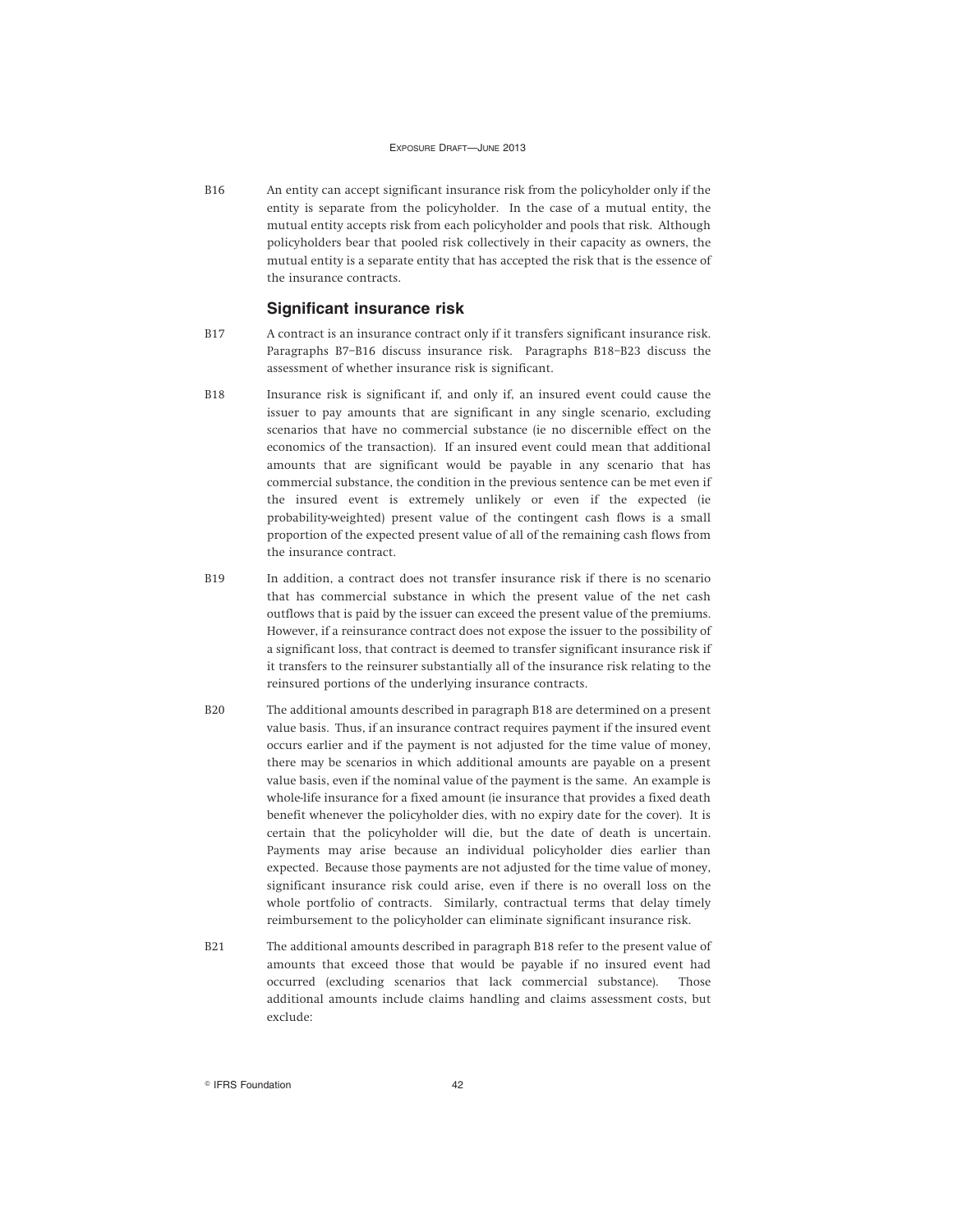- (a) the loss of the ability to charge the policyholder for future services. For example, in an investment-linked life insurance contract, the death of the policyholder means that the entity can no longer perform investment management services and collect a fee for doing so. However, this economic loss for the entity does not result from insurance risk, just as a mutual fund manager does not take on insurance risk in relation to the possible death of a client. Consequently, the potential loss of future investment management fees is not relevant when assessing how much insurance risk is transferred by a contract.
- (b) a waiver, on death, of charges that would be made on cancellation or surrender. Because the contract brought those charges into existence, the waiver of these charges does not compensate the policyholder for a pre-existing risk. Consequently, they are not relevant when assessing how much insurance risk is transferred by a contract.
- (c) a payment that is conditional on an event that does not cause a significant loss to the holder of the contract. For example, consider a contract that requires the issuer to pay CU1 million if an asset suffers physical damage that causes an insignificant economic loss of CU1 to the holder.<sup>2</sup> In this contract, the holder transfers the insignificant risk of losing CU1 to the entity. At the same time, the contract creates a non-insurance risk whereby the issuer will need to pay CU999,999 if the specified event occurs. Because the risk of loss is insignificant compared to the payment that would be made in the event of the loss, the issuer does not accept significant insurance risk from the holder and this contract is not an insurance contract.
- (d) possible reinsurance recoveries. The entity accounts for these separately.
- B22 An entity shall assess the significance of insurance risk on a contract-by-contract basis. Thus, insurance risk can be significant even if there is minimal probability of significant losses for a portfolio of contracts.
- B23 It follows from paragraphs B18–B22 that, if a contract pays a death benefit that exceeds the amount payable on survival, the contract is an insurance contract unless the additional death benefit is not significant (judged by reference to the contract rather than to an entire portfolio of contracts). As noted in paragraph B21(b), the waiver on death of cancellation or surrender charges is not included in this assessment if that waiver does not compensate the policyholder for a pre-existing risk. Similarly, an annuity contract that pays out regular sums for the rest of a policyholder's life is an insurance contract, unless the aggregate life-contingent payments are insignificant.

### **Changes in the level of insurance risk**

B24 For some contracts, the transfer of insurance risk to the issuer occurs after a period of time. For example, consider a contract that provides a specified investment return and includes an option for the policyholder to use the proceeds of the investment on maturity to buy a life-contingent annuity at the annuity rates that are charged by the entity to other new annuitants at the time

<sup>2</sup> In this [draft] Standard, currency amounts are denominated in 'currency units' (CU).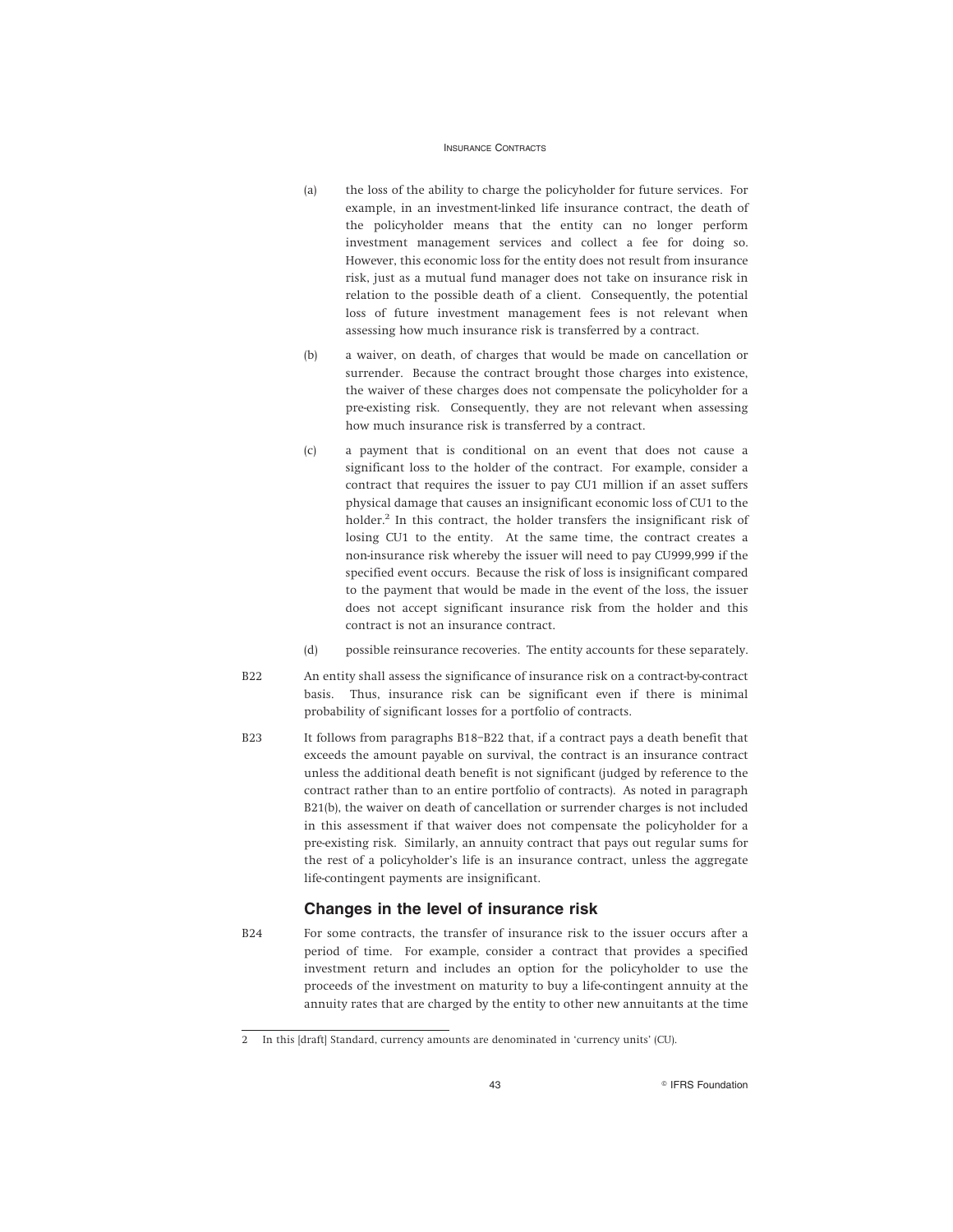that the policyholder exercises that option. Such a contract does not transfer insurance risk to the issuer until the option is exercised because the entity remains free to price the annuity on a basis that reflects the insurance risk that was transferred to the entity at that time. Consequently, the cash flows that would occur on exercise of the option fall outside the boundary of the contract, and before exercise there are no insurance cash flows within the boundary of the current contract. However, if the contract specifies the annuity rates (or a basis for setting the annuity rates), the contract transfers insurance risk to the issuer because the issuer is exposed to the risk that the annuity rates will be unfavourable when the policyholder exercises the option. In that case, the cash flows that would occur when the option is exercised are within the boundary of the current contract.

B25 A contract that meets the definition of an insurance contract remains an insurance contract until all rights and obligations are extinguished (ie discharged, cancelled or expired), unless the contract is derecognised in accordance with paragraph 49(a).

### **Examples of insurance contracts**

- B26 The following are examples of contracts that are insurance contracts, if the transfer of insurance risk is significant:
	- (a) insurance against theft or damage.
	- (b) insurance against product liability, professional liability, civil liability or legal expenses.
	- (c) life insurance and prepaid funeral plans (although death is certain, it is uncertain when death will occur or, for some types of life insurance, whether death will occur within the period covered by the insurance).
	- (d) life-contingent annuities and pensions (ie contracts that provide compensation for the uncertain future event—the survival of the annuitant or pensioner—to provide the annuitant or pensioner with a level of income, which would otherwise be adversely affected by his or her survival).
	- (e) insurance against disability and medical cost.
	- (f) surety bonds, fidelity bonds, performance bonds and bid bonds (ie contracts that compensate the holder if another party fails to perform a contractual obligation, for example, an obligation to construct a building).
	- (g) product warranties. Product warranties issued by another party for goods sold by a manufacturer, dealer or retailer are within the scope of this [draft] Standard. However, product warranties issued directly by a manufacturer, dealer or retailer are not within the scope of this [draft] Standard and are instead within the scope of [draft] IFRS X *Revenue from Contracts with Customers* and IAS 37 *Provisions, Contingent Liabilities and Contingent Assets*.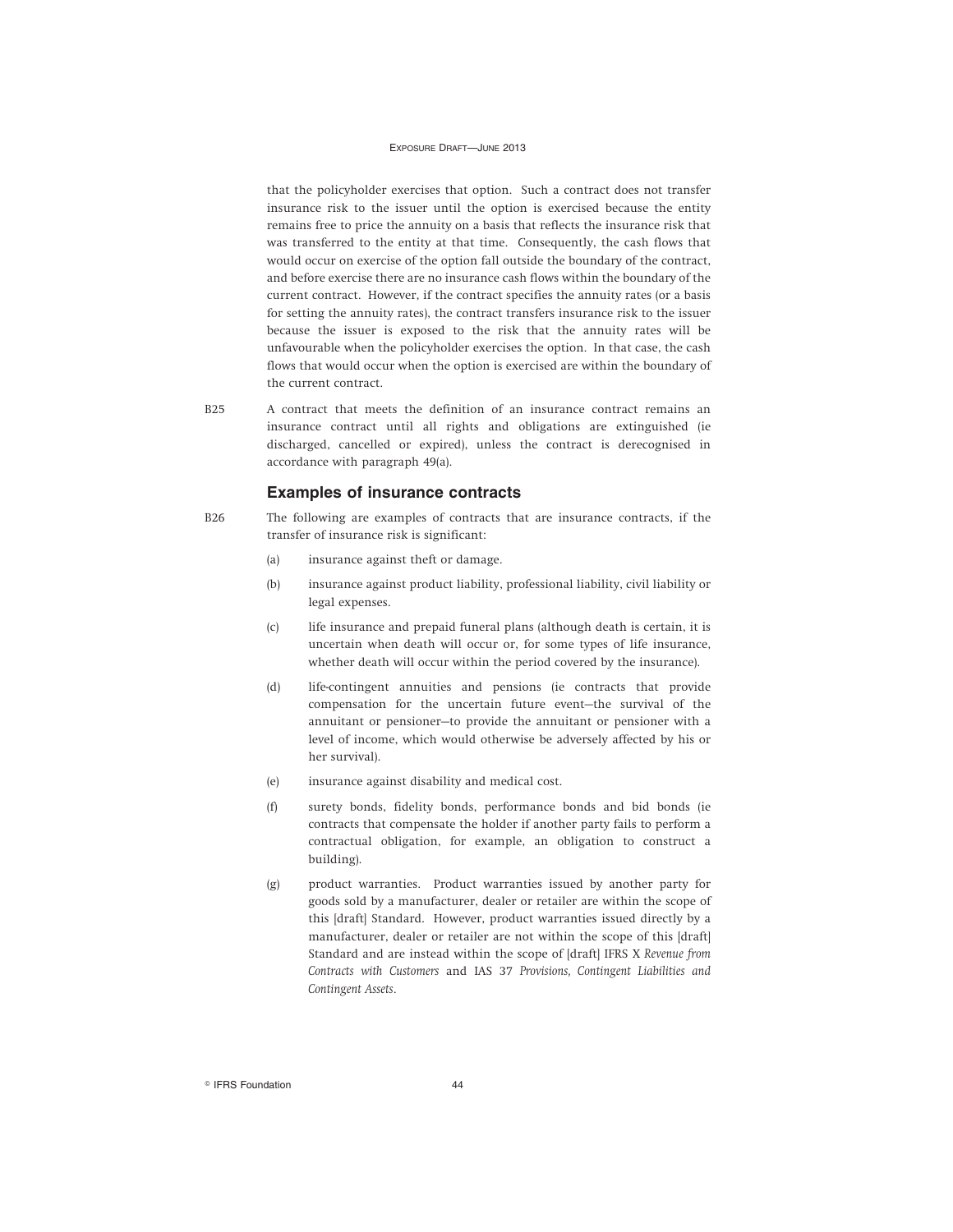- (h) title insurance (insurance against the discovery of defects in the title to land or buildings that were not apparent when the insurance contract was issued). In this case, the insured event is the discovery of a defect in the title, not the defect itself.
- (i) travel insurance (compensation in cash or in kind to policyholders for losses suffered in advance of, or during, travel).
- (j) catastrophe bonds that provide for reduced payments of principal, interest or both if a specified event adversely affects the issuer of the bond (unless the specified event does not create significant insurance risk, for example, if the event is a change in an interest rate or a foreign exchange rate).
- (k) insurance swaps and other contracts that require a payment depending on changes in climatic, geological or other physical variables that are specific to a party to the contract.
- (l) reinsurance contracts.
- B27 The following are examples of items that are not insurance contracts:
	- (a) investment contracts that have the legal form of an insurance contract but do not expose the entity to significant insurance risk. For example, life insurance contracts in which the entity bears no significant mortality or morbidity risk are not insurance contracts; such contracts are non-insurance financial instruments or service contracts—see paragraphs B28–B29. However, investment contracts with a discretionary participation feature are within the scope of this [draft] Standard, although those contracts do not meet the definition of an insurance contract.
	- (b) contracts that have the legal form of insurance, but pass all significant insurance risk back to the policyholder through non-cancellable and enforceable mechanisms that adjust future payments by the policyholder to the issuer as a direct result of insured losses. For example, some financial reinsurance contracts or some group contracts pass all significant insurance risk back to the policyholders; such contracts are normally non-insurance financial instruments or service contracts—see paragraphs B28–B29.
	- (c) self-insurance (ie retaining a risk that could have been covered by insurance). In such situations, there is no insurance contract because there is no agreement with another party. Thus, if an entity (this type of issuer is often referred to as a 'captive') issues insurance contracts only to other entities within a group, the parent would not account for those contracts as insurance contracts in the consolidated financial statements of the group because there is no contract with another party. However, in the financial statements of the captive, the contract would be accounted for as an insurance contract.
	- (d) contracts (such as gambling contracts) that require a payment if a specified uncertain future event occurs, but that do not require, as a contractual precondition for payment, the event to adversely affect the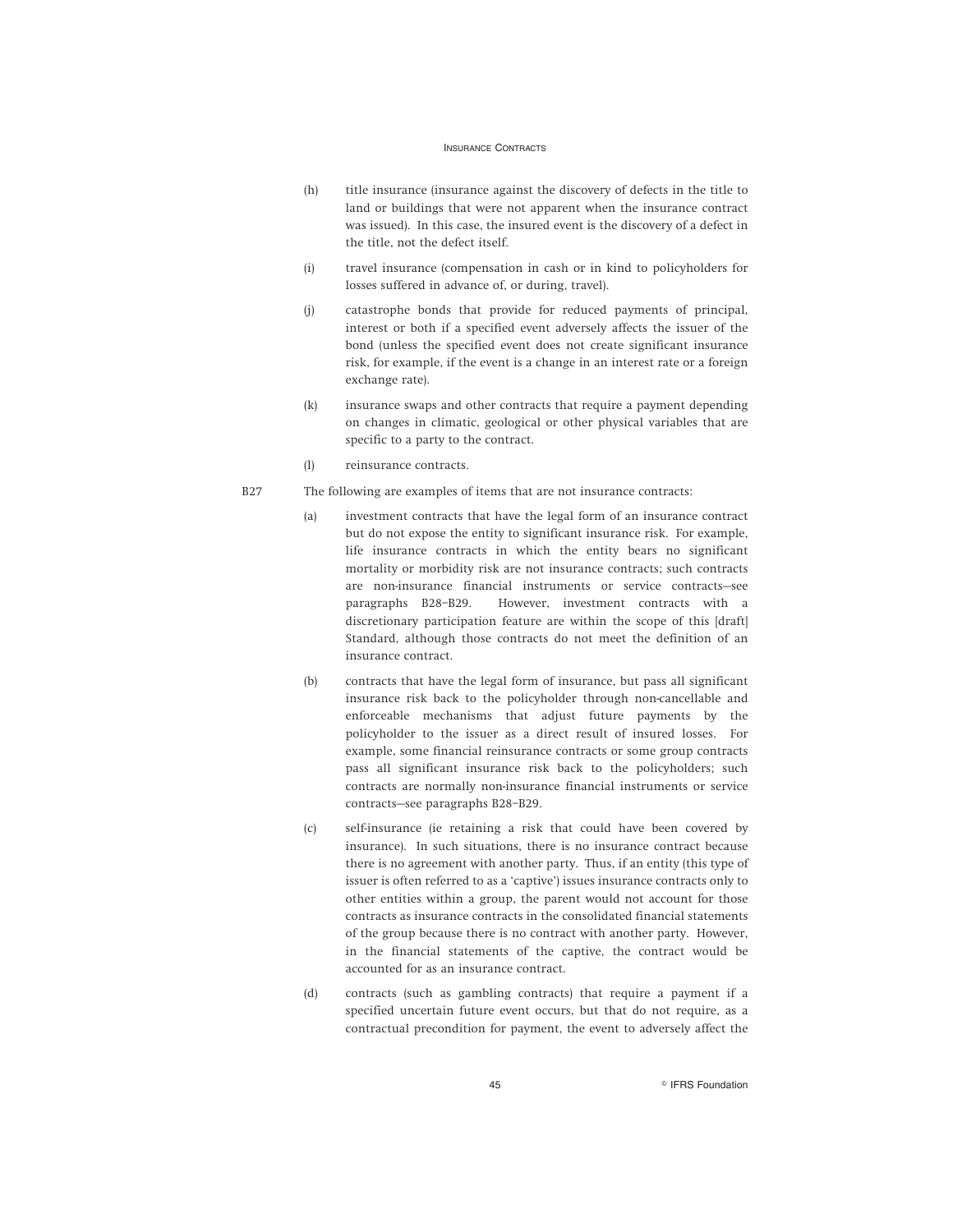policyholder. However, this does not preclude the specification of a predetermined payout to quantify the loss that is caused by a specified event such as a death or an accident—see paragraph B12.

- (e) derivatives that expose a party to financial risk but not insurance risk, because they require that party to make (or give them the right to receive) payment solely on the basis of the changes in one or more of a specified interest rate, a financial instrument price, a commodity price, a foreign exchange rate, an index of prices or rates, a credit rating or a credit index or any other variable, provided that, in the case of a non-financial variable, the variable is not specific to a party to the contract. Such contracts are within the scope of IFRS 9 *Financial Instruments*.
- (f) credit-related guarantees (or letters of credit, credit derivative default contracts or credit insurance contracts) that require payments even if the holder has not incurred a loss on the failure of the debtor to make payments when due; such contracts are accounted for in accordance with IFRS 9—see paragraph B30.
- (g) contracts that require a payment that depends on a climatic, geological or any other physical variable that is not specific to a party to the contract (commonly described as weather derivatives).
- (h) catastrophe bonds that provide for reduced payments of principal, interest or both, that depend on a climatic, geological or any other physical variable that is not specific to a party to the contract.
- B28 If the contracts described in paragraph B27 create financial assets or financial liabilities, they are within the scope of IFRS 9.
- B29 If the contracts described in paragraph B27 do not create financial assets or financial liabilities, they are within the scope of other applicable Standards, such as [draft] IFRS X *Revenue from Contracts with Customers*.
- B30 The credit-related guarantees and credit insurance discussed in paragraph B27(f) can have various legal forms, such as that of a guarantee, some types of letters of credit, a credit default contract or an insurance contract. If those contracts require the issuer to make specified payments to reimburse the holder for a loss that the holder incurs because a specified debtor fails to make payment when due to the policyholder in accordance with the original or modified terms of a debt instrument, they are insurance contracts. However, those insurance contracts are excluded from the scope of this [draft] Standard unless the issuer has previously asserted explicitly that it regards the contract as an insurance contract and has used accounting that is applicable to insurance contracts (see paragraph 7(f)). Credit-related guarantees and credit insurance contracts that require payment even if the policyholder has not incurred a loss on the failure of the debtor to make payments when due are not within the scope of this [draft] Standard because they do not transfer significant insurance risk. Such contracts include those that require payment:
	- (a) regardless of whether the counterparty holds the underlying debt instrument; or

© IFRS Foundation 46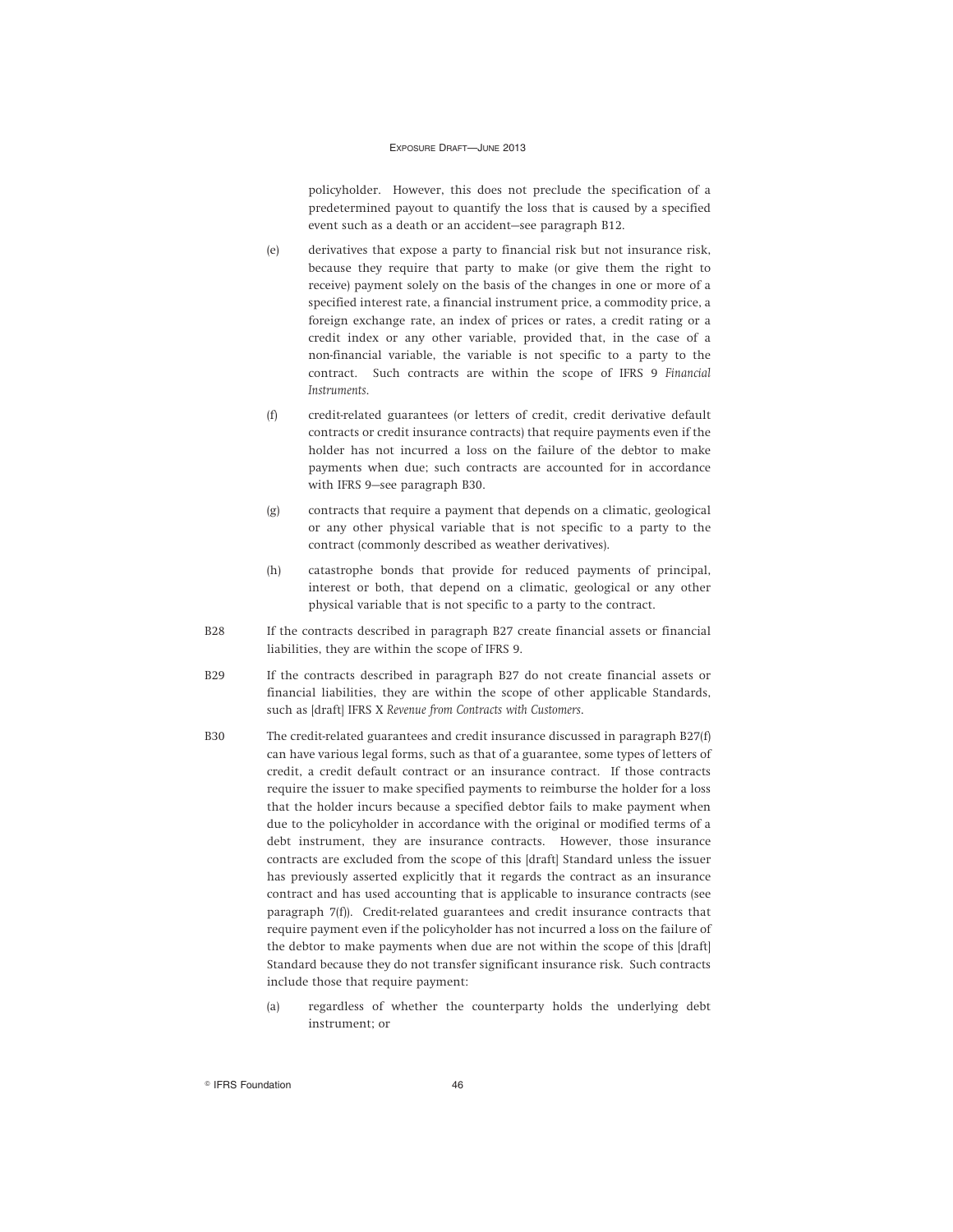(b) on a change in the credit rating or the credit index, rather than on the failure of a specified debtor to make payments when due.

## **Separating components from an insurance contract (paragraphs 9–11)**

## **Investment components**

- B31 Paragraph 10(b) requires an entity to separate a distinct investment component from the host insurance contract. Unless the investment component and insurance component are highly interrelated, an investment component is distinct if a contract with equivalent terms is sold, or could be sold, separately in the same market or same jurisdiction, either by entities that issue insurance contracts or by other parties. The entity shall take into account all information that is reasonably available in making this determination. The entity need not undertake an exhaustive search to identify whether an investment component is sold separately.
- B32 An investment component and insurance component are highly interrelated if:
	- (a) the entity is unable to measure the one without considering the other. Thus, if the value of one component varies according to the value of the other, an entity shall apply this [draft] Standard to account for the whole contract containing the investment component and the insurance component; or
	- (b) the policyholder is unable to benefit from one component unless the other is also present. Thus, if the lapse or maturity of one component in a contract causes the lapse or maturity of the other, the entity shall apply this [draft] Standard to account for the whole contract containing the investment component and insurance component.

### **Performance obligations to provide goods or services**

- B33 Paragraph 10(c) requires an entity to separate from an insurance contract a distinct performance obligation to provide goods or services. A performance obligation is defined in [draft] IFRS X *Revenue from Contracts with Customers* as a promise in a contract with a customer to transfer a good or service to the customer. Performance obligations include promises that are implied by an entity's customary business practices, published policies or specific statements if those promises create a valid expectation held by the policyholder that the entity will transfer a good or service. Performance obligations do not include activities that an entity must undertake to fulfil a contract unless the entity transfers a good or service to the policyholder as those activities occur. For example, an entity may need to perform various administrative tasks to set up a contract. The performance of those tasks does not transfer a service to the policyholder as the tasks are performed. Hence, those promised set-up activities are not a performance obligation.
- B34 Subject to paragraph B35, a performance obligation to provide a good or service is distinct if either of the following criteria is met:

47 **CONSERVIST SERVIS ENTIRE SERVIS SERVIS SERVIS ENTRA AND ALCOHOL**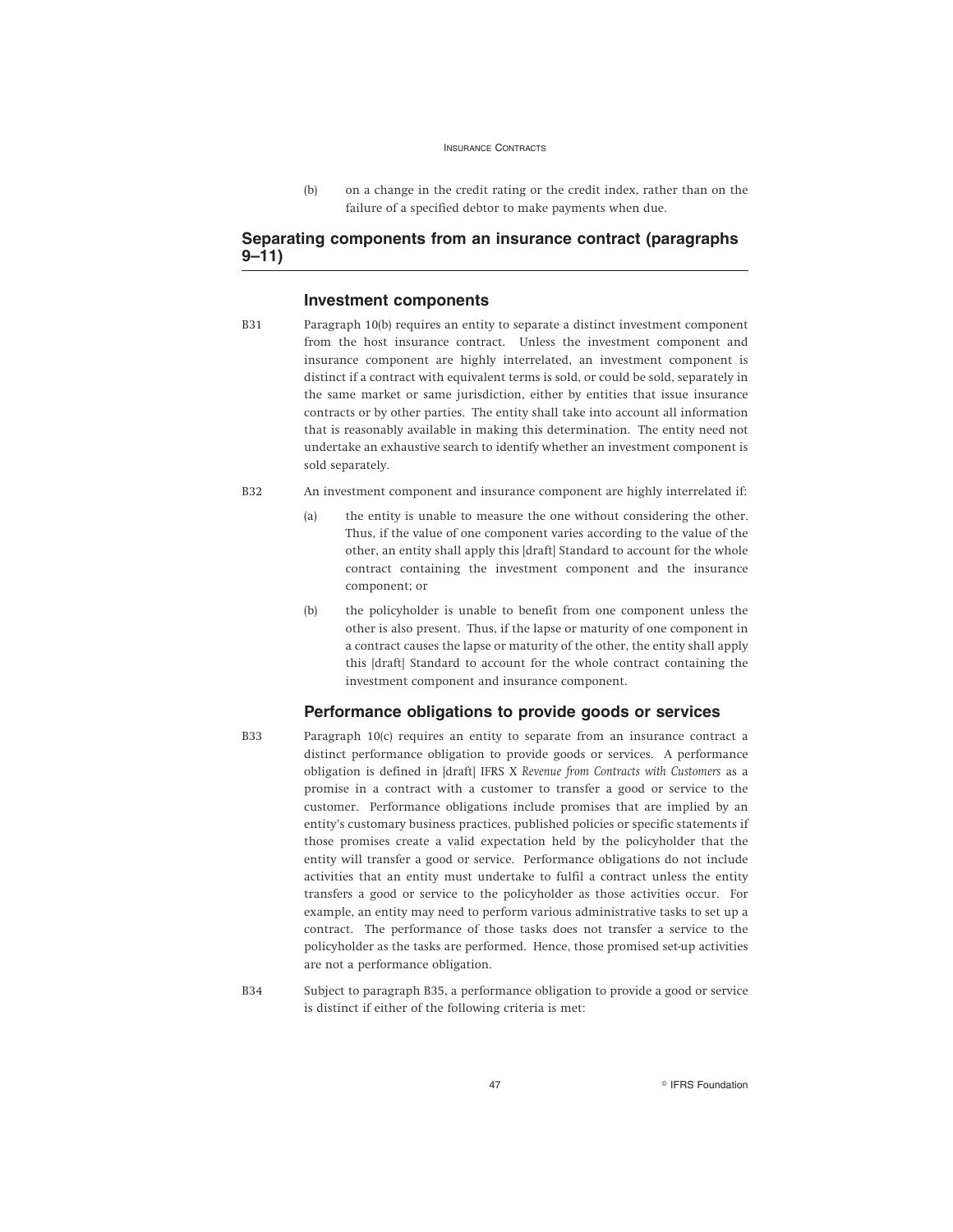- (a) the entity (or another entity that does or does not issue insurance contracts) regularly sells the good or service separately in the same market or same jurisdiction. The entity shall take into account all information that is reasonably available in making this determination. The entity need not undertake an exhaustive search to identify whether a good or service is sold separately.
- (b) the policyholder can benefit from the good or service either on its own or together with other resources that are readily available to the policyholder. Readily available resources are goods or services that are sold separately (by the entity or by another entity that might not issue insurance contracts), or resources that the policyholder has already obtained (from the entity or from other transactions or events).
- B35 A performance obligation to provide a good or service is not distinct if the cash flows and risks associated with the good or service are highly interrelated with the cash flows and risks associated with the insurance components in the contract, and the entity provides a significant service of integrating the good or service with the insurance components.

### **Measurement (paragraphs 17–48)**

### **Level of measurement (paragraph 22)**

- B36 The expected (probability-weighted) cash flows from a portfolio of insurance contracts equals the sum of the expected cash flows of the individual contracts. Consequently, the level of aggregation for measurement should not affect the expected present values of future cash flows.
- B37 However, from a practical point of view, it may be easier to make estimates in aggregate for a portfolio rather than for individual insurance contracts. For example, incurred but not reported (IBNR) estimates are typically made for a portfolio as a whole. If expenses are incurred at the portfolio level but not at an individual insurance contract level, it may be easier, and perhaps even necessary, to estimate them at an aggregate level. Accordingly, this [draft] Standard requires that entities measure an insurance contract using:
	- (a) expected cash flows assessed at the level of a portfolio of insurance contracts (see paragraph 22);
	- (b) a risk adjustment measured by incorporating diversification benefits to the extent that the entity considers those benefits in setting the amount of compensation it requires to bear risk (see paragraphs B76–B77);
	- (c) the contractual service margin at initial recognition at the level of a portfolio of insurance contracts, consistent with the cash flows (see paragraph 28); and
	- (d) the amount of contractual service margin recognised in profit or loss at a level of aggregation such that once the coverage period of the insurance contract has ended, the related contractual service margin has been fully recognised in profit or loss (see paragraph 32).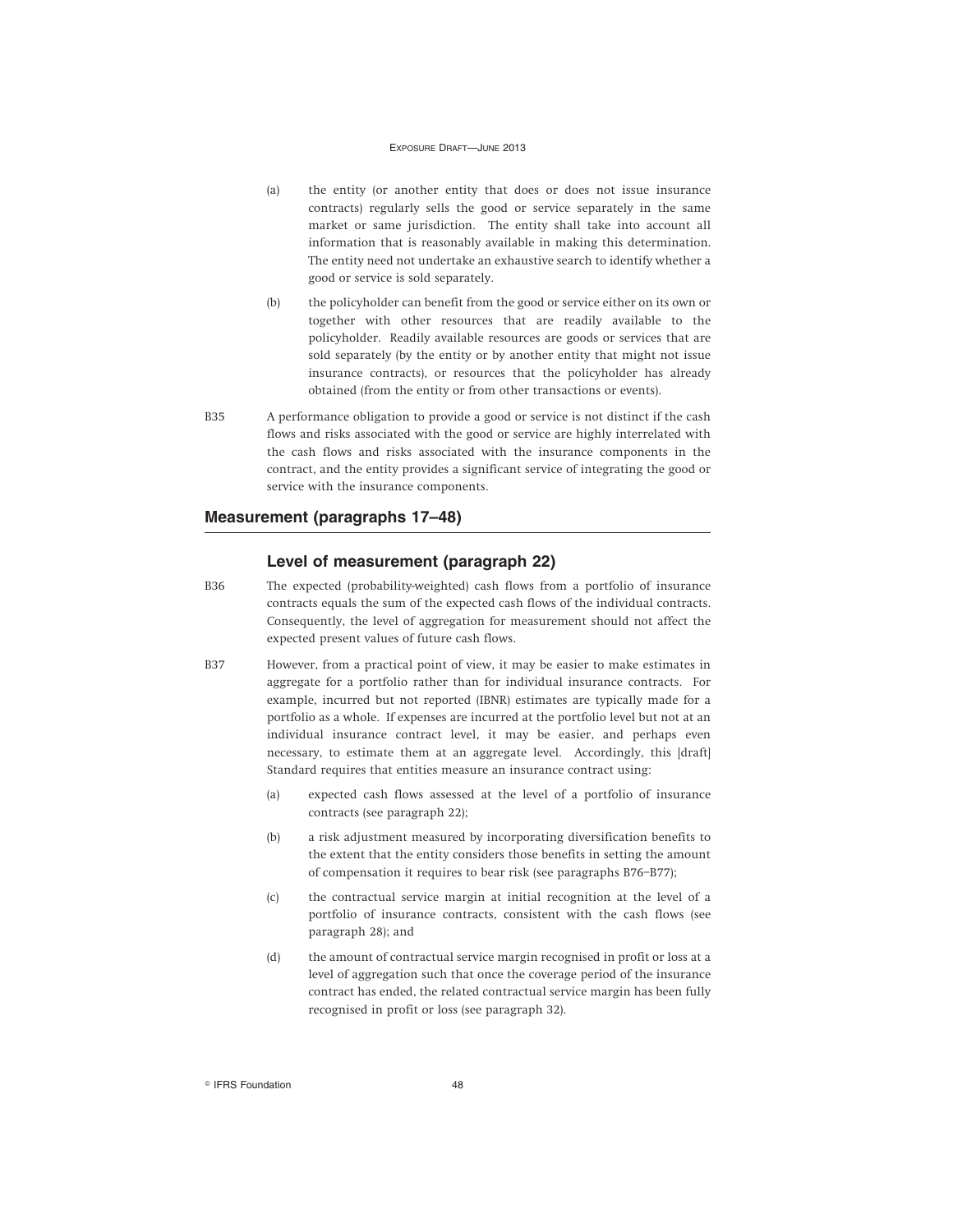B38 However, the expected value of estimates made at the portfolio level reflects the expected value of the equivalent estimates of those amounts attributed to the individual contracts. In principle, this should be no different from making expected value estimates for individual insurance contracts and then aggregating the results for the portfolio of those contracts.

### **Estimates of future cash flows (paragraphs 22–24)**

### B39 This section addresses:

- (a) uncertainty and the expected present value approach (see paragraphs B40–B42);
- (b) market variables and non-market variables (see paragraphs B43–B53);
- (c) estimating probabilities of future payments (see paragraph B54);
- (d) using current estimates (see paragraphs B55–B58);
- (e) future events (see paragraphs B59–B61); and
- (f) cash flows within the contract boundary (see paragraphs B62–B67).

## **Uncertainty and the expected present value approach (paragraph 22)**

B40 The objective of estimating cash flows to measure the fulfilment cash flows is to determine the expected value, or statistical mean, of the full range of possible outcomes. Thus, the starting point for an estimate of the cash flows is a range of scenarios that reflects the full range of possible outcomes. Each scenario specifies the amount and timing of the cash flows for a particular outcome, and the estimated probability of that outcome. The cash flows from each scenario are discounted and weighted by the estimated probability of that outcome in order to derive an expected present value that is consistent with market variables. Thus, the objective is not to develop a most likely outcome, or a more-likely-than-not outcome, for future cash flows. Instead, the objective is to identify and reflect all of the possible scenarios in order to make unbiased estimates of the probability of each scenario. In some cases, an entity has access to considerable data and may be able to develop those cash flow scenarios easily. In other cases, an entity may not be able to develop more than general statements about the variability of cash flows or their related probabilities without incurring considerable costs. When this is the case the entity shall use those general statements for estimating the future cash flows.

B41 When considering the full range of possible outcomes, the objective is not necessarily to identify every possible scenario but instead to incorporate all of the relevant information and not ignore any that is difficult to obtain. In practice, it is not necessary to develop explicit scenarios if the resulting estimate is consistent with the measurement objective of considering all of the relevant information when determining the mean. For example, if an entity estimates that the probability distribution of outcomes is broadly consistent with a probability distribution that can be described completely with a small number of parameters, it will suffice to estimate that smaller number of parameters. Similarly, in some cases, relatively simple modelling may give an answer within an acceptable range of precision, without the need for a large number of

49 **PIFRS Foundation**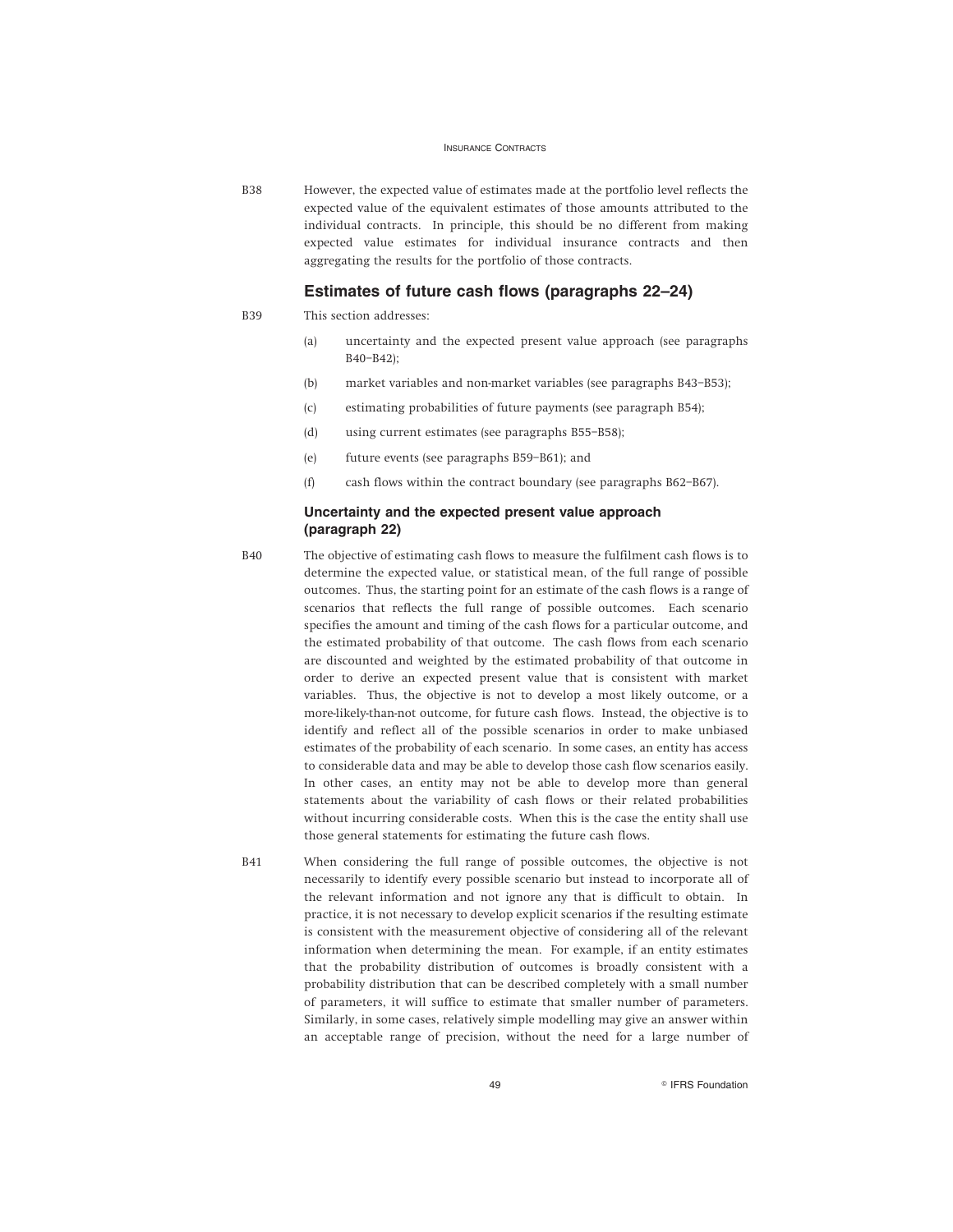detailed simulations. However, in some cases, the cash flows may be driven by complex underlying factors and may respond in a highly non-linear fashion to changes in economic conditions. This may happen if, for example, the cash flows reflect a series of interrelated options that are implicit or explicit. In such cases, more sophisticated stochastic modelling is likely to be needed to satisfy the measurement objective.

B42 The scenarios developed shall include unbiased estimates of the probability of catastrophic losses under existing contracts. Those scenarios exclude possible claims under possible future contracts. For example, suppose that there is a 5 per cent probability that an earthquake will occur during the remaining coverage period of an existing contract causing losses with a present value of CU1,000,000. In that case, the expected present value of the cash outflows includes CU50,000 (ie CU1,000,000  $\times$  5 per cent) for those losses. The expected value of the cash outflows for that contract does not include the possible losses from an earthquake that could happen after the end of the coverage period.

### **Market variables and non-market variables (paragraph 22(b))**

- B43 This application guidance identifies two types of variables:
	- (a) market variables—variables that can be observed in, or derived directly from, markets (for example, prices of publicly traded securities and interest rates); and
	- (b) non-market variables—all other variables (for example, the frequency and severity of insurance claims and mortality).

### Market variables (paragraph 22(b))

- B44 Estimates of market variables shall be consistent with observable market prices at the end of the reporting period. An entity shall not substitute its own estimates for observed market prices except as described in paragraph 79 of IFRS 13. In accordance with IFRS 13, if market variables need to be estimated (for example, because no observable market variables exist), they shall be as consistent as possible with observable market variables.
- B45 Market prices blend a range of views about possible future outcomes and also reflect the risk preferences of market participants. Consequently, they are not a single-point forecast of the future outcome. If the actual outcome differs from the previous market price, this does not mean that the market price was 'wrong'.
- B46 An important application of market variables is the notion of a replicating asset or a replicating portfolio of assets. A replicating asset is one whose cash flows *exactly* match the contractual cash flows in amount, timing and uncertainty. In some cases, a replicating asset may exist for some of the cash flows that arise from an insurance contract. The fair value of that asset both reflects the expected present value of the cash flows from the asset and the risk associated with those cash flows. If a replicating portfolio of assets exists for some or all of the cash flows that arise from an insurance contract liability, the entity can, for those contractual cash flows, use the fair value of those assets for the relevant fulfilment cash flows instead of explicitly estimating the expected present value of those particular cash flows and the associated risk adjustment. For cash flows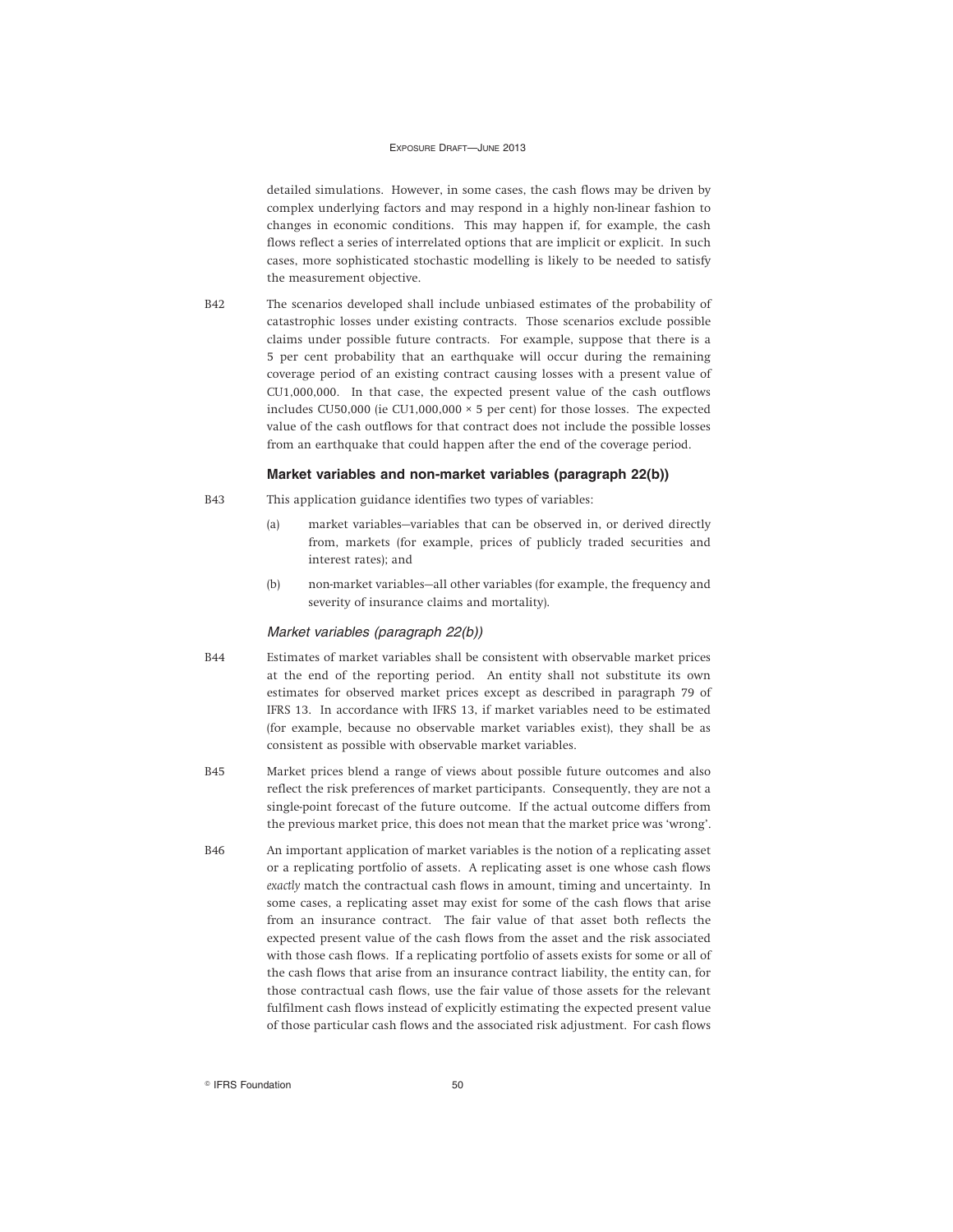that are not measured by a replicating portfolio of assets, an entity shall explicitly estimate the expected present value of those particular cash flows and the associated risk adjustment.

- B47 This [draft] Standard does not require an entity to use a replicating portfolio technique. However, if a replicating asset or portfolio does exist and an entity chooses to use a different technique, the entity shall satisfy itself that a replicating portfolio technique would be unlikely to lead it to a materially different answer. One way to assess whether this is the case is to verify that applying the other technique to the cash flows that are generated by the replicating portfolio produces a measurement that is not materially different from the fair value of the replicating portfolio.
- B48 As an example of a replicating portfolio technique, suppose an insurance contract contains a feature that generates cash flows that are equal to the cash flows from a put option on a basket of traded assets. The replicating portfolio for those cash flows would be a put option on the same terms on that basket of traded assets. The entity would observe or estimate the fair value of that option and include that amount in the measurement of the insurance contract. However, the entity could use a technique other than a replicating portfolio if that technique is expected to achieve the same measurement of the contract as a whole. For example, other techniques may be more robust or easier to implement if there are significant interdependencies between the embedded option and other features of the contract. Judgement is required to determine the approach that best meets the objective in particular circumstances.

### Non-market variables (paragraph 22(b))

- B49 Estimates of non-market variables shall reflect all of the available evidence, both external and internal.
- B50 Non-market external data (for example, national mortality statistics) may have more or less relevance than internal data (for example, internally developed mortality statistics), depending on the circumstances. For example, an entity that issues life insurance contracts shall not rely solely on national mortality statistics, but shall consider all other available internal and external sources of information when developing unbiased estimates of probabilities for mortality scenarios for its insurance contract portfolios. In developing those probabilities, an entity shall consider all of the evidence that is available, giving more weight to the more persuasive evidence. For example:
	- (a) internal mortality statistics may be more persuasive than national mortality data if national data is derived from a large population that is not representative of the insured population. This is because, for example, the demographic characteristics of the insured population could significantly differ from those of the national population, meaning that an entity would need to place more weight on the internal data and less weight on the national statistics.

51 **Constanting Construction Constanting Construction Construction**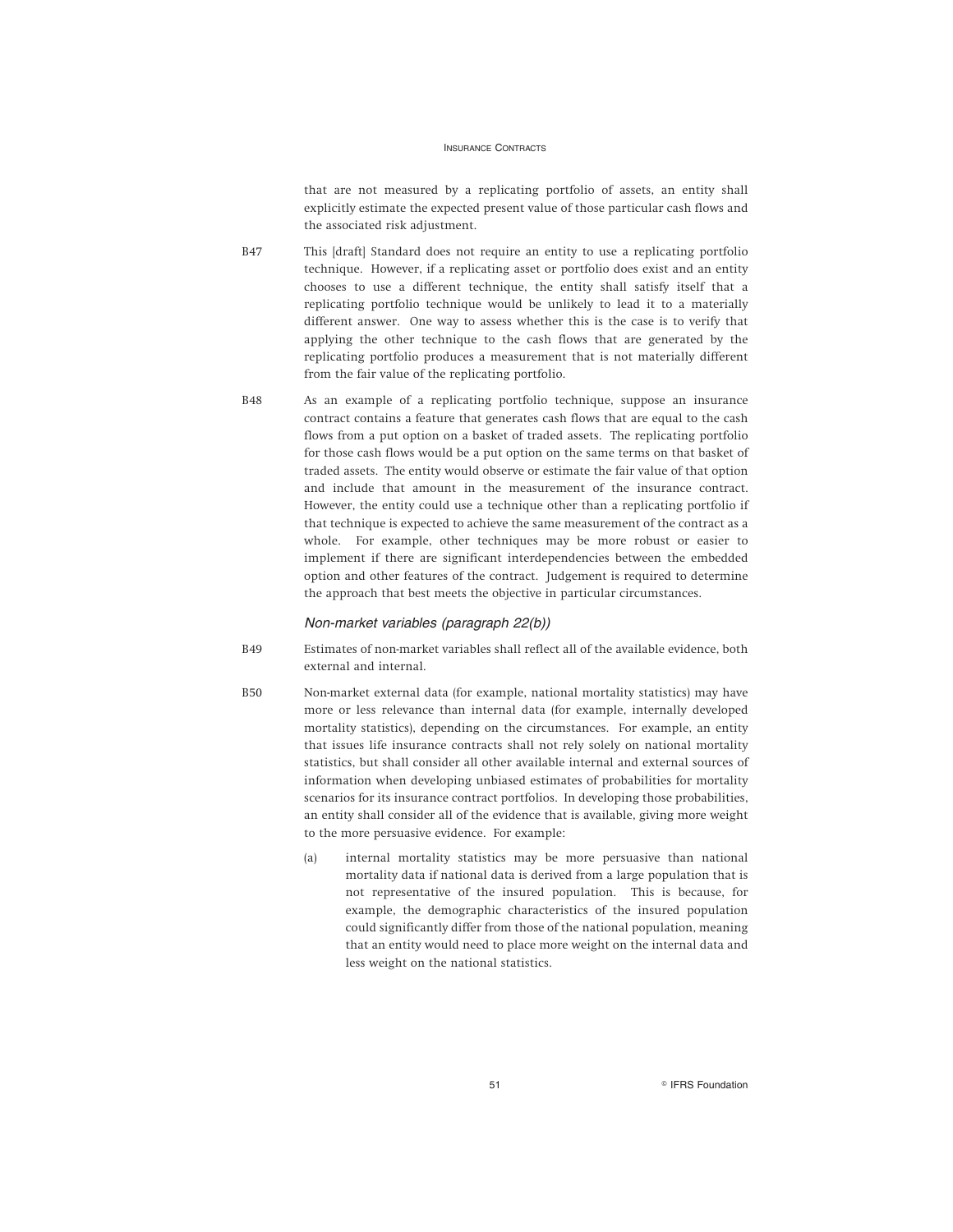- (b) conversely, if the internal statistics are derived from a small population with characteristics that are believed to be close to those of the national population, and the national statistics are current, an entity would place more weight on the national statistics.
- B51 Estimated probabilities for non-market variables shall not contradict observable market variables. For example, estimated probabilities for future inflation rate scenarios shall be as consistent as possible with probabilities implied by market interest rates.
- B52 In some cases, an entity may conclude that market variables vary independently of non-market variables. If so, the entity shall consider scenarios that reflect the range of outcomes for the non-market variables, with each scenario using the same observed value of the market variable.
- B53 In other cases, market variables and non-market variables may be correlated. For example, there may be evidence that lapse rates are correlated with interest rates. Similarly, there may be evidence that claim levels for house or car insurance are correlated with economic cycles and therefore with interest rates and expense amounts. The entity shall ensure that the probabilities for the scenarios and the risk adjustments that relate to the market variables are consistent with the observed market prices that depend on those market variables.

## **Estimating probabilities of future payments (paragraph 22(c))**

- B54 An entity estimates the probabilities associated with future payments under existing contracts on the basis of:
	- (a) information about claims already reported by policyholders.
	- (b) other information about the known or estimated characteristics of the portfolio of insurance contracts.
	- (c) historical data about the entity's own experience, supplemented when necessary with historical data from other sources. Historical data is adjusted if, for example:
		- (i) the characteristics of the portfolio differ (or will differ, for example because of adverse selection) from those of the population that has been used as a basis for the historical data;
		- (ii) there is evidence that historical trends will not continue, that new trends will emerge or that economic, demographic and other changes may affect the cash flows that arise from the existing insurance contracts; or
		- (iii) there have been changes in items such as underwriting procedures and claims management procedures that may affect the relevance of historical data to the portfolio of insurance contracts.
	- (d) current price information, if available, for reinsurance contracts and other financial instruments (if any) covering similar risks, such as catastrophe bonds and weather derivatives, and recent market prices for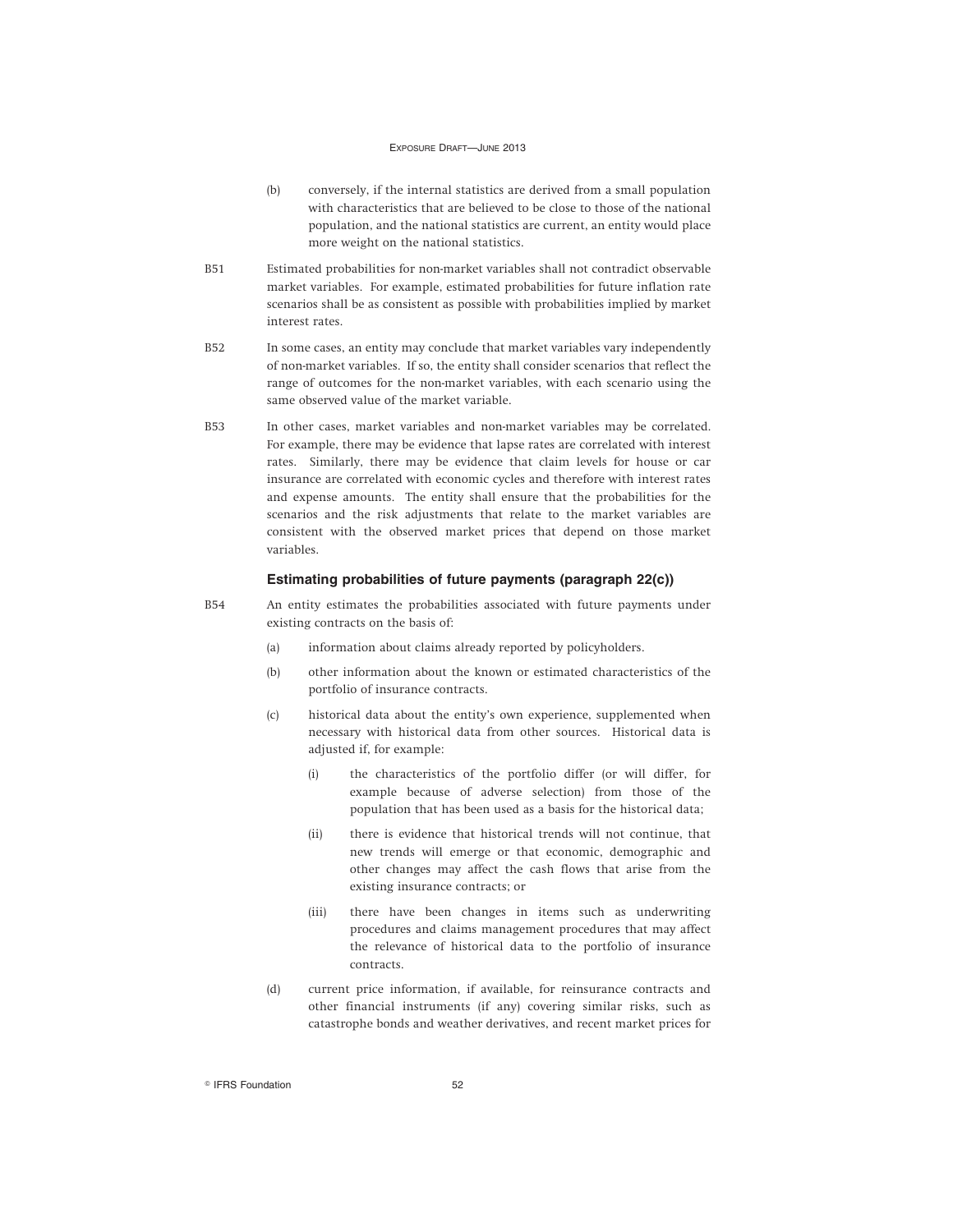transfers of portfolios of insurance contracts. This information shall be adjusted to reflect the differences between the cash flows that arise from those reinsurance contracts or other financial instruments, and the cash flows that would arise as the entity fulfils the underlying contracts with the policyholder.

### **Using current estimates (paragraph 22(d))**

B55 In estimating the probability of each cash flow scenario, an entity shall use all of the available current information at the end of the reporting period. An entity shall review the estimates of the probabilities that it made at the end of the previous reporting period and update them for any changes. In doing so, an entity shall consider whether:

- (a) the updated estimates faithfully represent the conditions at the end of the reporting period; and
- (b) the changes in estimates faithfully represent the changes in conditions during the period. For example, suppose that estimates were at one end of a reasonable range at the beginning of the period. If the conditions have not changed, changing the estimates to the other end of the range at the end of the period would not faithfully represent what has happened during the whole period. If an entity's most recent estimates are different from its previous estimates, but conditions have not changed, it shall assess whether the new probabilities that are assigned to each scenario are justified. In updating its estimates of those probabilities, the entity shall consider both the evidence that supported its previous estimates and all of the new available evidence, giving more weight to the more persuasive evidence.
- B56 The probability assigned to each scenario shall reflect the conditions at the end of the reporting period. Consequently, in accordance with IAS 10 *Events after the Reporting Period*, an event that occurs after the end of the reporting period and resolves a condition that existed at the reporting date does not provide evidence of a condition that existed at the end of the reporting period. For example, there may be a 20 per cent probability at the end of the reporting period that a major storm will strike during the remaining six months of an insurance contract. After the end of the reporting period and before the financial statements are authorised for issue, a storm strikes. The fulfilment cash flows under that contract shall not reflect the storm that, with hindsight, is known to have occurred. Instead, the cash flows that were included in the measurement are multiplied by the 20 per cent probability that was apparent at the end of the reporting period (with appropriate disclosure, in accordance with IAS 10, that a non-adjusting event occurred after the end of the reporting period).
- B57 Current estimates of expected cash flows are not necessarily identical to the most recent actual experience. For example, suppose that mortality experience last year was 20 per cent worse than the previous mortality experience and previous expectations of mortality experience. Several factors could have caused the sudden change in experience, including:
	- (a) lasting changes in mortality;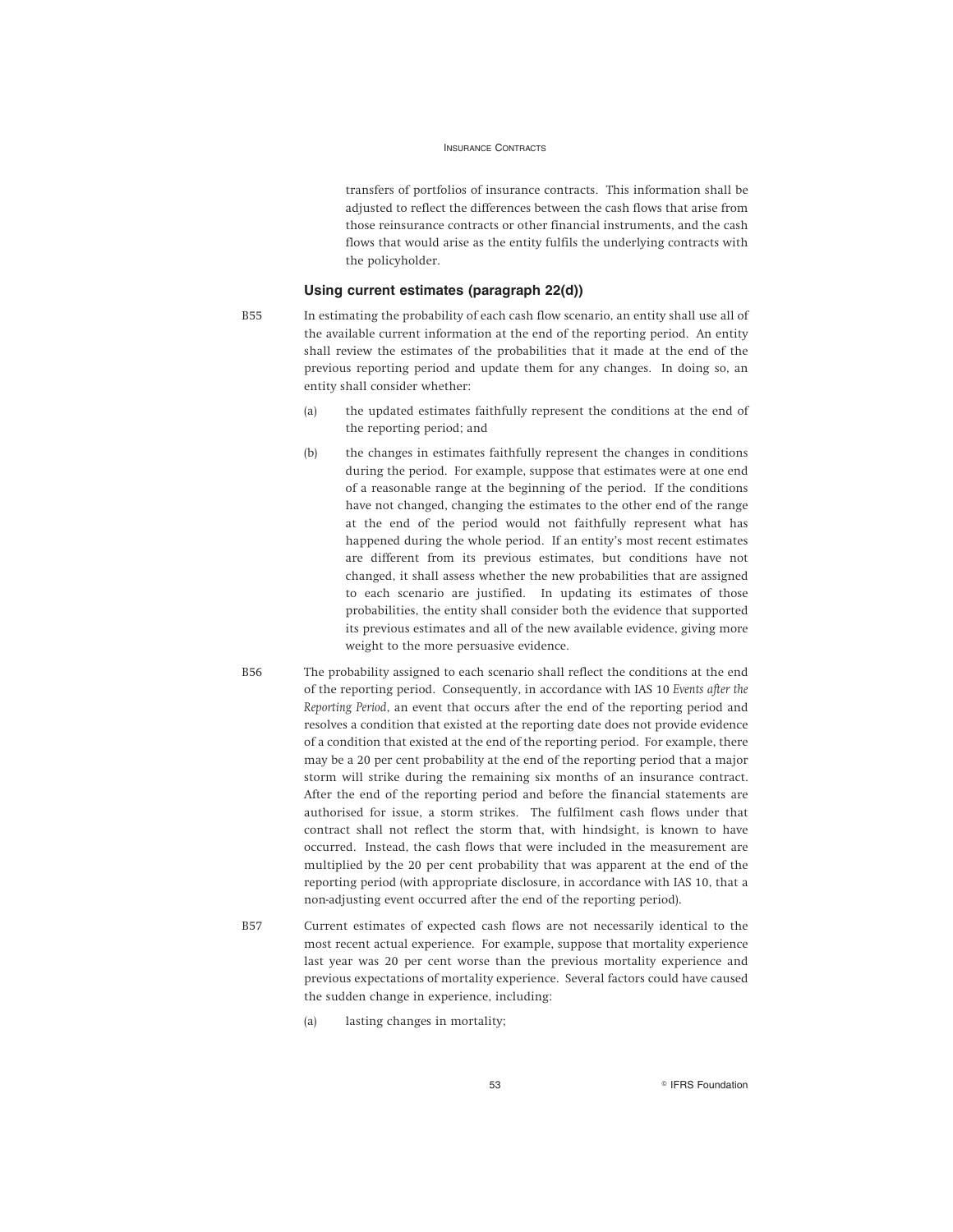- (b) changes in the characteristics of the insured population (for example, changes in underwriting or distribution, or selective lapses by policyholders in unusually good or bad health);
- (c) random fluctuations; or
- (d) identifiable non-recurring causes.
- B58 An entity shall investigate the reasons for the change in experience and develop new probability estimates for the possible outcomes in the light of the most recent experience, the earlier experience and other information. Typically, the result for the example in paragraph B57 would be that the expected present value of death benefits changes, but not by as much as 20 per cent. Actuaries have developed 'credibility' techniques that an entity could use when assessing how new evidence affects the probability of different outcomes. In the example in paragraph B57, if the mortality continues to be significantly higher than the previous estimates, the estimated probability assigned to the high mortality scenarios will increase as new evidence becomes available.

## **Future events (paragraph 22(d))**

- B59 Estimates of non-market variables shall consider not just current information about the current level of insured events but also information about trends. For example, mortality rates have consistently declined over long periods in many countries. The determination of the fulfilment cash flows reflects the probabilities that would be assigned to each possible trend scenario in the light of all of the available evidence.
- B60 Similarly, if cash flows from the insurance contract are sensitive to inflation, the determination of the fulfilment cash flows shall reflect possible future inflation rates (see also paragraphs 26 and B53). Because inflation rates are likely to be correlated with interest rates, the measurement of fulfilment cash flows reflects the probabilities for each inflation scenario in a way that is consistent with the probabilities that are implied by market interest rates (those that are used in estimating the discount rate, as specified in paragraphs 25–26).
- B61 When estimating the cash flows from an insurance contract, an entity shall take into account future events that might affect those cash flows. The entity shall develop cash flow scenarios that reflect those future events, as well as unbiased estimates of the probability weights for each scenario. However, an entity shall not take into account future events, such as a change in legislation, that would change or discharge the present obligation or create new obligations under the existing insurance contract.

## **Cash flows within the contract boundary (paragraphs 22(e) and 23–24)**

- B62 Estimates of cash flows in a scenario shall include, on an expected value basis, all cash flows within the boundary of an existing contract, and no other cash flows.
- B63 Many insurance contracts have features that enable policyholders to take actions that change the amount, timing, nature or uncertainty of the amounts that they will receive. Such features include renewal options, surrender options,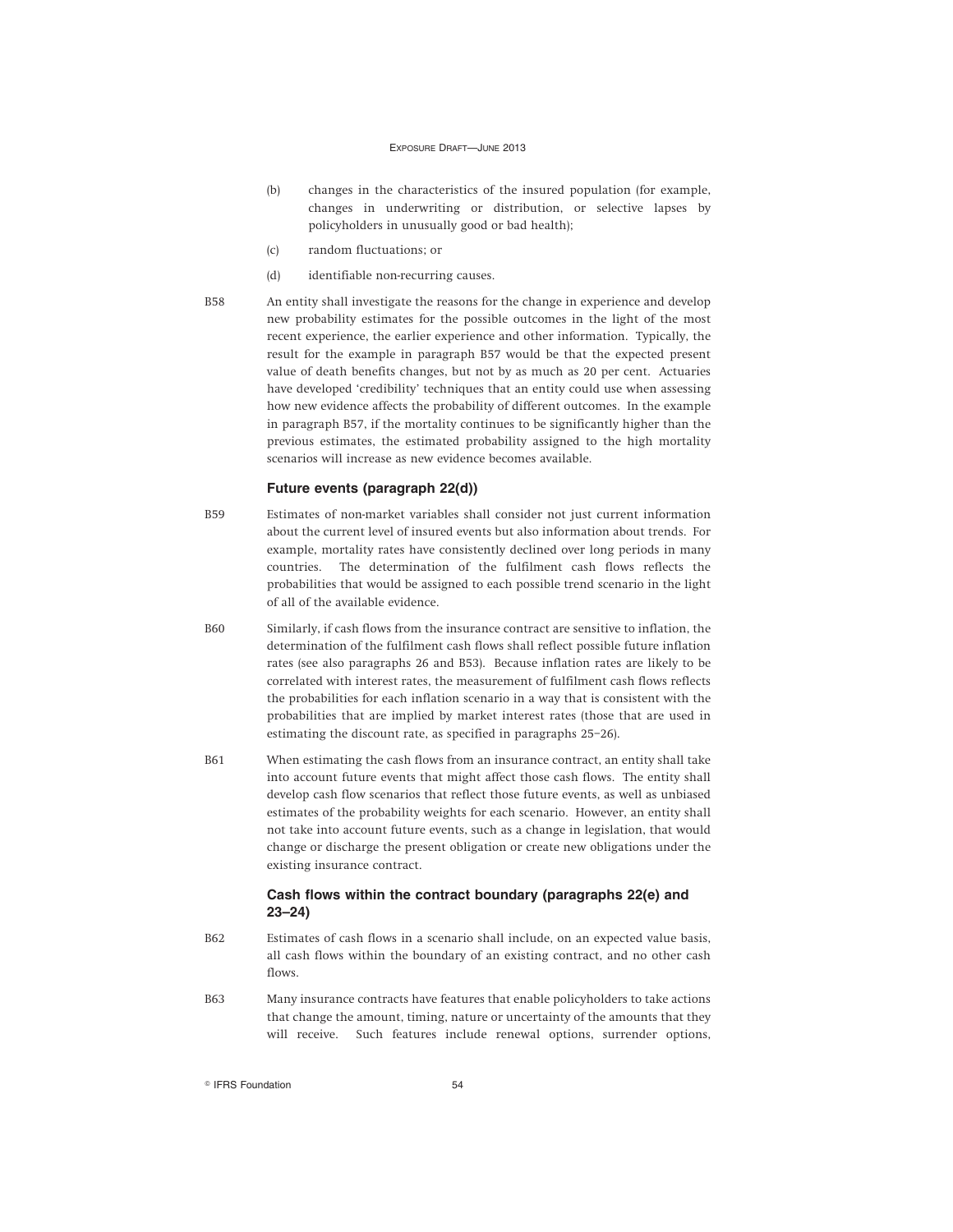conversion options and options to cease paying premiums while still receiving benefits under the contracts. The measurement of an insurance contract shall reflect, on an expected value basis, the entity's view of how the policyholders in the portfolio that contains the contract will exercise options available to them, and the risk adjustment shall reflect the entity's view of how the actual behaviour of the policyholders in the portfolio of contracts may differ from the expected behaviour. Thus, the measurement of an insurance contract shall not assume that all policyholders in the portfolio of contracts:

- (a) surrender their contracts if that is not the expected behaviour of the policyholders; or
- (b) continue their contracts if that is not the expected behaviour of the policyholders.
- B64 When an issuer is required by the insurance contract to renew or otherwise continue the contract, it shall apply paragraphs 23–24 to assess whether premiums and related cash flows that arise from the renewed contract are within the boundary of the original contract.
- B65 Paragraph 23 refers to an entity's right or practical ability to set a price at a future date (a renewal date) that fully reflects the risks in the contract or portfolio from that date. An entity has that right or practical ability when there are no constraints to prevent it from setting the same price as it would for a new contract that is issued on that date, or if it can amend the benefits to be consistent with those that it would provide for the price that it will charge. Similarly, an entity has that right or practical ability when it can reprice an existing contract so that the price reflects overall changes in the risks in the portfolio, even if the price set for each individual policyholder does not reflect the change in risk for that specific policyholder. When assessing whether the entity has the right or practical ability to set a price that fully reflects the risks in the contract or portfolio, it should consider all the risks that it would consider when underwriting equivalent contracts on the renewal date for the remaining coverage.
- B66 Cash flows within the boundary of an insurance contract are those that relate directly to the fulfilment of the portfolio of contracts and include:
	- (a) premiums (including premium adjustments and instalment premiums) from policyholders and any additional cash flows that result from those premiums.
	- (b) payments to (or on behalf of) policyholders, including claims that have already been reported but have not yet been paid (ie reported claims), incurred claims for events that have occurred but for which claims have not been reported (IBNR) and all future claims within the boundary of the existing contract.
	- (c) directly attributable acquisition costs that can be allocated on a rational and consistent basis to the individual portfolios of insurance contracts. Acquisition costs include costs that cannot be attributed directly to individual insurance contracts in the portfolio.

55 **B** IFRS Foundation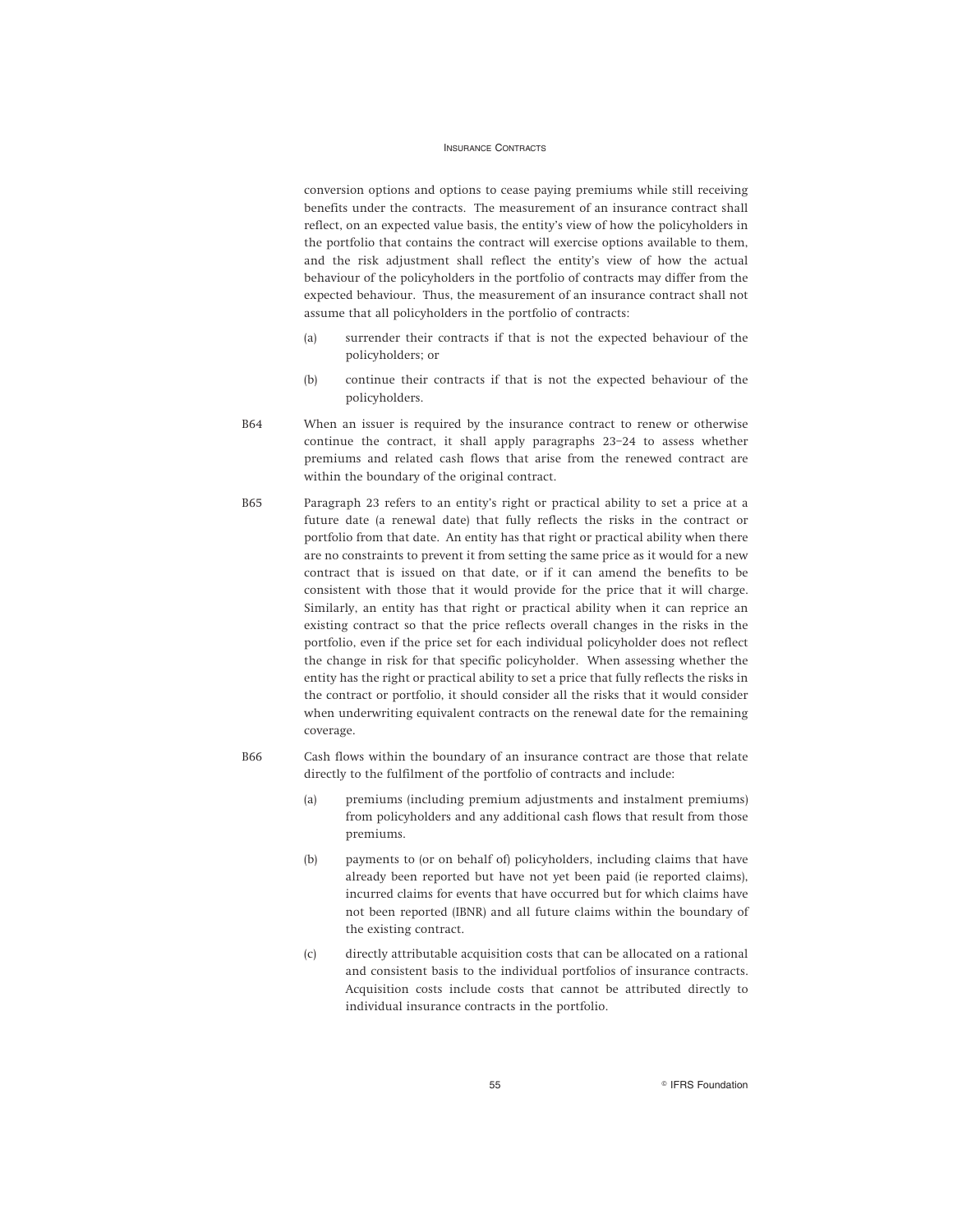- (d) claim handling costs (ie the costs that the entity will incur in processing and resolving claims under existing insurance contracts, including legal and loss-adjusters' fees and internal costs of investigating claims and processing claim payments).
- (e) the costs that the entity will incur in providing contractual benefits that are paid in kind.
- (f) cash flows that will result from options and guarantees embedded in the contract, to the extent that those options and guarantees are not separated from the insurance contract (see paragraph 10(a)). When insurance contracts contain embedded options or guarantees, it is important to consider the full range of scenarios.
- (g) policy administration and maintenance costs, such as costs of premium billing and handling policy changes (for example, conversions and reinstatements). Such costs also include recurring commissions that are expected to be paid to intermediaries if a particular policyholder continues to pay the premiums within the boundary of the insurance contract.
- (h) transaction-based taxes (such as premium taxes, value added taxes and goods and services taxes) and levies (such as fire service levies and guarantee fund assessments) that arise directly from existing insurance contracts, or that can be attributed to them on a reasonable and consistent basis.
- (i) payments by the insurer in a fiduciary capacity to meet tax obligations incurred by the policyholder, and related receipts.
- (j) potential recoveries (such as salvage and subrogation) on future claims that are covered by existing insurance contracts and, to the extent that they do not qualify for recognition as separate assets, potential recoveries on past claims.
- (k) payments arising from existing contracts that provide policyholders with a share in the returns on underlying items (see paragraph 33), regardless of whether those payments are made to current or future policyholders.
- (l) fixed and variable overheads (such as the costs of accounting, human resources, information technology and support, building depreciation, rent and maintenance and utilities) that are directly attributable to fulfilling the portfolio that contains the insurance contract and that are allocated to each portfolio of insurance contracts using methods that:
	- (i) are systematic and rational, and are consistently applied to all costs that have similar characteristics; and
	- (ii) ensure that the costs included in the cash flows that are used to measure insurance contracts do not exceed the costs incurred.
- (m) any other costs that are specifically chargeable to the policyholder under the terms of the contract.
- B67 The following cash flows shall not be considered when estimating the cash flows that will arise as the entity fulfils an existing insurance contract: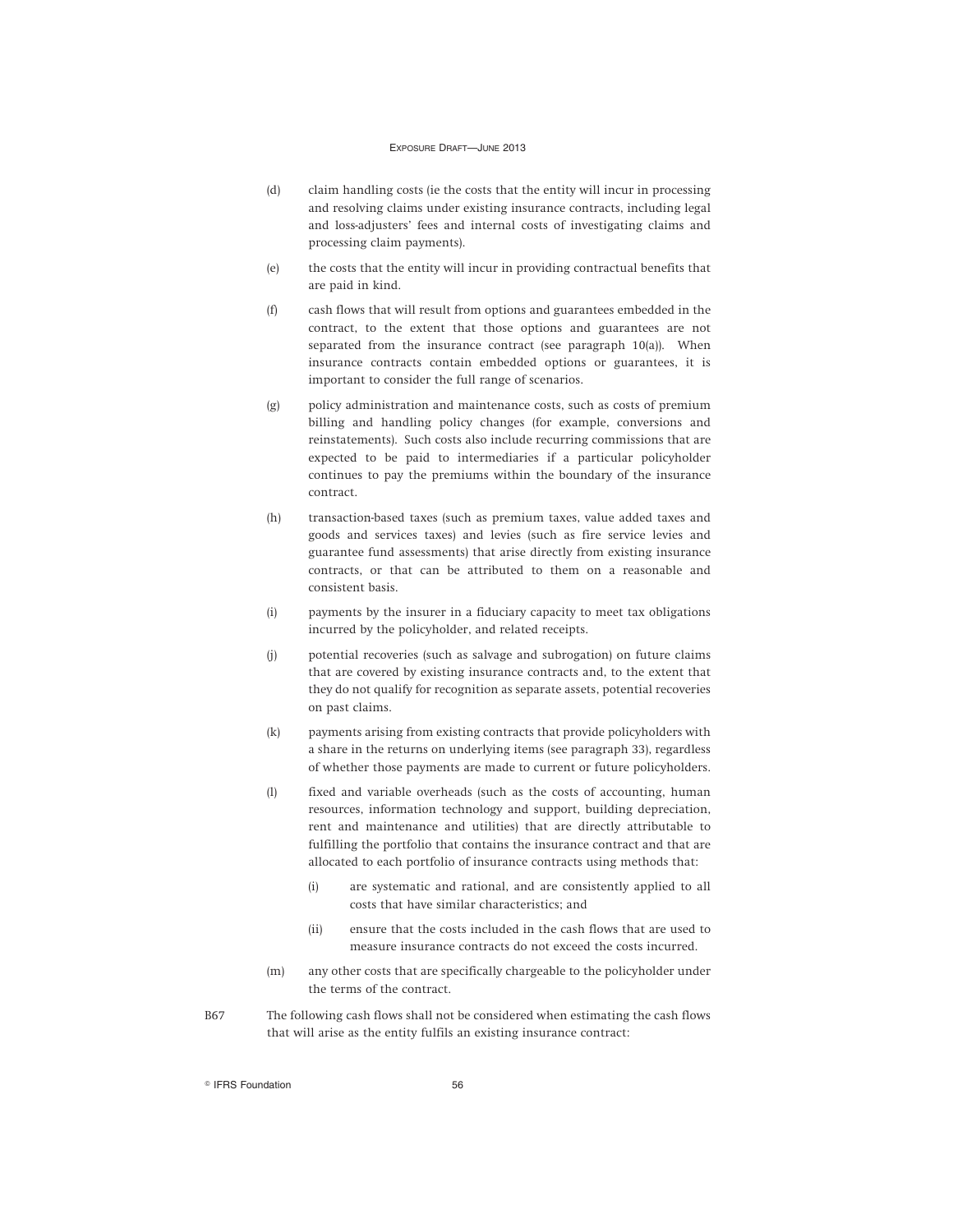- (a) investment returns on underlying items. The investments are recognised, measured and presented separately. However, the measurement of an insurance contract may be affected by the cash flows, if any, that depend on the investment returns.
- (b) cash flows (payments or receipts) that arise under reinsurance contracts. Reinsurance contracts are recognised, measured and presented separately.
- (c) cash flows that may arise from future insurance contracts, ie cash flows that are outside the boundary of existing contracts (see paragraphs 23–24).
- (d) cash flows relating to costs that cannot be directly attributed to the portfolio of insurance contracts that contain the contract, such as product development and training costs. Such costs are recognised in profit or loss when incurred.
- (e) cash flows that arise from abnormal amounts of wasted labour or other resources that are used to fulfil the contract. Such costs are recognised in profit or loss when incurred.
- (f) income tax payments and receipts that the insurer does not pay or receive in a fiduciary capacity. Such payments and receipts are recognised, measured and presented separately in accordance with IAS 12 *Income Taxes*.
- (g) cash flows between different components of the reporting entity, such as policyholder funds and shareholder funds, because those cash flows do not change the amount that will be paid to the policyholders.
- (h) cash flows that arise from components that are separated from the insurance contract and accounted for using other applicable Standards (see paragraph 10).

## **Changes in current estimates of cash flows (paragraphs 30–31)**

- B68 Paragraph 30 requires an adjustment to the remaining amount of the contractual service margin for a difference between the current and previous estimates of the cash flows that relate to future coverage and other future services. Accordingly:
	- (a) the contractual service margin is not adjusted for changes in estimates of incurred claims, because these claims relate to past coverage. Such changes are recognised immediately in profit or loss.
	- (b) the contractual service margin is adjusted for experience differences that relate to future coverage; for example, if they relate to premiums for future coverage. The entity adjusts the margin for both the change in premiums and any resulting changes in future outflows.
	- (c) the contractual service margin is not adjusted for a delay or acceleration of repayments of investment components if the change in timing did not affect the cash flows relating to future services. For example, if an entity estimates that there will be a lower repayment in one period because of a

57 **B** IFRS Foundation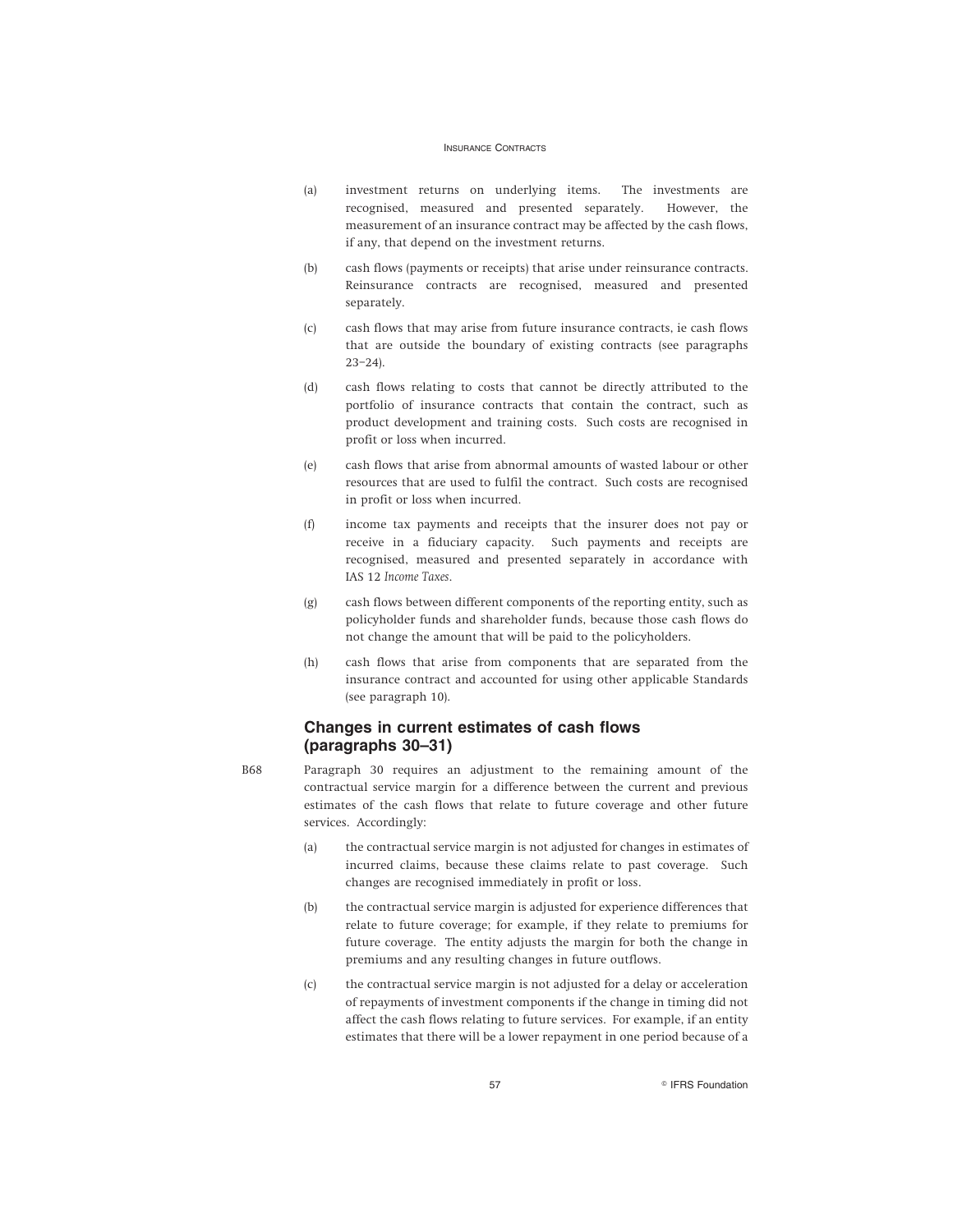corresponding higher repayment in a future period, the change in timing does not affect the cash flows relating to future periods. The contractual service margin is adjusted only for any net effect on the contractual service margin of the delay or acceleration.

- (d) the contractual service margin is not adjusted for changes in estimates of cash flows that depend on investment returns if those changes arise as a result of changes in the value of the underlying items. Such changes do not relate to services provided under the contract.
- (e) the contractual service margin is adjusted for changes in estimates of cash flows that are expected to vary directly with returns on underlying items only if those cash flows relate to future services under the insurance contract. For example, changes in cash flows relating to asset management services that are provided under a contract relate to future services under the insurance contract. Gains or losses on the underlying items do not relate to unearned profit from future services from the insurance contract and are recognised in accordance with the Standards relevant to the underlying items.

### **Time value of money (paragraphs 25–26)**

- B69 Discount rates that reflect the characteristics of the cash flows of an insurance contract may not be directly observable in the market. An entity shall maximise the use of current observable market prices of instruments with similar cash flows, but shall adjust those prices to reflect the differences between those cash flows and the cash flows of the insurance contract in terms of timing, currency and liquidity. This [draft] Standard does not prescribe the method for making those adjustments.
- B70 In making the adjustments described in paragraph B69, an entity shall include in the discount rates for the insurance contract only those factors that are relevant for the insurance contract, as follows:
	- (a) in some cases, the entity determines the yield curve for the insurance contract based on a yield curve that reflects the current market rates of returns either for the actual portfolio of assets that the entity holds or for a reference portfolio of assets as a starting point. The rates of return for the portfolio include market risk premiums for credit risk and liquidity risk. In a 'top-down' approach, an entity:
		- (i) excludes, from the observable rates of return that apply to a portfolio of assets, its estimates of the factors that are not relevant to the insurance contract. Such factors include market risk premiums for assets included in the portfolio that are being used as a starting point.
		- (ii) adjusts for differences between the timing of the cash flows of the assets in the portfolio and the timing of the cash flows of the insurance contract. This ensures that the duration of the assets is matched to the duration of the liability.
		- (iii) does not include, in accordance with paragraph 21, the risk of the entity's own non-performance.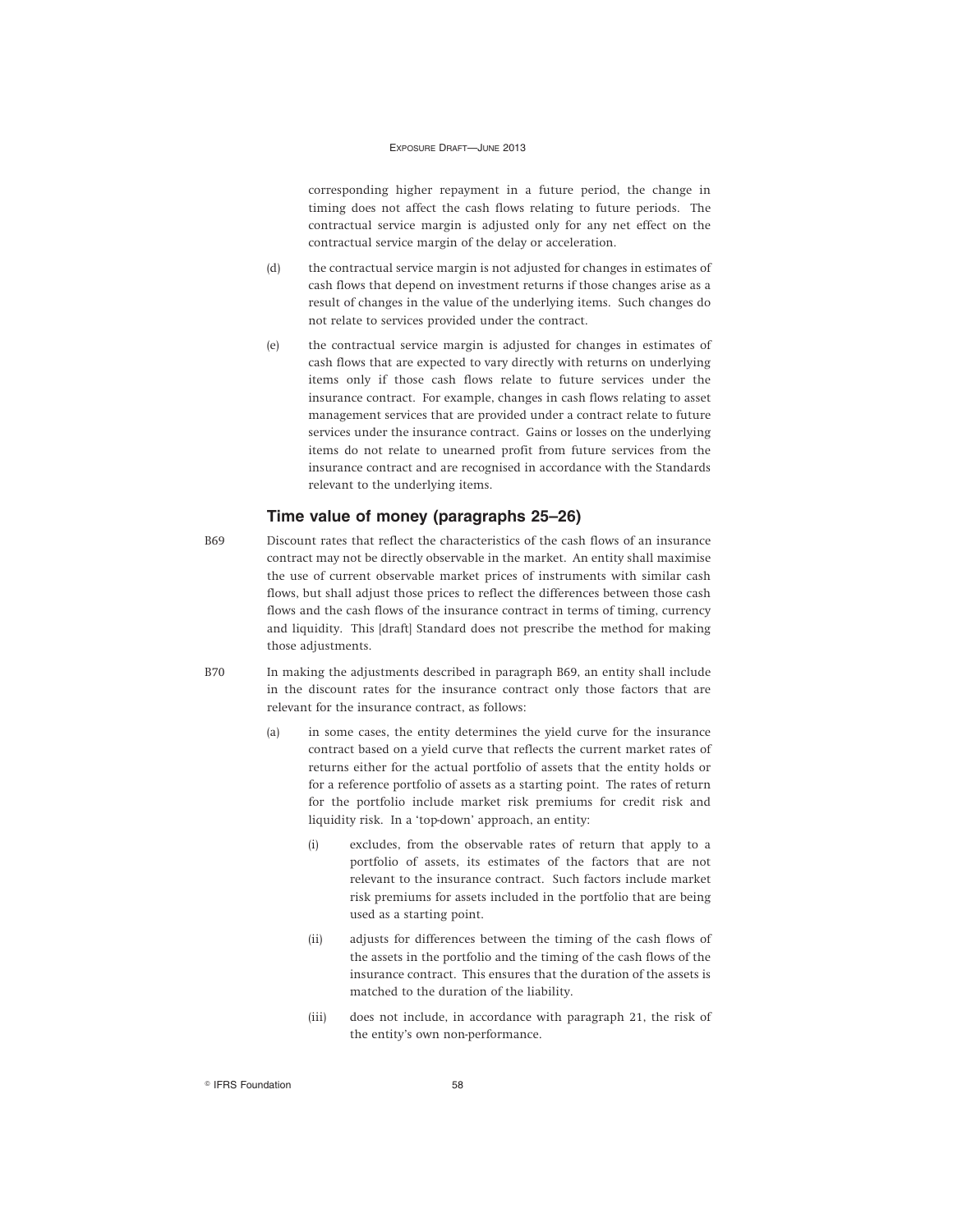While there may be remaining differences between the liquidity characteristics of the insurance contract and the liquidity characteristics of the assets in the portfolio, an entity applying the top-down approach need not make adjustments to eliminate those differences.

- (b) in other cases, the entity adjusts a risk-free yield curve to include its estimates of the factors that are relevant to the insurance contract (a 'bottom-up' approach). Factors that are relevant to the insurance contract include differences between the liquidity characteristics of the financial instruments that underlie the rates observed in the market and the liquidity characteristics of the insurance contract. For example, some government bonds are traded in deep and liquid markets and the holder can typically sell them readily at any time without incurring significant transaction costs such as bid-ask spreads. In contrast, insurance contract liabilities cannot generally be traded, and it may not be possible to cancel the contract before it matures.
- B71 When observable market variables are not available, or do not separately identify the relevant factors, an entity uses estimation techniques to determine the appropriate discount rate, taking into account other observable inputs when available. For example, the entity may need to determine the discount rates applied to cash flows that are expected beyond the period for which observable market data is available using the current, observable market yield curve for shorter durations. Another example would be the estimate of the credit risk premium that is included in the spread of a debt instrument using a credit derivative as a reference point. An entity assesses the extent to which the market prices for credit derivatives includes factors that are not relevant to determining the credit risk component of the market rate of return so that the credit risk component of the overall asset spread can be determined.
- B72 In principle, the discount rates that are not expected to vary with returns on underlying items will result in the same yield curve for all cash flows because the different liquidity characteristics of the contracts will be eliminated to result in an illiquid risk-free yield curve that eliminates all uncertainty about the amount and timing of cash flows. However, applying paragraph B70(a) may result in different yield curves in practice, even in the same currency.
- B73 To the extent that the amount, timing or uncertainty of the cash flows that arise from an insurance contract depends on the returns on underlying items, paragraph 26(a) requires the characteristics of the liability to reflect that dependence. The discount rates used to measure those cash flows shall therefore reflect the extent of that dependence. This is the case regardless of whether that dependence arises as a result of contractual terms or through the entity exercising discretion, and regardless of whether the entity holds the underlying items.
- B74 The [draft] Standard does not specify restrictions on the portfolio of assets used to determine the discount rates in applying paragraph B70(a). However, fewer adjustments would be required to eliminate those factors not relevant to the liability when the reference portfolio of assets has similar characteristics to those of the insurance contract liabilities. Accordingly: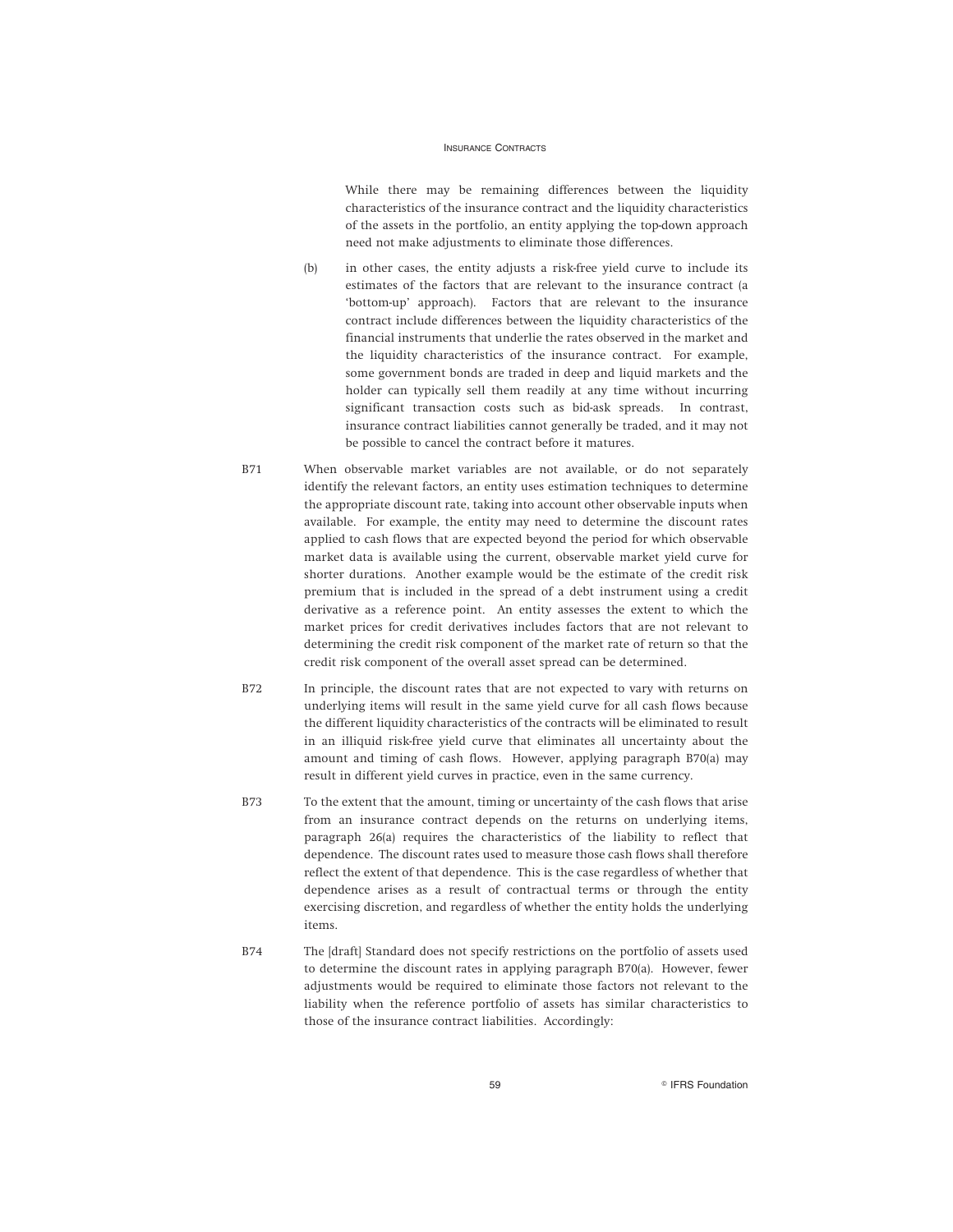- (a) for debt instruments, the objective is to eliminate from the total bond yield the factors that are not relevant for the insurance contract. Those factors include the effects of expected credit losses, the market risk premium for credit and a market premium for liquidity.
- (b) for equity investments, more significant adjustments are required to eliminate the factors that are not relevant to the insurance contract. This is because there are greater differences between the cash flow characteristics of equity investments and the cash flow characteristics of insurance contracts. In particular, the objective is to eliminate from the portfolio rate the part of the expected return for bearing investment risk. Those investment risks include the market risk and any other variability in the amount and timing of the cash flows from the assets.
- B75 In some circumstances, the most appropriate way to reflect any dependence of the cash flows that arise from an insurance contract on specified assets might be to use a replicating portfolio technique (see paragraphs B46–B48). In other cases, an entity might use discount rates that are consistent with the measurement of those assets, and that have been adjusted for any asymmetry between the entity and the policyholders in the sharing of the risks arising from those assets.

# **Risk adjustment (paragraph 27)**

- B76 The risk adjustment measures the compensation that the entity would require to make the entity indifferent between:
	- (a) fulfilling an insurance contract liability that has a range of possible outcomes; and
	- (b) fulfilling a liability that will generate fixed cash flows with the same expected present value as the insurance contract.

For example, the risk adjustment would measure the compensation that the entity would require to make it indifferent between fulfilling a liability that has a 50 per cent probability of being CU90 and a 50 per cent probability of being CU110 and fulfilling a liability that is fixed at CU100. As a result, the risk adjustment conveys information to users of financial statements about the entity's perception of the effects of uncertainty about the amount and timing of cash flows that arise from an insurance contract.

- B77 Because the measurement of the risk adjustment reflects the compensation that the entity would require for bearing the uncertainty about the amount and timing of the cash flows that arise as the entity fulfils the contract, the risk adjustment also reflects:
	- (a) the degree of diversification benefit that the entity considers when determining the compensation it requires for bearing that uncertainty; and
	- (b) both favourable and unfavourable outcomes in a way that reflects the entity's degree of risk aversion.
- B78 The purpose of the risk adjustment is to measure the effect of uncertainty in the cash flows that arise from the insurance contract. Consequently, the risk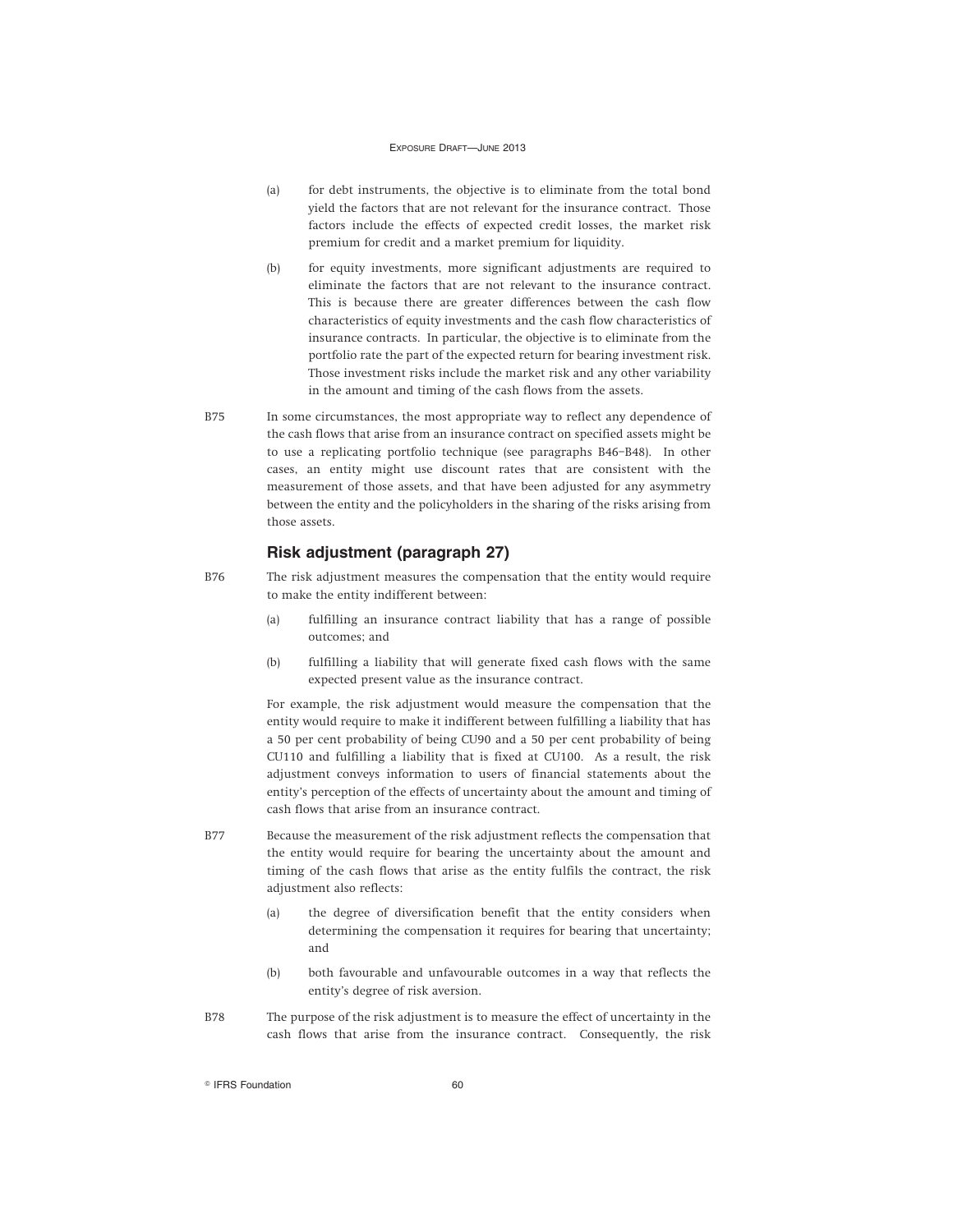adjustment shall reflect all risks associated with the insurance contract, other than those reflected through the use of market consistent inputs (see paragraph B44). It shall not reflect the risks that do not arise from the insurance contract, such as investment risk relating to the assets that an entity holds (except when that investment risk affects the amounts payable to policyholders), asset-liability mismatch risk or general operational risk that relates to future transactions.

- B79 The risk adjustment shall be included in the measurement in an explicit way. Thus, in principle, the risk adjustment is separate from the estimates of future cash flows and the discount rates that adjust those cash flows for the time value of money. The entity shall not double-count the risk adjustments by, for example, including the risk adjustment implicitly when determining the estimates of future cash flows or the discount rates. The estimates of future cash flows and the discount rates that are disclosed to comply with paragraphs 73–85 shall not include any implicit adjustments for risk.
- B80 The requirement that a risk adjustment must be included in the measurement in an explicit way (ie separately from the expected cash flows and the discount rate building blocks) does not preclude a 'replicating portfolio' approach as described in paragraphs B46–B48. To avoid double-counting, the risk adjustment does not include any risk that is captured in the fair value of the replicating portfolio.
- B81 The [draft] Standard does not specify the technique that is used to determine the risk adjustment. However, to meet the objective in paragraph B76, the risk adjustment shall have the following characteristics:
	- (a) risks with low frequency and high severity will result in higher risk adjustments than risks with high frequency and low severity;
	- (b) for similar risks, contracts with a longer duration will result in higher risk adjustments than contracts with a shorter duration;
	- (c) risks with a wide probability distribution will result in higher risk adjustments than risks with a narrower distribution;
	- (d) the less that is known about the current estimate and its trend, the higher the risk adjustment; and
	- (e) to the extent that emerging experience reduces uncertainty, risk adjustments will decrease and vice versa.
- B82 An entity shall apply judgement when determining an appropriate risk adjustment technique to use. When applying that judgement, an entity shall also consider whether the technique provides concise and informative disclosure so that users of financial statements can benchmark the entity's performance against the performance of other entities. Paragraph 84 requires an entity to translate the result of that technique into a confidence level if it uses a different technique to determine the risk adjustment.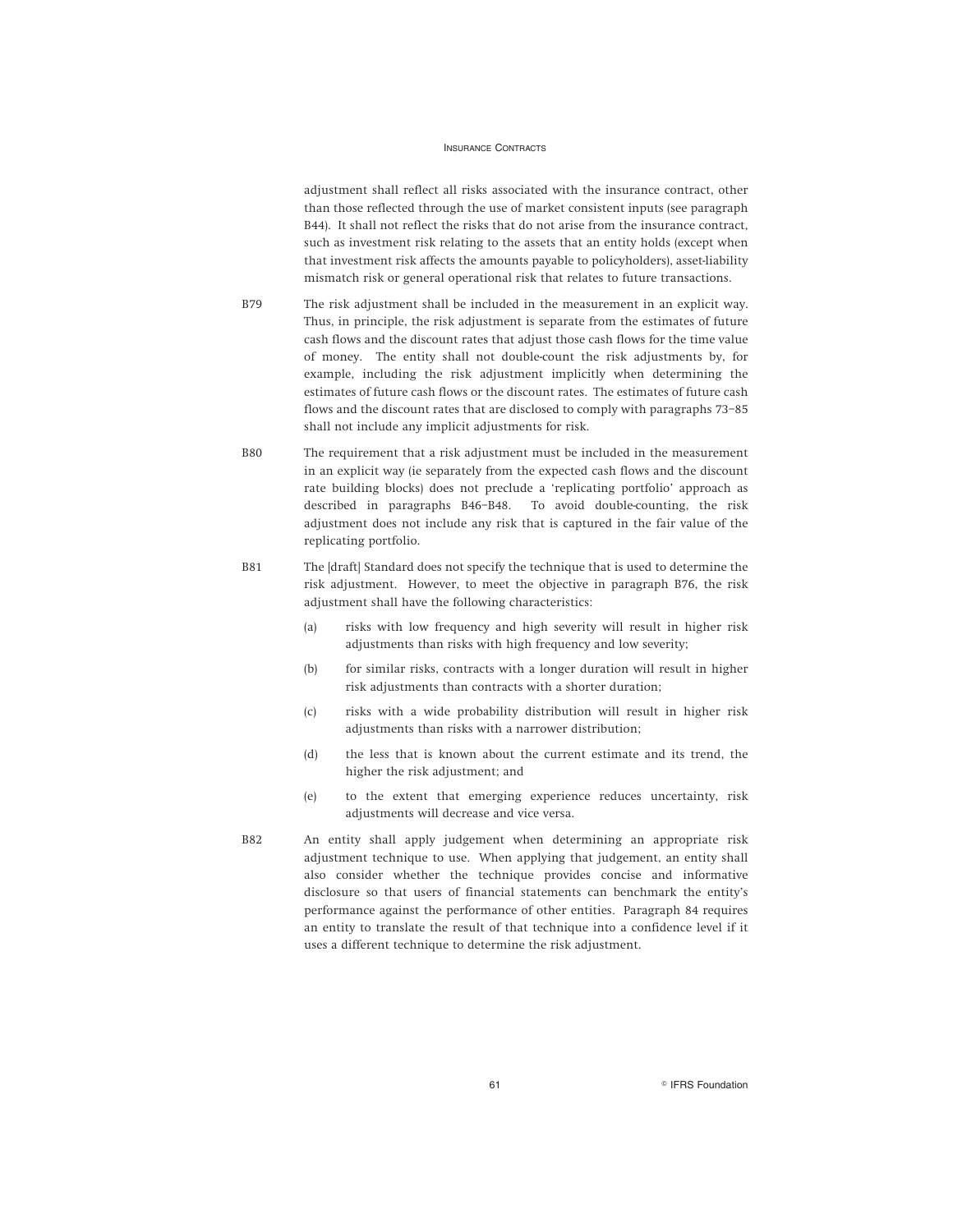# **Contracts that require the entity to hold underlying items and specify a link to returns on those underlying items (paragraphs 33–34 and 66)**

- B83 Paragraph 34 specifies requirements that eliminate accounting mismatches between the cash flows from an insurance contract and underlying items when the terms of the contract mean that the entity will not suffer any economic mismatches. That is the case when the criteria in paragraph 33 are met, ie when the contract specifies a link to those underlying items.
- B84 The criteria in paragraph 33 would not be met if either of the following apply:
	- (a) the payments arising from the contract reflect the returns on identifiable assets or liabilities only because the entity chooses to make payments on that basis. In that case, the entity may choose to avoid economic mismatches by making payments that are expected to vary directly with returns on underlying items, but it is not required to do so. However the entity is not required to avoid the economic mismatches that would arise if it held other assets or liabilities.
	- (b) the entity could choose to hold the underlying items and so could avoid the economic mismatches, but is not required to hold those underlying items.
- B85 For contracts meeting the criteria in paragraph 33, an entity determines the fulfilment cash flows that are expected to vary directly with returns on underlying items and measures those fulfilment cash flows on a different basis from the other fulfilment cash flows. An entity shall decompose the cash flows in a way that maximises the extent to which the measurement both:
	- (a) expresses the cash flows in a way that illustrates the extent to which they are expected to vary with returns on underlying items; and
	- (b) maximises the minimum fixed payment that the policyholder will receive.
- B86 For example, if a contract promises to pay a policyholder a minimum of CU1,000 plus 90 per cent of the increase in the fair value of underlying items ('A') above an initial fair value of CU1,000, the cash flows could be decomposed in the following ways:
	- (a) as a fixed amount plus a written call option, ie

CU1,000 +  $[90\% \times$  the greater of  $(A - CU1,000)$  and CU0];

(b) as 100 per cent of the assets plus the value of the guarantee (a written put option) less the value of the entity's 10 per cent participation in the upside (a call option held), ie

A + [the greater of (CU1,000 – A) and CU0] –  $[10\% \times$  the greater of (A – CU1,000) and CU0]; or

(c) as 90 per cent of the assets plus a fixed payment of CU100 plus 90 per cent of the increase in the assets above CU1,000, ie

 $[90\% \times A] + CU100 + [90\% \times the greater of (CU1,000 - A)$  and CU0].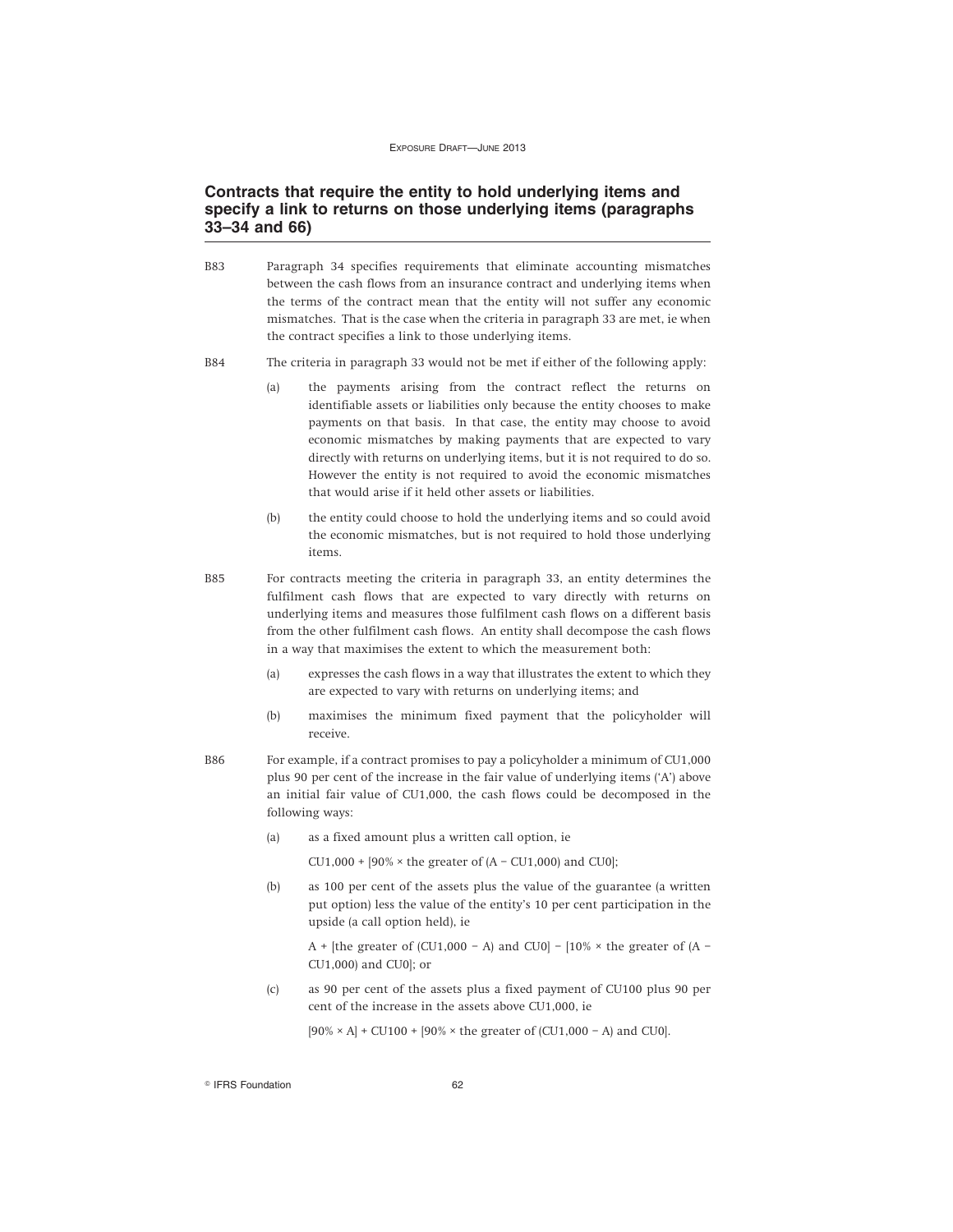However, only (c) would meet the conditions in paragraph B85 because it expresses the cash flows in a way that maximises the extent to which they are expected to vary with returns on underlying items, and the minimum fixed payment the policyholder will receive.

B87 The general requirements in paragraphs 60–65 for presentation in profit or loss or other comprehensive income would not apply to those cash flows that are expected to vary directly with returns on underlying items. However, the entity would apply the requirements in paragraphs 60–65 to the cash flows in contracts that are not expected to vary with returns on underlying items.

## **Presentation of insurance contract revenue and expenses (paragraphs 56–59)**

- B88 Paragraph 56 states that insurance contract revenue depicts the transfer of promised services arising from the insurance contract in an amount that reflects the consideration to which the entity expects to be entitled in exchange for those services. The liability for the remaining coverage at the end of the reporting period represents the remaining obligation to provide services in the future. Consequently, the change in the liability for the remaining coverage during the reporting period represents the coverage or other services that the entity provided in that period, assuming no other changes occur. As a result, the entity measures the amount of insurance contract revenue that is presented in each reporting period at the difference between the opening and closing carrying amounts of the liability for the remaining coverage, excluding changes that do not relate to coverage or other services for which the entity expects to receive consideration. Those changes would include, for example, changes resulting from any cash flows in the period and any amounts that are recognised immediately in profit or loss in accordance with paragraphs 60(a) and 60(d).
- B89 The premium paid by the policyholder includes, in addition to the amount relating to providing coverage and other services:
	- (a) amounts the entity charged to recover directly attributable acquisition costs. For the purpose of measuring insurance contract revenue, an entity shall allocate the directly attributable acquisition costs over the coverage period in the systematic way that best reflects the transfer of services provided under the contract. However, paragraph 39(a) permits an entity to recognise those costs as an expense when incurred in some circumstances.
	- (b) amounts that relate to investment components. In accordance with paragraph 58, an entity shall exclude from insurance contract revenue any investment components that have not been separated in accordance with paragraph 10(b).
- B90 Accordingly, insurance contract revenue can also be expressed as the sum of:
	- (a) the latest estimates of the expected claims and expenses relating to coverage for the current period excluding those recognised immediately in profit or loss in accordance with paragraphs 60(a) and 60(d). That amount relates to the latest estimates of the expected claims and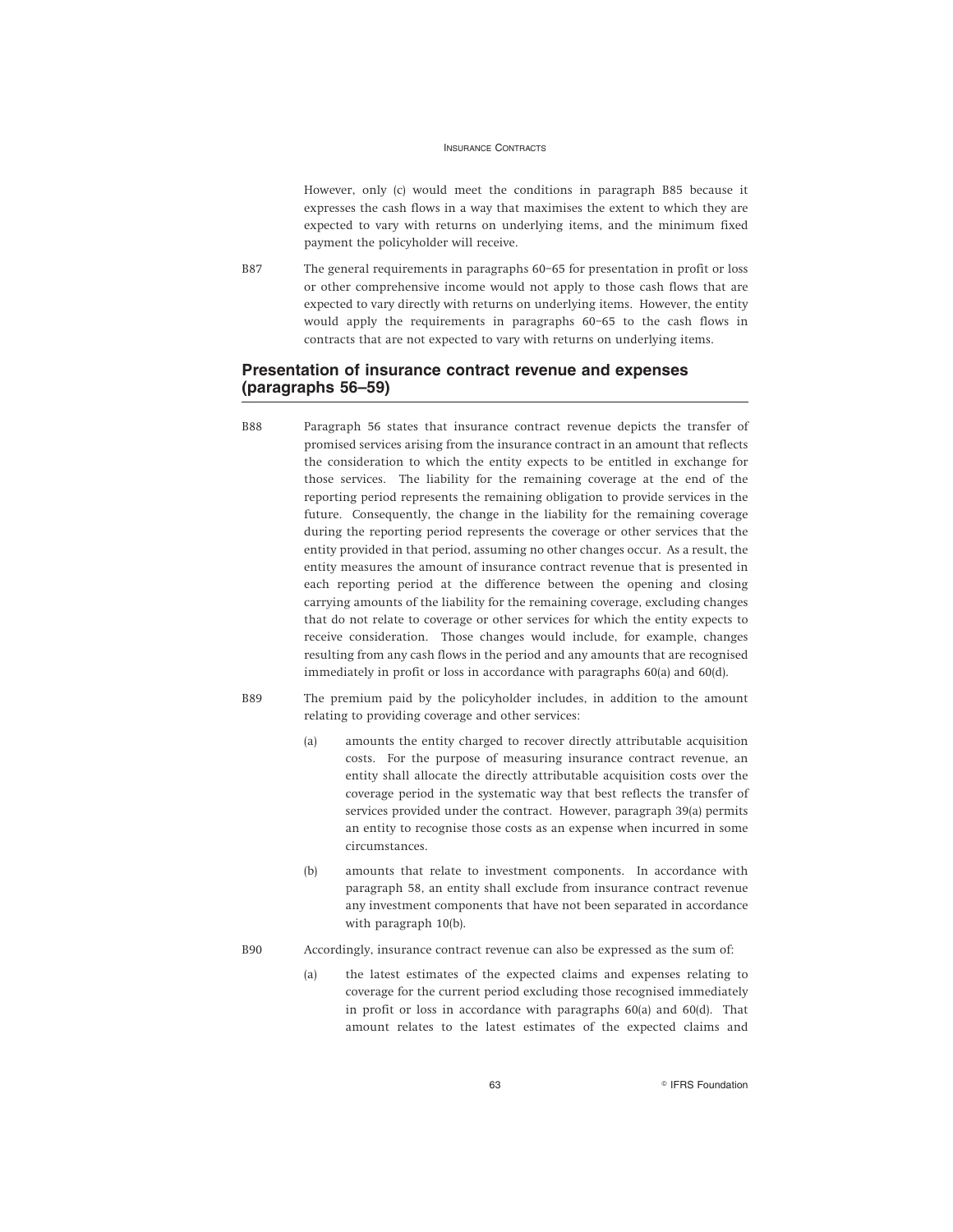expenses before the claim is incurred and excludes any repayments of investment components that are included in the latest estimates of the expected claims.

- (b) the change in the risk adjustment.
- (c) the amount of the contractual service margin recognised in profit or loss in the period.
- (d) an allocation of the portion of the premium that relates to recovering directly attributable acquisition costs. The entity allocates the part of the premium relating to the recovery of those costs to each accounting period in the systematic way that best reflects the transfer of services provided under that contract.
- B91 When an entity applies the premium-allocation approach in paragraphs 38–40 or 42(a), the entity measures the liability for the remaining coverage using the premium-allocation approach specified in paragraph 38, rather than using the fulfilment cash flows and contractual service margin. When an entity applies the premium-allocation approach, insurance contract revenue for the period is determined as the amount of the expected premium receipts allocated in the period. The entity shall allocate the expected premium receipts as insurance contract revenue to each accounting period in the systematic way that best reflects the transfer of services that are provided under the contract.

 $\degree$  IFRS Foundation 64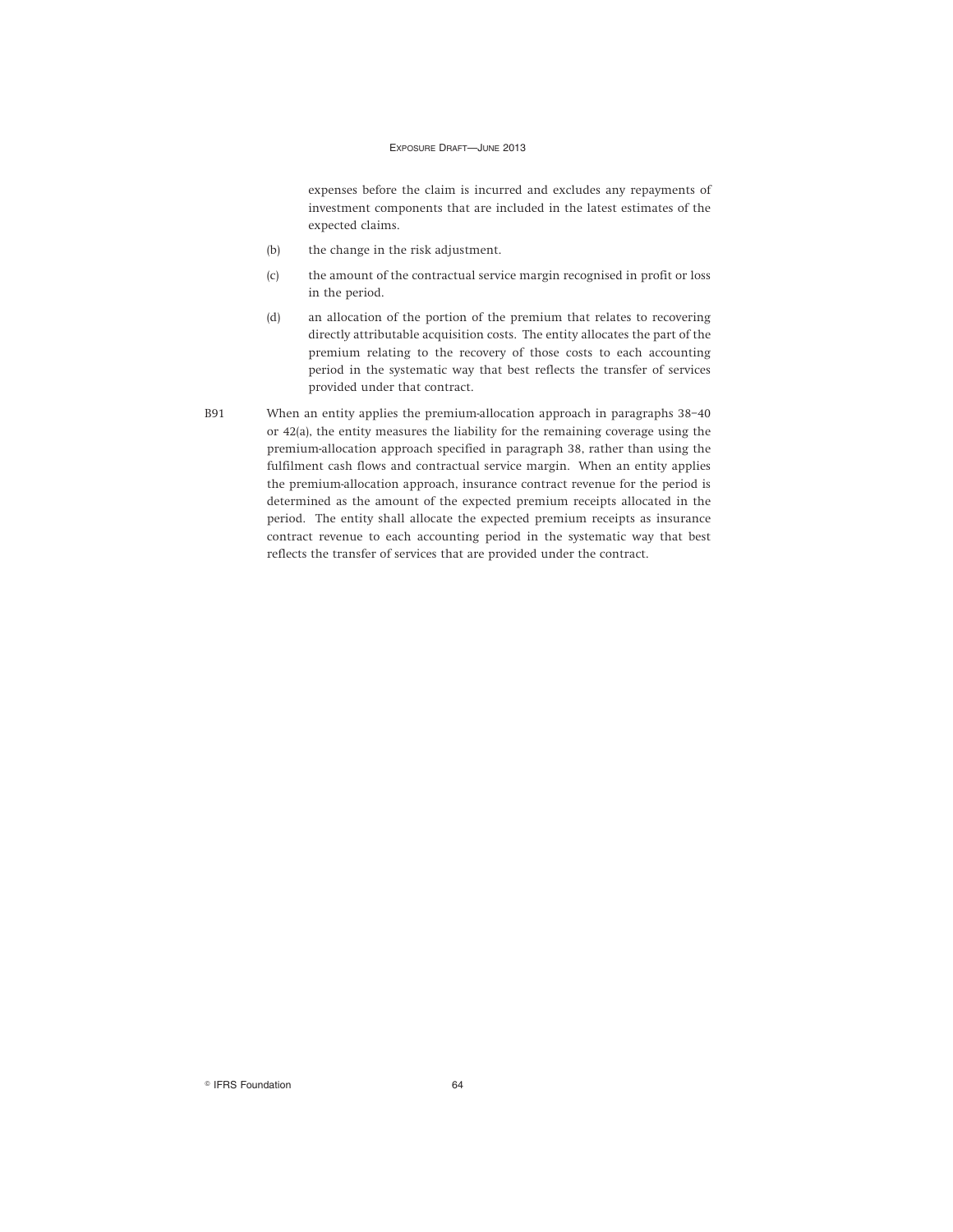# **Appendix C Effective date and transition**

*This Appendix is an integral part of this [draft] Standard.*

## **Effective date**

C1 An entity shall apply this [draft] Standard for annual periods beginning on or after [date approximately three years from the date of publication]. Early application is permitted.

## **Transition**

- C2 The transition requirements in paragraphs C3–C12 apply when an entity first applies this [draft] Standard. The application of this [draft] Standard is a change in accounting policy, to which IAS 8 *Accounting Policies, Changes in Accounting Estimates and Changes in Accounting Policies* applies. Unless otherwise specified, an entity shall recognise the cumulative effect of such changes in the accounting policy as, at the beginning of the earliest period presented, an adjustment to the opening retained earnings and, if applicable, to the opening balance of the accumulated other comprehensive income.
- C3 At the beginning of the earliest period presented, an entity shall, with a corresponding adjustment to retained earnings, derecognise:
	- (a) any existing balances of deferred acquisition costs relating to insurance contracts.
	- (b) derecognise any intangible assets that arose from insurance contracts that were assumed in previously recognised business combinations and that do not meet the definition of an intangible asset.
	- (c) recognise, in accordance with IFRS 3 *Business Combinations*, any assets or liabilities acquired in a business combination that were not previously recognised because they had been subsumed in amounts recognised in accordance with IFRS 4 *Insurance Contracts* and that are derecognised in accordance with (a) or (b). The entity shall measure such assets or liabilities on the basis that relevant Standards would have required for such assets or liabilities at the date of the business combination.
	- (d) measure each portfolio of insurance contracts at the sum of:
		- (i) the fulfilment cash flows; and
		- (ii) a contractual service margin, determined in accordance with paragraphs C4–C6.
	- (e) recognise, in a separate component of equity, the cumulative effect of the difference between the expected present values of the cash flows at the beginning of the earliest period presented, discounted using:
		- (i) current discount rates, as determined in accordance with paragraph 25; and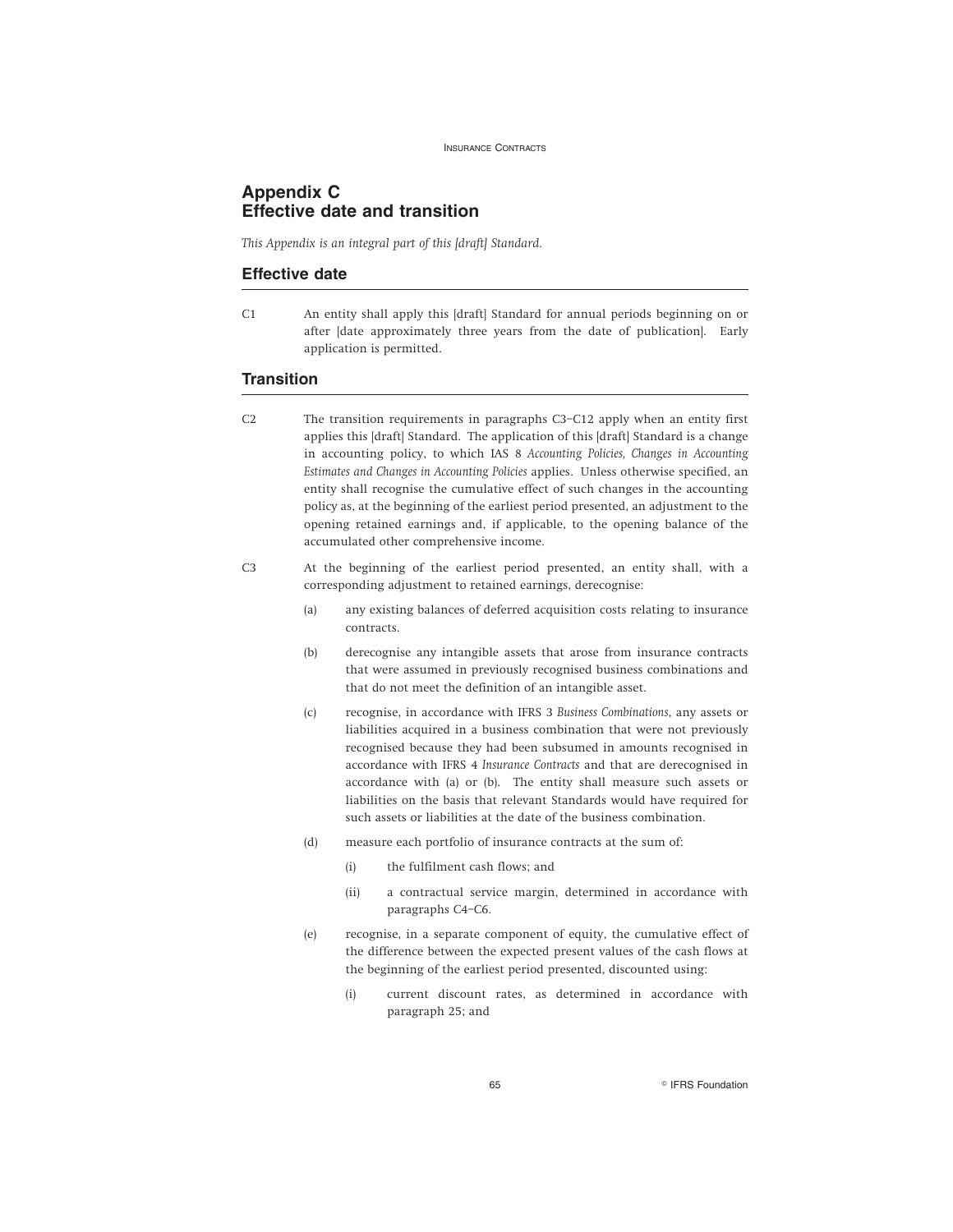- (ii) the discount rates that were applied when the portfolios were initially recognised, determined in accordance with paragraph C6.
- C4 Except when paragraph C5 applies, an entity shall apply this [draft] Standard retrospectively in accordance with IAS 8 to measure an insurance contract in existence at the beginning of the earliest period presented.
- C5 IAS 8 specifies when it would be impracticable to apply this [draft] Standard to measure an insurance contract retrospectively. In those situations, an entity shall, at the beginning of the earliest period presented:
	- (a) measure the insurance contract at the sum of:
		- (i) the fulfilment cash flows in accordance with this [draft] Standard; and
		- (ii) an estimate of the remaining contractual service margin, using the information about the entity's expectations at initial recognition of the contract that were determined in accordance with paragraph C6.
	- (b) estimate, for the purpose of measuring insurance contract revenue after the beginning of the earliest period presented, in accordance with paragraph C6, the carrying amount of the liability for the remaining coverage, excluding:
		- (i) any losses on the date of initial recognition; and
		- (ii) any subsequent changes in the estimates between the date of initial recognition and the beginning of the earliest period presented that were immediately recognised in profit or loss.
	- (c) determine, for the purpose of measuring the interest expense to be recognised in profit or loss, the discount rates that applied when the contracts in a portfolio were initially recognised in accordance with paragraph C6.
- C6 In applying paragraph C5, an entity need not undertake exhaustive efforts to obtain objective information but shall take into account all objective information that is reasonably available and:
	- (a) estimate the expected cash flows at the date of initial recognition at the amount of the expected cash flows at the beginning of the earliest period presented, adjusted by the cash flows that are known to have occurred between the date of initial recognition and the beginning of the earliest period presented;
	- (b) estimate the risk adjustment at the date of initial recognition at the same amount of the risk adjustment that is measured at the beginning of the earliest period presented. The entity shall not adjust that risk adjustment to reflect any changes in risk between the date of initial recognition and the beginning of the earliest period presented;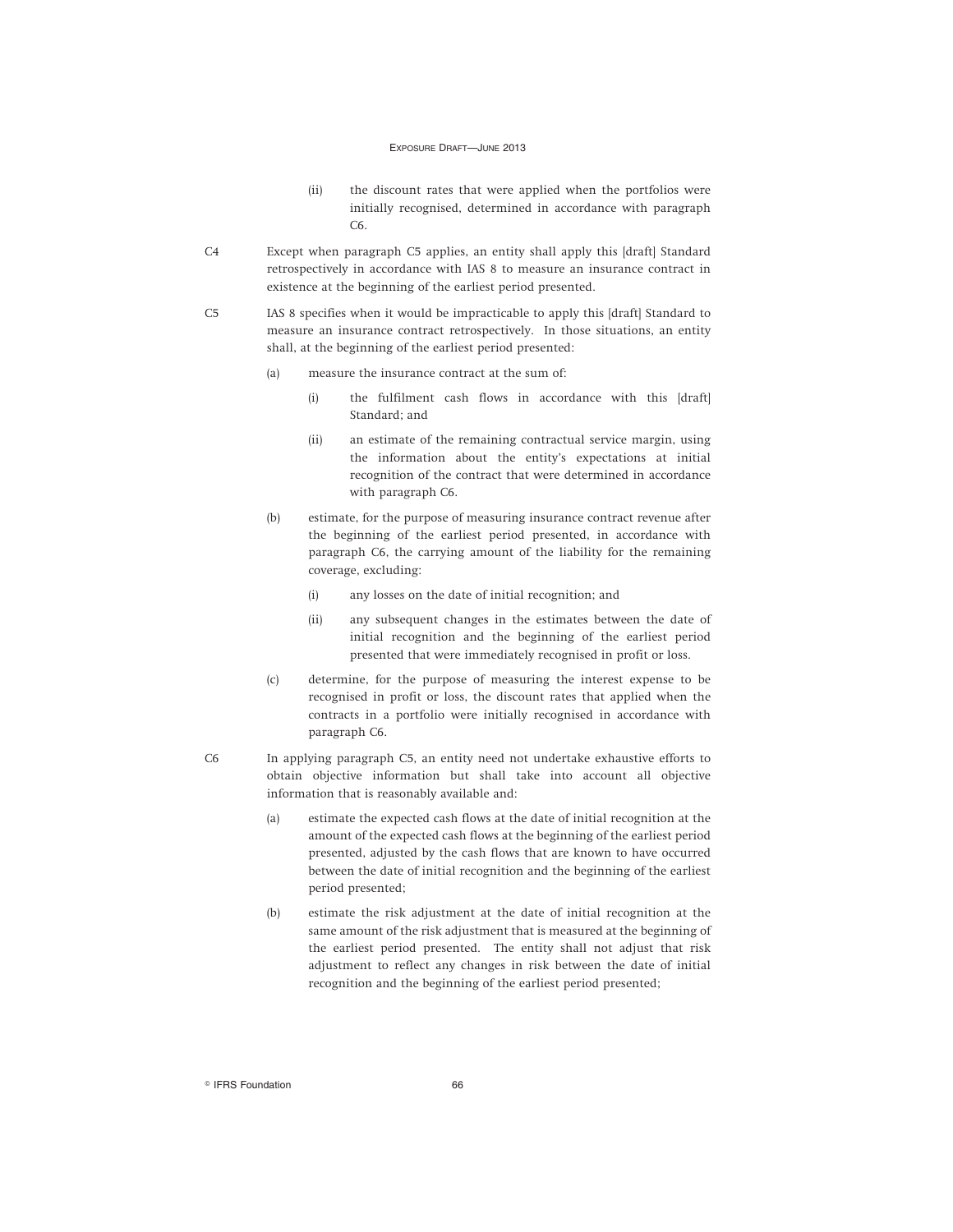- (c) estimate the discount rates that applied at the date of initial recognition using an observable yield curve that, for at least three years before the date of transition, approximates the yield curve estimated in accordance with paragraphs 25–26 and B69–B75, if such an observable yield curve exists; and
- (d) if the observable yield curve in (c) does not exist, estimate the discount rates that applied at the date of initial recognition by determining an average spread between an observable yield curve and the yield curve estimated in accordance with paragraphs 25–26 and B69–B75, and applying that spread to that observable yield curve. That spread shall be an average over at least three years before the date of transition.

## **Disclosure**

- C7 An entity applying this [draft] Standard for periods beginning before [date specified in paragraph C1] shall disclose that fact.
- C8 For each period presented for which there are contracts that were measured in accordance with paragraphs C3–C6, an entity shall disclose, in addition to the disclosures required by IAS 8:
	- (a) the earliest date of initial recognition of the portfolios for which the entity applied this [draft] Standard retrospectively; and
	- (b) the disclosures required by paragraphs 83–85 separately for portfolios to which paragraphs C3–C6 apply. At a minimum, an entity shall provide those disclosures for:
		- (i) the contractual service margin as determined in accordance with paragraphs C5–C6, including a description of the extent to which the entity used information that is not objective in determining that margin; and
		- (ii) the discount rates as determined in accordance with paragraph C6.
- C9 In applying paragraph 90, an entity need not disclose previously unpublished information about claims development that occurred earlier than five years before the end of the first financial year in which it first applies this [draft] Standard. However, if an entity does not disclose that information, it shall disclose that fact.
- C10 An entity is not required to disclose, for the current period and for each prior period presented, the amount of the adjustment for each financial statement line item that is affected, as paragraph 28(f) of IAS 8 would otherwise require.

## **Redesignation of financial assets**

- C11 At the beginning of the earliest period presented, when an entity first applies this [draft] Standard, it is permitted, but not required:
	- (a) to redesignate a financial asset as measured at fair value through profit or loss if that financial asset meets the condition in paragraph 4.1.5 of IFRS 9, as applicable, at the date when the entity first applies this [draft] Standard.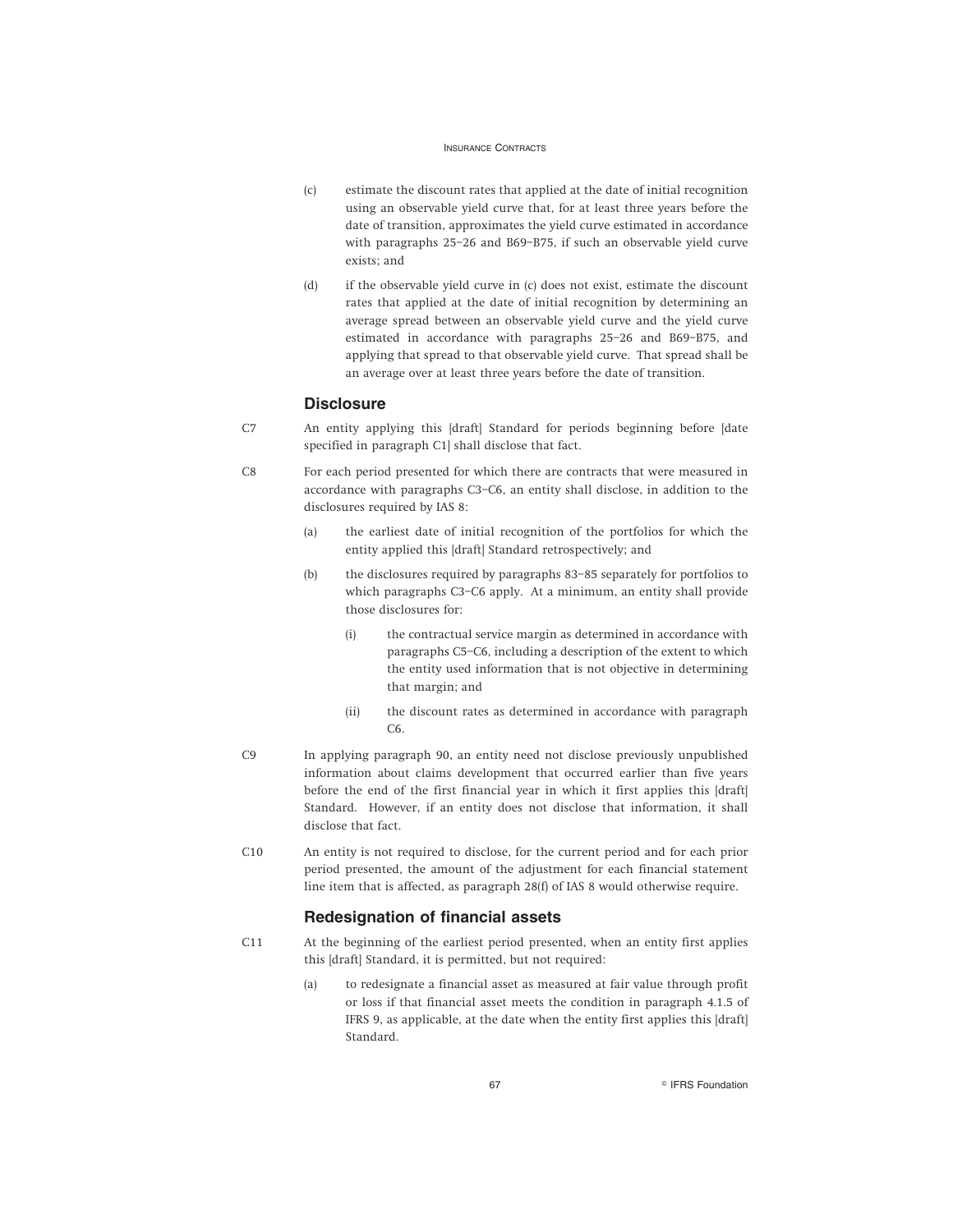- (b) if the entity has previously applied IFRS 9:
	- (i) to designate an investment in an equity instrument as at fair value through other comprehensive income in accordance with paragraph 5.7.5 of IFRS 9; or
	- (ii) to revoke a previous designation of an investment in an equity instrument as at fair value through other comprehensive income in accordance with paragraph 5.7.5 of IFRS 9.
- C12 An entity is required to revoke previous designations of financial assets as measured at fair value through profit or loss if the initial application of this [draft] Standard eliminates the accounting mismatch that led to that previous designation.

## **Withdrawal of other IFRSs**

C13 This [draft] Standard supersedes IFRS 4, issued in 2004.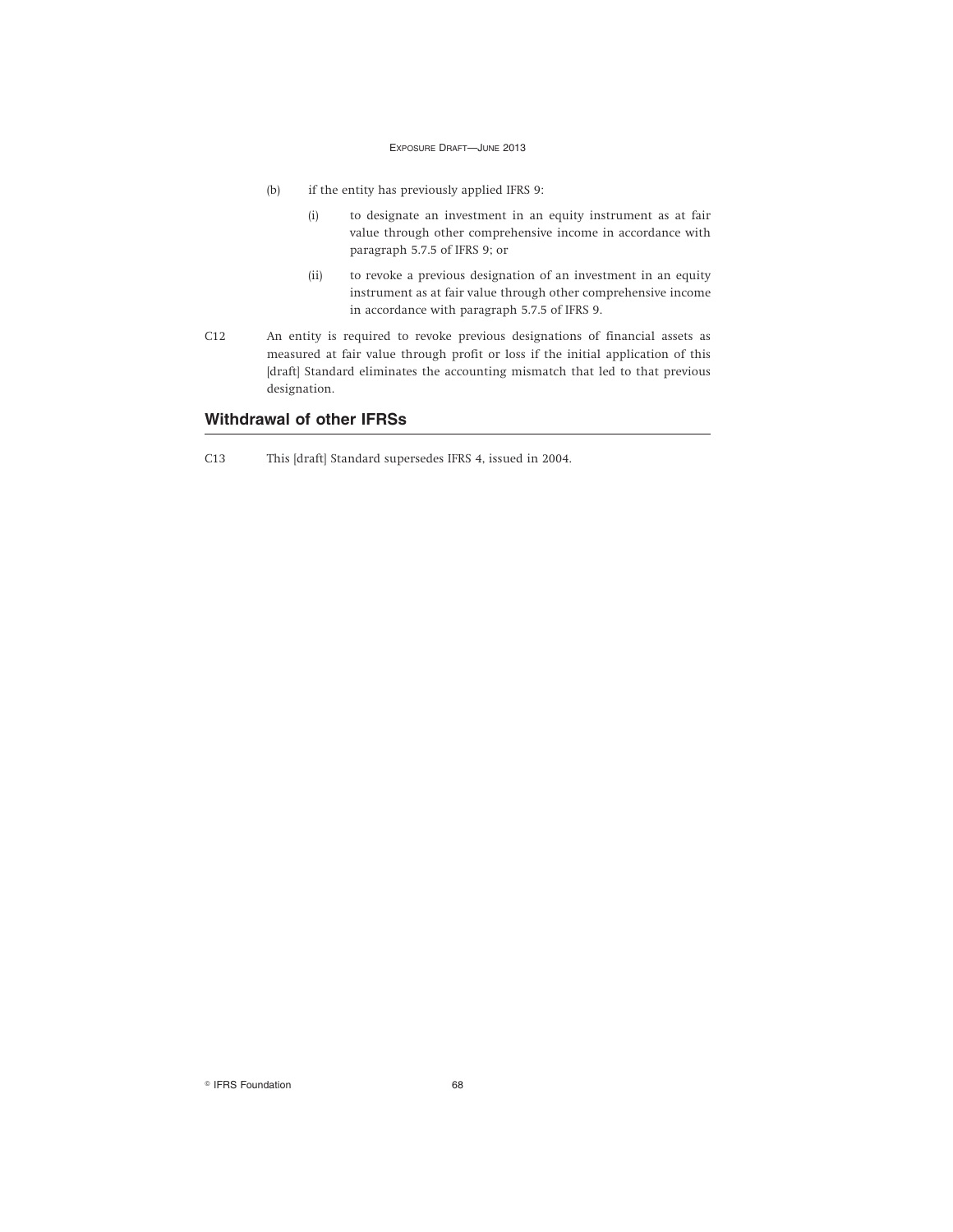# **Appendix D Consequential amendments to other Standards**

*This appendix sets out the [draft] amendments to other Standards that are a consequence of the IASB issuing this [draft] Standard. An entity shall apply those amendments when it applies this [draft] Standard. Amended paragraphs are shown with new text underlined and deleted text struck through.*

# **IFRS 1 First-time Adoption of International Financial Reporting Standards**

In Appendix B, paragraph B1 is amended and a heading and paragraph B13 are added. New text is underlined and deleted text is struck through.

# **Appendix B Exceptions to the retrospective application of other IFRSs**

- B1 An entity shall apply the following exceptions:
	- (a) ...

…

- (e) embedded derivatives (paragraph B9); and
- (f) government loans (paragraphs B10–B12).; and
- (g) insurance contracts (paragraph B13).
- …

## **Insurance contracts**

B13 An entity shall apply the transition provisions in paragraphs C4–C6 of [draft] IFRS X *Insurance Contracts*, which specifies a modified retrospective approach.

In Appendix D, paragraph D1 is amended and paragraph D4 and its related heading are deleted. New text is underlined and deleted text is struck through.

## **Appendix D Exemptions from other IFRSs**

- D1 An entity may elect to use one or more of the following exceptions:
	- $(a)$
	- (b) insurance contracts (paragraph D4); [deleted]
	- $(c)$

## **IFRS 3 Business Combinations**

A heading and paragraph 31A are added.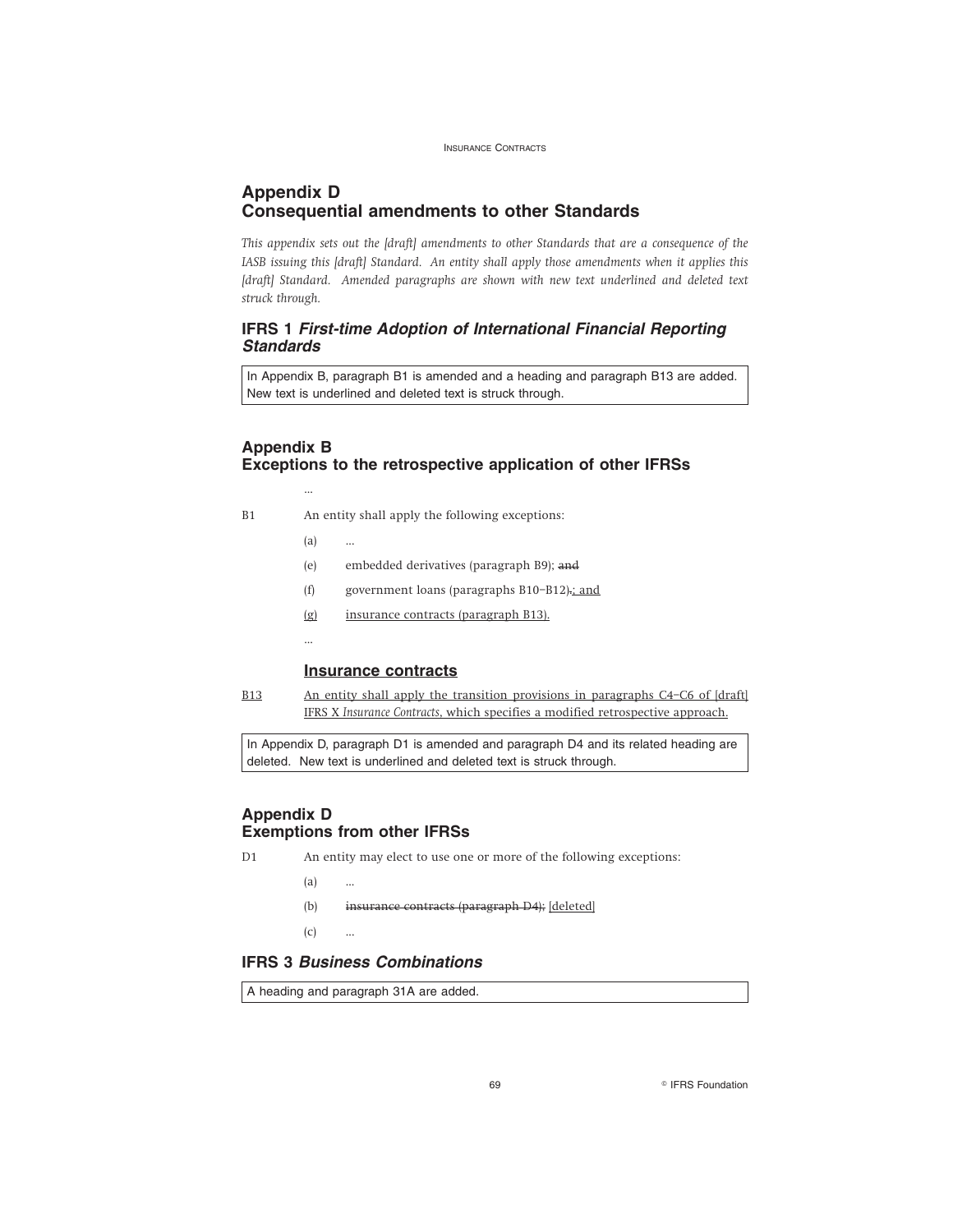### **Insurance contracts**

31A The acquirer shall measure a portfolio of insurance and reinsurance contracts acquired in the business combination in accordance with paragraphs 43–46 of [draft] IFRS X *Insurance Contracts*, at the acquisition date.

## **IFRS 7 Financial Instruments: Disclosures**

Paragraph 3 is amended. New text is underlined and deleted text is struck through.

## **Scope**

- 3 This IFRS shall be applied by all entities to all types of financial instruments, except:
	- (a) …
	- (d) insurance contracts within the scope of as defined in [draft] IFRS X IFRS 4 Insurance Contracts. However, this IFRS applies to:
		- (i) derivatives that are embedded in such insurance contracts if IFRS 9 requires the entity to account for them separately-; and
		- (ii) distinct investment components that are embedded in such contracts if such components are required to be separated in accordance with [draft] IFRS X *Insurance Contracts*.

Moreover, an issuer shall apply this IFRS to *financial guarantee contracts* if the issuer applies IFRS 9 in recognising and measuring the contracts, but shall apply [draft] IFRS X IFRS 4 if the issuer elects, in accordance with paragraph  $Z(f)$  4(d) of [draft] IFRS X IFRS 4, to apply [draft] IFRS X IFRS 4 in recognising and measuring them.

(e) …

## **IFRS 9 Financial Instruments**

Paragraph 3.3.4A is added.

…

### **3.3 Derecognition of financial liabilities**

3.3.4A Some entities operate, either internally or externally, an investment fund that issues notional units in linked contracts. As part of the entity's asset pool, these funds may include the entity's own financial liabilities (for example, corporate bonds issued). The entity may elect not to derecognise its own financial liabilities that are included in such an asset pool. Instead, it can elect to recognise and present such instruments as financial liabilities and recognise a corresponding financial asset. An entity shall measure the resulting financial asset at fair value through profit or loss.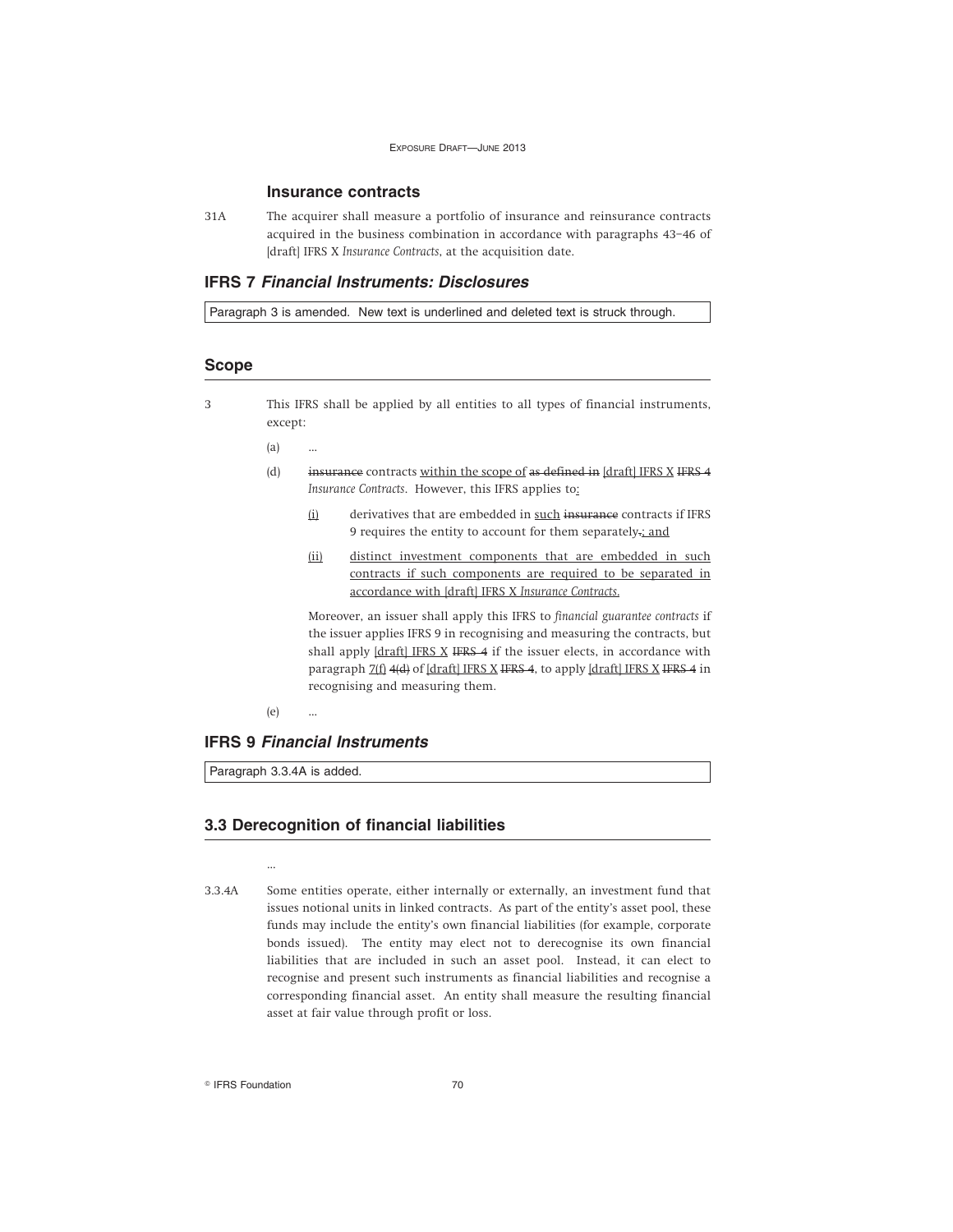In Appendix B, paragraph B4.1.30 is amended. New text is underlined and deleted text is struck through.

## **Designation eliminates or significantly reduces an accounting mismatch**

- ...
- B4.1.30 The following examples show when this condition could be met. In all cases, an entity may use this condition to designate financial assets or financial liabilities as at fair value through profit or loss only if it meets the principle in paragraph 4.1.5 or 4.2.2(a).
	- (a) An entity issues has liabilities under insurance contracts whose measurement, in accordance with [draft] IFRS X *Insurance Contracts*, incorporates current information (as permitted by IFRS 4, paragraph 24), and financial assets it considers related that would otherwise be measured at amortised cost.

 $(b)$ 

# **IAS 1 Presentation of Financial Statements**

Paragraphs 7 and 54 are amended. New text is underlined.

### **Definitions**

**7** ...

*Other comprehensive income* **comprises items of income and expense (including reclassification adjustments) that are not recognised in profit or loss as required or permitted by other IFRSs.**

The components of other comprehensive income include:

 $(a)$ 

…

(fa) gains and losses from contracts within the scope of [draft] IFRS X *Insurance Contracts*.

# **Information to be presented in the statement of financial position**

- 
- **54 As a minimum, the statement of financial position shall include line items that present the following amounts:**

**(a)** ...

- **(o) deferred tax liabilities and deferred tax assets, as defined in IAS 12;**
- **(oa) liabilities and assets arising from insurance contracts issued by an entity that are within the scope of [draft] IFRS X;**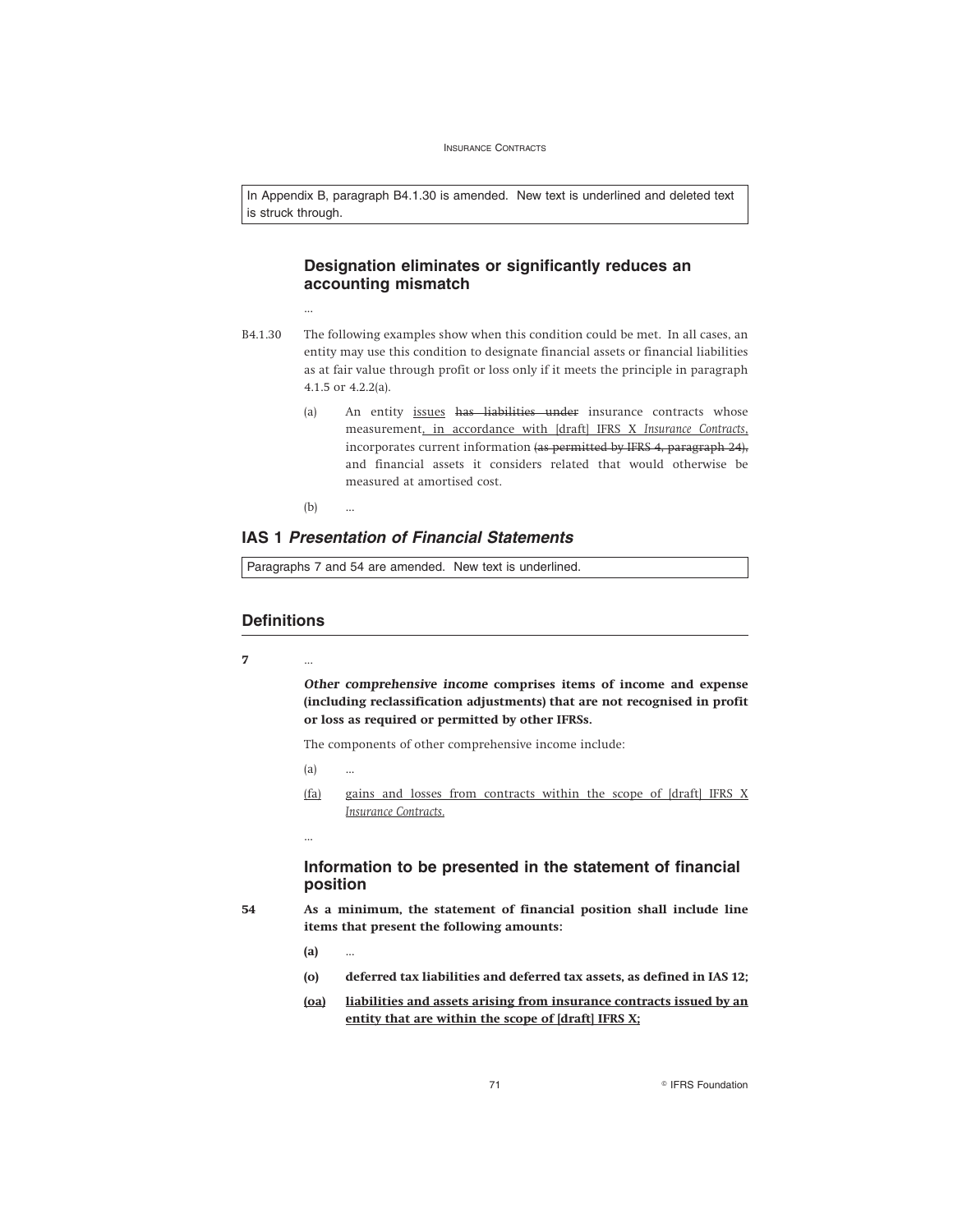EXPOSURE DRAFT—JUNE 2013

### **(ob) assets and liabilities arising from reinsurance contracts held by an entity that are within the scope of [draft] IFRS X;**

**(p)** …

### **IAS 16 Property, Plant and Equipment**

Paragraphs 29A and 29B are added.

### **Measurement after recognition**

…

- 29A Some entities operate, either internally or externally, an investment fund that issues notional units in linked contracts. As part of the entity's asset pool, these funds may include owner-occupied properties. An entity shall apply this Standard to such owner-occupied properties held. In addition, it may elect to measure those properties at fair value with the changes presented in profit or loss in accordance with the requirements of IAS 40 for investment properties measured at fair value.
- 29B An entity shall, for the purpose of this Standard, treat owner-occupied property, which is measured in accordance with paragraph 29A, as a separate class of property, plant and equipment.

### **IAS 32 Financial Instruments: Presentation**

Paragraphs 4 and 33 are amended and paragraph 33A is added. New text is underlined.

#### **Scope**

- **4 This Standard shall be applied by all entities to all types of financial instruments except:**
	- **(a)** …
	- **(d) insurance contracts within the scope of as defined in [draft] IFRS X IFRS 4** *Insurance Contracts***. However, this Standard applies to:**
		- **(i) derivatives that are embedded in such insurance contracts if IFRS 9 requires the entity to account for them separately.; and**
		- **(ii) distinct investment components that are embedded in such contracts if such components are required to be separated in accordance with [draft] IFRS X** *Insurance Contracts***.**

**Moreover, an issuer shall apply this Standard to financial guarantee contracts if the issuer applies IFRS 9 in recognising and measuring the contracts, but shall apply [draft] IFRS X IFRS 4 if the**

<sup>©</sup> IFRS Foundation 72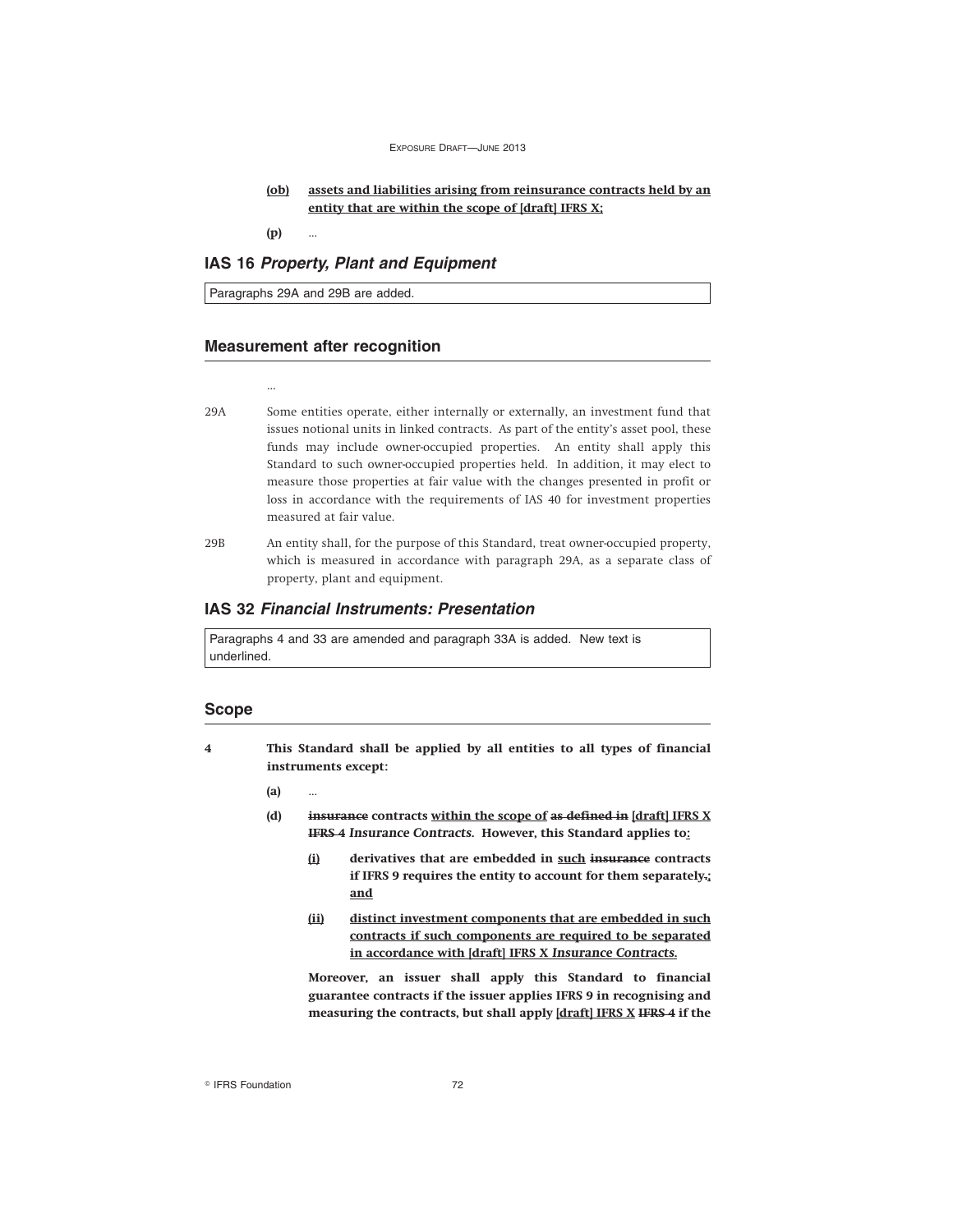**issuer elects, in accordance with paragraph 7(f) 4(d) of [draft] IFRS X IFRS 4, to apply [draft] IFRS X IFRS 4 in recognising and measuring them.**

- **(e) financial instruments that are within the scope of IFRS 4 because they contain a discretionary participation feature. The issuer of these instruments is exempt from applying to these features paragraphs 15–32 and AG25–AG35 of this Standard regarding the distinction between financial liabilities and equity instruments. However, these instruments are subject to all other requirements of this Standard. Furthermore, this Standard applies to derivatives that are embedded in these instruments (see IFRS 9).** [deleted]
- **(f)** ...
- ...

#### **Treasury shares (see also paragraph AG36)**

- **33 If an entity reacquires its own equity instruments, those instruments ('treasury shares') shall be deducted from equity, unless paragraph 33A applies. No gain or loss shall be recognised in profit or loss on the purchase, sale, issue or cancellation of an entity's own equity instruments that have been deducted from equity. Such treasury shares may be acquired and held by the entity or by other members of the consolidated group. Consideration paid or received shall be recognised directly in equity.**
- 33A Some entities operate, either internally or externally, an investment fund that issues notional units in linked contracts. As part of the entity's asset pool, these funds may include treasury shares. The entity may elect not to apply the requirements of paragraph 33 to these treasury shares. Instead, it can elect to recognise and present these treasury shares as issued equity and as a corresponding financial asset.

### **IAS 36 Impairment of Assets**

Paragraph 2 is amended. New text is underlined and deleted text is struck through.

### **Scope**

- **2 This Standard shall be applied in accounting for the impairment of all assets, other than:**
	- **(a)** …
	- **(h) deferred acquisition costs, and intangible assets, assets arising from an insurer's entity's contractual rights under insurance contracts within the scope of [draft] IFRS X IFRS 4** *Insurance Contracts***; and**

**(i)** …

73 **Research Street Section** PIFRS Foundation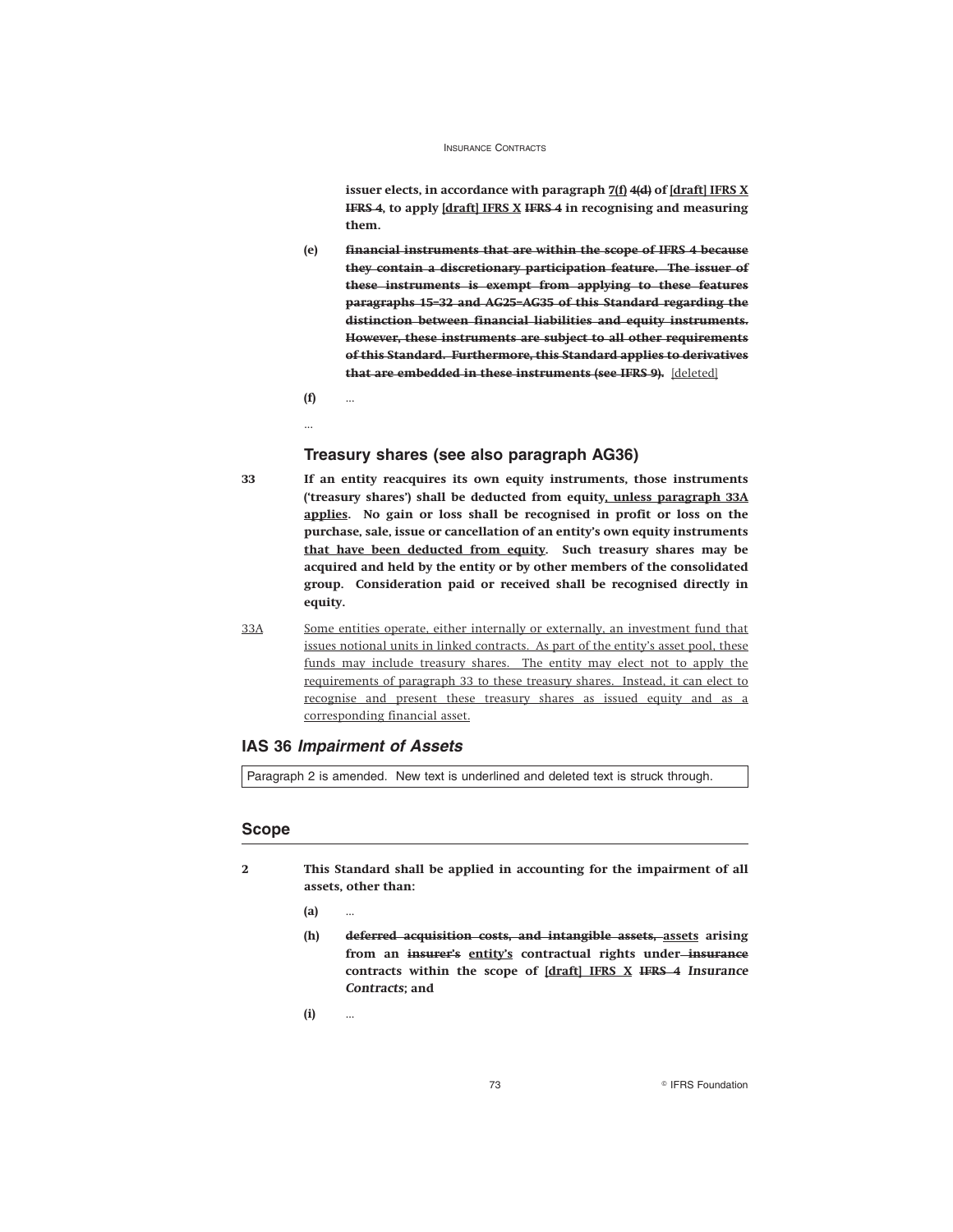### **IAS 38 Intangible Assets**

Paragraph 3 is amended. New text is underlined and deleted text is struck through.

## **Scope**

3 If another Standard prescribes the accounting for a specific type of intangible asset, an entity applies that Standard instead of this Standard. For example, this Standard does not apply to:

(a) …

…

(g) deferred acquisition costs, and intangible assets, arising from an insurer's contractual rights under insurance contracts within the scope of [draft] IFRS X IFRS 4 *Insurance Contracts*. IFRS 4 sets out specific disclosure requirements for those deferred acquisition costs but not for those intangible assets. Therefore, the disclosure requirements in this Standard apply to those intangible assets.

 $(h)$ 

### **IAS 39 Financial Instruments: Recognition and Measurement**

Paragraph 2 is amended. New text is underlined and deleted text is struck through.

#### **Scope**

- 2 This Standard shall be applied by all entities to all types of financial instruments except:
	- (a) …
	- (e) rights and obligations arising under  $(i)$  an insurance a contract as defined in within the scope of [draft] IFRS X IFRS 4 *Insurance Contracts*, other than an issuer's rights and obligations arising under an insurance contract that meets the definition of a financial guarantee contract in Appendix A of IFRS 9 *Financial Instruments*, or (ii) a contract that is within the scope of IFRS 4 because it contains a discretionary participation feature. However, this Standard applies to:
		- (i) a derivative that is embedded in a contract within the scope of draft IFRS X IFRS 4 if the derivative is not itself a contract within the scope of IFRS 4; and
		- (ii) distinct investment components that are embedded in a contract if such components are required to be separated in accordance with [draft] IFRS X *Insurance Contracts*.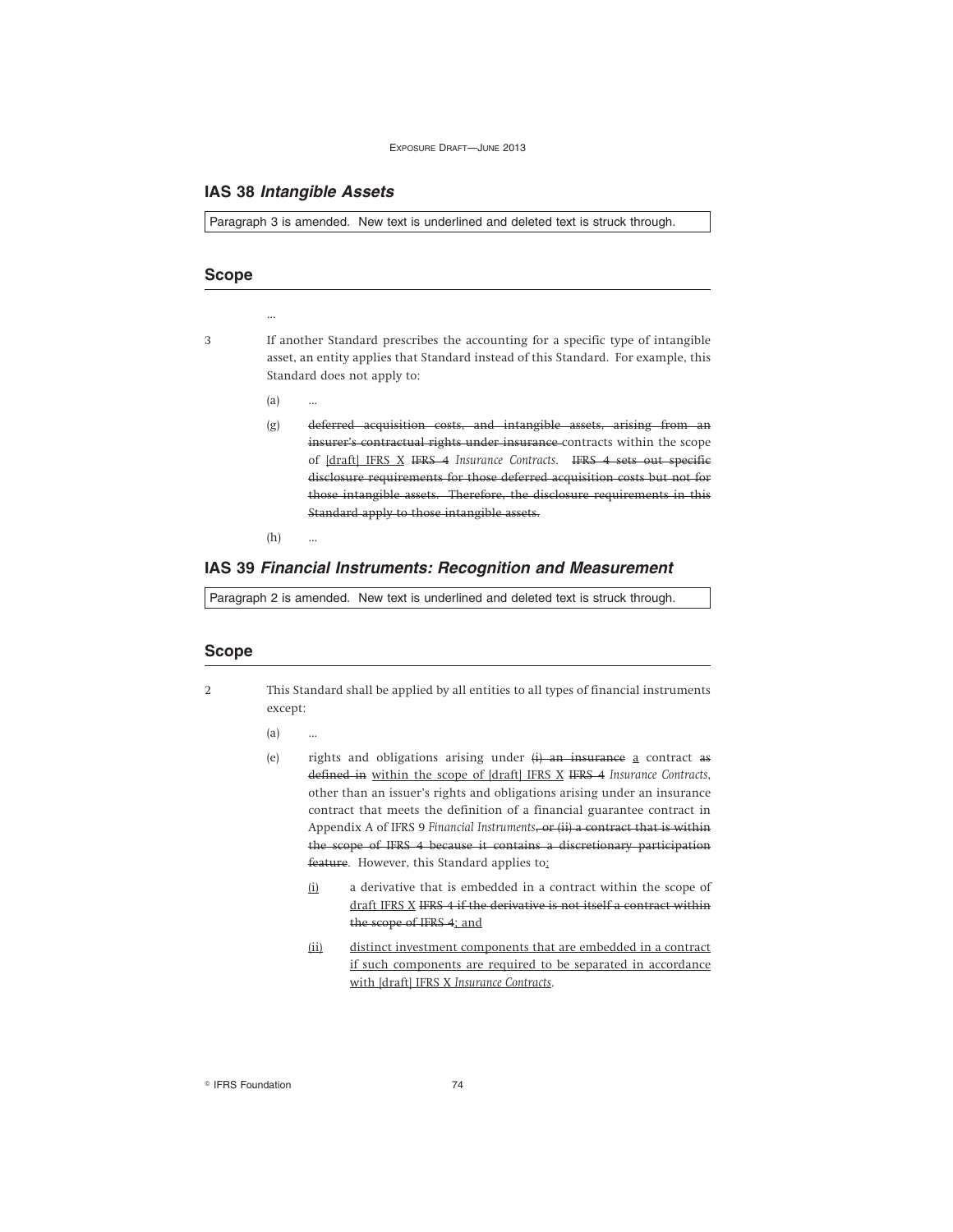Moreover, if an issuer of financial guarantee contracts has previously asserted explicitly that it regards such contracts as insurance contracts and has used accounting applicable to insurance contracts, the issuer may elect to apply either this Standard or [draft] IFRS X IFRS 4 to such financial guarantee contracts (see paragraphs AG4 and AG4A). The issuer may make that election contract by contract, but the election for each contract is irrevocable.

Paragraph 103B is footnoted as follows.

[Draft] IFRS X *Insurance Contracts* issued in [201X] replaced IFRS 4 *Insurance Contracts* issued in 2004.

75 **Participal Executive State of PERS Foundation**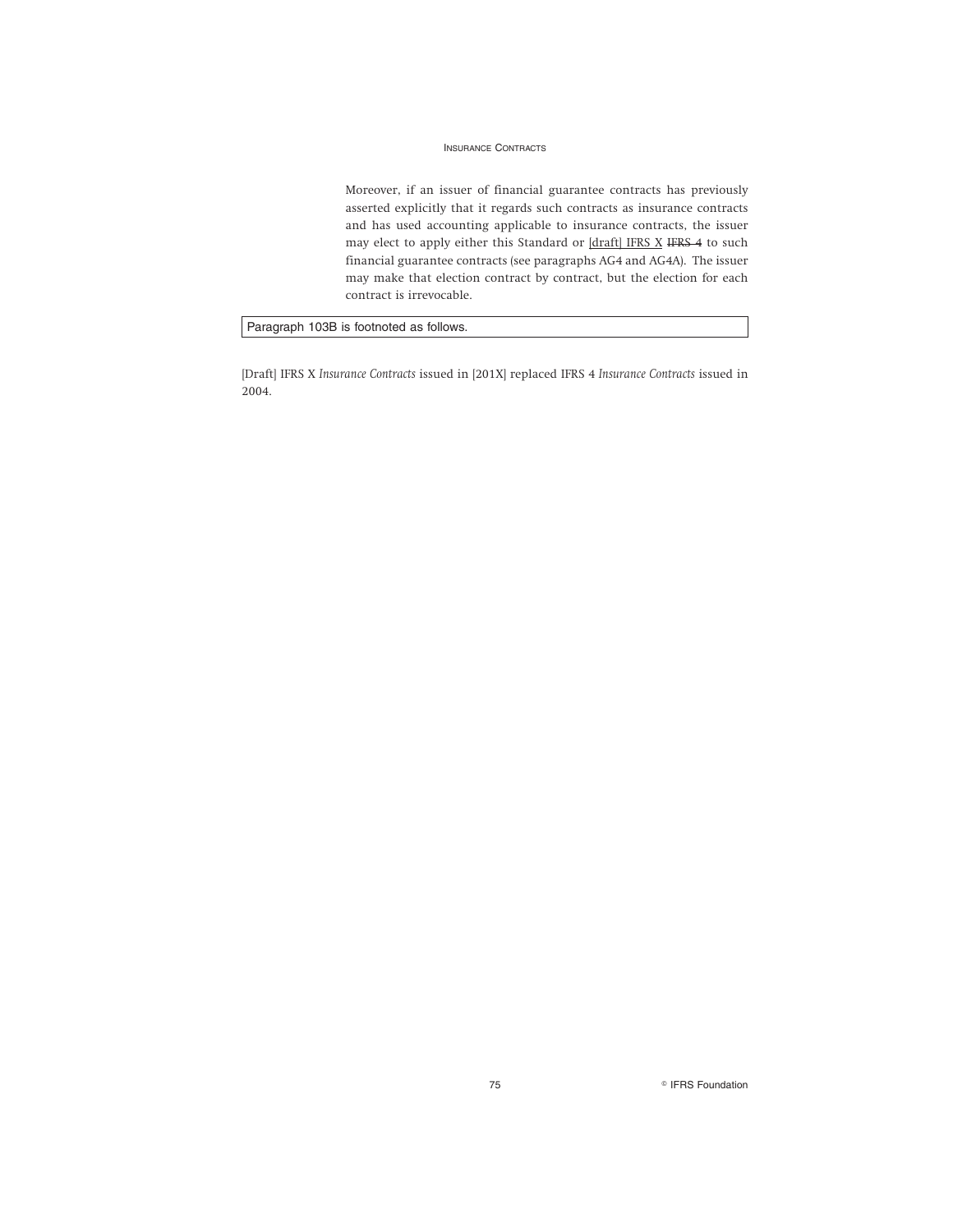## **Appendix E Table of concordance**

*This table shows how the contents of the 2010 Exposure Draft and this 2013 Exposure Draft correspond. Paragraphs are treated as corresponding if they broadly address the same matter even though the guidance may differ.*

| <b>Exposure Draft ED/2010/8</b> | This Exposure Draft ED/2013 |
|---------------------------------|-----------------------------|
| 1                               | $1 - 2$                     |
| 2-3, 6-7 (application)          | $3 - 6$                     |
| 4 (exclusions)                  | $\overline{7}$              |
| 5                               | Deleted                     |
| $8 - 11$                        | $9 - 11$                    |
| 12                              | $10(a)$ , 11                |
| 13                              | 12                          |
| 14                              | Deleted                     |
| 15                              | 16                          |
| 16                              | 17                          |
| 17                              | 18-19, 28                   |
| 18                              | 15                          |
| 19                              | 28                          |
| 20                              | Deleted                     |
| 21                              | Deleted                     |
| $22 - 25$                       | 22                          |
| 26-28, 29 (deleted)             | 23 (amended), 24, B63       |
| 30                              | 25                          |
| 31                              | Deleted                     |
| $32 - 33$                       | 26 (see also 33-34)         |
| 34                              | Deleted                     |
| 35, 36 (deleted), 37            | 27 (amended)                |
| 38                              | 21                          |
| 39                              | B66(c)                      |
| $40 - 42$                       | $43 - 46$                   |
| $43 - 46$                       | 41-42 (rewritten)           |

*continued...*

<sup>©</sup> IFRS Foundation 76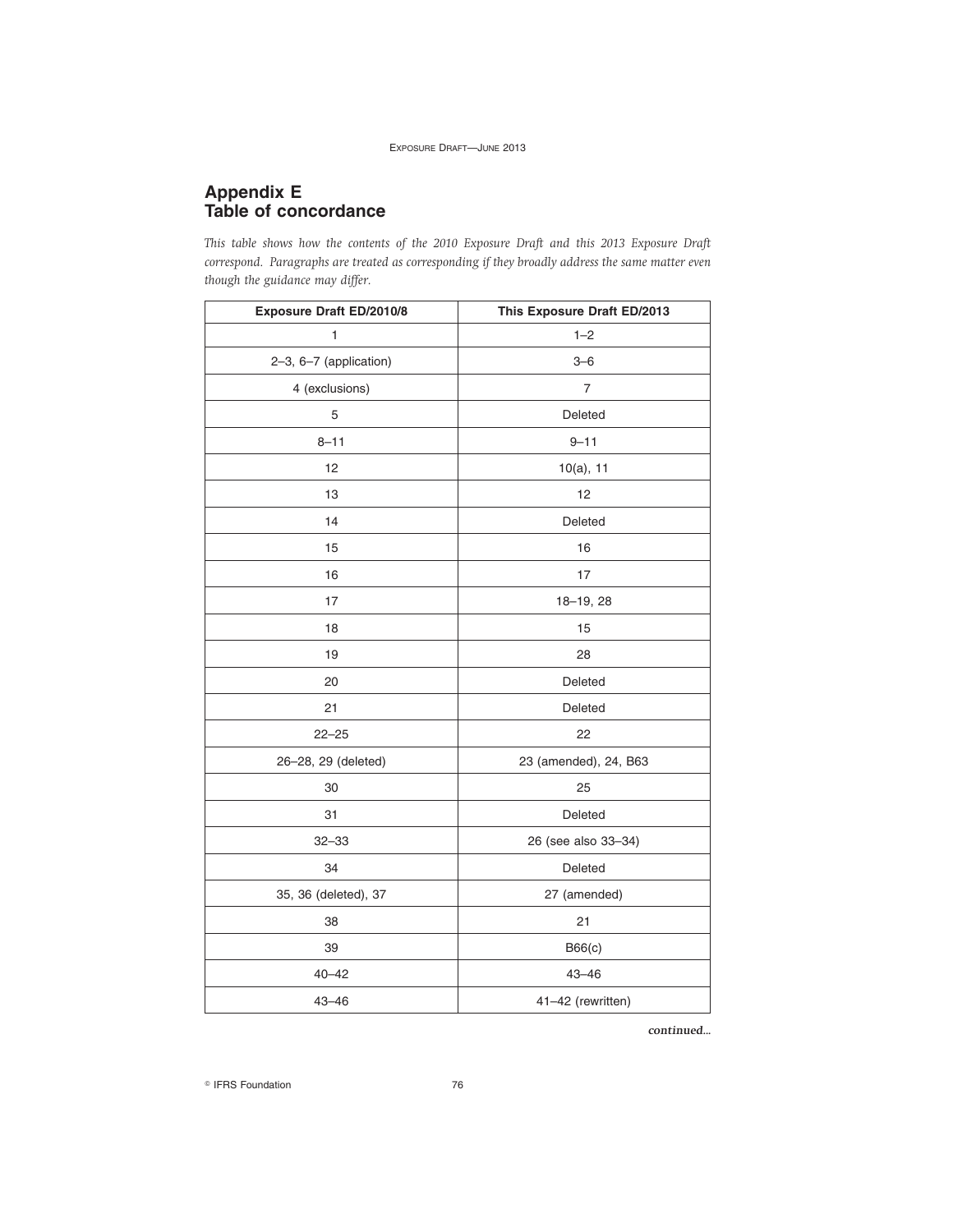#### *...continued*

| <b>Exposure Draft ED/2010/8</b> | This Exposure Draft ED/2013       |
|---------------------------------|-----------------------------------|
| $47 - 51$                       | 22, 29, 30(a)–(b), 32, 41(b)(iii) |
| $52 - 53$                       | Deleted                           |
| $54 - 60$                       | 35-40 (rewritten)                 |
| 61                              | 20                                |
| $62 - 66$                       | 47-48 (rewritten)                 |
| $67 - 68$                       | $50 - 51$                         |
| 69                              | Deleted                           |
| 70                              | $54 - 55$                         |
| $71 - 72$                       | Deleted                           |
| 73                              | 82                                |
| $74 - 75$                       | Deleted                           |
| 76                              | 60 (amended), 64 (amended)        |
| 77                              | 63                                |
| 78                              | Deleted                           |
| $79 - 81$                       | 69 (amended)-71 (amended)         |
| 82                              | 73 (amended)                      |
| 83                              | Deleted                           |
| 84                              | 72 (amended)                      |
| 85                              | 73 (amended)                      |
| $86 - 87$                       | 74-76                             |
| 88-89                           | Deleted                           |
| 90                              | 83                                |
| $91 - 97$                       | $86 - 95$                         |
| 98                              | Deleted                           |
| 99                              | C1 (amended)                      |
| 100                             | C3 (amended)                      |
| 101                             | C <sub>9</sub>                    |
| 102                             | C11 (amended)-C12 (amended)       |
| Appendix A                      | Appendix A (amended)              |
| <b>B1</b>                       | <b>B1</b>                         |

*continued...*

**27 R** IFRS Foundation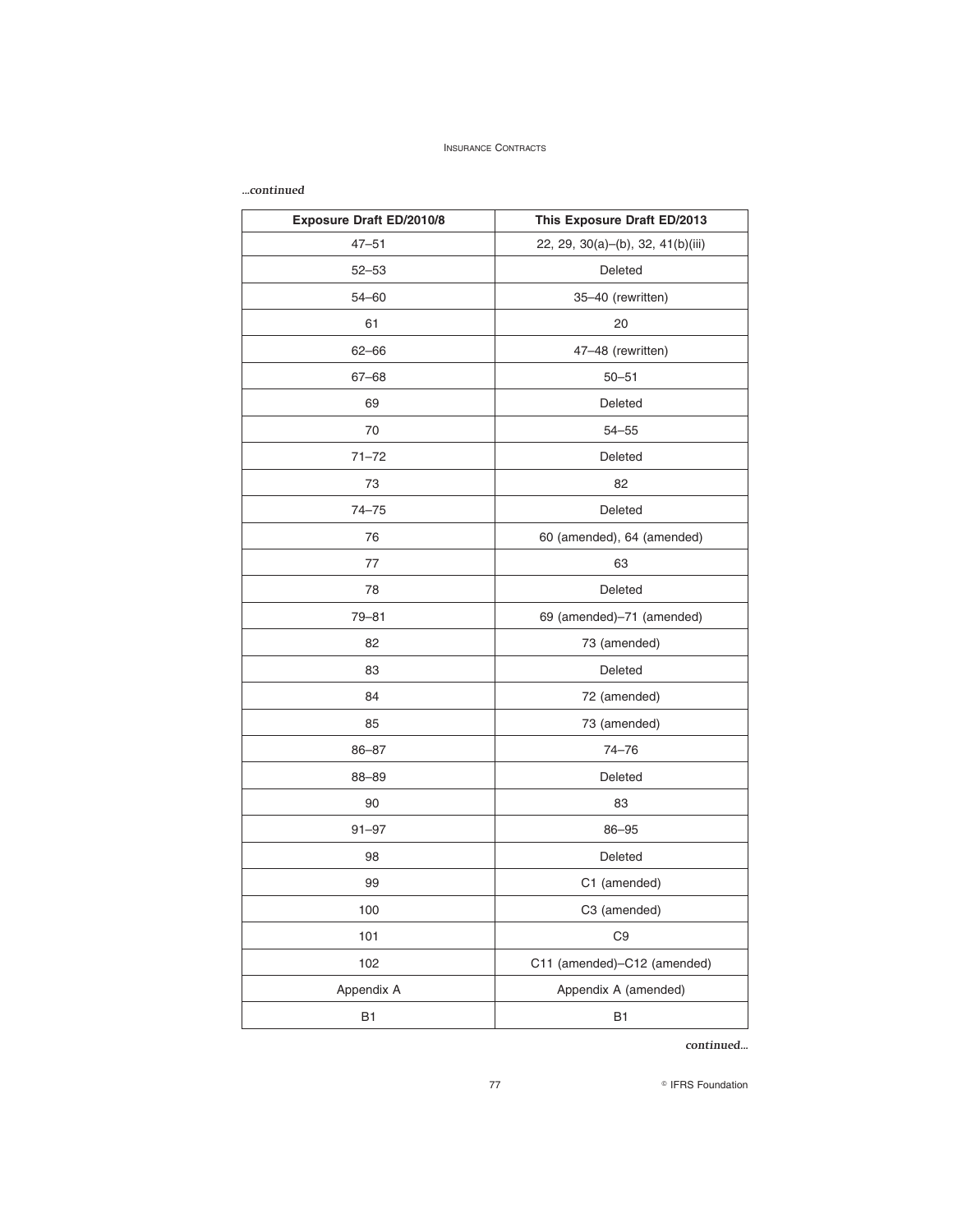#### EXPOSURE DRAFT—JUNE 2013

#### *...continued*

| <b>Exposure Draft ED/2010/8</b>                   | This Exposure Draft ED/2013 |
|---------------------------------------------------|-----------------------------|
| <b>B2</b>                                         | <b>B2</b>                   |
| B3-B30 (except B18(g)), B31 (deleted),<br>B32-B33 | B3-B30                      |
| B18(q)                                            | Deleted                     |
| <b>B34</b>                                        | Deleted                     |
| <b>B35</b>                                        | $IE4-IE7$                   |
| <b>B36</b>                                        | IE8                         |
| B37-B66 (except B55(c), B62(d))                   | B36-B67                     |
| B55(c), B62(d)                                    | Deleted                     |
| B67-B72                                           | B76-B82                     |
| B73-B103                                          | Deleted                     |
| B104-B109                                         | IE19-IE22 (amended)         |
| B110                                              | IE26-IE29 (amended)         |

<sup>©</sup> IFRS Foundation 78